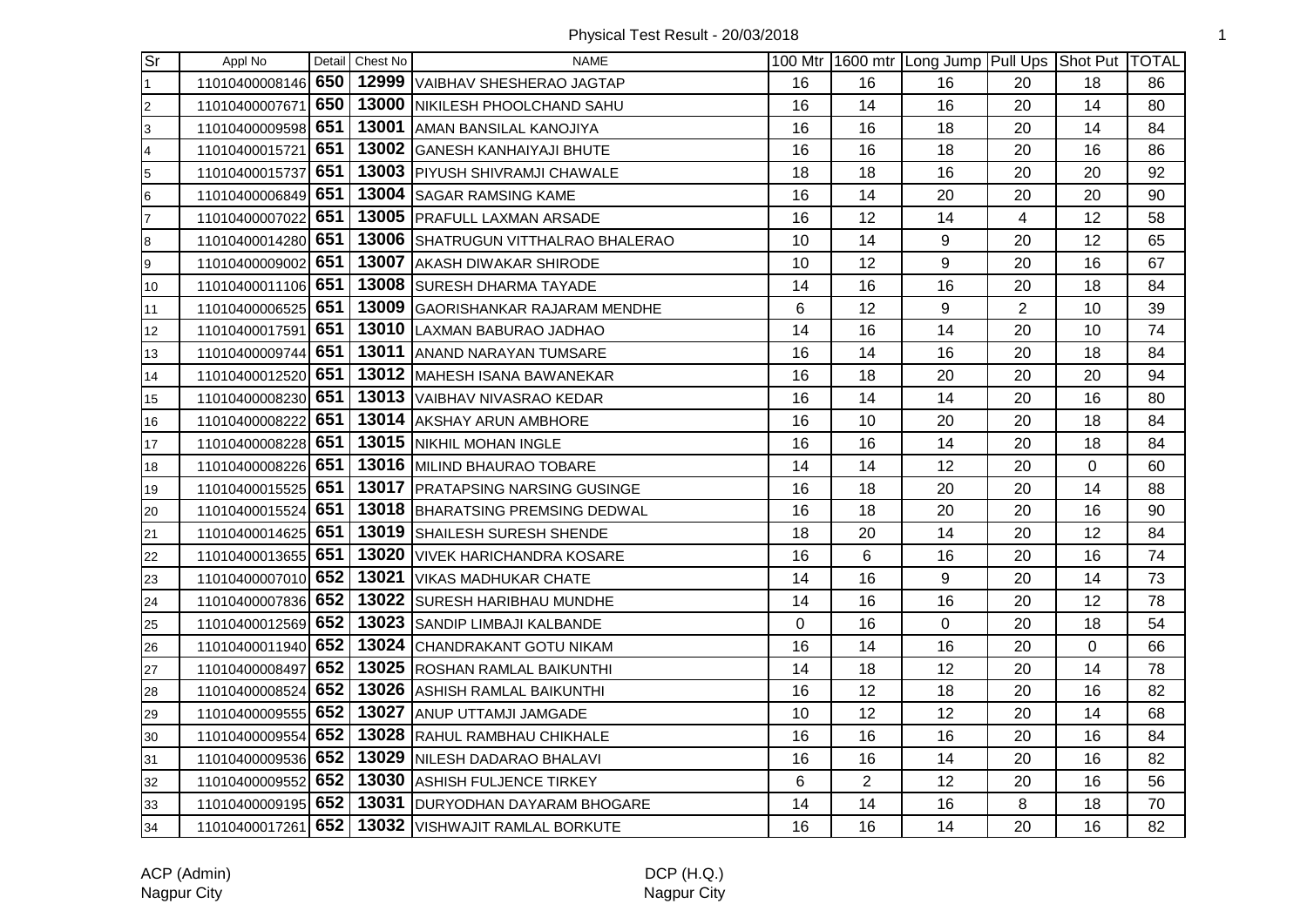| $\overline{\mathsf{Sr}}$ | Appl No            |     | Detail Chest No | <b>NAME</b>                              |    |                | 100 Mtr   1600 mtr   Long Jump   Pull Ups   Shot Put   TOTAL |    |    |    |
|--------------------------|--------------------|-----|-----------------|------------------------------------------|----|----------------|--------------------------------------------------------------|----|----|----|
| 35                       | 11010400009691     | 652 |                 | 13033 SANDESH DINKAR INGLE               | 10 | 10             | 12                                                           | 20 | 14 | 66 |
| 36                       | 11010400009692 652 |     |                 | 13034 VINESH DINKAR INGLE                | 10 | 16             | 12                                                           | 20 | 14 | 72 |
| 37                       | 11010400009694     | 652 |                 | 13035 AKSHAY GAUTAM INGLE                | 10 | 10             | $\mathbf 0$                                                  | 8  | 18 | 46 |
| 38                       | 11010400014522     | 652 |                 | 13036 LOKESH KALIRAM MADAVI              | 14 | 16             | 18                                                           | 20 | 16 | 84 |
| 39                       | 11010400015180 652 |     |                 | 13037   VISHALSINGH BABBUSINGH SOMVANSHI | 18 | 16             | 20                                                           | 20 | 20 | 94 |
| 40                       | 11010400015333 652 |     |                 | 13038 ROHIT ANANDRAO GEDAM               | 16 | 16             | 20                                                           | 20 | 16 | 88 |
| 41                       | 11010400015064 652 |     |                 | 13039 SHIVA RAMCHANDRA CHAPADIYA         | 16 | 16             | 12                                                           | 20 | 18 | 82 |
| 42                       | 11010400017662 652 |     |                 | 13040 DEVIDAS SUDHAKAR DHAGE             | 14 | 14             | 12                                                           | 12 | 12 | 64 |
| 43                       | 11010400016239 653 |     | 13041           | <b>AKASH MANIK BODHANKAR</b>             | 16 | 16             | 20                                                           | 20 | 20 | 92 |
| 44                       | 11010400015135 653 |     |                 | 13042 CHETAN VIJAY HIWARKAR              | 18 | 14             | 20                                                           | 20 | 18 | 90 |
| 45                       | 11010400015961     | 653 |                 | 13043 DINESH VASANTAJI BAGADE            | 18 | 20             | 20                                                           | 20 | 18 | 96 |
| 46                       | 11010400015793 653 |     |                 | 13044 AKASH SURESH NIMBALKAR             | 18 | 18             | 20                                                           | 20 | 18 | 94 |
| 47                       | 11010400015792 653 |     |                 | 13045 RAHUL PRAKASH SATHAWANE            | 16 | 20             | 20                                                           | 20 | 18 | 94 |
| 48                       | 11010400015797 653 |     |                 | 13046 NITESH PAIGAMBAR DUPARE            | 18 | 16             | 18                                                           | 20 | 14 | 86 |
| 49                       | 11010400011162 653 |     |                 | 13047 PUNDALIK RAMESHWAR BHADADE         | 16 | 16             | 20                                                           | 20 | 18 | 90 |
| 50                       | 11010400011160 653 |     |                 | 13048 KARAN PRAKASH BHADADE              | 16 | 16             | 20                                                           | 20 | 14 | 86 |
| 51                       | 11010400011779 653 |     |                 | 13049 GOVIND VISHWAMBHAR KENDRE          | 16 | 18             | 20                                                           | 20 | 18 | 92 |
| 52                       | 11010400007669 653 |     |                 | 13050 PRAVIN ASHOK SIRGIRE               | 16 | 18             | 20                                                           | 20 | 18 | 92 |
| 53                       | 11010400013221 653 |     |                 | 13051 SANDIP PANDIT JAIBAHAR             | 14 | 14             | 14                                                           | 8  | 14 | 64 |
| 54                       | 11010400005761 653 |     |                 | 13052 DNYANESHWAR VISHWANATH MUSALE      | 10 | 14             | 9                                                            | 20 | 12 | 65 |
| 55                       | 11010400013090 653 |     |                 | 13053 SARANG RAJNIKANT NAGPURKAR         | 16 | 18             | 20                                                           | 20 | 16 | 90 |
| 56                       | 11010400025056 653 |     |                 | 13054 ANIKET GAUTAM RAUT                 | 10 | 14             | 9                                                            | 8  | 12 | 53 |
| 57                       | 11010400015136 653 |     |                 | 13055 KIRAN ARUN KATKE                   | 14 | 18             | 20                                                           | 20 | 18 | 90 |
| 58                       | 11010400015138 653 |     |                 | 13056 SUMIT RAJU PATIL                   | 16 | 14             | 16                                                           | 20 | 20 | 86 |
| 59                       | 11010400015143 653 |     |                 | 13057   MAHESH UTTAMSINGH RATHOD         | 16 | 14             | 20                                                           | 20 | 16 | 86 |
| 60                       | 11010400015158 653 |     |                 | 13058 TUSHAR JITENDRA GAIKWAD            | 14 | 12             | 14                                                           | 20 | 16 | 76 |
| 61                       | 11010400012580 653 |     |                 | 13059 ABHIJEET JAGDEVRAO WANKHADE        | 16 | $\overline{2}$ | 14                                                           | 16 | 0  | 48 |
| 62                       | 11010400018113 653 |     |                 | 13060 RAJAT BAHADURSINGH BARELE          | 16 | 14             | 18                                                           | 20 | 14 | 82 |
| 63                       | 11010400006518 654 |     |                 | 13061 NITIN OMDEO LAMBAT                 | 18 | 18             | 20                                                           | 20 | 18 | 94 |
| 64                       | 11010400006478 654 |     |                 | 13062 PRASHANT BANDU WANJARI             | 16 | 18             | 16                                                           | 20 | 16 | 86 |
| 65                       | 11010400006482 654 |     |                 | 13063 MANGESHWAR SHANKAR KHANDALE        | 18 | 16             | 20                                                           | 20 | 18 | 92 |
| 66                       | 11010400006499 654 |     |                 | 13064 ASHISH SURESH MARGHADE             | 18 | 18             | 18                                                           | 20 | 16 | 90 |
| 67                       | 11010400006471     | 654 |                 | 13065 AVINASH SUDHAKAR LANJEWAR          | 16 | 18             | 20                                                           | 20 | 18 | 92 |
| 68                       | 11010400006467 654 |     |                 | 13066 SHUBHAM GAJANAN HINGE              | 18 | 18             | 20                                                           | 20 | 14 | 90 |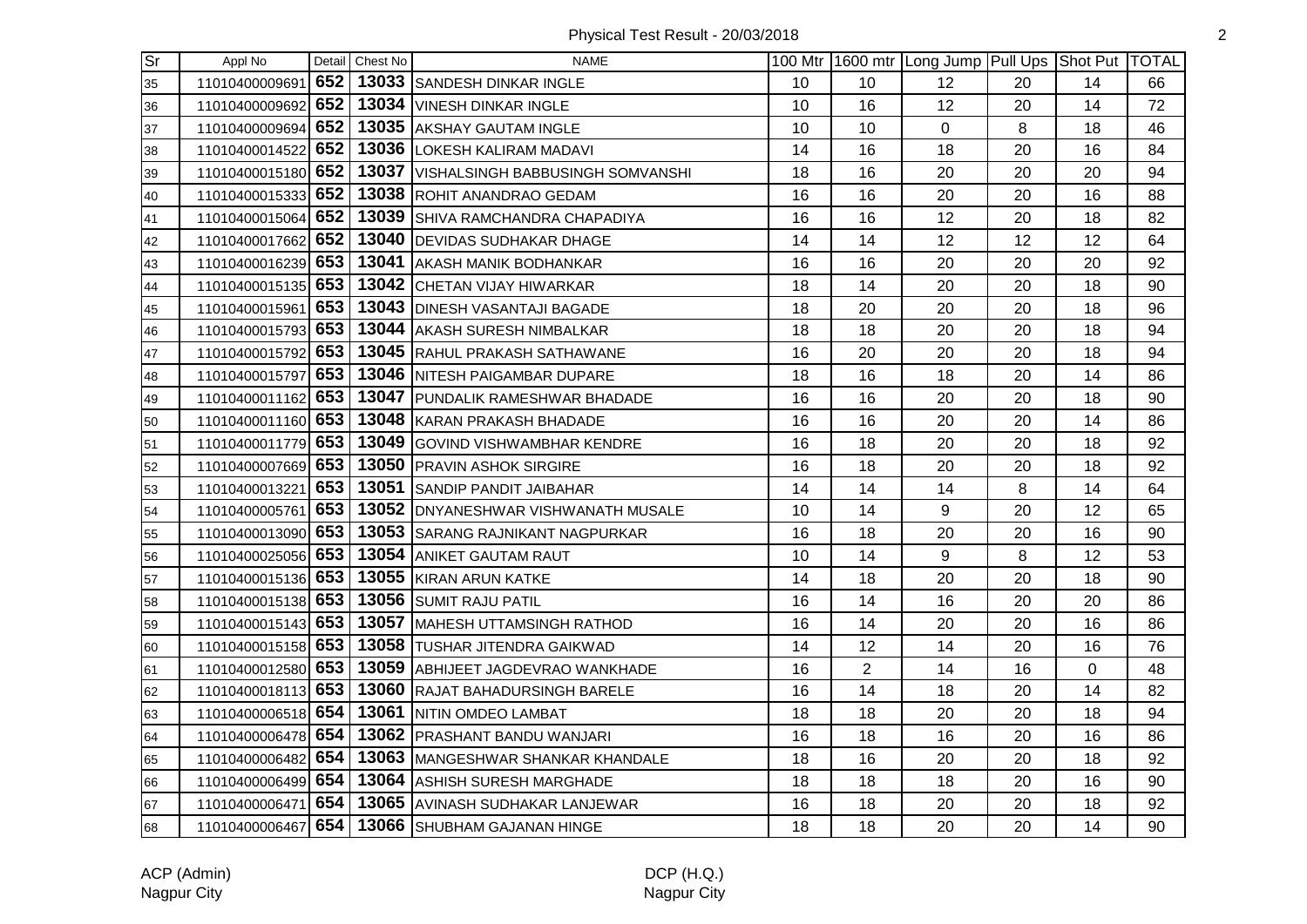| Sr  | Appl No            |     | Detail Chest No | <b>NAME</b>                                    |    |    | 100 Mtr 1600 mtr Long Jump Pull Ups Shot Put TOTAL |    |                |    |
|-----|--------------------|-----|-----------------|------------------------------------------------|----|----|----------------------------------------------------|----|----------------|----|
| 69  | 11010400015708 654 |     |                 | 13067 KALYAN GANGADHAR KENDRE                  | 16 | 14 | 16                                                 | 20 | 16             | 82 |
| 70  | 11010400007630 654 |     |                 | 13068 SANTOSH SANJAY DEVKAMBLE                 | 16 | 16 | 20                                                 | 20 | 18             | 90 |
| 71  | 11010400006808 654 |     |                 | 13069 RAHUL VIJAYKUMAR MOHOD                   | 14 | 16 | 20                                                 | 20 | 18             | 88 |
| 72  | 11010400016357     | 654 |                 | 13070 KHANDUJI RAMBHAU ABUJ                    | 14 | 18 | 18                                                 | 20 | 14             | 84 |
| 73  | 11010400015940 654 |     |                 | 13071 GOPAL HARIDAS PARISE                     | 16 | 16 | 20                                                 | 20 | 18             | 90 |
| 74  | 11010400015949 654 |     |                 | 13072 MANOJ DATTUJI PARVE                      | 16 | 16 | 20                                                 | 20 | 20             | 92 |
| 75  | 11010400015946 654 |     |                 | 13073 BHARAT GOPALRAO KALASKAR                 | 16 | 12 | 20                                                 | 20 | 14             | 82 |
| 76  | 11010400017984 654 |     |                 | 13074 SURAJ HANUMANT ATHAWALE                  | 16 | 20 | 20                                                 | 20 | 16             | 92 |
| 77  | 11010400015950 654 |     |                 | 13075 ANKUSH PANDURANG YUNATE                  | 16 | 10 | 18                                                 | 20 | 18             | 82 |
| 78  | 11010400015363 654 |     |                 | 13076 NILESH KISAN RATHOD                      | 16 | 16 | 20                                                 | 20 | 16             | 88 |
| 79  | 11010400015361     | 654 |                 | 13077 YUVRAJ SHRIRAM RATHOD                    | 16 | 14 | 20                                                 | 20 | 18             | 88 |
| 80  | 11010400015356 654 |     |                 | 13078 PRADIP RAMKISAN PAWAR                    | 16 | 14 | 20                                                 | 20 | 16             | 86 |
| 81  | 11010400012084 654 |     |                 | 13079   PRAFUL GULAB BHAGAT                    | 16 | 18 | 20                                                 | 20 | 14             | 88 |
| 82  | 11010400010011 654 |     |                 | 13080 ANAND KISHANRAO BANSODE                  | 10 | 6  | 6                                                  | 20 | 12             | 54 |
| 83  | 11010400016204 655 |     |                 | 13081 LOKESH NILKANTH CHACHANE                 | 16 | 16 | 20                                                 | 20 | 16             | 88 |
| 84  | 11010400010573 655 |     |                 | 13082 KIRAN BHASKAR VAIDYA                     | 10 | 10 | 9                                                  | 20 | 10             | 59 |
| 85  | 11010400017180 655 |     |                 | 13083 RAMLAL ARUN AJABALE                      | 14 | 14 | 16                                                 | 20 | 16             | 80 |
| 86  | 11010400015751 655 |     |                 | 13084 BALIRAM RAMESH DONGARWAR                 | 16 | 14 | 16                                                 | 20 | 16             | 82 |
| 87  | 11010400015777     | 655 |                 | 13085 RUPESH GURUDEO CHAUDHARI                 | 16 | 14 | 16                                                 | 20 | 18             | 84 |
| 88  | 11010400015756 655 |     |                 | 13086 RAJESH KISAN BILAWANE                    | 16 | 14 | 18                                                 | 20 | 16             | 84 |
| 89  | 11010400015841 655 |     |                 | 13087 SANDIP ANTARAM MAINDALKAR                | 16 | 18 | 20                                                 | 20 | 12             | 86 |
| 90  | 11010400016521 655 |     |                 | 13088 SAYRAJ RAMESHWAR GHARGADE                | 16 | 18 | 20                                                 | 20 | 16             | 90 |
| 91  | 11010400016453 655 |     |                 | 13089 PURUSHOTTAM RAMAJI RAUT                  | 16 | 16 | 18                                                 | 20 | 18             | 88 |
| 92  | 11010400024752 655 |     |                 | 13090 PRASHANT TANBAJI BHAGAT                  | 0  | 14 | $\mathbf 0$                                        | 0  | 14             | 28 |
| 93  | 11010400014743 655 |     |                 | 13091 SHRIKANT SURYABHAN DEOTARE               | 14 | 16 | 14                                                 | 20 | 12             | 76 |
| 94  | 11010400014478 655 |     |                 | 13092   DHONDOPANT MADHAVRAO KENDRE            | 16 | 16 | 16                                                 | 20 | 18             | 86 |
| 95  | 11010400015192 655 |     |                 | 13093 NAGNATH DAYANAND MALKAPURE               | 14 | 0  | 20                                                 | 20 | 16             | 70 |
| 96  | 11010400015201 655 |     |                 | 13094 RANJEET DEVIDAS KENDRE                   | 14 | 14 | 16                                                 | 20 | 12             | 76 |
| 97  | 11010400006015 655 |     |                 | 13095 ANURAG ASHOK PATIL                       | 16 | 16 | 20                                                 | 20 | 14             | 86 |
| 98  | 11010400006007 655 |     |                 | 13096 TUFAN KASHIRAM KAMBLE                    | 16 | 16 | 16                                                 | 20 | 14             | 82 |
| 99  | 11010400006020 655 |     |                 | 13097 SAGAR ASHOK LONARKAR                     | 14 | 14 | 16                                                 | 20 | 14             | 78 |
| 100 | 11010400005986 655 |     |                 | 13098 SHUBHAM NARESH SARATE                    | 10 | 6  | 9                                                  | 20 | 0              | 45 |
| 101 | 11010400017083 655 |     |                 | 13099 MUKESH KAILASH VAIDYA                    | 18 | 16 | 20                                                 | 20 | 14             | 88 |
| 102 |                    |     |                 | 11010400006134 655 13100 ASHISH TONELAL BOPCHE | 16 | 16 | 18                                                 | 20 | $\overline{0}$ | 70 |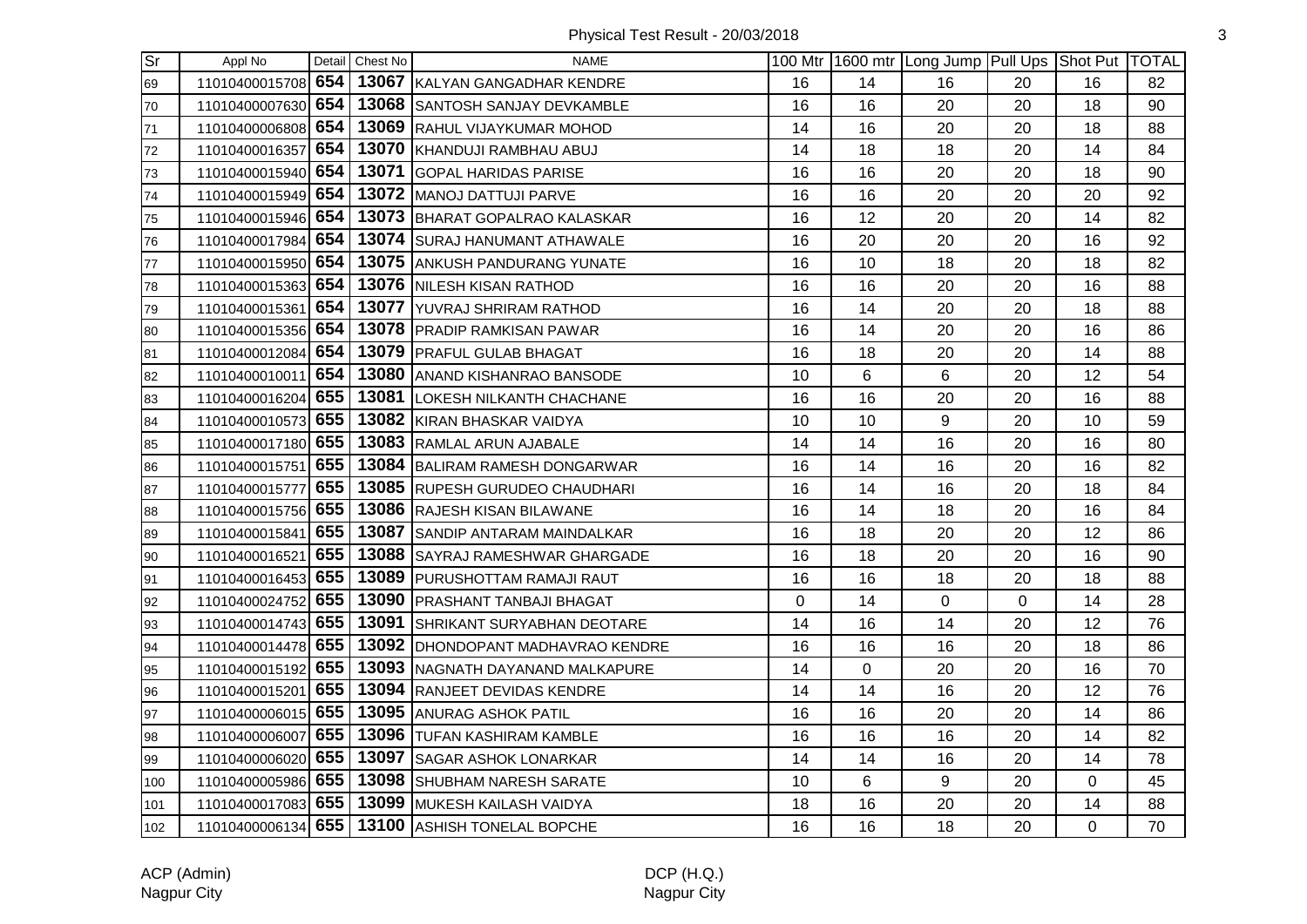| Sr] | Appl No            | Detail Chest No | <b>NAME</b>                                          |    |                | 100 Mtr 1600 mtr Long Jump Pull Ups Shot Put TOTAL |             |                |    |
|-----|--------------------|-----------------|------------------------------------------------------|----|----------------|----------------------------------------------------|-------------|----------------|----|
| 103 |                    |                 | 11010400012966 656 13101 ROHIT RUTTASEN NANDESHWAR   | 18 | 18             | 20                                                 | 20          | 16             | 92 |
| 104 | 11010400012974     |                 | 656   13102 SWAPNIL PAWAN KSHIRSAGAR                 | 16 | 18             | 20                                                 | 20          | 20             | 94 |
| 105 | 11010400010979 656 |                 | 13103 NITIN SONAJI INGOLE                            | 14 | 16             | 18                                                 | 20          | 10             | 78 |
| 106 | 11010400007734     |                 | 656   13104 SAGAR RAMESHRAO LOHAKPURE                | 10 | $\overline{2}$ | $\mathbf 0$                                        | 20          | 10             | 42 |
| 107 |                    |                 | 11010400015881 656 13105 SHRIRAM GINYANDEV SANAP     | 16 | 18             | 18                                                 | 20          | 18             | 90 |
| 108 | 11010400015877 656 |                 | 13106 MALHARI GORAKSH SANAP                          | 16 | 18             | 16                                                 | 20          | 16             | 86 |
| 109 | 11010400009172 656 |                 | 13107 KAILAS DILIP AGHAV                             | 16 | 16             | 16                                                 | 20          | 20             | 88 |
| 110 | 11010400009173 656 |                 | 13108 HANUMANT SOMINATH SANAP                        | 14 | 16             | 18                                                 | 12          | 20             | 80 |
| 111 | 11010400009013 656 |                 | 13109 NIKESH KAMALRAO PADOLE                         | 14 | 16             | 14                                                 | 20          | 16             | 80 |
| 112 | 11010400009009 656 |                 | 13110 ANIL ANTARAM MESHRAM                           | 16 | 16             | 20                                                 | 20          | 16             | 88 |
| 113 |                    |                 | 11010400012411 656 13111 AJAYKUMAR RAMANDASJI GOKHE  | 14 | 18             | 16                                                 | 20          | 14             | 82 |
| 114 | 11010400006991     |                 | 656   13112   DINESH MANIRAM MANKAR                  | 16 | 16             | 18                                                 | 20          | $\overline{0}$ | 70 |
| 115 | 11010400015385 656 |                 | 13113 DHANPAL MANOHAR MOHANKAR                       | 16 | 18             | 18                                                 | 20          | 20             | 92 |
| 116 | 11010400015398 656 |                 | 13114 PINTU RAMU RAUT                                | 16 | 18             | 18                                                 | 20          | 16             | 88 |
| 117 |                    |                 | 11010400015403 656 13115 ASHIF IQBAL PATHAN          | 16 | 16             | 20                                                 | 20          | 16             | 88 |
| 118 | 11010400014202 656 |                 | 13116 RAJESH SHIVA MOHANKAR                          | 16 | 16             | 20                                                 | 20          | 12             | 84 |
| 119 | 11010400008232 656 |                 | 13117 SUMIT JAGDISH PATODE                           | 16 | 16             | 18                                                 | 20          | 14             | 84 |
| 120 | 11010400016900 656 |                 | 13118 PRADYANAND SUKHDEORAO SAWAI                    | 14 | 6              | 12                                                 | $\Omega$    | 20             | 52 |
| 121 |                    |                 | 11010400005944 656   13119 AJIS SUBHAN GARWE         | 14 | 10             | 16                                                 | $\mathbf 0$ | 18             | 58 |
| 122 |                    |                 | 11010400005943 656 13120 ASLAM BABU DARGEWALE        | 16 | 14             | 18                                                 | 20          | 16             | 84 |
| 123 | 11010400015715 657 |                 | 13121 AJAY SAKHARAM CHAWALE                          | 14 | 10             | 3                                                  | 20          | 16             | 63 |
| 124 | 11010400015803 657 |                 | 13122 NITIN JALINDAR TALE                            | 16 | 14             | 16                                                 | 20          | 16             | 82 |
| 125 |                    |                 | 11010400017242 657 13123 SOMESHWAR SUBHASH AJABALE   | 16 | 14             | 16                                                 | 20          | 10             | 76 |
| 126 | 11010400024746 657 |                 | 13124 VINOD DEVRAO PITHALE                           | 16 | 16             | 16                                                 | 20          | 14             | 82 |
| 127 | 11010400008162 657 |                 | 13125 KISHORKUMAR VASANTRAO KASHIWAR                 | 16 | 16             | 14                                                 | 20          | 12             | 78 |
| 128 | 11010400013846 657 |                 | 13126 JAYRAM LAXMAN PAWAR                            | 14 | 14             | 6                                                  | 20          | 12             | 66 |
| 129 | 11010400009470 657 |                 | 13127 DEVANAND BHIMRAO SOYAM                         | 16 | 14             | 16                                                 | 20          | 16             | 82 |
| 130 | 11010400008118 657 |                 | 13128 BADAL SAHEBSING MAHER                          | 16 | 18             | 20                                                 | 20          | 18             | 92 |
| 131 | 11010400012185 657 |                 | 13129 AMIT MOHAN JADHAO                              | 18 | 12             | 16                                                 | 20          | $\Omega$       | 66 |
| 132 |                    |                 | 11010400012229 657   13130 PRASHANT BANDU NIKHADE    | 16 | 16             | 16                                                 | 20          | 12             | 80 |
| 133 | 11010400016585 657 |                 | 13131 PRAVIN MANOHAR MAKHARE                         | 16 | 18             | 18                                                 | 20          | 16             | 88 |
| 134 | 11010400012544 657 |                 | 13132 NILESH VITTHALRAO RAUT                         | 16 | 16             | 18                                                 | 20          | 20             | 90 |
| 135 |                    |                 | 11010400012545 657 13133 SURESH DNYANESHWAR MAHAPURE | 16 | 16             | 14                                                 | 20          | 18             | 84 |
| 136 |                    |                 | 11010400005884 657 13134 YOGIRAJ DAULAT TANDULKAR    | 14 | 12             | 14                                                 | 20          | 12             | 72 |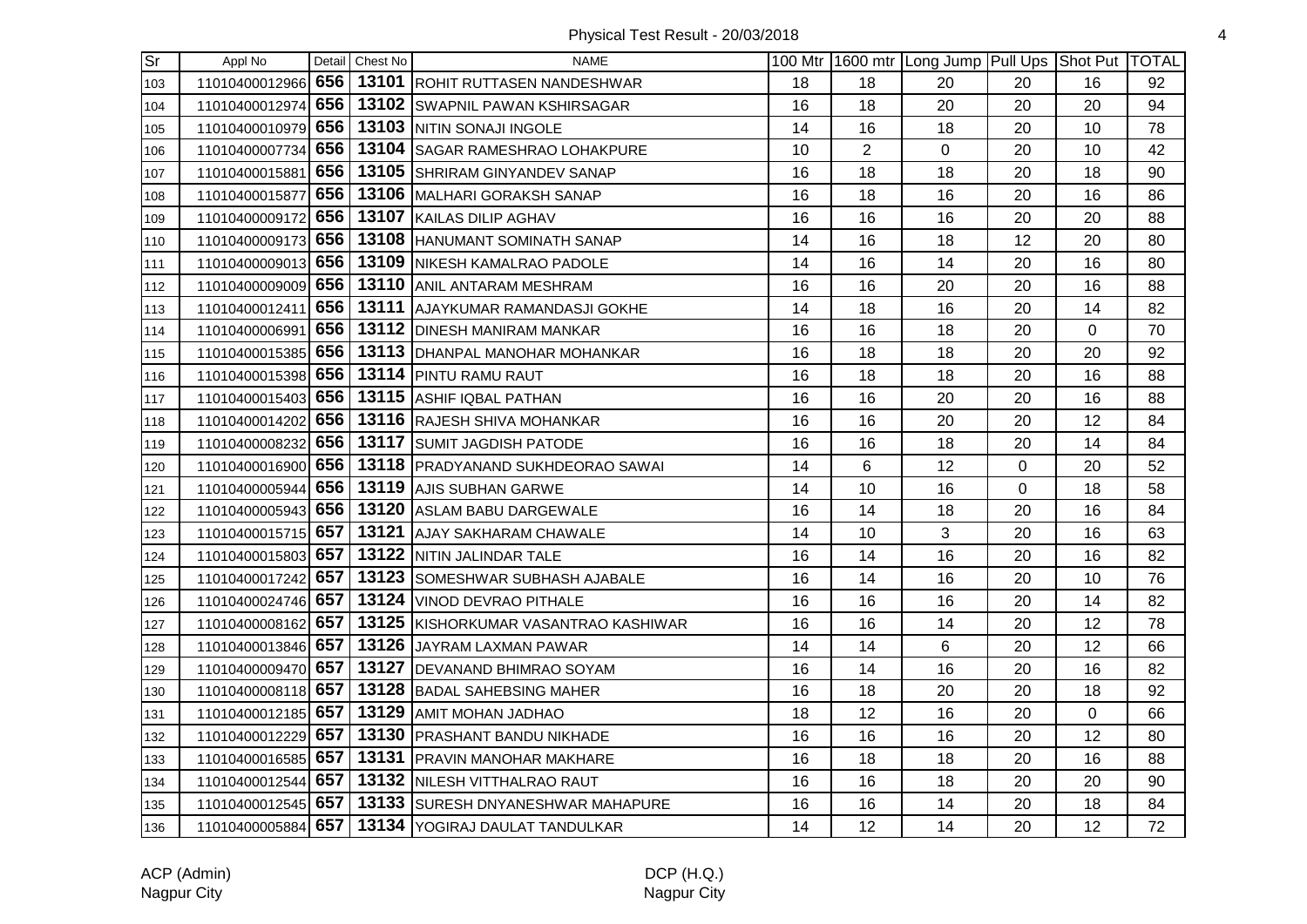| $\overline{\text{Sr}}$ | Appl No            |     | Detail Chest No | <b>NAME</b>                                         |    |    | 100 Mtr   1600 mtr   Long Jump   Pull Ups   Shot Put   TOTAL |                |    |    |
|------------------------|--------------------|-----|-----------------|-----------------------------------------------------|----|----|--------------------------------------------------------------|----------------|----|----|
| 137                    |                    |     |                 | 11010400013138 657 13135 YOGESH RAMESH LICHADE      | 18 | 12 | 0                                                            | 20             | 18 | 68 |
| 138                    |                    |     |                 | 11010400010340 657 13136 PAVAN RAMRAO INGOLE        | 18 | 16 | 18                                                           | 20             | 16 | 88 |
| 139                    | 11010400012090 657 |     |                 | 13137 SATAVA PANDHARI NILEWAD                       | 14 | 14 | 14                                                           | 12             | 20 | 74 |
| 140                    | 11010400007263 657 |     |                 | 13138 MAYUR JAYBHARAT SAMBHARE                      | 10 | 12 | 12                                                           | 20             | 12 | 66 |
| 141                    | 11010400014744 657 |     |                 | 13139 NIKHIL KRUSHNAJI TEKAM                        | 14 | 12 | 14                                                           | 20             | 14 | 74 |
| 142                    | 11010400014738 657 |     |                 | 13140 NITESH DAULAT PATLE                           | 14 | 14 | 12                                                           | 20             | 12 | 72 |
| 143                    | 11010400015846 658 |     |                 | 13141 AMOL KESHAV GITTE                             | 16 | 16 | 20                                                           | 20             | 18 | 90 |
| 144                    | 11010400007109 658 |     |                 | 13142 HUMESH DNYANESHWAR ADHAU                      | 10 | 12 | 12                                                           | 20             | 12 | 66 |
| 145                    | 11010400014410 658 |     |                 | 13143 RUSHABH JAYSING GAHELWAR                      | 14 | 10 | 16                                                           | 20             | 10 | 70 |
| 146                    | 11010400005872 658 |     |                 | 13144 NILESH KAILASH RATHOD                         | 16 | 16 | 18                                                           | 20             | 18 | 88 |
| 147                    |                    |     |                 | 11010400007008 658 13145 ANIL SHIVAJI NAGRE         | 14 | 16 | 16                                                           | 20             | 20 | 86 |
| 148                    | 11010400007009 658 |     |                 | 13146 SATISH SURESH NAGRE                           | 14 | 18 | 20                                                           | 20             | 18 | 90 |
| 149                    | 11010400012470 658 |     |                 | 13147 HIVARAJ PRABHAKAR SATPUTE                     | 14 | 18 | 18                                                           | 20             | 20 | 90 |
| 150                    | 11010400015329 658 |     |                 | 13148 ARJUN EKNATH AHIR                             | 10 | 12 | 6                                                            | 16             | 10 | 54 |
| 151                    | 11010400011355 658 |     |                 | 13149 JAYSING MANGILAL RATHOD                       | 16 | 18 | 20                                                           | 20             | 20 | 94 |
| 152                    | 11010400016869 658 |     |                 | 13150 RAHUL GANPAT RATHOD                           | 16 | 14 | $\mathbf 0$                                                  | $\overline{0}$ | 20 | 50 |
| 153                    | 11010400012677     | 658 |                 | 13151 SURENDRA PURUSHOTTAM KAGDE                    | 14 | 16 | 12                                                           | 16             | 12 | 70 |
| 154                    | 11010400005789 658 |     |                 | 13152 TIRUPATI MADHUKAR GARJE                       | 14 | 16 | 14                                                           | 20             | 14 | 78 |
| 155                    |                    |     |                 | 11010400012858 658 13153 HARI SUBHASH KENDRE        | 14 | 16 | 18                                                           | 16             | 18 | 82 |
| 156                    | 11010400012857 658 |     |                 | 13154 SAMBHAJI BALAJI KENDRE                        | 16 | 16 | 20                                                           | 20             | 16 | 88 |
| 157                    | 11010400016054 658 |     |                 | 13155 ANKUSH VIKRAM POLE                            | 16 | 18 | 20                                                           | 8              | 16 | 78 |
| 158                    | 11010400008949 658 |     |                 | 13156 VILAS DEVRAO INGLE                            | 16 | 14 | 20                                                           | 20             | 16 | 86 |
| 159                    | 11010400012177 658 |     |                 | 13157 HARISH SUBHASH LAKADE                         | 14 | 18 | 14                                                           | 20             | 18 | 84 |
| 160                    | 11010400007252 658 |     |                 | 13158 ABHIJIT NANDU WANKHADE                        | 14 | 14 | 18                                                           | 20             | 18 | 84 |
| 161                    | 11010400017522 658 |     |                 | 13159 KHUSHAL VIJAY CHAVHAN                         | 16 | 18 | 20                                                           | 20             | 18 | 92 |
| 162                    | 11010400016967     | 658 |                 | 13160 SWAPNIL MAHADEO KASHTI                        | 14 | 18 | 14                                                           | 20             | 12 | 78 |
| 163                    | 11010400016407 659 |     |                 | 13161 MADHUKAR KONDIBA ABUJ                         | 10 | 16 | $\mathbf 0$                                                  | 20             | 14 | 60 |
| 164                    | 11010400011118 659 |     |                 | 13162 SACHIN BANDU PACHABHAI                        | 16 | 18 | 18                                                           | 20             | 18 | 90 |
| 165                    |                    |     |                 | 11010400014853 659 13163 NIKHIL RANBHID CHAVHAN     | 16 | 16 | 18                                                           | 20             | 14 | 84 |
| 166                    | 11010400013409 659 |     |                 | 13164 VILAS SUBHASHCHANDRA GHONGADE                 | 14 | 6  | 12                                                           | 20             | 18 | 70 |
| 167                    | 11010400008263 659 |     |                 | 13165 NAYAN SHAMRAO KURWADE                         | 16 | 18 | 20                                                           | 20             | 18 | 92 |
| 168                    | 11010400010743 659 |     |                 | 13166 SAGAR KAILASRAO CHAVHAN                       | 16 | 18 | 20                                                           | 20             | 14 | 88 |
| 169                    |                    |     |                 | 11010400010774 659 13167 RAVI PARMESHWAR JARANDE    | 18 | 18 | 18                                                           | 20             | 18 | 92 |
| 170                    |                    |     |                 | 11010400010794 659 13168 VIKAS DHONDABARAO CHENDAKE | 18 | 18 | 20                                                           | 20             | 20 | 96 |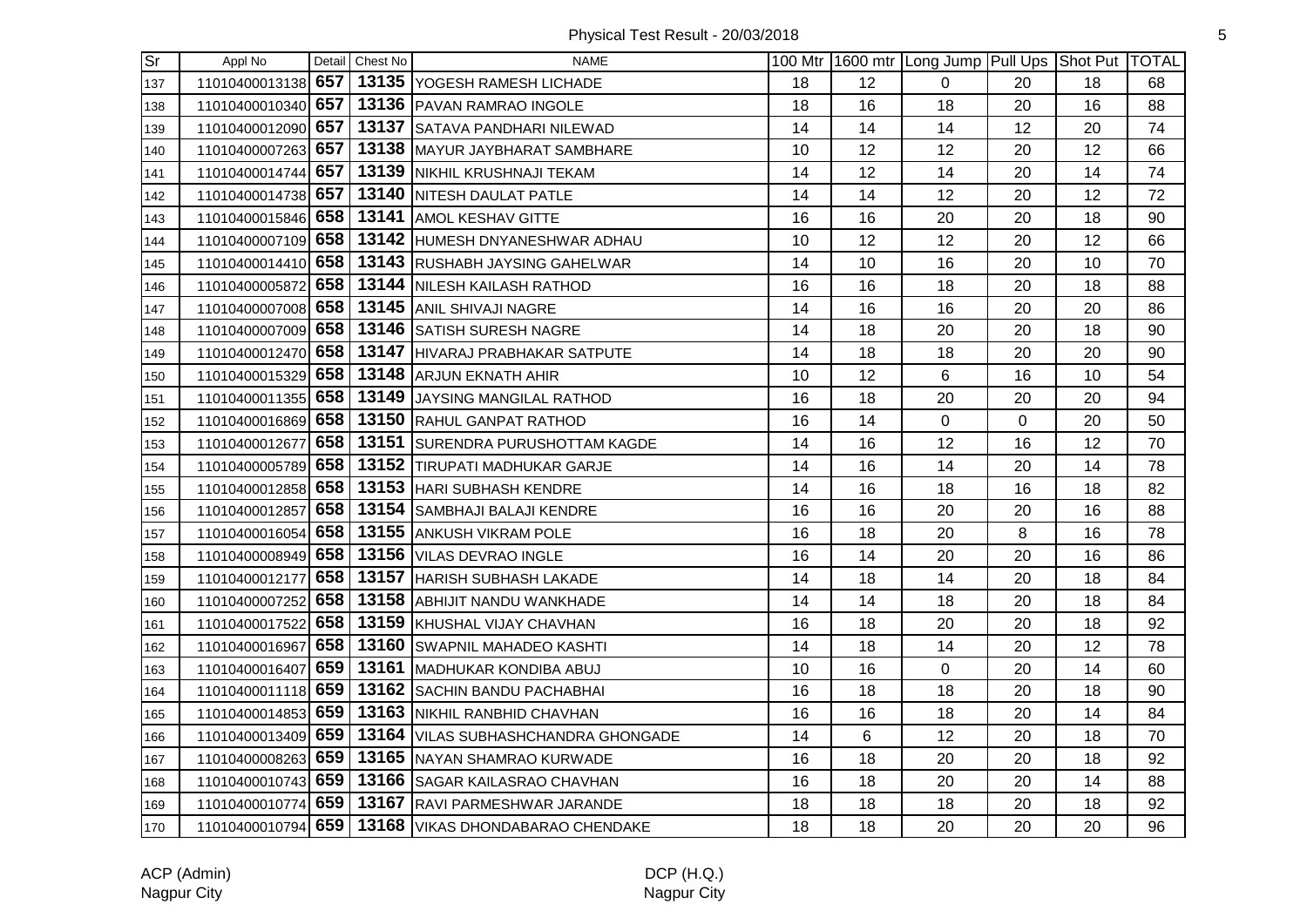| <b>Sr</b> | Appl No            |     | Detail Chest No | <b>NAME</b>                                     |                |    | 100 Mtr 1600 mtr Long Jump Pull Ups Shot Put TOTAL |                |                |    |
|-----------|--------------------|-----|-----------------|-------------------------------------------------|----------------|----|----------------------------------------------------|----------------|----------------|----|
| 171       | 11010400010807     | 659 |                 | 13169 ANIL SATWA PAWAR                          | 16             | 16 | 14                                                 | 20             | 20             | 86 |
| 172       | 11010400006586     | 659 |                 | 13170 SUBODH GAJANAN NAGOSE                     | 16             | 14 | 16                                                 | 20             | 16             | 82 |
| 173       | 11010400013904     | 659 |                 | 13171 AJAY GAYAPRASAD YADAV                     | 10             | 10 | 9                                                  | $\overline{0}$ | 12             | 41 |
| 174       | 11010400013905 659 |     |                 | 13172 RAHUL RAJKUMAR YADAV                      | 16             | 14 | 16                                                 | 20             | 14             | 80 |
| 175       | 11010400013903     | 659 |                 | 13173 NEHAL ROHIT KATHOUTE                      | 14             | 14 | 12                                                 | 20             | 14             | 74 |
| 176       | 11010400011182 659 |     |                 | 13174 JJITENDRA ISHWAR GHAWALE                  | 14             | 14 | 14                                                 | 16             | 14             | 72 |
| 177       | 11010400011185 659 |     |                 | 13175 MAYUR BHASKAR LIPANDE                     | 10             | 16 | 16                                                 | 20             | 12             | 74 |
| 178       | 11010400011181 659 |     |                 | 13176 MANOJ LAXMAN RAUT                         | 16             | 16 | 20                                                 | 20             | 18             | 90 |
| 179       | 11010400017450 659 |     |                 | 13177 SACHIN SHIVAJI CHAVAN                     | 18             | 18 | 20                                                 | 20             | 18             | 94 |
| 180       | 11010400025024 659 |     |                 | 13178 SAGAR SURESH RANDHAYE                     | 18             | 14 | 16                                                 | 20             | 16             | 84 |
| 181       | 11010400017186 659 |     |                 | 13179 GAURAV GANESH GIRI                        | $\overline{2}$ | 10 | 3                                                  | 20             | 6              | 41 |
| 182       | 11010400007134     | 659 |                 | 13180 DEEPAK RAMESHWAR PATLE                    | 16             | 14 | 16                                                 | 20             | $\overline{0}$ | 66 |
| 183       | 11010400008607     | 660 |                 | 13181   PRASHANT BABULAL GAYDHANE               | 16             | 14 | 16                                                 | 20             | 20             | 86 |
| 184       | 11010400008637 660 |     |                 | 13182 MORESHWAR SANTOSH KALE                    | 16             | 16 | 20                                                 | 20             | 16             | 88 |
| 185       | 11010400008643 660 |     |                 | 13183 AMOL KARU GAJBHIYE                        | 14             | 14 | 14                                                 | 20             | 20             | 82 |
| 186       | 11010400008647 660 |     |                 | 13184 NITESH BABULAL GAIDHANE                   | 16             | 16 | 16                                                 | 20             | 18             | 86 |
| 187       | 11010400016290     | 660 |                 | 13185 SACHIN WAMAN BALCHEWAR                    | 14             | 12 | 14                                                 | 20             | 16             | 76 |
| 188       | 11010400007334     | 660 |                 | 13186 SUMIT PANDURANG BODE                      | 16             | 18 | 18                                                 | 20             | 18             | 90 |
| 189       | 11010400007349 660 |     |                 | 13187 NARAYAN PANDHARI POINKAR                  | 16             | 18 | 18                                                 | 20             | 18             | 90 |
| 190       | 11010400007319 660 |     |                 | 13188   VIVEK NAMDEO RAJGADE                    | 16             | 16 | 16                                                 | 20             | 16             | 84 |
| 191       | 11010400007473 660 |     |                 | 13189 SACHIN AJAY WALDE                         | 14             | 18 | 16                                                 | 20             | 16             | 84 |
| 192       | 11010400005681 660 |     |                 | 13190 RAMESH KISAN ASAMWAR                      | 14             | 18 | 14                                                 | 20             | 14             | 80 |
| 193       | 11010400012383 660 |     |                 | 13191 JITENDRA RAJENDRA GHUNE                   | 16             | 18 | 14                                                 | 20             | 16             | 84 |
| 194       | 11010400012437     | 660 |                 | 13192 ARJUN SOMESHWAR MESHRAM                   | 16             | 20 | 14                                                 | 20             | 16             | 86 |
| 195       | 11010400012501     | 660 |                 | 13193 PIYUSH KISHOR TIDKE                       | 16             | 10 | 9                                                  | 12             | 14             | 61 |
| 196       | 11010400012490     | 660 |                 | 13194 MRUNAL PURUSHOTTAM GOTMARE                | 16             | 18 | 20                                                 | 20             | 18             | 92 |
| 197       | 11010400015290     | 660 |                 | 13195 NIRANJAN MANGILAL JADHAO                  | 16             | 18 | 18                                                 | 20             | 16             | 88 |
| 198       | 11010400015298 660 |     |                 | 13196 AKASH LAXMAN RATHOD                       | 14             | 16 | 18                                                 | 20             | 18             | 86 |
| 199       | 11010400015296 660 |     |                 | 13197 RAMESHWAR PRAMOD RATHOD                   | 16             | 18 | 20                                                 | 20             | 14             | 88 |
| 200       | 11010400017093 660 |     |                 | 13198 MANGESH DOLIRAM ATILKAR                   | 14             | 16 | $\boldsymbol{9}$                                   | 20             | 16             | 75 |
| 201       | 11010400014575 660 |     |                 | 13199 SUYOG SUDHAKAR KALBANDE                   | 16             | 16 | 20                                                 | 20             | 16             | 88 |
| 202       | 11010400011665     | 660 |                 | 13200 DIPAK EKNATH SHELKE                       | 16             | 16 | 14                                                 | 20             | 14             | 80 |
| 203       | 11010400015878 661 |     |                 | 13201 CHANDRAKANT MAHADEO JAYBHAYE              | 14             | 12 | 9                                                  | 16             | 16             | 67 |
| 204       |                    |     |                 | 11010400015867 661 13202 SANTOSH HARIBHAU SANAP | 16             | 14 | 16                                                 | 20             | 20             | 86 |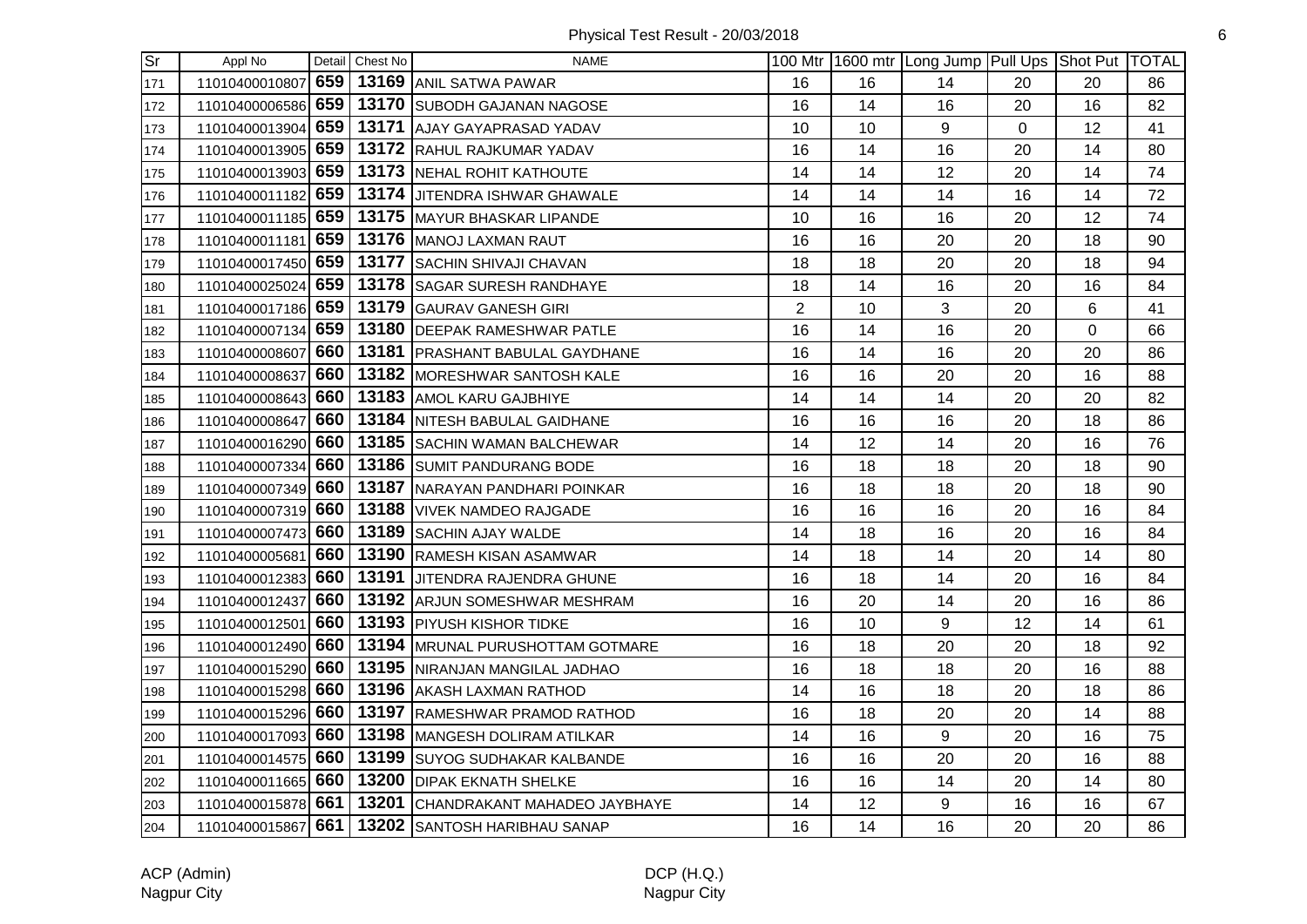Physical Test Result - 20/03/2018 **7** 

| $\overline{\text{Sr}}$ | Appl No            |     | Detail Chest No | NAME                                 |    |    | 100 Mtr 1600 mtr Long Jump Pull Ups Shot Put TOTAL |                |    |    |
|------------------------|--------------------|-----|-----------------|--------------------------------------|----|----|----------------------------------------------------|----------------|----|----|
| 205                    | 11010400015871     | 661 |                 | 13203 SHAILESH MAHADEV SANAP         | 16 | 14 | 18                                                 | 20             | 20 | 88 |
| 206                    | 11010400006340     | 661 |                 | 13204 RAHUL TUKARAM KHANDALKAR       | 16 | 18 | 14                                                 | 20             | 16 | 84 |
| 207                    | 11010400016733     | 661 |                 | 13205 SUNNY DATTATRAY CHAKRE         | 18 | 14 | 20                                                 | 20             | 20 | 92 |
| 208                    | 11010400016764 661 |     |                 | 13206 PANKAJ KISAN JADHAO            | 14 | 12 | 12                                                 | 20             | 16 | 74 |
| 209                    | 11010400014183 661 |     |                 | 13207 JJITENDRA DIWAKAR DIWASE       | 16 | 16 | 18                                                 | 20             | 16 | 86 |
| 210                    | 11010400012602     | 661 |                 | 13208 SOMNATH SUDHAKAR KATE          | 16 | 16 | 12                                                 | 20             | 14 | 78 |
| 211                    | 11010400010508 661 |     |                 | 13209 ANUP NILKANTHA ZADE            | 18 | 0  | 9                                                  | 20             | 16 | 63 |
| 212                    | 11010400014562     | 661 |                 | 13210 PRANAY BABANRAO KOLSE          | 16 | 12 | 16                                                 | 20             | 14 | 78 |
| 213                    | 11010400011021     | 661 |                 | 13211 PAVAN MADHUKAR JANGALE         | 18 | 16 | 20                                                 | 20             | 18 | 92 |
| 214                    | 11010400008920     | 661 |                 | 13212 ASIF RAJJAK DARGEWALE          | 16 | 16 | 20                                                 | 20             | 18 | 90 |
| 215                    | 11010400013629     | 661 |                 | 13213 BHUSHAN ASHOK MOUJE            | 14 | 16 | 12                                                 | 8              | 12 | 62 |
| 216                    | 11010400016551 661 |     |                 | 13214 GAURAV PRADIP KULKARNI         | 14 | 12 | 6                                                  | 20             | 16 | 68 |
| 217                    | 11010400016615 661 |     |                 | 13215 RAHUL DHYNESHWAR DHOK          | 10 | 10 | 9                                                  | 16             | 14 | 59 |
| 218                    | 11010400009601 661 |     |                 | 13216 HITESH BANDUJI URKUDE          | 16 | 12 | 16                                                 | 20             | 16 | 80 |
| 219                    | 11010400009591     | 661 |                 | 13217 PRAVIN PRABHAKAR DHENGRE       | 16 | 16 | 16                                                 | 20             | 14 | 82 |
| 220                    | 11010400006082 661 |     |                 | 13218 YASHWANT DEVRAO CHAVHAN        | 16 | 18 | 18                                                 | 20             | 16 | 88 |
| 221                    | 11010400007667     | 661 |                 | 13219 VITTHAL PANDURANG BHANDARE     | 16 | 16 | 20                                                 | 20             | 18 | 90 |
| 222                    | 11010400012363     | 661 |                 | 13220 DEEPAK UDAY RAM                | 16 | 16 | 14                                                 | $\overline{0}$ | 14 | 60 |
| 223                    | 11010400012322     | 662 |                 | 13221 ANIS BASHIR SHAIKH             | 18 | 12 | 20                                                 | 20             | 20 | 90 |
| 224                    | 11010400012326 662 |     |                 | 13222 MANIK SHRIRAM DAHATONDE        | 10 | 16 | 14                                                 | 12             | 18 | 70 |
| 225                    | 11010400009424     | 662 |                 | 13223 KHUPCHAND CHINTAMAN GIRHEPUNJE | 16 | 16 | 20                                                 | 20             | 16 | 88 |
| 226                    | 11010400008807     | 662 |                 | 13224 VILAS NASRU RATHOD             | 16 | 16 | 20                                                 | 20             | 20 | 92 |
| 227                    | 11010400017217     | 662 |                 | 13225 UMESH BRAMHADAS RATHOD         | 16 | 14 | 18                                                 | 20             | 20 | 88 |
| 228                    | 11010400007057     | 662 |                 | 13226 NILESH VIJAYRAO SOMVANSHI      | 16 | 18 | 0                                                  | 20             | 14 | 68 |
| 229                    | 11010400018082     | 662 |                 | 13227 RILESH RAMESH BHEDE            | 16 | 18 | 20                                                 | 20             | 14 | 88 |
| 230                    | 11010400015739     | 662 |                 | 13228 VIJAY RAJKUMAR BANOTHE         | 18 | 16 | 20                                                 | 20             | 18 | 92 |
| 231                    | 11010400015767     | 662 |                 | 13229 GOVIND UTTAM NAGPURE           | 14 | 16 | 16                                                 | 20             | 16 | 82 |
| 232                    | 11010400015782 662 |     |                 | 13230 MANOJ ANKALU DASARIYA          | 16 | 16 | 18                                                 | 20             | 18 | 88 |
| 233                    | 11010400009423 662 |     |                 | 13231 NILESH SURESH SELWATKAR        | 18 | 18 | $\mathbf 0$                                        | 20             | 20 | 76 |
| 234                    | 11010400014220 662 |     |                 | 13232 ANIL RAMESH NIMBEKAR           | 14 | 12 | 16                                                 | 20             | 12 | 74 |
| 235                    | 11010400014228     | 662 |                 | 13233 TRILOK GUNWANTA PARSE          | 14 | 14 | 16                                                 | 16             | 14 | 74 |
| 236                    | 11010400014219     | 662 |                 | 13234 DHANESHWAR TEKRAM TARONE       | 14 | 14 | 18                                                 | 20             | 16 | 82 |
| 237                    | 11010400007436 662 |     |                 | 13235 SATWA KISHAN NAMPALLE          | 16 | 20 | 20                                                 | 20             | 16 | 92 |
| 238                    | 11010400007428 662 |     |                 | 13236 ANAND MADHAVRAO DHAGE          | 16 | 16 | 18                                                 | 20             | 14 | 84 |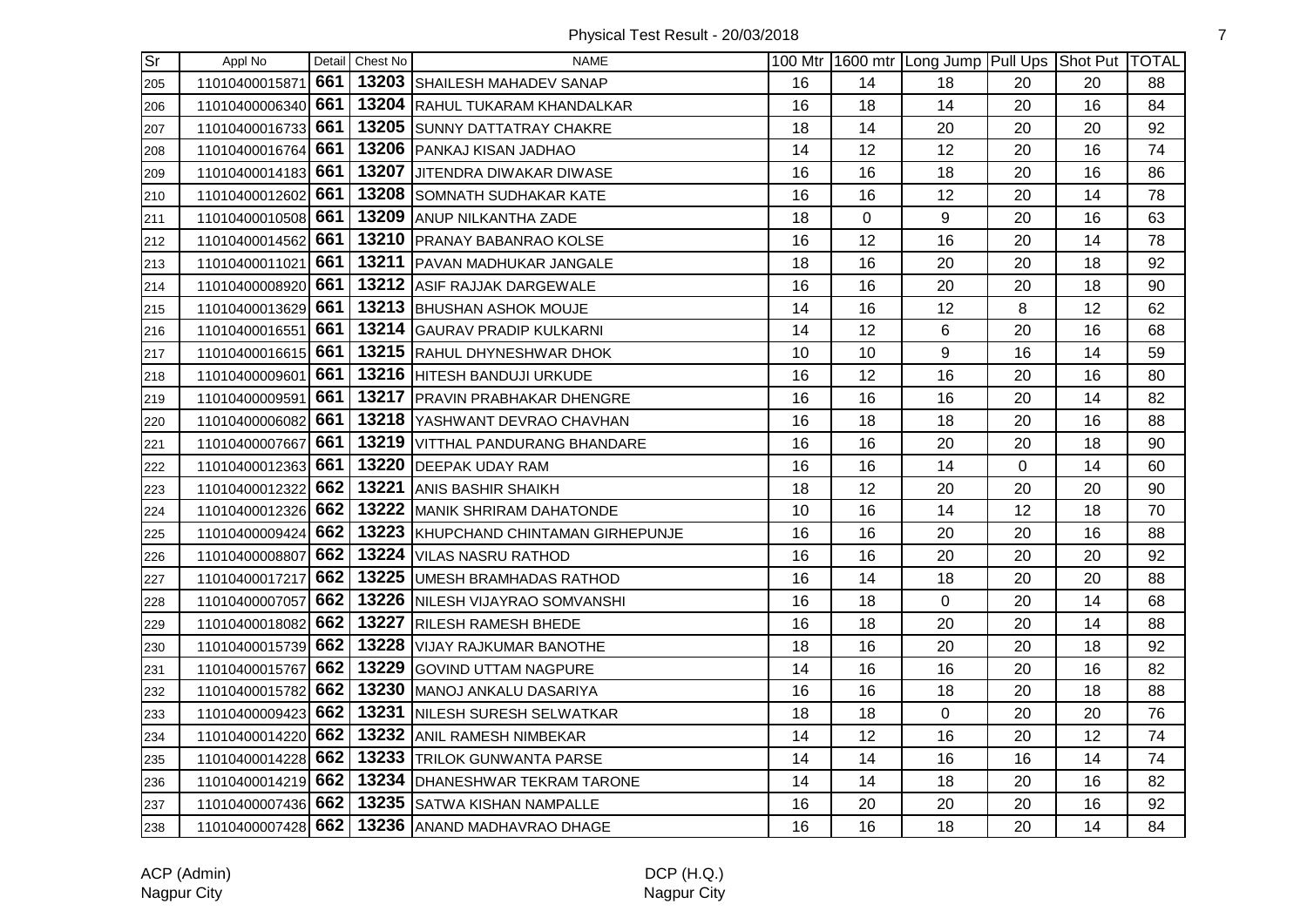| <b>Sr</b> | Appl No            |     | Detail Chest No | <b>NAME</b>                                 |    |                | 100 Mtr 1600 mtr Long Jump Pull Ups Shot Put TOTAL |             |    |    |
|-----------|--------------------|-----|-----------------|---------------------------------------------|----|----------------|----------------------------------------------------|-------------|----|----|
| 239       | 11010400018103 662 |     |                 | 13237 ROSHAN JAGAN LUTE                     | 16 | 18             | 18                                                 | 20          | 14 | 86 |
| 240       | 11010400018127     | 662 |                 | 13238 MANISH SAJAN TICHKULE                 | 14 | 6              | 18                                                 | 20          | 14 | 72 |
| 241       | 11010400017767     | 662 |                 | 13239   PRADEEP PATIRAM DHULASE             | 16 | 16             | 18                                                 | 20          | 16 | 86 |
| 242       | 11010400009808     | 662 |                 | 13240 KIRANKUMAR BAJARANG NAGARGOJE         | 16 | 16             | 18                                                 | 20          | 10 | 80 |
| 243       | 11010400009226     | 663 |                 | 13241 DEVID PRITAMLAL BAGHELE               | 0  | 14             | 12                                                 | 16          | 8  | 50 |
| 244       | 11010400011474 663 |     |                 | 13242 DILIP SAHEBRAO JADHAV                 | 18 | 18             | 20                                                 | 20          | 18 | 94 |
| 245       | 11010400011476 663 |     |                 | 13243 BALU SAHEBRAO JADHAV                  | 18 | 18             | 20                                                 | 20          | 20 | 96 |
| 246       | 11010400009023     | 663 |                 | 13244 GOKUL JANRAO SIRSAT                   | 14 | 18             | 12                                                 | 20          | 12 | 76 |
| 247       | 11010400009044     | 663 |                 | 13245 LILADHAR JANARDHAN JONDHALE           | 14 | 16             | 14                                                 | 20          | 12 | 76 |
| 248       | 11010400009037     | 663 |                 | 13246 CHETAN KAILASHRAO BHANGE              | 14 | 12             | 18                                                 | 20          | 18 | 82 |
| 249       | 11010400006149 663 |     |                 | 13247   NIVRUTTI SHANTARAM DHANWADE         | 14 | 16             | 9                                                  | 16          | 12 | 67 |
| 250       | 11010400008496     | 663 |                 | 13248 SACHIN ABHIMANYU GHEGHATE             | 14 | 12             | 14                                                 | 20          | 16 | 76 |
| 251       | 11010400017297 663 |     |                 | 13249 SHUBHAM VISHWANATH PATWE              | 18 | 18             | 18                                                 | 20          | 16 | 90 |
| 252       | 11010400010258 663 |     |                 | 13250 AVINASH MADHUKARRAOJI MARGHADE        | 16 | 18             | 18                                                 | 20          | 14 | 86 |
| 253       | 11010400015763 663 |     |                 | 13251 SATISH DINKAR DODKE                   | 16 | 16             | 18                                                 | 20          | 16 | 86 |
| 254       | 11010400007028 663 |     |                 | 13252 SONAJI SAKHARAM TIDKE                 | 14 | 14             | 9                                                  | 20          | 18 | 75 |
| 255       | 11010400007547     | 663 |                 | 13253 RAJU RAMRAO KADAM                     | 14 | 14             | 14                                                 | 20          | 16 | 78 |
| 256       | 11010400012543 663 |     |                 | 13254 VIJAY KISAN KHADSE                    | 14 | 16             | 14                                                 | 20          | 16 | 80 |
| 257       | 11010400011758     | 663 |                 | 13255 PRAVIN BALKRUSNA DURGEWAR             | 14 | 12             | 14                                                 | 12          | 10 | 62 |
| 258       | 11010400015151 663 |     |                 | 13256 ROSHAN KRISHNRAO TIRMARE              | 16 | 16             | 12                                                 | 20          | 18 | 82 |
| 259       | 11010400008979 663 |     |                 | 13257 ASHISH MADHUKAR SOMKUWAR              | 16 | 14             | 18                                                 | 20          | 20 | 88 |
| 260       | 11010400008974 663 |     |                 | 13258 KHEMCHAND DHULICHAND DHAMGAYE         | 14 | 14             | 14                                                 | 20          | 0  | 62 |
| 261       | 11010400008946 663 |     |                 | 13259 VISHAL ASHOKRAO MANDHARE              | 16 | 14             | 18                                                 | 16          | 18 | 82 |
| 262       | 11010400015105     | 663 |                 | 13260 ANKIT RAMRATAN RAIPURE                | 16 | 14             | 16                                                 | 20          | 12 | 78 |
| 263       | 11010400006587     | 664 |                 | 13261 NARENDRA RAJENDRA DETHE               | 14 | 12             | $\mathbf 0$                                        | 20          | 16 | 62 |
| 264       | 11010400018022     | 664 |                 | 13262 DNYANDEV BABASAHEB BADE               | 16 | 18             | 20                                                 | 20          | 20 | 94 |
| 265       | 11010400018036     | 664 |                 | 13263 SUNIL SURYAKANT BADE                  | 16 | 18             | 18                                                 | 20          | 16 | 88 |
| 266       | 11010400012600 664 |     |                 | 13264 AMOL MARUTI SANGULE                   | 16 | 18             | 18                                                 | 20          | 18 | 90 |
| 267       | 11010400012601 664 |     |                 | 13265 SHASHIKANT PARSHURAM KASHID           | 14 | 16             | $\mathbf 0$                                        | 20          | 16 | 66 |
| 268       | 11010400010281 664 |     |                 | 13266 RAKESH GULABRAO KHANORKAR             | 6  | $\overline{2}$ | 3                                                  | $\mathbf 0$ | 12 | 23 |
| 269       | 11010400011750 664 |     |                 | 13267 DINESH RAMSING BRAMHAN                | 18 | 16             | 20                                                 | 20          | 20 | 94 |
| 270       | 11010400011760     | 664 |                 | 13268 TUSHAR GURUDEV TITIRMARE              | 16 | 14             | 16                                                 | 20          | 20 | 86 |
| 271       | 11010400011754 664 |     |                 | 13269 ASHIK BANDU CHAMAT                    | 16 | 16             | 20                                                 | 20          | 16 | 88 |
| 272       |                    |     |                 | 11010400015506 664 13270 DHIRAJ ASHOK MOGRE | 16 | 14             | 16                                                 | 20          | 18 | 84 |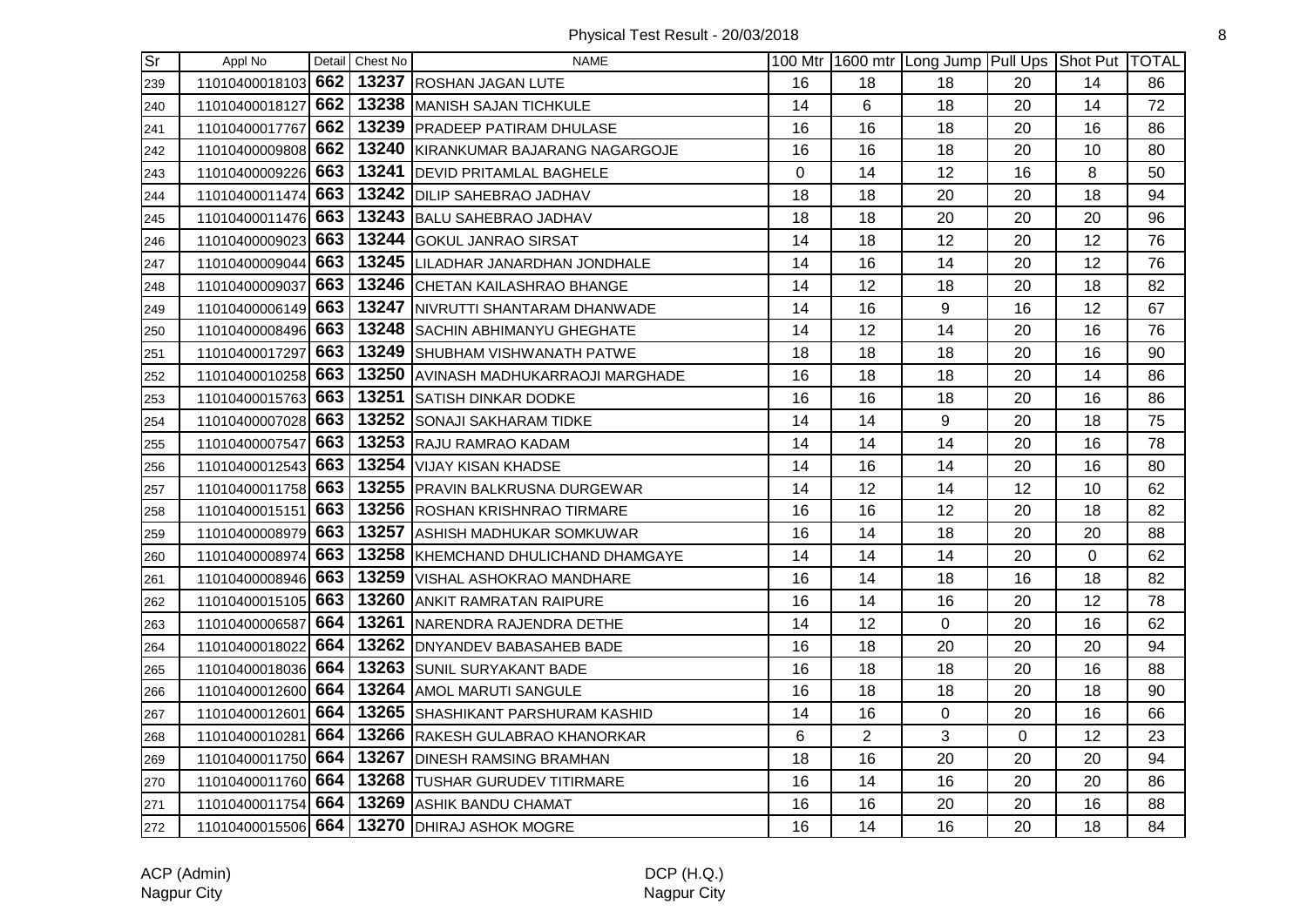| $\overline{\text{Sr}}$ | Appl No            |     | Detail Chest No | <b>NAME</b>                                           |    |    | 100 Mtr   1600 mtr   Long Jump   Pull Ups   Shot Put   TOTAL |    |    |    |
|------------------------|--------------------|-----|-----------------|-------------------------------------------------------|----|----|--------------------------------------------------------------|----|----|----|
| 273                    | 11010400008039 664 |     |                 | 13271 SATISH ASHOK SURNAR                             | 18 | 16 | 20                                                           | 20 | 0  | 74 |
| 274                    | 11010400008038 664 |     |                 | 13272 BALIRAM MADHARAO SURNAR                         | 14 | 14 | 12                                                           | 20 | 14 | 74 |
| 275                    | 11010400008042     | 664 |                 | 13273 ADINATH RANGNATH SURNAR                         | 16 | 16 | 14                                                           | 20 | 14 | 80 |
| 276                    | 11010400008043     | 664 |                 | 13274 VISHWANATH VAIJANATH MANE                       | 18 | 16 | $\mathsf 0$                                                  | 20 | 18 | 72 |
| 277                    | 11010400008041 664 |     |                 | 13275   VIKAS GANPATI MANE                            | 16 | 18 | $\mathbf 0$                                                  | 20 | 18 | 72 |
| 278                    | 11010400008069 664 |     |                 | 13276 SHAM PARASRAM MAHALNAR                          | 16 | 18 | 20                                                           | 20 | 14 | 88 |
| 279                    | 11010400015672 664 |     |                 | 13277 JAYDEV SUBHASH RATHOD                           | 16 | 12 | 16                                                           | 20 | 14 | 78 |
| 280                    | 11010400015673 664 |     |                 | 13278 JAYPAL DILIP RATHOD                             | 16 | 16 | 18                                                           | 20 | 16 | 86 |
| 281                    | 11010400013819 664 |     |                 | 13279 LAHU GOVINDA RATHOD                             | 14 | 16 | 14                                                           | 16 | 16 | 76 |
| 282                    | 11010400014186 664 |     |                 | 13280 SOMESH SUDHAKAR TONGE                           | 14 | 0  | 12                                                           | 16 | 14 | 56 |
| 283                    | 11010400013960 665 |     |                 | 13281 GAJANAN BHONAJI RAWALE                          | 14 | 18 | 16                                                           | 20 | 16 | 84 |
| 284                    | 11010400015517     | 665 |                 | 13282 SABIR SHAKIL MOHAMMAD                           | 16 | 6  | 14                                                           | 20 | 16 | 72 |
| 285                    | 11010400025062 665 |     |                 | 13283 KISHANA SHIVRAJJI MESHRAM                       | 14 | 12 | $\mathbf 0$                                                  | 20 | 14 | 60 |
| 286                    | 11010400009072 665 |     |                 | 13284 SHAYAM ANKUSHRAO KOLHE                          | 16 | 12 | 20                                                           | 20 | 16 | 84 |
| 287                    | 11010400009066 665 |     |                 | 13285 RANVEERSINGH ARVINDSINGH KACHAWA                | 18 | 14 | 20                                                           | 20 | 16 | 88 |
| 288                    | 11010400009320 665 |     |                 | 13286 DEEPAK MACHINDRANATH DOIPHODE                   | 14 | 16 | 18                                                           | 8  | 18 | 74 |
| 289                    | 11010400006901     | 665 |                 | 13287 SACHIN ASHOK MAHADIK                            | 16 | 18 | 20                                                           | 20 | 18 | 92 |
| 290                    | 11010400006904     | 665 |                 | 13288 GAJANAN BRAMHADEV DAVHALE                       | 14 | 18 | 14                                                           | 20 | 16 | 82 |
| 291                    |                    |     |                 | 11010400013246 665 13289 ROHIT DATTUJI BURADE         | 10 | 10 | 9                                                            | 20 | 14 | 63 |
| 292                    | 11010400016802 665 |     |                 | 13290 RAVIKANT ANKALU DURGE                           | 10 | 16 | $\mathbf 0$                                                  | 20 | 12 | 58 |
| 293                    | 11010400008941 665 |     |                 | 13291 VILAS ASHOK SAKHARE                             | 14 | 10 | 18                                                           | 20 | 12 | 74 |
| 294                    | 11010400013369 665 |     |                 | 13292 AKSHAY VITTHALRAO GATHE                         | 16 | 14 | 18                                                           | 16 | 14 | 78 |
| 295                    | 11010400013349 665 |     |                 | 13293 AKASH VINODRAO KHEDKAR                          | 16 | 14 | 18                                                           | 20 | 14 | 82 |
| 296                    | 11010400013343 665 |     |                 | 13294 NIKETAN ASHOKRAO SAKHARKAR                      | 16 | 16 | 20                                                           | 20 | 16 | 88 |
| 297                    | 11010400013337     | 665 |                 | 13295 SIDDHESH BHARATSING PAWAR                       | 16 | 14 | 20                                                           | 20 | 20 | 90 |
| 298                    | 11010400013361     | 665 |                 | 13296 TUSHAR PURUSHOTTAM MAHALLE                      | 16 | 12 | 20                                                           | 20 | 18 | 86 |
| 299                    | 11010400013347     | 665 |                 | 13297 VISHAL AVINASH NITNAWARE                        | 10 | 10 | $\mathbf{3}$                                                 | 20 | 12 | 55 |
| 300                    | 11010400013865 665 |     |                 | 13298 MANOJ SHANKAR GORLE                             | 16 | 16 | 18                                                           | 20 | 16 | 86 |
| 301                    | 11010400008379 665 |     |                 | 13299 LAXMIKANT SOPAN BHENDARKAR                      | 16 | 16 | 12                                                           | 20 | 14 | 78 |
| 302                    | 11010400005929 665 |     |                 | 13300 RAHUL MAROTI UIKEY                              | 14 | 14 | 9                                                            | 20 | 10 | 67 |
| 303                    | 11010400016194 666 |     |                 | 13301 MAJARKHA ANWARKHA PATHAN                        | 10 | 12 | 14                                                           | 20 | 16 | 72 |
| 304                    | 11010400011473 666 |     |                 | 13302 SIDDHANT SANJAY TODKAR                          | 14 | 16 | 16                                                           | 16 | 12 | 74 |
| 305                    |                    |     |                 | 11010400011655 666 13303 NARENDRA GOPICHAND MESHRAM   | 16 | 16 | 20                                                           | 20 | 12 | 84 |
| 306                    |                    |     |                 | 11010400016187 666   13304 SALMANKHAN GAFFARKHAN ATAR | 14 | 12 | 16                                                           | 20 | 10 | 72 |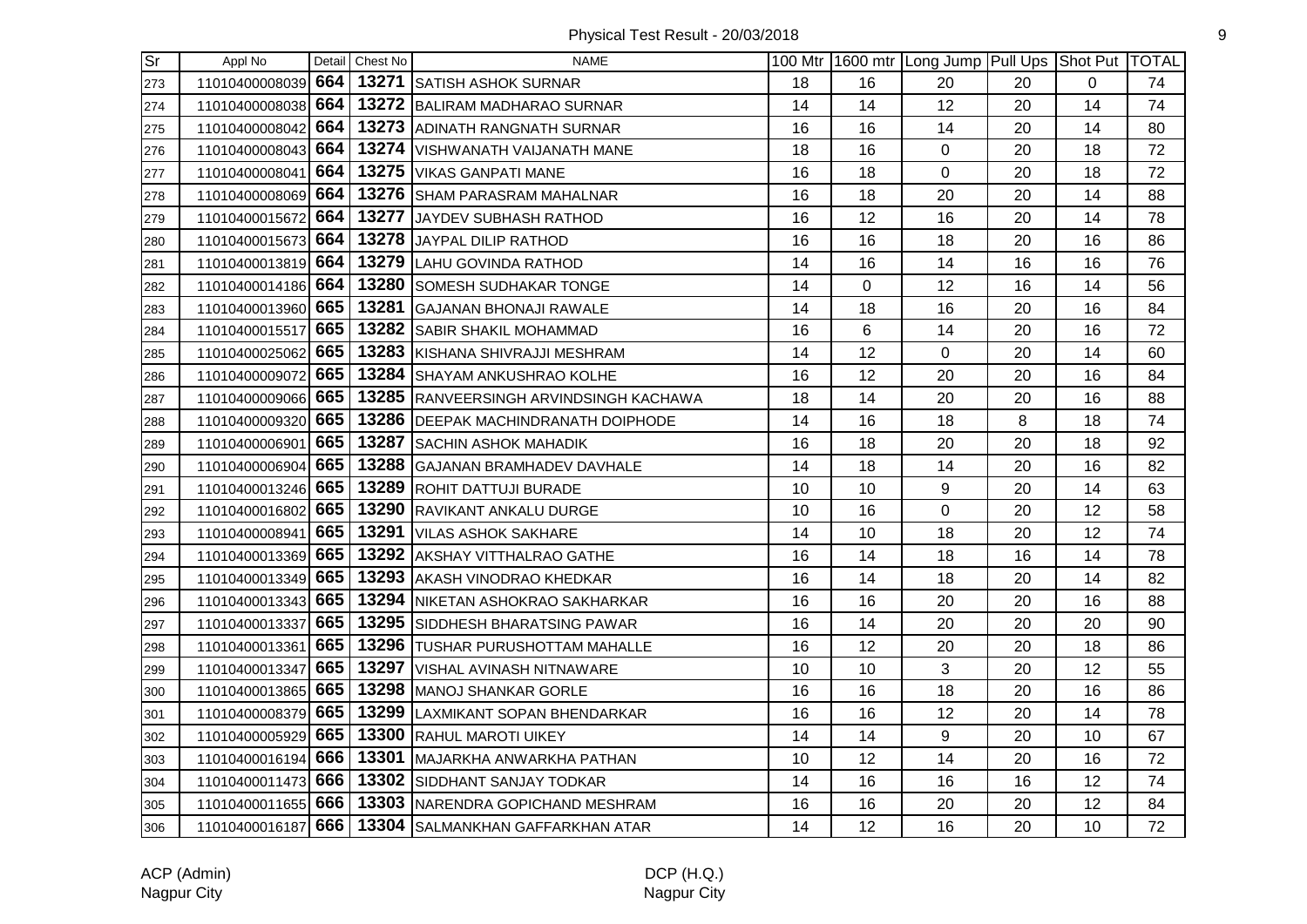| Sr] | Appl No            |     | Detail Chest No | <b>NAME</b>                                           |    |    | 100 Mtr 1600 mtr Long Jump Pull Ups Shot Put TOTAL |    |                |    |
|-----|--------------------|-----|-----------------|-------------------------------------------------------|----|----|----------------------------------------------------|----|----------------|----|
| 307 |                    |     |                 | 11010400016186 666 13305 JAHIR AHMADNIYAZ SHAH        | 14 | 16 | 18                                                 | 20 | 14             | 82 |
| 308 |                    |     |                 | 11010400011184 666 13306 YOGESH SHIVANAND TAYADE      | 16 | 14 | 20                                                 | 20 | 16             | 86 |
| 309 | 11010400011503     | 666 |                 | 13307 VISHAL SUDHAKARRAO WASULE                       | 14 | 14 | 9                                                  | 16 | 10             | 63 |
| 310 | 11010400006332 666 |     |                 | 13308 SAGAR GANGADHAR SURYAWANSHI                     | 14 | 14 | 16                                                 | 20 | 18             | 82 |
| 311 | 11010400006328 666 |     |                 | 13309 MANOJ GHAMAN SHELAKE                            | 14 | 16 | 14                                                 | 20 | $\overline{0}$ | 64 |
| 312 | 11010400006361 666 |     |                 | <b>13310 SAGAR DILIP SURYAWANSHI</b>                  | 16 | 18 | 20                                                 | 20 | 20             | 94 |
| 313 | 11010400009277     | 666 |                 | 13311 BALAJI DEVIDAS PAWALE                           | 16 | 14 | 18                                                 | 20 | 18             | 86 |
| 314 | 11010400016118 666 |     |                 | 13312 SACHIN GOVIND YEOLE                             | 14 | 16 | 18                                                 | 20 | 16             | 84 |
| 315 | 11010400017077     | 666 |                 | 13313 RUPESH ARUNRAO BELSARE                          | 16 | 14 | 16                                                 | 20 | 16             | 82 |
| 316 | 11010400017020 666 |     |                 | 13314 ASHOK GIRIDHARRAO KHANGAR                       | 16 | 14 | 18                                                 | 20 | 16             | 84 |
| 317 | 11010400017054     | 666 |                 | 13315 SANDEEP YADAVRAO MADANKAR                       | 14 | 14 | 18                                                 | 20 | 14             | 80 |
| 318 |                    |     |                 | 11010400017056 666 13316 VAIBHAV PRAKASHRAO KANDALKAR | 14 | 18 | 18                                                 | 20 | 16             | 86 |
| 319 | 11010400008989 666 |     |                 | 13317 NILESH DILIP ZUNGARE                            | 14 | 14 | 12                                                 | 20 | 16             | 76 |
| 320 | 11010400018115 666 |     |                 | 13318 RAM RAMESHWAR THOTE                             | 16 | 18 | 14                                                 | 20 | 12             | 80 |
| 321 |                    |     |                 | 11010400013757 666   13319 BRAMHANAND SUKHDEO BHONDE  | 16 | 16 | 16                                                 | 20 | 12             | 80 |
| 322 | 11010400006232 666 |     |                 | 13320 SAGAR JAGOJI MARWADE                            | 16 | 18 | 20                                                 | 20 | 16             | 90 |
| 323 | 11010400012220 667 |     |                 | 13321 SUMED SUNIL JIWANE                              | 6  | 12 | 9                                                  | 16 | 14             | 57 |
| 324 | 11010400016655 667 |     |                 | 13322 BHUSHAN NIMBA PATIL                             | 14 | 14 | 16                                                 | 20 | 16             | 80 |
| 325 | 11010400010477     | 667 |                 | 13323 RAJESH DNYANESHWAR DONGRE                       | 16 | 14 | 18                                                 | 20 | 16             | 84 |
| 326 | 11010400007972 667 |     |                 | 13324 ANKUSH KONDIBA GHUGE                            | 14 | 12 | 16                                                 | 16 | 16             | 74 |
| 327 | 11010400012278 667 |     |                 | 13325 ROHAN TANGRAJAN PILLAY                          | 16 | 18 | 16                                                 | 20 | 14             | 84 |
| 328 | 11010400012428 667 |     |                 | 13326 SURAJ GYANIRAM PIMPALSHENDE                     | 18 | 18 | 20                                                 | 20 | 18             | 94 |
| 329 | 11010400012432 667 |     |                 | 13327 SANDEEP GIRIDHAR DHENGE                         | 14 | 18 | 18                                                 | 20 | $\overline{0}$ | 70 |
| 330 | 11010400012430 667 |     |                 | 13328 RAKESH SURESH HADGE                             | 14 | 16 | 14                                                 | 20 | 18             | 82 |
| 331 | 11010400015719 667 |     |                 | 13329 NIKHIL MURLIDHAR KHANGAR                        | 18 | 16 | 16                                                 | 20 | 18             | 88 |
| 332 | 11010400017508 667 |     |                 | 13330 JUJJWAL SUNIL MARBATE                           | 18 | 14 | 20                                                 | 12 | 16             | 80 |
| 333 | 11010400009769 667 |     |                 | 13331 RAKESH SURESH NANDANWAR                         | 14 | 16 | 16                                                 | 20 | 10             | 76 |
| 334 | 11010400017849 667 |     |                 | 13332 ARVIND CHAMBHARU RAUT                           | 6  | 6  | 12                                                 | 20 | 14             | 58 |
| 335 | 11010400015477 667 |     |                 | 13333 DNYANESHWAR BABAN KHANDARE                      | 16 | 14 | 20                                                 | 20 | 20             | 90 |
| 336 | 11010400009266 667 |     |                 | 13334 VIDHAN SURESH SONAGRE                           | 16 | 14 | 9                                                  | 20 | 10             | 69 |
| 337 | 11010400014425 667 |     |                 | 13335 SURAJKUMAR MANOJ RAMTEKE                        | 16 | 18 | 18                                                 | 20 | 16             | 88 |
| 338 | 11010400006005     | 667 |                 | 13336 DIPAK PRALHAD KAKAD                             | 16 | 16 | 20                                                 | 20 | 16             | 88 |
| 339 | 11010400007027     | 667 |                 | 13337 GAJANAN HIMMATRAO JAYBHAYE                      | 16 | 18 | 18                                                 | 20 | 18             | 90 |
| 340 |                    |     |                 | 11010400005815 667   13338 DATTA ATMARAM WANVE        | 14 | 10 | 20                                                 | 20 | 20             | 84 |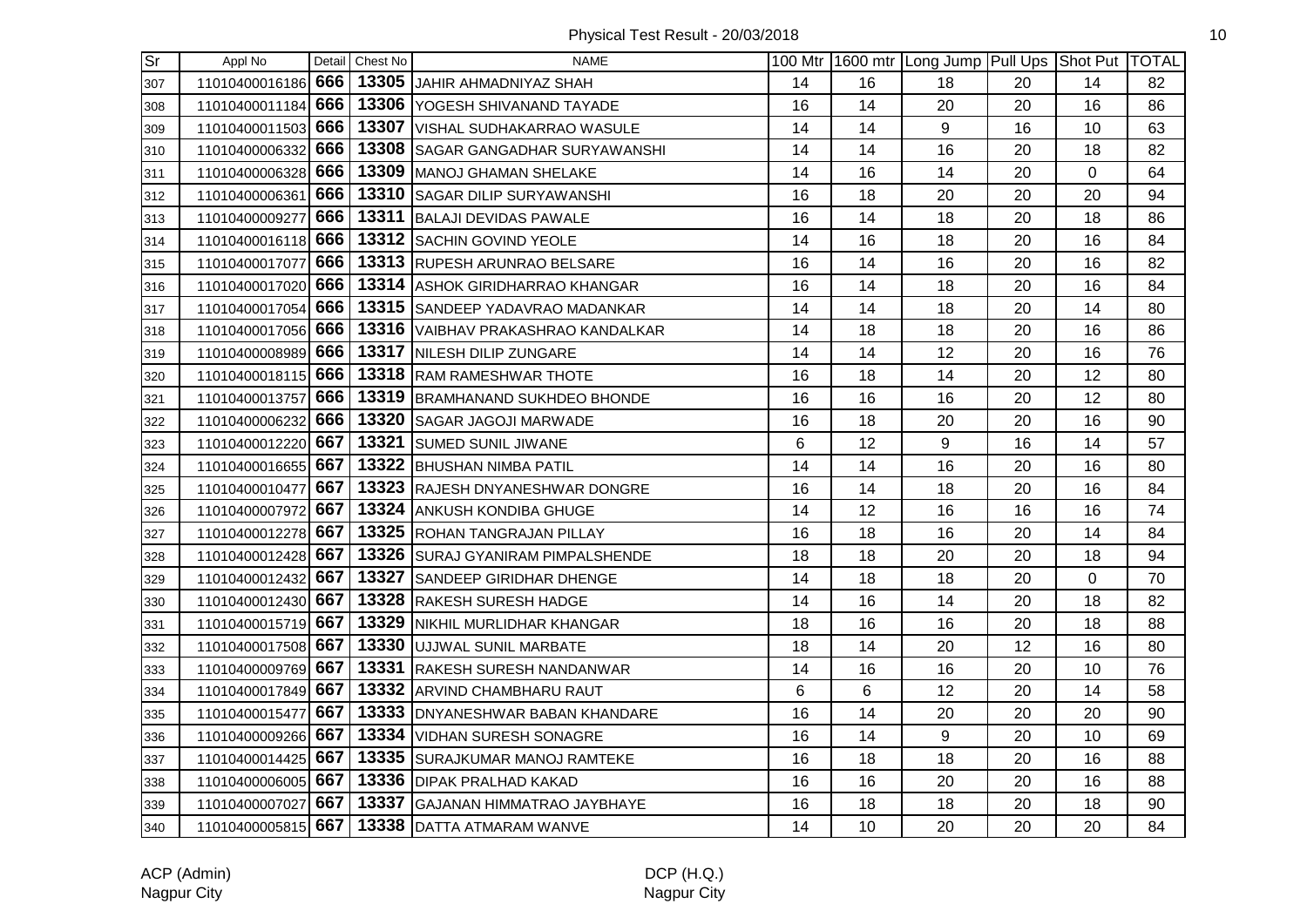| $\overline{\mathsf{Sr}}$ | Appl No            |     | Detail Chest No | <b>NAME</b>                          |    |    | 100 Mtr 1600 mtr Long Jump Pull Ups Shot Put TOTAL |                |          |    |
|--------------------------|--------------------|-----|-----------------|--------------------------------------|----|----|----------------------------------------------------|----------------|----------|----|
| 341                      | 11010400006002     | 667 |                 | 13339 YOGESH RAMDAS KAKAD            | 16 | 14 | 20                                                 | 20             | 18       | 88 |
| 342                      | 11010400015809     | 667 |                 | 13340 JJITESH ARUN DAHILKAR          | 16 | 16 | 18                                                 | 20             | 14       | 84 |
| 343                      | 11010400012906     | 668 |                 | 13341 KAILAS RATAN BHATKAR           | 14 | 14 | 12                                                 | 20             | 16       | 76 |
| 344                      | 11010400012905     | 668 |                 | 13342 MANGESH DASHARATH SAWANT       | 16 | 14 | 20                                                 | 20             | 20       | 90 |
| 345                      | 11010400010249 668 |     |                 | 13343 AMIT ARJUN HAJARE              | 14 | 16 | 20                                                 | 20             | 14       | 84 |
| 346                      | 11010400016574 668 |     |                 | 13344 GOKUL RAMRAO RATHOD            | 16 | 14 | 20                                                 | 20             | $\Omega$ | 70 |
| 347                      | 11010400017976 668 |     |                 | 13345 VINOD SUBHASH PADWAL           | 16 | 14 | 20                                                 | 20             | 18       | 88 |
| 348                      | 11010400016427 668 |     |                 | 13346 MAHENDRA SHESHRAO MESHRAM      | 18 | 16 | 20                                                 | 20             | 16       | 90 |
| 349                      | 11010400015215 668 |     |                 | 13347 SHASHIKANT ARJUN GHAROTE       | 16 | 16 | 20                                                 | 20             | 18       | 90 |
| 350                      | 11010400015203     | 668 |                 | 13348 BHUMESHWAR ASHOK BHENDARKAR    | 18 | 18 | 20                                                 | 20             | 18       | 94 |
| 351                      | 11010400015207     | 668 |                 | 13349 KAILASH BHAGWAT MENDHE         | 16 | 18 | 16                                                 | 20             | 16       | 86 |
| 352                      | 11010400017126     | 668 |                 | 13350 LAKHAN INDAL KATARE            | 16 | 14 | 20                                                 | 20             | 16       | 86 |
| 353                      | 11010400008774 668 |     |                 | 13351 VISHAL ANANDRAO SHENDE         | 16 | 16 | 20                                                 | 20             | 20       | 92 |
| 354                      | 11010400014048 668 |     |                 | 13352 YOGESH RAMESH BAGUL            | 14 | 12 | 18                                                 | 20             | 14       | 78 |
| 355                      | 11010400008699 668 |     |                 | 13353 SUBODH ANANDRAO JANGALE        | 6  | 14 | 14                                                 | $\overline{2}$ | 10       | 46 |
| 356                      | 11010400006463 668 |     |                 | 13354 KARAN RAMESH RATHOD            | 14 | 14 | 14                                                 | 20             | 14       | 76 |
| 357                      | 11010400013963     | 668 |                 | 13355 VISHAL GANESH JADHAV           | 16 | 16 | 20                                                 | 20             | 14       | 86 |
| 358                      | 11010400017552     | 668 |                 | 13356 GIRISH KESHAWRAO MOHOD         | 14 | 16 | 16                                                 | 20             | 14       | 80 |
| 359                      | 11010400010951     | 668 |                 | 13357 RAHUL MADHUKAR HATAGALE        | 16 | 16 | 16                                                 | 20             | 18       | 86 |
| 360                      | 11010400010949 668 |     |                 | 13358 NIKHIL DIPAK GUPTA             | 14 | 12 | 14                                                 | 20             | 18       | 78 |
| 361                      | 11010400010953 668 |     |                 | 13359 ANIL ANGAD PAITHANE            | 14 | 14 | 16                                                 | 20             | 16       | 80 |
| 362                      | 11010400010952 668 |     |                 | 13360 ABHAY DADARAO INGOLE           | 14 | 16 | 20                                                 | 20             | 18       | 88 |
| 363                      | 11010400010767     | 669 |                 | 13361 ROHIT SITARAM SAHARE           | 16 | 12 | 14                                                 | 20             | 18       | 80 |
| 364                      | 11010400012814     | 669 |                 | 13362 TALKESHVAR VITTHAL GITE        | 14 | 12 | 12                                                 | 20             | 18       | 76 |
| 365                      | 11010400015492     | 669 |                 | 13363 VISHAL ASHOK MOGRE             | 14 | 14 | 16                                                 | 20             | 14       | 78 |
| 366                      | 11010400009474     | 669 |                 | 13364 SHRIKANT GOPALSWAMI YENKESHWAR | 10 | 14 | 9                                                  | 20             | 14       | 67 |
| 367                      | 11010400012052     | 669 |                 | 13365 MOHAN DEVIDAS NAKAT            | 16 | 14 | 20                                                 | 20             | 20       | 90 |
| 368                      | 11010400009721 669 |     |                 | 13366 AKASH HIRALAL AMRE             | 14 | 10 | 14                                                 | 20             | 12       | 70 |
| 369                      | 11010400010368 669 |     |                 | 13367 CHANDAN ANAND BOTRE            | 14 | 12 | 9                                                  | 8              | 12       | 55 |
| 370                      | 11010400012649 669 |     |                 | 13368 SUHAS VASANT MENDHE            | 14 | 16 | 14                                                 | 20             | 14       | 78 |
| 371                      | 11010400016077     | 669 |                 | 13369 AMIT BHIMRAO PAWAR             | 16 | 14 | 12                                                 | 20             | 20       | 82 |
| 372                      | 11010400007227     | 669 |                 | 13370 DINESH WAMANRAO RAOTALE        | 16 | 16 | 18                                                 | 20             | 14       | 84 |
| 373                      | 11010400017173 669 |     |                 | 13371 SURAJ DEVCHAND SHIDAM          | 10 | 14 | 14                                                 | 20             | 12       | 70 |
| 374                      | 11010400017764 669 |     |                 | 13372 LANKESH HARIDAS SANGOLKAR      | 6  | 0  | 3                                                  | 8              | 14       | 31 |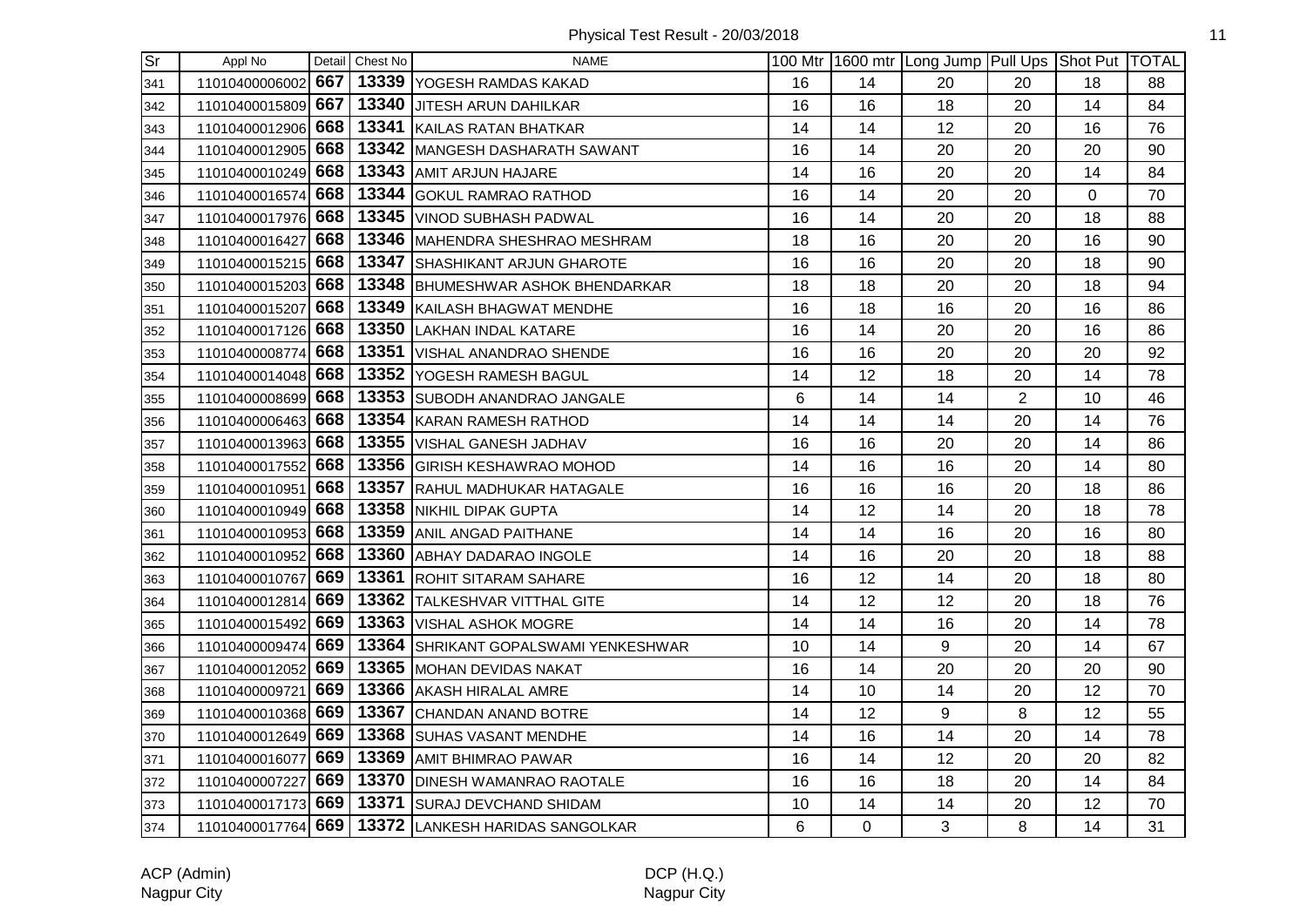| <b>Sr</b> | Appl No            |     | Detail Chest No | <b>NAME</b>                                       |    |                | 100 Mtr 1600 mtr Long Jump Pull Ups Shot Put TOTAL |                |    |    |
|-----------|--------------------|-----|-----------------|---------------------------------------------------|----|----------------|----------------------------------------------------|----------------|----|----|
| 375       | 11010400010713     | 669 |                 | 13373 VITTHAL MADHAVRAO TASKE                     | 16 | 18             | 16                                                 | 20             | 16 | 86 |
| 376       | 11010400013886     | 669 |                 | 13374 AMOL BHASKAR NAGARGOJE                      | 16 | 18             | 18                                                 | 20             | 20 | 92 |
| 377       | 11010400013885     | 669 |                 | 13375 MADHAV SHRIHARI GHUGE                       | 16 | 14             | 16                                                 | 16             | 18 | 80 |
| 378       | 11010400017406 669 |     |                 | 13376 DINESH RAJKUMAR KAMINKAR                    | 16 | 12             | 9                                                  | 20             | 18 | 75 |
| 379       | 11010400006582     | 669 |                 | 13377 SONU RAMESH PAWAR                           | 16 | 16             | 18                                                 | 20             | 20 | 90 |
| 380       | 11010400013577     | 669 |                 | 13378 PREMRAJ MADHUKAR NARNAWARE                  | 14 | 14             | 16                                                 | 16             | 12 | 72 |
| 381       | 11010400015162 669 |     |                 | 13379 HARSHAL RAVI ANGALWAR                       | 16 | 18             | 18                                                 | 20             | 14 | 86 |
| 382       | 11010400011120 669 |     |                 | 13380 AKASH RAJU YADAV                            | 14 | 10             | $\boldsymbol{9}$                                   | $\overline{0}$ | 8  | 41 |
| 383       | 11010400005947     | 670 |                 | 13381 NARESH DURYODHAN KHURAD                     | 14 | 14             | 16                                                 | 20             | 16 | 80 |
| 384       | 11010400005936     | 670 |                 | 13382 PRATIK RAMRAO KHANGAR                       | 16 | 12             | 18                                                 | 20             | 16 | 82 |
| 385       | 11010400014215     | 670 |                 | 13383 HEMANT BABA KORAMKAR                        | 10 | $\overline{2}$ | 9                                                  | 20             | 10 | 51 |
| 386       | 11010400007259 670 |     |                 | 13384 AKASH MOHAN HINGNEKAR                       | 10 | 12             | $\mathbf 0$                                        | 20             | 18 | 60 |
| 387       | 11010400005961 670 |     |                 | 13385 RAHUL DNYANESHWAR DEOGIRKAR                 | 16 | 16             | 18                                                 | 20             | 16 | 86 |
| 388       | 11010400005950 670 |     |                 | 13386 VIJAY SUDHAKAR KHODKE                       | 14 | 12             | 14                                                 | 12             | 16 | 68 |
| 389       | 11010400015313 670 |     |                 | 13387 SACHIN SHARAD UIKEY                         | 16 | 16             | 12                                                 | 20             | 16 | 80 |
| 390       | 11010400007808 670 |     |                 | 13388 PRANAY CHANDRAKUMAR KIRMIRE                 | 6  | 0              | 9                                                  | 0              | 16 | 31 |
| 391       | 11010400017101     | 670 |                 | 13389 ROSHAN LAXMAN AMBILDHUKE                    | 16 | 16             | 20                                                 | 20             | 16 | 88 |
| 392       | 11010400009738 670 |     |                 | 13390 AMOL RAVINDRA SATHAWANE                     | 16 | 16             | 18                                                 | 20             | 16 | 86 |
| 393       | 11010400006843 670 |     |                 | 13391   DHAMMPAL SAHEBRAO HOKARNEKAR              | 16 | 12             | 14                                                 | 8              | 12 | 62 |
| 394       | 11010400006842 670 |     |                 | 13392 YOGESH SANJAY RAMDINEWAR                    | 14 | 12             | 16                                                 | 12             | 16 | 70 |
| 395       | 11010400012497 670 |     |                 | 13393 SHARAD BHUJANGRAO CHATE                     | 14 | 16             | 9                                                  | 20             | 14 | 73 |
| 396       | 11010400007363 670 |     |                 | 13394 SACHIN KISHOR SUTONE                        | 18 | 12             | 20                                                 | 20             | 20 | 90 |
| 397       | 11010400007336 670 |     |                 | 13395 VICKY RAMCHANDRA KHEDKAR                    | 16 | 14             | 14                                                 | 8              | 16 | 68 |
| 398       | 11010400007358     | 670 |                 | 13396 BHARAT LAKSHMAN LOKHANDE                    | 16 | 14             | 20                                                 | 20             | 18 | 88 |
| 399       | 11010400007346 670 |     |                 | 13397 RAHUL LAXMAN LOKHANDE                       | 18 | 16             | 18                                                 | 20             | 20 | 92 |
| 400       | 11010400011205 670 |     |                 | 13398 DHANRAJ BABULAL GAUTRE                      | 14 | 16             | $\mathsf 0$                                        | 20             | 12 | 62 |
| 401       | 11010400012991     | 670 |                 | 13399 SAGAR DATTUJI NIBRAD                        | 16 | 16             | 20                                                 | 20             | 18 | 90 |
| 402       | 11010400015318 670 |     |                 | 13400 GOPAL DILIP GHAYAL                          | 16 | 16             | 20                                                 | 20             | 18 | 90 |
| 403       | 11010400017183 671 |     |                 | 13401 PRAVEEN FAKIRCHAND BAISWARE                 | 14 | 10             | 12                                                 | 20             | 16 | 72 |
| 404       | 11010400010358 671 |     |                 | 13402 VICKY VIRENDRA DAMAHE                       | 16 | 18             | 20                                                 | 20             | 16 | 90 |
| 405       | 11010400010896 671 |     |                 | 13403 RAVINDRA TULSIRAM KANGALE                   | 16 | 16             | 20                                                 | 20             | 16 | 88 |
| 406       | 11010400010891     | 671 |                 | 13404 MUNESHWAR PUNALAL LILHARE                   | 14 | 14             | 18                                                 | 20             | 16 | 82 |
| 407       | 11010400012422 671 |     |                 | 13405 ANKIT BHANUDAS BHARMBE                      | 16 | 16             | 9                                                  | 20             | 14 | 75 |
| 408       |                    |     |                 | 11010400012343 671   13406 MUKESH PRADIP SHELEKAR | 16 | 16             | 18                                                 | 20             | 20 | 90 |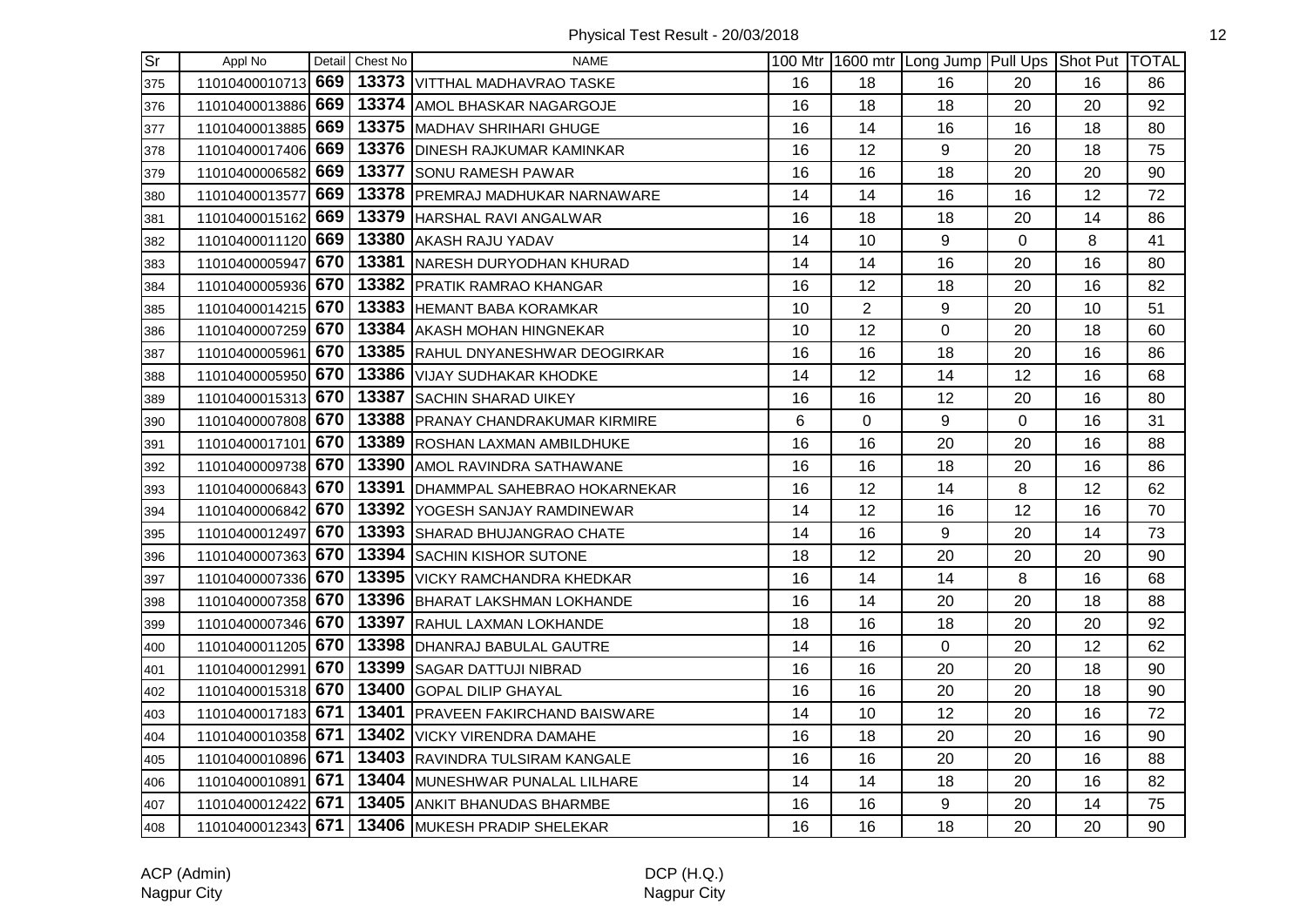| $\overline{\text{Sr}}$ | Appl No            |     | Detail Chest No | <b>NAME</b>                                           |          |    | 100 Mtr   1600 mtr   Long Jump   Pull Ups   Shot Put   TOTAL |    |    |    |
|------------------------|--------------------|-----|-----------------|-------------------------------------------------------|----------|----|--------------------------------------------------------------|----|----|----|
| 409                    | 11010400015821     | 671 |                 | 13407 SANDIP RAMKRUSHNA KUMARE                        | 16       | 16 | 20                                                           | 20 | 18 | 90 |
| 410                    | 11010400008305     | 671 |                 | 13408 DEEPAK KRUSHNAKUMAR KOMBADIBURE                 | 16       | 18 | 20                                                           | 20 | 12 | 86 |
| 411                    | 11010400012977     | 671 |                 | 13409 RADHESHYAM CHANDANLAL MASKARE                   | 16       | 16 | 20                                                           | 20 | 18 | 90 |
| 412                    | 11010400016644 671 |     |                 | 13410 SANKESH KUNDLIK SHENDE                          | 16       | 12 | 16                                                           | 20 | 12 | 76 |
| 413                    | 11010400010809 671 |     |                 | 13411 M JUBER M RAFIK                                 | 16       | 18 | 20                                                           | 20 | 18 | 92 |
| 414                    | 11010400010341 671 |     |                 | 13412 VIJAY RAMBHAU PANZADE                           | 16       | 14 | 20                                                           | 20 | 16 | 86 |
| 415                    | 11010400010343 671 |     |                 | 13413 BHUSHAN SAHEBRAO KHAWALE                        | 16       | 12 | 12                                                           | 20 | 14 | 74 |
| 416                    | 11010400012375 671 |     |                 | 13414 ASHISH SIDDHARTH GEDAM                          | 16       | 18 | 18                                                           | 20 | 14 | 86 |
| 417                    | 11010400017795 671 |     |                 | 13415   VAIBHAV DILIP SHENDRE                         | 16       | 18 | 20                                                           | 20 | 14 | 88 |
| 418                    | 11010400018085 671 |     |                 | 13416 BADAL NARESH KUKWASE                            | 16       | 14 | 18                                                           | 20 | 16 | 84 |
| 419                    | 11010400016719 671 |     |                 | 13417   DHIRAJ BUDHAJI ATKARI                         | 16       | 14 | 20                                                           | 20 | 14 | 84 |
| 420                    | 11010400013313 671 |     |                 | 13418 SANDIP DATTA BANGAR                             | 16       | 14 | 20                                                           | 16 | 20 | 86 |
| 421                    | 11010400007475 671 |     |                 | 13419 DINESH WASUDEO SALAM                            | 14       | 16 | $\mathbf 0$                                                  | 20 | 14 | 64 |
| 422                    | 11010400012105 671 |     |                 | 13420 PRAVIN BHAGWAN BHOJANE                          | 6        | 14 | $\mathbf 0$                                                  | 20 | 12 | 52 |
| 423                    |                    |     |                 | 11010400017208 672 13421 VISHAL RANGRAO RATHOD        | 16       | 16 | 20                                                           | 20 | 14 | 86 |
| 424                    | 11010400007210 672 |     |                 | 13422 RAVINDRA SARJERAO CHOURE                        | 14       | 18 | 16                                                           | 20 | 16 | 84 |
| 425                    | 11010400007241 672 |     |                 | 13423 BHUSHAN AMBADAS KOSE                            | 14       | 10 | 14                                                           | 12 | 14 | 64 |
| 426                    |                    |     |                 | 11010400005874 672 13424 DEEPAK AMRITLAL TIWARI       | 10       | 12 | 9                                                            | 20 | 12 | 63 |
| 427                    |                    |     |                 | 11010400007468 672 13425 PRIYUSH KAMLESH DEOGADE      | 14       | 16 | 16                                                           | 20 | 16 | 82 |
| 428                    | 11010400007467 672 |     |                 | 13426 PRASHIK KAMLESH DEOGADE                         | 16       | 12 | 18                                                           | 20 | 20 | 86 |
| 429                    |                    |     |                 | 11010400007445 672 13427 RAHUL ANIL JADHAV            | 10       | 10 | 14                                                           | 12 | 14 | 60 |
| 430                    | 11010400016630 672 |     |                 | 13428 MANGESH BALKRUSHNA NIMBEKAR                     | 16       | 18 | 18                                                           | 20 | 16 | 88 |
| 431                    |                    |     |                 | 11010400008037 672 13429 PRASHANT KARBHARI KAKAD      | 18       | 16 | 20                                                           | 20 | 20 | 94 |
| 432                    | 11010400006738 672 |     |                 | 13430 YOGESH MADHUKAR SABALE                          | 16       | 18 | 20                                                           | 20 | 14 | 88 |
| 433                    | 11010400015807     |     |                 | 672   13431  NITESH VIJAY HARDE                       | 16       | 16 | 20                                                           | 20 | 18 | 90 |
| 434                    |                    |     |                 | 11010400015819 672 13432 ANIRUDHA GHANSHYAM NARNAWARE | 16       | 16 | 20                                                           | 16 | 16 | 84 |
| 435                    | 11010400017832 672 |     |                 | 13433 JAYSHRI DADARAO ROHANKAR                        | $\Omega$ | 16 | $\mathbf 0$                                                  | 20 | 14 | 50 |
| 436                    | 11010400006003 672 |     |                 | 13434 RAHUL SANJAY GAYKE                              | 16       | 18 | 20                                                           | 20 | 16 | 90 |
| 437                    |                    |     |                 | 11010400005814 672 13435 UMESH DATTU NAGRE            | 16       | 12 | 18                                                           | 20 | 16 | 82 |
| 438                    | 11010400016675 672 |     |                 | 13436 ANAND RAMAJI TICHKULE                           | 16       | 18 | 18                                                           | 20 | 18 | 90 |
| 439                    | 11010400016562 672 |     |                 | 13437 AKASH RAMESH WAGHAYE                            | 16       | 18 | 18                                                           | 16 | 14 | 82 |
| 440                    |                    |     |                 | 11010400010712 672 13438 RAHUL GANESH RATHOD          | 10       | 0  | $6\phantom{1}$                                               | 8  | 16 | 40 |
| 441                    |                    |     |                 | 11010400011032 672 13439 VIVEK PANDURANG DOYE         | 18       | 16 | 18                                                           | 20 | 14 | 86 |
| 442                    |                    |     |                 | 11010400008299 672 13440 AMIT PRABHAKAR DATE          | 14       | 16 | $\mathbf 0$                                                  | 20 | 14 | 64 |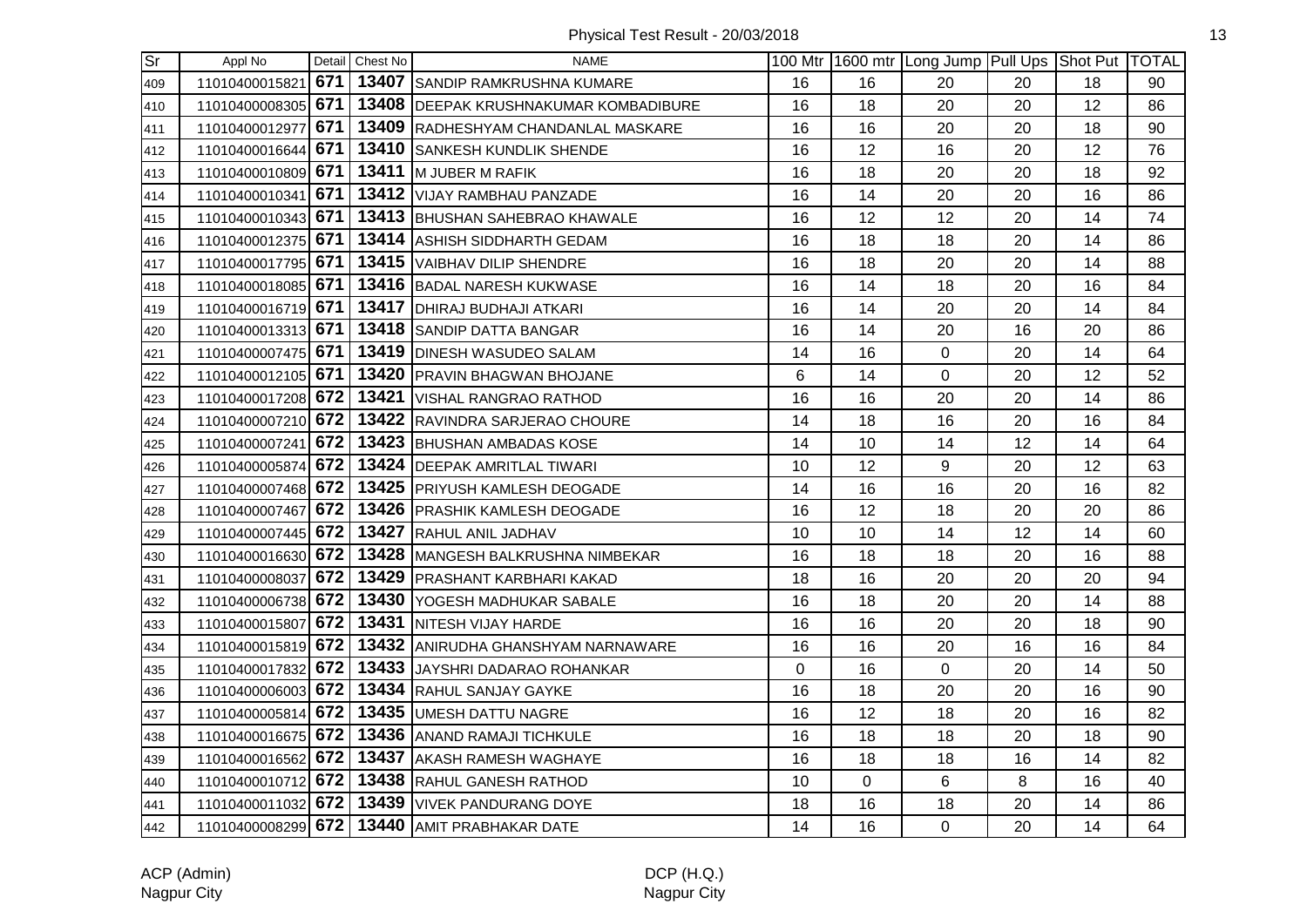| Sr] | Appl No            |     | Detail Chest No | <b>NAME</b>                                           |    |    | 100 Mtr 1600 mtr Long Jump Pull Ups Shot Put TOTAL |                |    |    |
|-----|--------------------|-----|-----------------|-------------------------------------------------------|----|----|----------------------------------------------------|----------------|----|----|
| 443 | 11010400014380 673 |     |                 | 13441 SWAPNIL AMBADAS INGLE                           | 16 | 12 | 14                                                 | 16             | 18 | 76 |
| 444 |                    |     |                 | 11010400014599 673 13442 NIKHIL GANESH CHANDURKAR     | 16 | 16 | 20                                                 | 20             | 16 | 88 |
| 445 | 11010400010733 673 |     |                 | 13443 SACHIN NILKANTH PATIL                           | 16 | 18 | 18                                                 | 20             | 20 | 92 |
| 446 | 11010400010711 673 |     |                 | 13444   PRAMOD MAHADEO GHUYE                          | 16 | 16 | 18                                                 | 20             | 18 | 88 |
| 447 | 11010400010718 673 |     |                 | 13445 NANDKISHOR MANIKRAO VERULKAR                    | 14 | 14 | 18                                                 | 20             | 16 | 82 |
| 448 | 11010400013211 673 |     |                 | 13446 NITIN RAVINDRA KARWADE                          | 6  | 0  | 9                                                  | 16             | 12 | 43 |
| 449 | 11010400013092 673 |     |                 | 13447 RAKESH BRIJKISHOR JAISWAL                       | 6  | 0  | 6                                                  | $\overline{0}$ | 12 | 24 |
| 450 | 11010400008434 673 |     |                 | 13448 SUDAM ANIL AGHAV                                | 16 | 18 | 20                                                 | 20             | 18 | 92 |
| 451 | 11010400009736 673 |     |                 | 13449 VIKKI RADHELAL PARIHAR                          | 14 | 12 | 14                                                 | 20             | 16 | 76 |
| 452 | 11010400006388 673 |     |                 | 13450 AMIT RAMESH RAMTEKE                             | 14 | 10 | 12                                                 | 12             | 10 | 58 |
| 453 | 11010400015959 673 |     |                 | 13451 ANIL MAROTI LAMBEWAR                            | 16 | 14 | 16                                                 | 20             | 18 | 84 |
| 454 |                    |     |                 | 11010400015972 673 13452 SANDIP DHANRAJ MAHADULE      | 16 | 16 | 18                                                 | 20             | 16 | 86 |
| 455 | 11010400015930 673 |     |                 | 13453 DAULAT HIMMATRAO NAPTE                          | 16 | 16 | 20                                                 | 20             | 18 | 90 |
| 456 | 11010400006605 673 |     |                 | 13454 HARESH VILAS SAPAKALE                           | 16 | 16 | 16                                                 | 20             | 16 | 84 |
| 457 | 11010400024787 673 |     |                 | 13455 RAJU KRUSHNAKUMAR CHUTE                         | 16 | 14 | 18                                                 | 20             | 12 | 80 |
| 458 | 11010400015916 673 |     |                 | 13456 LOKESH GAJANAN BHUSARI                          | 16 | 14 | 14                                                 | 20             | 18 | 82 |
| 459 | 11010400012291 673 |     |                 | 13457 DHIRAJ MAROTRAO NAKHALE                         | 14 | 12 | 14                                                 | 20             | 12 | 72 |
| 460 | 11010400010383 673 |     |                 | 13458 MANGESH MADHUKAR DAMBARE                        | 14 | 14 | 6                                                  | $\overline{4}$ | 10 | 48 |
| 461 |                    |     |                 | 11010400012434 673 13459 NITESH DUDHRAM KORE          | 16 | 16 | 20                                                 | 20             | 18 | 90 |
| 462 | 11010400013891 673 |     |                 | 13460 ROHIT CHANDRASHEKHAR GATLEWAR                   | 16 | 12 | 20                                                 | 20             | 20 | 88 |
| 463 | 11010400007887 674 |     |                 | 13461 GOKUL BHIVAJI KHADE                             | 16 | 16 | 18                                                 | 20             | 20 | 90 |
| 464 | 11010400010015 674 |     |                 | 13462 BHAVIL SANJAY PATIL                             | 14 | 12 | 16                                                 | 20             | 12 | 74 |
| 465 | 11010400014544 674 |     |                 | 13463 PAVAN MANOHARRAO SHENDE                         | 16 | 18 | 16                                                 | 20             | 16 | 86 |
| 466 | 11010400015956 674 |     |                 | 13464   PRAFUL DILIP DESHPANDE                        | 14 | 16 | 9                                                  | 20             | 12 | 71 |
| 467 | 11010400015981     | 674 |                 | 13465 VANWAS DHONDU DIGHORE                           | 16 | 16 | 20                                                 | 20             | 0  | 72 |
| 468 | 11010400010379 674 |     |                 | 13466 KAUSTUBH DILIP KOKADE                           | 16 | 14 | 16                                                 | 20             | 14 | 80 |
| 469 | 11010400017874 674 |     |                 | 13467 SURENDRA SAHADEO TANDEKAR                       | 14 | 16 | 16                                                 | 20             | 10 | 76 |
| 470 | 11010400011115 674 |     |                 | 13468 ROHIT GYANIRAM TANDEKAR                         | 10 | 14 | 14                                                 | 12             | 8  | 58 |
| 471 | 11010400017897 674 |     |                 | 13469   DHANRAJ MAHADEO MARWADE                       | 16 | 18 | 18                                                 | 20             | 16 | 88 |
| 472 | 11010400015944 674 |     |                 | 13470 MAYUR DIPAKRAO SABALE                           | 14 | 12 | 14                                                 | 20             | 14 | 74 |
| 473 | 11010400011088 674 |     |                 | 13471 HEDAU PURANMAL ROSHAN                           | 14 | 16 | 12                                                 | 16             | 10 | 68 |
| 474 | 11010400007251 674 |     |                 | 13472 MANGESH DEORAO BHASHASHANKAR                    | 16 | 18 | 18                                                 | 20             | 14 | 86 |
| 475 |                    |     |                 | 11010400005970 674   13473 TULESH PRABHAKAR JANBANDHU | 14 | 18 | 12                                                 | 20             | 14 | 78 |
| 476 |                    |     |                 | 11010400017430 674 13474 KRISHNA NATTHUJI DANDEKAR    | 16 | 12 | 16                                                 | 20             | 16 | 80 |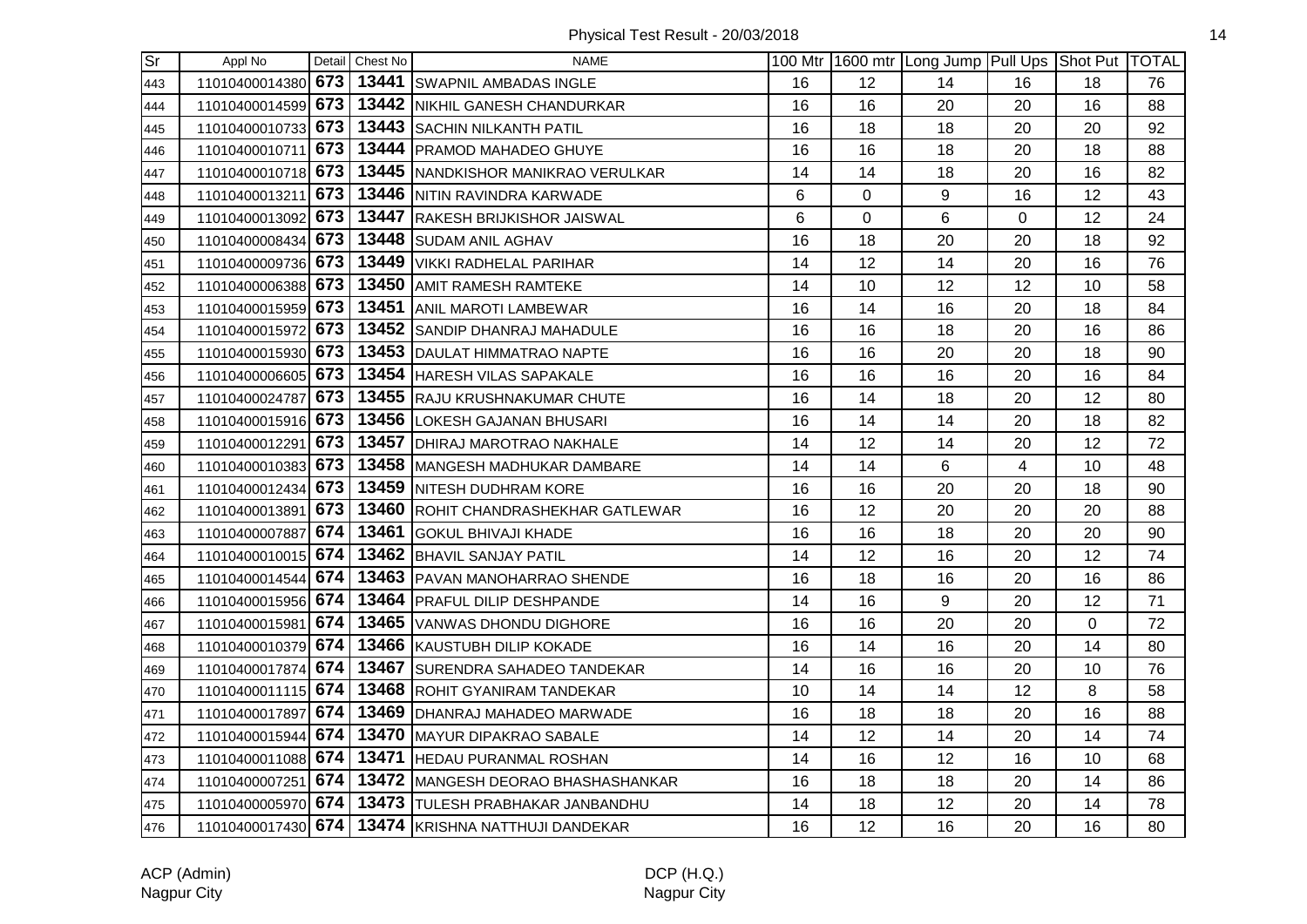| Sr  | Appl No            |     | Detail Chest No | <b>NAME</b>                                   |    |    | 100 Mtr 1600 mtr Long Jump Pull Ups Shot Put TOTAL |    |    |    |
|-----|--------------------|-----|-----------------|-----------------------------------------------|----|----|----------------------------------------------------|----|----|----|
| 477 | 11010400017568 674 |     |                 | 13475 RITESH SURAJLAL BARAIYA                 | 16 | 16 | 18                                                 | 20 | 16 | 86 |
| 478 | 11010400013788 674 |     |                 | 13476 SHANKAR BHAGWAN POLE                    | 18 | 16 | 18                                                 | 20 | 18 | 90 |
| 479 | 11010400007354     | 674 |                 | 13477 AJINKYA TATERAO MASKE                   | 16 | 16 | 18                                                 | 20 | 20 | 90 |
| 480 | 11010400009321     | 674 |                 | 13478 SUMIT JAGDISH THAPLIYAL                 | 16 | 14 | 18                                                 | 20 | 12 | 80 |
| 481 | 11010400006218 674 |     |                 | 13479 RAHUL RAJENDRAPRASAD KARONDE            | 16 | 16 | 16                                                 | 20 | 16 | 84 |
| 482 | 11010400017706 674 |     |                 | 13480 PRITAM DIWAKAR PAKMODE                  | 14 | 12 | 12                                                 | 20 | 12 | 70 |
| 483 | 11010400011234 675 |     |                 | 13481   VIKRANT JIVRAJ KHANDARE               | 16 | 14 | 20                                                 | 20 | 20 | 90 |
| 484 | 11010400006205 675 |     |                 | 13482 KIRAN DATTU KAMBLE                      | 14 | 16 | 14                                                 | 20 | 12 | 76 |
| 485 | 11010400017642 675 |     |                 | 13483 NILESH SUDHAKAR GOWARDIPE               | 6  | 6  | 3                                                  | 16 | 14 | 45 |
| 486 | 11010400017614     | 675 |                 | 13484 AMOL DEVIDAS JAMBHULKAR                 | 18 | 16 | 20                                                 | 20 | 18 | 92 |
| 487 | 11010400017584     | 675 |                 | 13485 SANJAY PRABHAKAR KUCHANKAR              | 16 | 16 | 16                                                 | 20 | 14 | 82 |
| 488 | 11010400015163 675 |     |                 | 13486 AJAY RAMLAL YADAV                       | 14 | 6  | 14                                                 | 20 | 14 | 68 |
| 489 | 11010400008631 675 |     |                 | 13487 KAPIL ASHOKRAO MAKODE                   | 16 | 14 | 20                                                 | 20 | 20 | 90 |
| 490 | 11010400012414 675 |     |                 | 13488 PRAFUL BABAN GOHATRE                    | 16 | 18 | 20                                                 | 20 | 16 | 90 |
| 491 | 11010400009162 675 |     |                 | 13489 VIVEK VISHNU KHEDKAR                    | 16 | 16 | 18                                                 | 20 | 16 | 86 |
| 492 | 11010400017604 675 |     |                 | 13490 RAHUL DHANESHWAR TURANKAR               | 16 | 16 | 12                                                 | 20 | 16 | 80 |
| 493 | 11010400011207     | 675 |                 | 13491 RAVINDRA MANOHAR WADGURE                | 16 | 16 | 18                                                 | 20 | 16 | 86 |
| 494 | 11010400015643 675 |     |                 | 13492 SACHIN VISHWANATH RATHOD                | 16 | 14 | 20                                                 | 20 | 20 | 90 |
| 495 | 11010400015320 675 |     |                 | 13493 AKSHAY SHIVAJI GARKAL                   | 16 | 18 | 20                                                 | 20 | 18 | 92 |
| 496 | 11010400006816 675 |     |                 | 13494 VISHAL RAMDAS WAGHMARE                  | 14 | 14 | 16                                                 | 20 | 20 | 84 |
| 497 | 11010400014467 675 |     |                 | 13495 AKASH DILIP MANKAR                      | 16 | 16 | 18                                                 | 20 | 14 | 84 |
| 498 | 11010400017438 675 |     |                 | 13496 RAMKISHAN TRYAMBAKRAO GUTTE             | 16 | 14 | 20                                                 | 20 | 16 | 86 |
| 499 | 11010400016358 675 |     |                 | 13497 MANISH RAMESHWAR BAGDE                  | 14 | 16 | 14                                                 | 12 | 12 | 68 |
| 500 | 11010400006291     | 675 | 13498           | AKSHAY PRAKASH VAIDYA                         | 16 | 16 | 20                                                 | 20 | 20 | 92 |
| 501 | 11010400014832 675 |     |                 | 13499 SHUBHAM RAMKRUSHNAJI SARODE             | 14 | 16 | 14                                                 | 20 | 14 | 78 |
| 502 | 11010400011505 675 |     |                 | 13500 JJITENDRA MANIK CHANDEKAR               | 18 | 16 | 20                                                 | 20 | 18 | 92 |
| 503 | 11010400017810 676 |     |                 | 13501 GITESH REMAJI KHEWALE                   | 14 | 14 | 12                                                 | 20 | 10 | 70 |
| 504 | 11010400015726 676 |     |                 | 13502 SUDARSHAN MANIKRAO PHAD                 | 16 | 18 | 16                                                 | 20 | 18 | 88 |
| 505 | 11010400012350 676 |     |                 | 13503 SACHIN DHANRAJ JADHAO                   | 14 | 14 | 18                                                 | 20 | 18 | 84 |
| 506 | 11010400015967 676 |     |                 | 13504 ROSHAN BHANUDAS NANDANWAR               | 14 | 18 | 16                                                 | 20 | 14 | 82 |
| 507 | 11010400017244 676 |     |                 | 13505 ARJUN ADNYANSING MANJARATE              | 16 | 16 | 18                                                 | 20 | 18 | 88 |
| 508 | 11010400015966 676 |     |                 | 13506 SATISH KESHAVRAO SAMARAT                | 16 | 18 | 18                                                 | 20 | 16 | 88 |
| 509 | 11010400015983 676 |     |                 | 13507 PRANAY RAJU GEDEKAR                     | 16 | 16 | 16                                                 | 20 | 16 | 84 |
| 510 |                    |     |                 | 11010400012794 676 13508 BRAMHADEV LAHU KARAD | 16 | 18 | 18                                                 | 20 | 18 | 90 |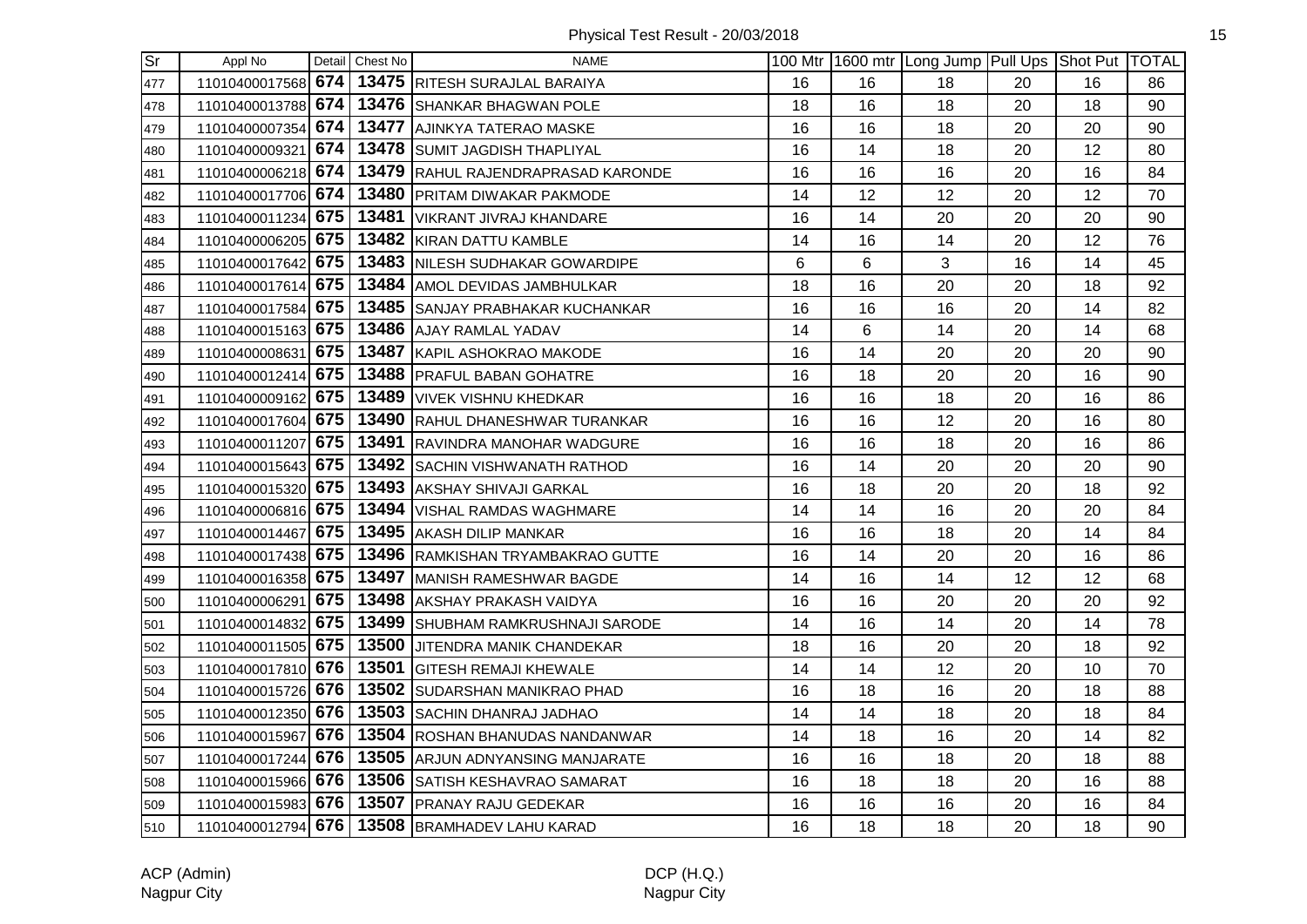| Sr  | Appl No            |     | Detail Chest No | <b>NAME</b>                         |    |    | 100 Mtr 1600 mtr Long Jump Pull Ups Shot Put TOTAL |    |    |    |
|-----|--------------------|-----|-----------------|-------------------------------------|----|----|----------------------------------------------------|----|----|----|
| 511 | 11010400013062 676 |     |                 | 13509 MANOJ LAXMAN DADMAL           | 16 | 18 | 18                                                 | 20 | 12 | 84 |
| 512 | 11010400013108 676 |     |                 | 13510 NILESH SANTOSHRAO JADHAV      | 14 | 14 | 14                                                 | 16 | 16 | 74 |
| 513 | 11010400011431     | 676 |                 | 13511 KAILAS MAROTI KADAM           | 10 | 14 | 9                                                  | 20 | 6  | 59 |
| 514 | 11010400009616 676 |     |                 | 13512 DEVANAND GAJANAN HIWRALE      | 16 | 6  | 16                                                 | 20 | 18 | 76 |
| 515 | 11010400009225 676 |     |                 | 13513 SHRIHARI KADUBA MANTE         | 18 | 16 | 18                                                 | 20 | 18 | 90 |
| 516 | 11010400009224 676 |     |                 | 13514 ATMARAM VITHOBA SHELKE        | 16 | 18 | 20                                                 | 20 | 14 | 88 |
| 517 | 11010400016028 676 |     |                 | 13515 NAGESH DIPAK WANKHADE         | 16 | 18 | 18                                                 | 20 | 18 | 90 |
| 518 | 11010400006502 676 |     |                 | 13516 SAGAR PRAKASH RATHOD          | 16 | 18 | 16                                                 | 20 | 16 | 86 |
| 519 | 11010400013845 676 |     |                 | 13517 RAVI BALAJI PADAMPALLE        | 16 | 16 | 20                                                 | 20 | 0  | 72 |
| 520 | 11010400007257     | 676 |                 | 13518 ANKIT MORESHWAR SONWANE       | 14 | 14 | 12                                                 | 16 | 10 | 66 |
| 521 | 11010400012801     | 676 |                 | 13519 SAJAN HIRADAS BODELE          | 16 | 16 | 18                                                 | 20 | 10 | 80 |
| 522 | 11010400012783 676 |     |                 | 13520 VAIBHAV HIRADAS BODELE        | 14 | 12 | 9                                                  | 20 | 12 | 67 |
| 523 | 11010400013169 677 |     |                 | 13521 CHANDRAKUMAR RAMSINGH NAGPURE | 16 | 18 | 20                                                 | 20 | 20 | 94 |
| 524 | 11010400013162 677 |     |                 | 13522 VIKASHKUMAR BABLU BISEN       | 16 | 20 | 18                                                 | 20 | 18 | 92 |
| 525 | 11010400013164 677 |     |                 | 13523 SUNILKUMAR SHIVCHARAN PISODE  | 16 | 18 | 20                                                 | 20 | 18 | 92 |
| 526 | 11010400015145 677 |     |                 | 13524 DAMENDRA ABAJI HADGE          | 16 | 18 | 18                                                 | 20 | 18 | 90 |
| 527 | 11010400013210 677 |     |                 | 13525 ANKIT NANDKISHOR UDAPURE      | 16 | 18 | 18                                                 | 20 | 14 | 86 |
| 528 | 11010400010332 677 |     |                 | 13526 RAJU RAMESH UPARIKAR          | 16 | 14 | 14                                                 | 20 | 16 | 80 |
| 529 | 11010400010261 677 |     |                 | 13527 YOGESH RAMESH LOHAMBARE       | 16 | 12 | 20                                                 | 20 | 10 | 78 |
| 530 | 11010400010168 677 |     |                 | 13528 MANGESH DOMAJI MENDHULE       | 14 | 12 | 14                                                 | 20 | 18 | 78 |
| 531 | 11010400011188 677 |     |                 | 13529 GAURAV DIWAKAR DEHARE         | 16 | 16 | 18                                                 | 20 | 20 | 90 |
| 532 | 11010400011194 677 |     |                 | 13530 LALIT RAMESH KHADSE           | 14 | 10 | 12                                                 | 20 | 18 | 74 |
| 533 | 11010400013008 677 |     |                 | 13531 ATUL RAJKUMAR GORLE           | 16 | 16 | 18                                                 | 20 | 18 | 88 |
| 534 | 11010400012998 677 |     |                 | 13532 NIKHIL JAIDEO VAIDYA          | 14 | 14 | 18                                                 | 20 | 18 | 84 |
| 535 | 11010400013088 677 |     |                 | 13533 ATUL ISTARU BURADE            | 16 | 14 | 16                                                 | 20 | 16 | 82 |
| 536 | 11010400010321     | 677 |                 | 13534 RUSHABH MURLIDHAR CHAUDHARI   | 16 | 12 | 16                                                 | 20 | 16 | 80 |
| 537 | 11010400010134 677 |     |                 | 13535 VISHESH VIJAYRAO BODADE       | 14 | 12 | 12                                                 | 20 | 16 | 74 |
| 538 | 11010400008199 677 |     |                 | 13536 YOGESH BALAJI SHRIRAME        | 14 | 16 | 16                                                 | 20 | 16 | 82 |
| 539 | 11010400007872 677 |     |                 | 13537 KRUSHNA MURLIDHAR SANAP       | 16 | 16 | 16                                                 | 20 | 18 | 86 |
| 540 | 11010400005956 677 |     |                 | 13538 BALU ANNA BOKADE              | 16 | 16 | 16                                                 | 20 | 18 | 86 |
| 541 | 11010400011325 677 |     |                 | 13539 NARENDRA GUNIDAS VAIDYA       | 14 | 16 | 6                                                  | 20 | 16 | 72 |
| 542 | 11010400006358 677 |     |                 | 13540 NOGESHWAR PURUSHOTTAM HATWAR  | 14 | 16 | 14                                                 | 20 | 12 | 76 |
| 543 | 11010400013542 678 |     | 13541           | SHIVPAL SURESH GAWANDER             | 16 | 16 | 20                                                 | 20 | 20 | 92 |
| 544 | 11010400015539 678 |     |                 | 13542 VIKAS KHUSHAL THAKRE          | 16 | 18 | 20                                                 | 20 | 16 | 90 |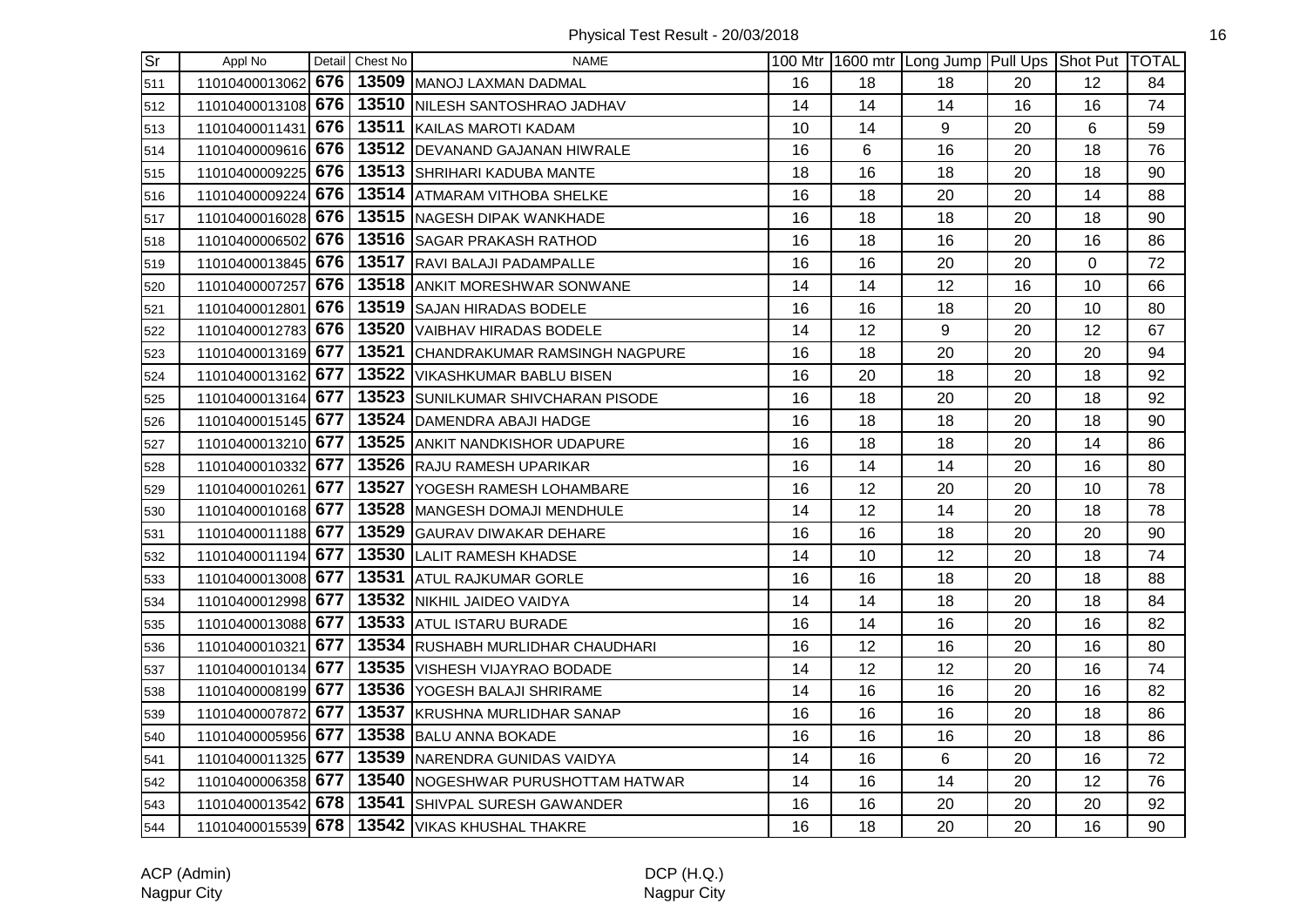Physical Test Result - 20/03/2018 17

| $\overline{\text{Sr}}$ | Appl No            |     | Detail Chest No | <b>NAME</b>                       |    |                | 100 Mtr 1600 mtr Long Jump Pull Ups Shot Put TOTAL |    |          |    |
|------------------------|--------------------|-----|-----------------|-----------------------------------|----|----------------|----------------------------------------------------|----|----------|----|
| 545                    | 11010400015534     | 678 |                 | 13543 VASANTA BHIMRAO MASRAM      | 16 | 18             | 18                                                 | 20 | 16       | 88 |
| 546                    | 11010400016364     | 678 |                 | 13544 MAHENDRA AJABRAO RAUT       | 16 | 14             | 18                                                 | 20 | 18       | 86 |
| 547                    | 11010400016366 678 |     |                 | 13545 LALIT WAMAN SAWARKAR        | 16 | 18             | 16                                                 | 20 | 18       | 88 |
| 548                    | 11010400016837     | 678 |                 | 13546 SACHIN PREMDAS BHIMATE      | 16 | 16             | 18                                                 | 20 | 14       | 84 |
| 549                    | 11010400013408 678 |     |                 | 13547 VIKKI DAYARAM KASAR         | 18 | 18             | 20                                                 | 20 | 16       | 92 |
| 550                    | 11010400013269 678 |     |                 | 13548 VIJAY RAMESH UPWANSHI       | 16 | 18             | 18                                                 | 20 | 18       | 90 |
| 551                    | 11010400013322     | 678 |                 | 13549 SHIVPRASAD TEJLAL UPWANSHI  | 18 | 18             | 16                                                 | 20 | 16       | 88 |
| 552                    | 11010400008725     | 678 |                 | 13550 DILBAG BABULAL RATHOD       | 16 | 18             | 16                                                 | 20 | 18       | 88 |
| 553                    | 11010400008365     | 678 |                 | 13551 PRATIK RATANSINGH RAIKWAR   | 10 | $\overline{2}$ | 12                                                 | 20 | 10       | 54 |
| 554                    | 11010400016316 678 |     |                 | 13552 VAIBHAV ARUN AKOTKAR        | 16 | 18             | 16                                                 | 20 | 16       | 86 |
| 555                    | 11010400016345 678 |     |                 | 13553 AVINASH DHANRAJ TADAS       | 18 | 18             | 16                                                 | 20 | 14       | 86 |
| 556                    | 11010400012862 678 |     |                 | 13554 ROSHAN SURESH CHOPKAR       | 18 | 16             | 18                                                 | 20 | 16       | 88 |
| 557                    | 11010400012878 678 |     |                 | 13555 RAKESH RAMDAS KHANDRE       | 16 | 16             | 20                                                 | 20 | 16       | 88 |
| 558                    | 11010400012874 678 |     |                 | 13556 ANMOL RAMESH VAIDYA         | 16 | 18             | 14                                                 | 20 | 14       | 82 |
| 559                    | 11010400013358 678 |     |                 | 13557 KRUSHNAKUMAR RAJENDRA AHIR  | 16 | 16             | 16                                                 | 20 | 14       | 82 |
| 560                    | 11010400013364     | 678 |                 | 13558 AKASH RAJESH BHALADHARE     | 16 | 12             | 16                                                 | 20 | 12       | 76 |
| 561                    | 11010400017804     | 678 |                 | 13559 SHUBHAM RAMCHANDRA GAJGHATE | 16 | 14             | 14                                                 | 20 | 14       | 78 |
| 562                    | 11010400007459 678 |     |                 | 13560 ANIKET BABARAO THOOL        | 14 | 14             | 14                                                 | 20 | 14       | 76 |
| 563                    | 11010400013793 679 |     |                 | 13561 SHANKAR SUBHASH ADE         | 14 | 12             | 16                                                 | 20 | 16       | 78 |
| 564                    | 11010400012771 679 |     |                 | 13562 NISHANT KALIDAS BAWANE      | 14 | 10             | 14                                                 | 20 | 16       | 74 |
| 565                    | 11010400006929 679 |     |                 | 13563 PRAVAN BALIRAM NAGPURE      | 10 | 12             | 12                                                 | 20 | $\Omega$ | 54 |
| 566                    | 11010400006931 679 |     |                 | 13564 SHUBHAM KRISHNA KSHIRSAGAR  | 10 | 12             | 12                                                 | 8  | 14       | 56 |
| 567                    | 11010400006927     | 679 |                 | 13565 PAWAN MANOHAR ATKAD         | 16 | 12             | 18                                                 | 20 | 12       | 78 |
| 568                    | 11010400009553     | 679 |                 | 13566 MANGESH HARPAL IKHAR        | 16 | 14             | 16                                                 | 20 | 14       | 80 |
| 569                    | 11010400009550     | 679 |                 | 13567 YOGESH HARPAL IKHAR         | 14 | 16             | 18                                                 | 20 | 16       | 84 |
| 570                    | 11010400014974 679 |     |                 | 13568 ASHWIN RAVI BHOYAR          | 16 | 16             | 16                                                 | 20 | 16       | 84 |
| 571                    | 11010400014965 679 |     |                 | 13569 AMOL SOMA BAWANE            | 18 | 16             | 20                                                 | 20 | 18       | 92 |
| 572                    | 11010400014983 679 |     |                 | 13570 ABHIJEET DEEPAK BHOYAR      | 14 | 14             | 12                                                 | 20 | 10       | 70 |
| 573                    | 11010400010602 679 |     |                 | 13571 MOHAN SURESH SAKHARKAR      | 16 | 16             | 16                                                 | 20 | 18       | 86 |
| 574                    | 11010400010529 679 |     |                 | 13572 SHUBHAM HARIBHAU DADHE      | 16 | 16             | 16                                                 | 20 | 18       | 86 |
| 575                    | 11010400010242 679 |     |                 | 13573 PRAVIN VITTHAL DHAWALE      | 14 | 10             | 14                                                 | 8  | 14       | 60 |
| 576                    | 11010400010511     | 679 |                 | 13574 PRAVIN PRAMOD BELEKAR       | 16 | 14             | 18                                                 | 20 | 18       | 86 |
| 577                    | 11010400010591 679 |     |                 | 13575 HEMRAJ SHESHRAOJI UIKE      | 16 | 16             | 20                                                 | 20 | 18       | 90 |
| 578                    | 11010400009980 679 |     |                 | 13576 PRANAY ARUNRAO DUGANE       | 14 | 14             | 12                                                 | 20 | 18       | 78 |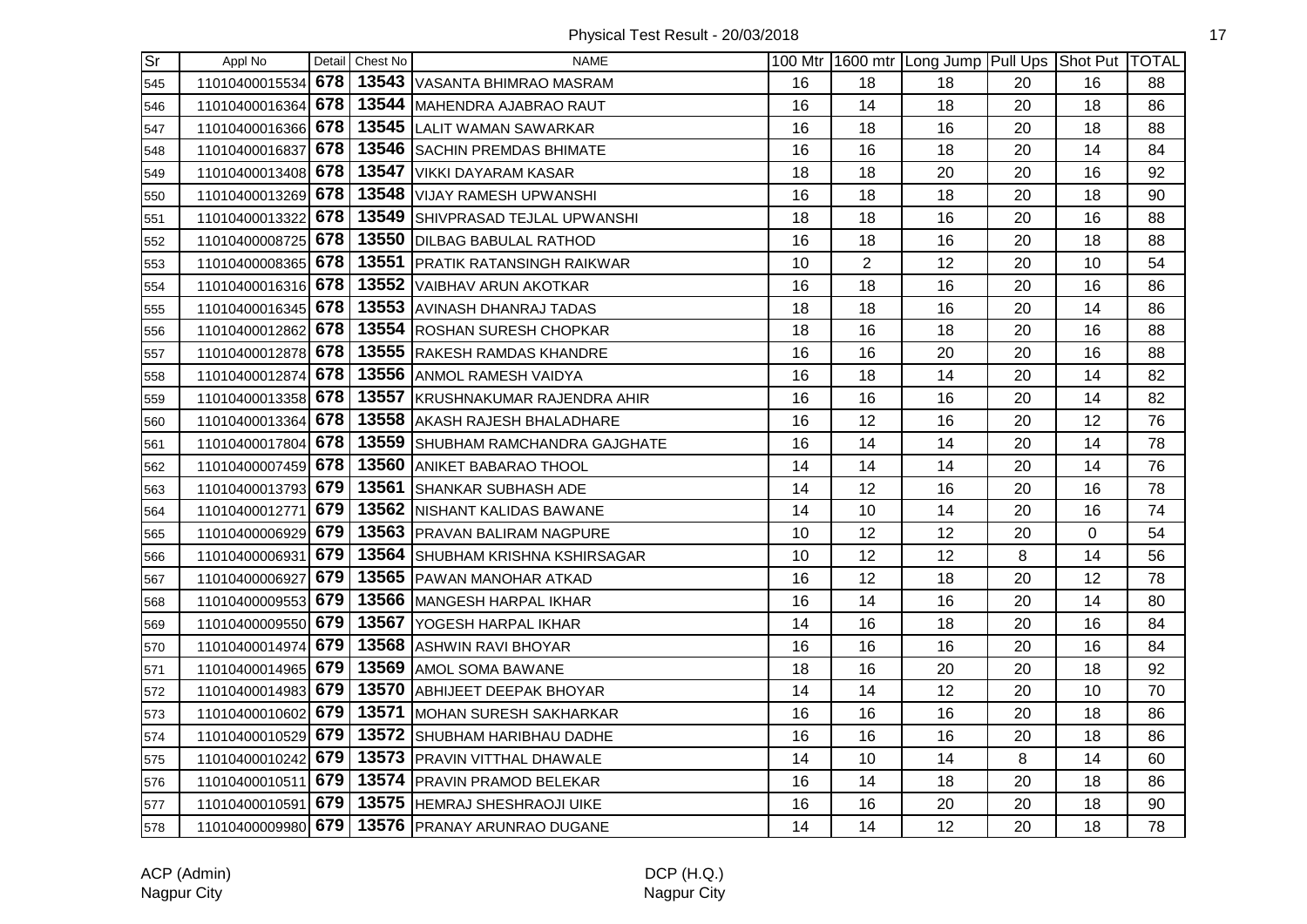| lSr | Appl No            |     | Detail Chest No | <b>NAME</b>                         |    |                | 100 Mtr 1600 mtr Long Jump Pull Ups Shot Put TOTAL |          |    |    |
|-----|--------------------|-----|-----------------|-------------------------------------|----|----------------|----------------------------------------------------|----------|----|----|
| 579 | 11010400010009     | 679 |                 | 13577 LALIT BHAURAO GADLING         | 14 | 14             | 9                                                  | $\Omega$ | 16 | 53 |
| 580 | 11010400009964     | 679 |                 | 13578 GHANSHYAM VINAYAK GAWAI       | 14 | 14             | 16                                                 | 20       | 0  | 64 |
| 581 | 11010400012576     | 679 |                 | 13579 ANKUSH ASHOKRAO BAGDE         | 14 | 14             | 16                                                 | 20       | 16 | 80 |
| 582 | 11010400009161     | 679 |                 | 13580 RAHULKUMAR SOHANLAL SHRIWAS   | 16 | 14             | 16                                                 | 20       | 12 | 78 |
| 583 | 11010400016933     | 680 |                 | 13581 SIDDHARTH GULAB BANSOD        | 14 | 16             | 14                                                 | 20       | 10 | 74 |
| 584 | 11010400017869 680 |     |                 | 13582 RAVI KRUSHNA DHURVE           | 16 | 14             | 14                                                 | 20       | 14 | 78 |
| 585 | 11010400007244     | 680 |                 | 13583 AMOL ISHWAR GHYAR             | 16 | 16             | 16                                                 | 12       | 12 | 72 |
| 586 | 11010400014275 680 |     |                 | 13584 PRASHANT SOMAJI DHAKATE       | 14 | 18             | 18                                                 | 20       | 16 | 86 |
| 587 | 11010400014248 680 |     |                 | 13585 ANMOL MEWARAMJI KATEKHAYE     | 18 | 18             | 20                                                 | 20       | 20 | 96 |
| 588 | 11010400010535     | 680 |                 | 13586 KAILASH DEVRAM MANKAR         | 14 | 12             | 9                                                  | 20       | 12 | 67 |
| 589 | 11010400007289     | 680 |                 | 13587 SAGAR RAJENDRA BAVISKAR       | 16 | 14             | 12                                                 | 20       | 20 | 82 |
| 590 | 11010400010627     | 680 |                 | 13588 NIKESH BHASKAR CHATOLE        | 18 | 18             | 20                                                 | 20       | 20 | 96 |
| 591 | 11010400010610 680 |     |                 | 13589 VISHAL AMARLAL NEWARE         | 16 | 16             | 18                                                 | 20       | 16 | 86 |
| 592 | 11010400006524 680 |     |                 | 13590 PRASHANT DHANRAJ TAKALKHEDE   | 10 | 10             | 6                                                  | 4        | 10 | 40 |
| 593 | 22010400002944     | 680 |                 | 13591   AMIT LALIT BAWANKAR         | 16 | 18             | 18                                                 | 20       | 14 | 86 |
| 594 | 11010400024757 680 |     |                 | 13592 IINDRAJIT KRISHNAMOHAN MISHRA | 18 | 16             | 20                                                 | 20       | 18 | 92 |
| 595 | 11010400017507     | 680 |                 | 13593 ABHISHEK DIPAK GULKARI        | 14 | 12             | 9                                                  | 20       | 12 | 67 |
| 596 | 11010400011500 680 |     |                 | 13594 PRASHANT MURLIDHAR WASNIK     | 14 | 16             | 14                                                 | 20       | 18 | 82 |
| 597 | 11010400011499 680 |     |                 | 13595 SUJIT SHATRUGHAN DADMAL       | 16 | 16             | 18                                                 | 20       | 14 | 84 |
| 598 | 11010400010569     | 680 |                 | 13596 PRATHMESH KAILAS THETE        | 6  | 6              | 3                                                  | 20       | 10 | 45 |
| 599 | 11010400010620 680 |     |                 | 13597 VIRENDRA SANTOSH SHENDRE      | 16 | $\overline{2}$ | 20                                                 | 0        | 20 | 58 |
| 600 | 11010400016283 680 |     |                 | 13598 ALOKKUMAR ABHAY NARAYAN       | 14 | 12             | 6                                                  | 12       | 14 | 58 |
| 601 | 11010400008902 680 |     |                 | 13599 MOHAN RAJENDRA PAWAR          | 10 | $\overline{2}$ | 12                                                 | 8        | 14 | 46 |
| 602 | 11010400011498     | 680 |                 | 13600 VAIBHAV DHANRAJ ZILPE         | 16 | 12             | 14                                                 | 20       | 14 | 76 |
| 603 | 11010400009405     | 681 | 13601           | SACHIN RAMRAO INGOLE                | 14 | 16             | 3                                                  | 16       | 10 | 59 |
| 604 | 11010400018005     | 681 |                 | 13602 MAHESH BHASKAR KADGAYE        | 16 | 18             | 18                                                 | 20       | 10 | 82 |
| 605 | 11010400017850     | 681 |                 | 13603 PRAVIN BHAURAO THAWKAR        | 16 | 18             | 18                                                 | 20       | 12 | 84 |
| 606 | 11010400010757     | 681 |                 | 13604 DINESH PRAKASH KABADE         | 14 | 14             | 16                                                 | 20       | 16 | 80 |
| 607 | 11010400016053 681 |     |                 | 13605 AMOL DEVIDAS SHENDRE          | 16 | 16             | 14                                                 | 20       | 18 | 84 |
| 608 | 11010400015761 681 |     |                 | 13606 GOVIND DNYANOBA PHAD          | 16 | 18             | 20                                                 | 20       | 20 | 94 |
| 609 | 11010400015713 681 |     |                 | 13607 SANDIPAN VISHNU CHATE         | 16 | 18             | 20                                                 | 20       | 18 | 92 |
| 610 | 11010400015709 681 |     |                 | 13608 JAGDISH RAM MUNDE             | 16 | 16             | 20                                                 | 20       | 20 | 92 |
| 611 | 11010400015722     | 681 |                 | 13609   VITTHAL PATLOBA PHAD        | 16 | 16             | 0                                                  | 20       | 16 | 68 |
| 612 | 11010400015736 681 |     |                 | 13610 GOVIND PRAKASH PHAD           | 14 | 14             | 9                                                  | 20       | 18 | 75 |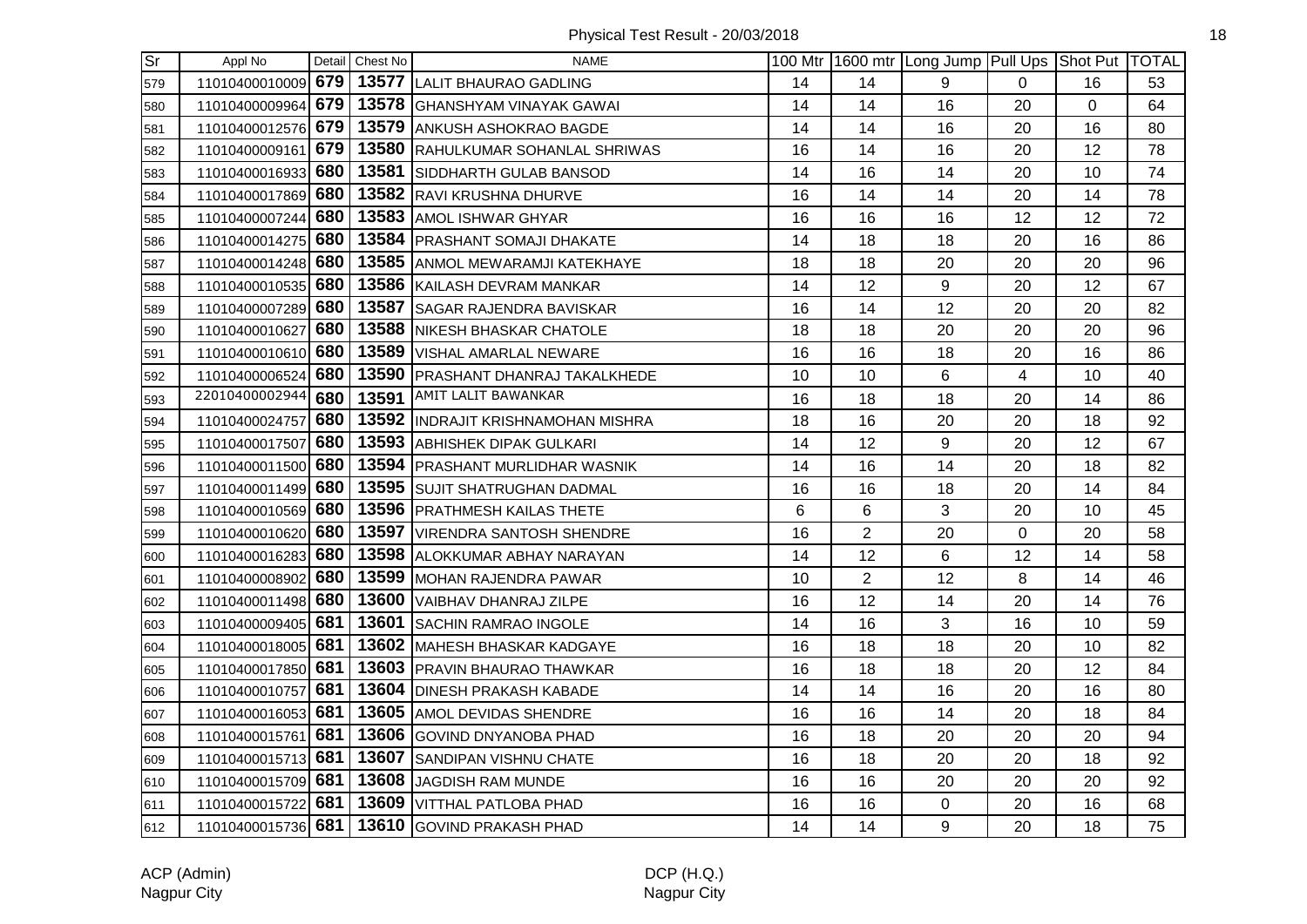| Sr  | Appl No            |     | Detail Chest No | <b>NAME</b>                             |                |                | 100 Mtr 1600 mtr Long Jump Pull Ups Shot Put TOTAL |                |    |    |
|-----|--------------------|-----|-----------------|-----------------------------------------|----------------|----------------|----------------------------------------------------|----------------|----|----|
| 613 | 11010400017819 681 |     |                 | 13611 SAGAR SANJAY TAYADE               | 16             | 16             | 20                                                 | 20             | 18 | 90 |
| 614 | 11010400017745 681 |     |                 | 13612 VISHAL EKNATH DANDGE              | 16             | 16             | 14                                                 | 20             | 12 | 78 |
| 615 | 11010400013488     | 681 |                 | 13613 SHRIRAM BABURAO DESHMANE          | 18             | 14             | 20                                                 | 20             | 20 | 92 |
| 616 | 11010400005732     | 681 |                 | 13614 AJAY SUKDEV BIRHADE               | 14             | 18             | 20                                                 | 12             | 0  | 64 |
| 617 | 11010400013924     | 681 |                 | 13615 ASHISH DADARAO YEOLE              | 14             | 6              | 16                                                 | 12             | 20 | 68 |
| 618 | 11010400012486 681 |     |                 | 13616 SAGAR PRABHAKAR SONAWANE          | 16             | 16             | 14                                                 | 20             | 14 | 80 |
| 619 | 11010400006957     | 681 |                 | 13617 SUKESH MAHADEV JAWADE             | 16             | 16             | 20                                                 | 20             | 12 | 84 |
| 620 | 11010400006956 681 |     |                 | 13618 ANKUSH VINAYAK RAMTEKE            | 16             | 14             | 20                                                 | 20             | 16 | 86 |
| 621 | 11010400007783 681 |     |                 | 13619 RAMDAS SURESH DILWALE             | 16             | 16             | 14                                                 | 20             | 16 | 82 |
| 622 | 11010400016317     | 681 |                 | 13620 YOGESH CHAKRADHARRAO LABADE       | 16             | 14             | 20                                                 | 20             | 20 | 90 |
| 623 | 11010400015815     | 682 |                 | 13621 RAJHANS GANGADHAR PRATYEKI        | 16             | 18             | 18                                                 | 20             | 14 | 86 |
| 624 | 11010400008298 682 |     |                 | 13622 ADESH BABA BAWANE                 | 14             | 14             | 12                                                 | 16             | 8  | 64 |
| 625 | 11010400006132 682 |     |                 | 13623 SHUBHAM CHANDRAPRKASH VISHWAKARMA | 16             | 16             | 20                                                 | 20             | 14 | 86 |
| 626 | 11010400009431 682 |     |                 | 13624 ANIL PARASRAM BAYEWAD             | 16             | 20             | 16                                                 | 20             | 16 | 88 |
| 627 | 11010400011553 682 |     |                 | 13625 YOGESH SURESH SONAWANE            | 10             | 10             | 9                                                  | $\overline{4}$ | 16 | 49 |
| 628 | 11010400007655 682 |     |                 | 13626 RAUNAK NITIN AMTE                 | 6              | $\overline{2}$ | $\mathbf 0$                                        | 0              | 8  | 16 |
| 629 | 11010400015818 682 |     |                 | 13627 RAKESH TULARAM SHAHARE            | 18             | 14             | 20                                                 | 20             | 18 | 90 |
| 630 | 11010400007329 682 |     |                 | 13628 BAPURAO UTTAMRAO ADE              | 14             | 16             | 18                                                 | 20             | 14 | 82 |
| 631 | 11010400013187     | 682 |                 | 13629 RAHUL BHAIYALAL BISEN             | 16             | 16             | 20                                                 | 20             | 18 | 90 |
| 632 | 11010400013217     | 682 |                 | 13630 BISRAM MANSARAM RAUT              | 16             | 18             | 20                                                 | 20             | 20 | 94 |
| 633 | 11010400014796 682 |     |                 | 13631 GOVIND SHAMRAO CHAPALWAD          | 16             | 12             | 20                                                 | 20             | 16 | 84 |
| 634 | 11010400009557     | 682 |                 | 13632 GAURAO VINOD KONDHEKAR            | 14             | 10             | 16                                                 | 20             | 14 | 74 |
| 635 | 11010400014466 682 |     |                 | 13633 SUNIL MUNNAJI RATHOD              | 14             | 16             | 12                                                 | 16             | 14 | 72 |
| 636 | 11010400017289 682 |     |                 | 13634 NITESH SADUJI CHAVHAN             | 14             | 18             | 16                                                 | 20             | 16 | 84 |
| 637 | 11010400016209     | 682 |                 | 13635 GOVARDHAN SHRIKRUSHNA LOKHANDE    | $\overline{2}$ | $\overline{2}$ | $6\phantom{1}6$                                    | 8              | 10 | 28 |
| 638 | 11010400007182 682 |     |                 | 13636 PRASHANT PREMDAS BHAMBULKAR       | 16             | 16             | 20                                                 | 20             | 18 | 90 |
| 639 | 11010400016112 682 |     |                 | 13637 DEVENDRAKUMAR BHAKCHAND PARDHI    | 16             | 18             | 20                                                 | 20             | 18 | 92 |
| 640 | 11010400015749 682 |     |                 | 13638 KRUSHNA RAJENDRA SHINDE           | 14             | 18             | 16                                                 | 20             | 18 | 86 |
| 641 | 11010400015748 682 |     |                 | 13639 KALYAN DASHRATH GADKAR            | 16             | 18             | 18                                                 | 20             | 20 | 92 |
| 642 | 11010400005859 682 |     |                 | 13640 SUDHIR MANOHAR SHENDE             | 18             | 16             | 20                                                 | 20             | 16 | 90 |
| 643 | 11010400011643 683 |     |                 | 13641 NARENDRA DOMAJI KUTHE             | 0              | 16             | $\mathbf 0$                                        | 8              | 0  | 24 |
| 644 | 11010400009689     | 683 |                 | 13642 AMOL RANJIT BATBARVE              | 14             | 6              | 14                                                 | 20             | 12 | 66 |
| 645 | 11010400014283 683 |     |                 | 13643 DURGESH OMKAR MANDEKAR            | 6              | 6              | 3                                                  | 0              | 10 | 25 |
| 646 | 11010400009252 683 |     |                 | 13644 SURAJ SIDHARTH SONARKAR           | 14             | 14             | 14                                                 | $\overline{4}$ | 18 | 64 |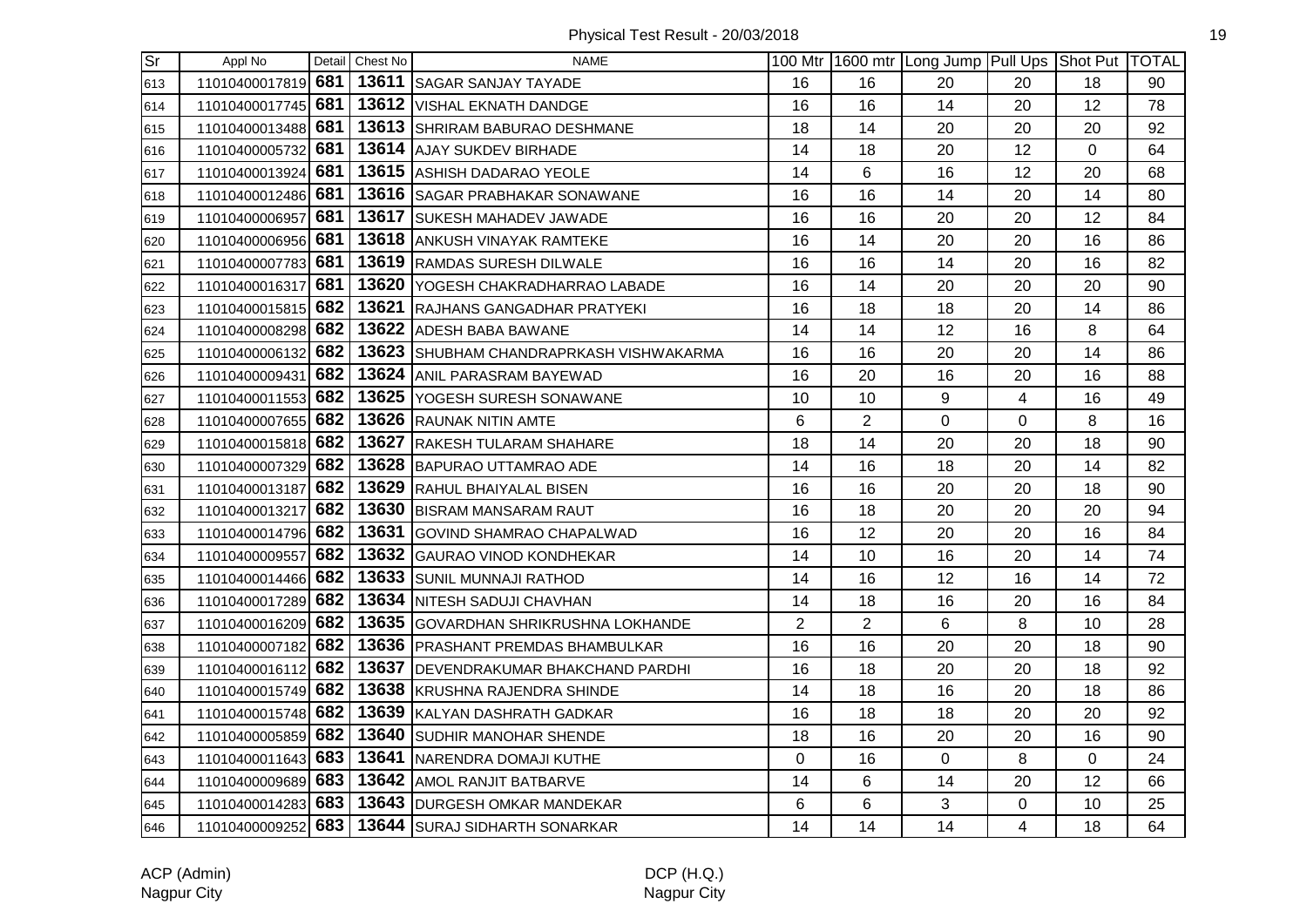| $\overline{\mathsf{Sr}}$ | Appl No            |       | Detail Chest No | <b>NAME</b>                                           |    |    | 100 Mtr   1600 mtr   Long Jump   Pull Ups   Shot Put   TOTAL |                |    |    |
|--------------------------|--------------------|-------|-----------------|-------------------------------------------------------|----|----|--------------------------------------------------------------|----------------|----|----|
| 647                      | 11010400013154 683 |       |                 | 13645 LALIT KASHINATHJI KUSALE                        | 14 | 14 | 18                                                           | 20             | 14 | 80 |
| 648                      | 11010400016125 683 |       |                 | 13646   DHIRAJKUMAR ASHOKRAO KOTHALKAR                | 14 | 14 | 16                                                           | 16             | 16 | 76 |
| 649                      | 11010400009025 683 |       |                 | 13647 PRAVIN ASHOK DADMAL                             | 16 | 14 | 14                                                           | 20             | 16 | 80 |
| 650                      | 11010400009073 683 |       |                 | 13648 PRAFUL ASHOK DADMAL                             | 10 | 10 | $\boldsymbol{9}$                                             | $\mathbf 0$    | 12 | 41 |
| 651                      | 11010400013707 683 |       |                 | 13649 SACHIN LAXMAN BHOINWAD                          | 16 | 18 | 20                                                           | 20             | 18 | 92 |
| 652                      | 11010400013603 683 |       |                 | 13650 VAIBHAV MADHUKAR GAIKWAD                        | 16 | 18 | 20                                                           | 20             | 16 | 90 |
| 653                      | 11010400008830 683 |       |                 | 13651 TUSHAR RAMESH JADHAO                            | 14 | 18 | 16                                                           | 20             | 18 | 86 |
| 654                      | 11010400008833 683 |       |                 | 13652 SAGAR GAJANAN GADEKAR                           | 18 | 16 | 20                                                           | 20             | 16 | 90 |
| 655                      | 11010400016850 683 |       |                 | 13653 PRADIP BALIRAM NARWADE                          | 18 | 18 | 20                                                           | 20             | 18 | 94 |
| 656                      | 11010400009802     | 683   |                 | 13654 RAMESHWAR DEVICHAND JADHAO                      | 18 | 16 | 20                                                           | 20             | 20 | 94 |
| 657                      | 11010400010238 683 |       |                 | 13655 PRASHANT BABURAWJI MADARKAR                     | 14 | 14 | $\mathbf 0$                                                  | 20             | 14 | 62 |
| 658                      | 11010400008216 683 |       |                 | 13656 BHAGVAT RAMCHANDRA SHEP                         | 16 | 16 | 20                                                           | 20             | 18 | 90 |
| 659                      | 11010400008210 683 |       |                 | 13657 GOVIND ACHUTRAO MUNDE                           | 18 | 16 | 20                                                           | 20             | 20 | 94 |
| 660                      | 11010400008209 683 |       |                 | 13658 PRAMOD YASHWANT LAD                             | 14 | 14 | 18                                                           | 20             | 20 | 86 |
| 661                      | 11010400008215 683 |       |                 | 13659 ASHOK ANNASAHEB GADADE                          | 16 | 16 | 14                                                           | 20             | 20 | 86 |
| 662                      | 11010400008219 683 |       |                 | 13660 DHARMRAJ PANDURANG KENDRE                       | 0  | 14 | $\mathsf 0$                                                  | 12             | 18 | 44 |
| 663                      | 11010400014781     | 684   |                 | 13661 SURAJ SHAMRAOJI ASATKAR                         | 18 | 16 | 20                                                           | 20             | 20 | 94 |
| 664                      | 11010400014840 684 |       |                 | 13662 CHANDU SHRIRAM BODE                             | 18 | 14 | 20                                                           | 20             | 20 | 92 |
| 665                      | 11010400014716 684 |       |                 | 13663 NITESH HIRAMANJI KHADSE                         | 16 | 14 | 12                                                           | 20             | 16 | 78 |
| 666                      | 11010400014592 684 |       |                 | 13664 MANISH SHESHRAOJI BODE                          | 16 | 12 | 16                                                           | 20             | 14 | 78 |
| 667                      | 11010400007908 684 |       |                 | 13665 SHUBHAM KEDARNATH SONAWANE                      | 10 | 10 | 16                                                           | $\overline{2}$ | 0  | 38 |
| 668                      | 11010400007912 684 |       |                 | 13666 SAMADHAN SUBHASH GHUGE                          | 16 | 14 | 20                                                           | 20             | 14 | 84 |
| 669                      | 11010400006955 684 |       |                 | 13667 YOGESH DEVIDAS RAMTEKE                          | 14 | 12 | 12                                                           | $\overline{0}$ | 20 | 58 |
| 670                      | 11010400007496 684 |       |                 | 13668 PANKAJ RAMDAS BHALEKAR                          | 16 | 14 | 18                                                           | 20             | 16 | 84 |
| 671                      | 11010400007558 684 |       |                 | 13669 MILIND SHRIKRUSHNA SADANSHIV                    | 16 | 14 | 14                                                           | 20             | 16 | 80 |
| 672                      | 11010400005833 684 |       |                 | 13670 ASHWINKUMAR RAJKUMAR MESHRAM                    | 14 | 16 | 14                                                           | 20             | 16 | 80 |
| 673                      | 11010400016101 684 |       |                 | 13671 MAYUR ASHOK RAUT                                | 14 | 16 | 20                                                           | 20             | 18 | 88 |
| 674                      | 11010400009892 684 |       |                 | 13672 AJAY SUBHASH WADATKAR                           | 16 | 16 | 18                                                           | 20             | 12 | 82 |
| 675                      | 11010400009888 684 |       |                 | 13673   PANKAJ NAGORAO KHURAD                         | 18 | 16 | 18                                                           | 20             | 16 | 88 |
| 676                      | 11010400015544 684 |       |                 | 13674 KARAN BHAIYALAL YADAV                           | 10 | 10 | $\boldsymbol{9}$                                             | 20             | 8  | 57 |
| 677                      | 11010400007377     | l 684 |                 | 13675 ASHISH PRAKASHRAO GAWAI                         | 10 | 10 | 14                                                           | 20             | 18 | 72 |
| 678                      | 11010400014935     | 684   |                 | 13676 RAMESH FALGUN KHOBRAGADE                        | 10 | 12 | 9                                                            | 0              | 10 | 41 |
| 679                      | 11010400017499 684 |       |                 | 13677 RAVI SEVAKRAM GAYKWAD                           | 16 | 18 | 14                                                           | 20             | 16 | 84 |
| 680                      |                    |       |                 | 11010400014628 684   13678 DIPAK MORESHWAR WADIBHASME | 14 | 12 | 12                                                           | 20             | 10 | 68 |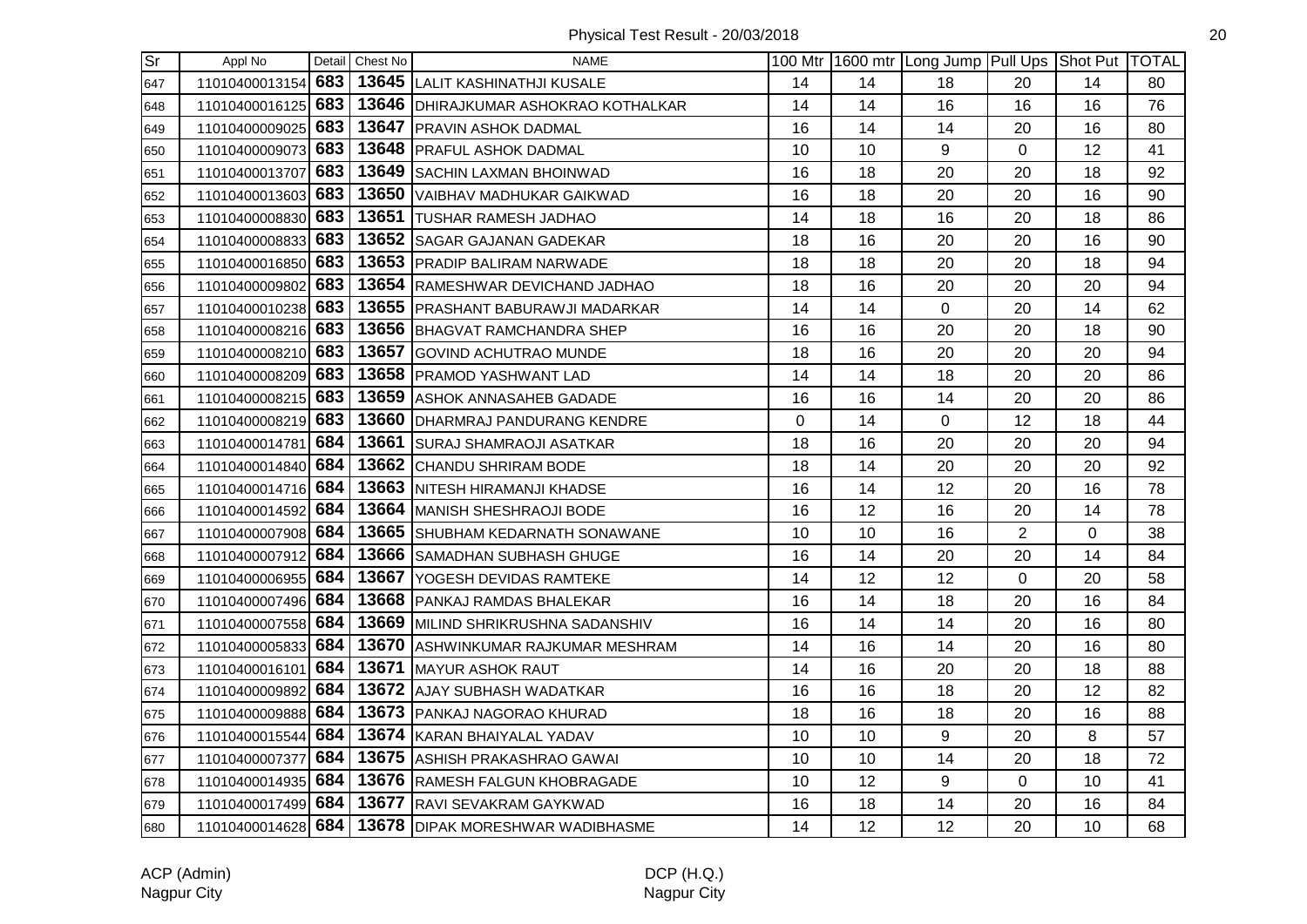| $\overline{\text{Sr}}$ | Appl No            |     | Detail Chest No | <b>NAME</b>                                        |    |                | 100 Mtr   1600 mtr   Long Jump   Pull Ups   Shot Put   TOTAL |                |    |    |
|------------------------|--------------------|-----|-----------------|----------------------------------------------------|----|----------------|--------------------------------------------------------------|----------------|----|----|
| 681                    | 11010400025029     | 684 |                 | 13679 GIRIDHAR SHRIPATRAO CHAWRE                   | 14 | 12             | 16                                                           | 20             | 12 | 74 |
| 682                    | 11010400009402     | 684 |                 | 13680 VINOD DHANRAJ BARASKAR                       | 16 | 16             | 16                                                           | 20             | 18 | 86 |
| 683                    | 11010400009539     | 685 |                 | 13681 SUSHIL BHANUDAS BHUTE                        | 16 | 14             | 18                                                           | 16             | 16 | 80 |
| 684                    | 11010400009545     | 685 |                 | 13682 PRASHANT SURESH BHOJANE                      | 16 | 16             | 18                                                           | 20             | 16 | 86 |
| 685                    | 11010400009543     | 685 |                 | 13683 PRADIP DNYANDEO KSHIRSAGAR                   | 16 | 14             | 16                                                           | 20             | 16 | 82 |
| 686                    | 11010400009542 685 |     |                 | 13684 VISHAL TUKARAM PATIL                         | 16 | 10             | 18                                                           | 20             | 18 | 82 |
| 687                    | 11010400006135 685 |     |                 | 13685 PANKAJ MAHADEVRAO SATPUTE                    | 14 | $\overline{2}$ | 16                                                           | 20             | 12 | 64 |
| 688                    | 11010400006774 685 |     |                 | 13686 BHUPESH GANESH FARKUNDE                      | 16 | 14             | 20                                                           | 20             | 12 | 82 |
| 689                    | 11010400011401     | 685 |                 | 13687 NARENDRA PUNAMCHAND BUNDELE                  | 16 | 12             | 20                                                           | 20             | 16 | 84 |
| 690                    | 11010400011391     | 685 |                 | 13688 DIPAK RAMKRUSHNA THOTE                       | 14 | 12             | 12                                                           | 20             | 18 | 76 |
| 691                    | 11010400011454     | 685 |                 | 13689 SHIVAM GANESH BUNDELE                        | 14 | 12             | 14                                                           | 20             | 12 | 72 |
| 692                    | 11010400006685     | 685 |                 | 13690 GOPESH ANANTA RAUT                           | 16 | 16             | 18                                                           | 20             | 16 | 86 |
| 693                    | 11010400014530 685 |     |                 | 13691 NITESH DHANRAJ NANDANWAR                     | 16 | 16             | 20                                                           | 20             | 16 | 88 |
| 694                    | 11010400014503 685 |     |                 | 13692 SHAILESH RAMU CHAUDHARI                      | 16 | 18             | 16                                                           | 20             | 14 | 84 |
| 695                    | 11010400014540 685 |     |                 | 13693 RAHUL KAILASH KUMBHARE                       | 16 | 16             | 20                                                           | 20             | 14 | 86 |
| 696                    | 11010400014559 685 |     |                 | 13694 PANKAJ SHATRUGHNA MUNESHWAR                  | 16 | 18             | 16                                                           | 20             | 12 | 82 |
| 697                    | 11010400016422     | 685 |                 | 13695 BHESHRAJ VASANTA BANKAR                      | 16 | 18             | 20                                                           | 20             | 16 | 90 |
| 698                    | 11010400016417     | 685 |                 | 13696   MANESHKUMAR TEJARAM KAMBALE                | 16 | 18             | 20                                                           | 20             | 18 | 92 |
| 699                    | 11010400008939     | 685 |                 | 13697 NARENDRA RAMESH THAKRE                       | 16 | 20             | 16                                                           | 20             | 14 | 86 |
| 700                    | 11010400014407     | 685 |                 | 13698 CHANDAN NARESH RAHATE                        | 14 | 12             | 16                                                           | 20             | 12 | 74 |
| 701                    | 11010400013386 685 |     |                 | 13699 ATUL DEVIDAS BANTE                           | 16 | 16             | 20                                                           | 20             | 14 | 86 |
| 702                    | 11010400013582 685 |     |                 | 13700 MUKESH GANDHI KALE                           | 16 | 18             | 16                                                           | 20             | 12 | 82 |
| 703                    | 11010400006898     | 686 |                 | 13701 SHUBHAM KISAN MAHALE                         | 10 | 14             | $\boldsymbol{9}$                                             | 8              | 12 | 53 |
| 704                    | 11010400009253     | 686 |                 | 13702 PAWAN ATMARAM PATIL                          | 16 | 16             | 16                                                           | 20             | 18 | 86 |
| 705                    | 11010400012811     | 686 |                 | 13703 SHUBHAM AJAYSINGH BAIS                       | 6  | 0              | 6                                                            | 0              | 12 | 24 |
| 706                    | 11010400015979     | 686 |                 | 13704 PRASHANT CHANGDEO DESHMUKH                   | 14 | 16             | 9                                                            | 20             | 12 | 71 |
| 707                    | 11010400013981     | 686 |                 | 13705 SHUDHODHAN TULSHIRAM WAKODE                  | 14 | 16             | 16                                                           | 20             | 16 | 82 |
| 708                    | 11010400008913 686 |     |                 | 13706 ANKOSH DEVIDAS BHIMKE                        | 16 | 10             | 18                                                           | 20             | 16 | 80 |
| 709                    | 11010400005786 686 |     |                 | 13707 JAYESH NARESH TEMBHURNE                      | 14 | 12             | 12                                                           | $\overline{4}$ | 12 | 54 |
| 710                    | 11010400016804 686 |     |                 | 13708 GOPAL BABANRAO PUSADKAR                      | 16 | 16             | 18                                                           | 20             | 18 | 88 |
| 711                    | 11010400010993     | 686 |                 | 13709 YOGESH NANA CHOPADE                          | 16 | 18             | 20                                                           | 20             | 16 | 90 |
| 712                    | 11010400015063     | 686 |                 | 13710 PRALAY KHUSHALRAO KHOBARKAR                  | 18 | 14             | 20                                                           | 20             | 18 | 90 |
| 713                    | 11010400010105 686 |     |                 | 13711 CHANDRAVILAS LAKHAN WASNIK                   | 16 | 20             | 14                                                           | 20             | 12 | 82 |
| 714                    |                    |     |                 | 11010400007485 686 13712 HARSHAL VITTHAL CHOUDHARI | 14 | 14             | 12                                                           | 20             | 10 | 70 |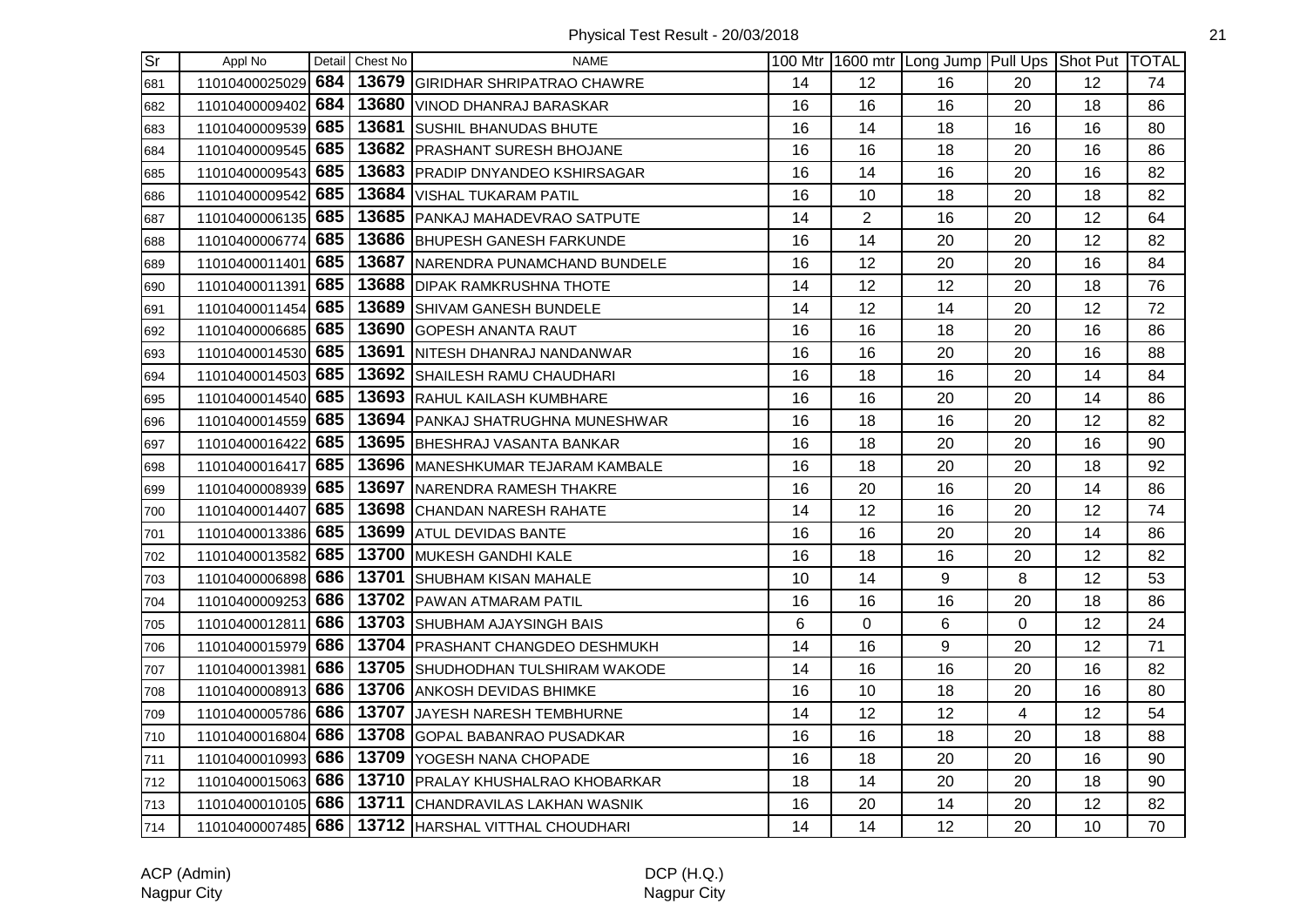| $\overline{\text{Sr}}$ | Appl No            |     | Detail Chest No | <b>NAME</b>                                       |    |    | 100 Mtr 1600 mtr Long Jump Pull Ups Shot Put TOTAL |    |              |    |
|------------------------|--------------------|-----|-----------------|---------------------------------------------------|----|----|----------------------------------------------------|----|--------------|----|
| 715                    | 11010400008772     | 686 |                 | 13713 AJAY SADASHIV SALAME                        | 16 | 16 | 20                                                 | 20 | 18           | 90 |
| 716                    | 11010400008783     | 686 |                 | 13714 RAMESH PRUTHVI ZANZAD                       | 16 | 18 | 16                                                 | 20 | 18           | 88 |
| 717                    | 11010400008908     | 686 |                 | 13715 SANTOSH SUNIL FULE                          | 14 | 16 | 16                                                 | 20 | 16           | 82 |
| 718                    | 11010400014598     | 686 |                 | 13716 NAMDEO MAROTI KAKDE                         | 16 | 18 | 18                                                 | 20 | 14           | 86 |
| 719                    | 11010400014607     | 686 |                 | 13717 RAJAT DINKAR NANDE                          | 16 | 18 | 18                                                 | 20 | 16           | 88 |
| 720                    | 11010400009626 686 |     |                 | 13718 AJINKYA KISHOR PUND                         | 14 | 16 | 12                                                 | 20 | 16           | 78 |
| 721                    | 11010400025019 686 |     |                 | 13719 KIRAN LAXMANRAO KUMBHALKAR                  | 14 | 16 | 14                                                 | 20 | 12           | 76 |
| 722                    | 11010400016047     | 686 |                 | 13720 RAMPRASAD KASHINATH WAGH                    | 16 | 16 | 14                                                 | 20 | 16           | 82 |
| 723                    | 11010400008465     | 687 |                 | 13721 SUBHASH JEEWANLAL GAUTAM                    | 18 | 18 | 20                                                 | 4  | 16           | 76 |
| 724                    | 11010400009675     | 687 |                 | 13722 VIVEK RAMESH MASRAM                         | 16 | 16 | 16                                                 | 20 | 12           | 80 |
| 725                    | 11010400014016     | 687 |                 | 13723 PRANIT SUBHASHRAO THAKRE                    | 16 | 16 | 14                                                 | 20 | 16           | 82 |
| 726                    | 11010400005834     | 687 |                 | 13724 BHAGWAT RAMESHWAR DHAGE                     | 16 | 16 | 20                                                 | 20 | 16           | 88 |
| 727                    | 11010400005878 687 |     |                 | 13725 KAILAS VISHRAM RATHOD                       | 16 | 18 | 20                                                 | 20 | 18           | 92 |
| 728                    | 11010400013376 687 |     |                 | 13726 SNEHIL UDHDAV GANVIR                        | 16 | 18 | 20                                                 | 20 | 18           | 92 |
| 729                    | 11010400013326 687 |     |                 | 13727 NAVEEN SHYAM MADAVI                         | 16 | 16 | 20                                                 | 20 | 16           | 88 |
| 730                    | 11010400012983 687 |     |                 | 13728 DEVENDRA GURUJIT SONWANE                    | 18 | 18 | 20                                                 | 20 | 16           | 92 |
| 731                    | 11010400013192     | 687 |                 | 13729 ROSHAN VIKAS MESHRAM                        | 16 | 14 | 18                                                 | 20 | $\mathbf{0}$ | 68 |
| 732                    | 11010400008151     | 687 |                 | 13730 DATTATRAY ONKAR GIRI                        | 14 | 18 | 12                                                 | 20 | 10           | 74 |
| 733                    | 11010400014134     | 687 |                 | 13731 GOVIND PANDHARI PANCHAL                     | 18 | 16 | 20                                                 | 8  | 20           | 82 |
| 734                    | 11010400013520 687 |     |                 | 13732 ANKUSH BALAJI KENDRE                        | 16 | 20 | 20                                                 | 20 | 18           | 94 |
| 735                    | 11010400012498 687 |     |                 | 13733 KAILASH KUWARLAL BAWANE                     | 16 | 18 | 18                                                 | 20 | 18           | 90 |
| 736                    | 11010400014203 687 |     |                 | 13734 SAHEBRAO VYANKATRAO BASTE                   | 10 | 14 | 14                                                 | 20 | 12           | 70 |
| 737                    | 11010400013041 687 |     |                 | 13735 VITTHAL PUNJAJI MANKAR                      | 10 | 6  | 16                                                 | 20 | 14           | 66 |
| 738                    | 11010400006481     | 687 |                 | 13736 SHAILESH NANAJI SHENDE                      | 18 | 18 | 14                                                 | 20 | 14           | 84 |
| 739                    | 11010400005748     | 687 |                 | 13737 PRASHANT ANKUSH WANVE                       | 16 | 18 | 16                                                 | 20 | 14           | 84 |
| 740                    | 11010400008470     | 687 |                 | 13738 MUKESH GOVINDA ITOLE                        | 16 | 12 | 20                                                 | 20 | 20           | 88 |
| 741                    | 11010400015117     | 687 |                 | 13739 AMOL KISHOR DALVI                           | 16 | 10 | 18                                                 | 20 | 18           | 82 |
| 742                    | 11010400015174 687 |     |                 | 13740 TANAJI GAJANAN CHAUDHARI                    | 14 | 16 | 18                                                 | 20 | 16           | 84 |
| 743                    | 11010400016174 688 |     |                 | 13741 AKASH ATMARAM RATHOD                        | 14 | 12 | 16                                                 | 12 | 20           | 74 |
| 744                    | 11010400016167 688 |     |                 | 13742 ASHISH NILESH JADHAV                        | 16 | 12 | 20                                                 | 20 | 20           | 88 |
| 745                    | 11010400016123     | 688 |                 | 13743 SACHIN PRALHAD SHRINATH                     | 16 | 16 | 18                                                 | 20 | 16           | 86 |
| 746                    | 11010400016108     | 688 |                 | 13744 SHUBHAM HARISHCHANDRA KHANDARE              | 16 | 10 | 16                                                 | 16 | 20           | 78 |
| 747                    | 11010400016178 688 |     |                 | 13745 VINAY RAMESH INGLE                          | 16 | 14 | 18                                                 | 20 | 14           | 82 |
| 748                    |                    |     |                 | 11010400016097 688 13746 GOPAL TARACHAND MASANKAR | 18 | 12 | 20                                                 | 20 | 18           | 88 |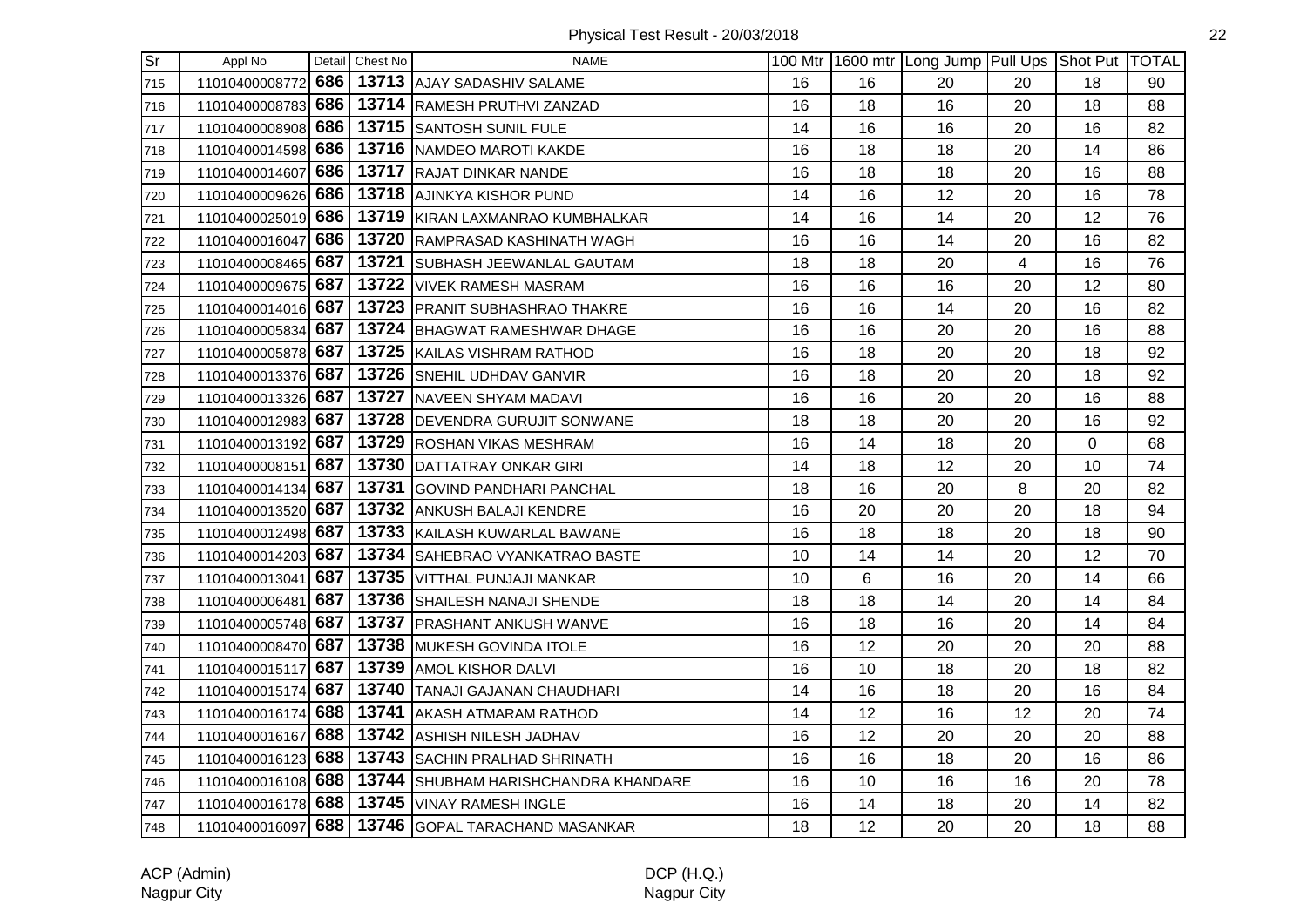| <b>Sr</b> | Appl No            |     | Detail Chest No | <b>NAME</b>                                    |    |                 | 100 Mtr 1600 mtr Long Jump Pull Ups Shot Put TOTAL |                |                |    |
|-----------|--------------------|-----|-----------------|------------------------------------------------|----|-----------------|----------------------------------------------------|----------------|----------------|----|
| 749       | 11010400016120 688 |     |                 | 13747 AMOL PRAKASH POHARE                      | 18 | 18              | 20                                                 | 20             | 16             | 92 |
| 750       | 11010400016116     | 688 |                 | 13748 AKSHAY SURESH BAGALEKAR                  | 14 | 18              | 14                                                 | 20             | 16             | 82 |
| 751       | 11010400016106     | 688 |                 | 13749 PANKAJ PRAKASH WANKHADE                  | 16 | 14              | 18                                                 | 20             | 18             | 86 |
| 752       | 11010400024755     | 688 |                 | 13750 JAIKISAN VASANTA CHOURAGADE              | 10 | $\overline{2}$  | 9                                                  | 0              | 10             | 31 |
| 753       | 11010400008509     | 688 |                 | 13751 RAMAKANT ATMARAM KUNDGAR                 | 18 | 16              | 18                                                 | 20             | 14             | 86 |
| 754       | 11010400008507     | 688 |                 | 13752 KONDIRAM BABAN SATPUTE                   | 18 | 18              | 16                                                 | 20             | 20             | 92 |
| 755       | 11010400008514     | 688 |                 | 13753   DNYANESHWAR BHAIRCHAND KARNAR          | 16 | 18              | 14                                                 | 20             | 14             | 82 |
| 756       | 11010400008518 688 |     |                 | 13754 PRAKASH RAMDAS SHENDGE                   | 14 | 18              | 14                                                 | 20             | 12             | 78 |
| 757       | 11010400008515     | 688 |                 | 13755 GOVIND ASHOK KHODVE                      | 14 | 16              | 16                                                 | 20             | 12             | 78 |
| 758       | 11010400008504     | 688 |                 | 13756 TUKARAM MADHUKAR HAKE                    | 16 | 16              | 18                                                 | 20             | 20             | 90 |
| 759       | 11010400008501     | 688 |                 | 13757 UTTAM GIRJAPPA CHAMNAR                   | 16 | 16              | 18                                                 | 20             | 20             | 90 |
| 760       | 11010400017676     | 688 |                 | 13758 KAILAS DEVRAO RATHOD                     | 16 | 16              | 18                                                 | 20             | 12             | 82 |
| 761       | 11010400017594     | 688 |                 | 13759 AKASH DEVRAO RATHOD                      | 16 | 16              | 18                                                 | 20             | 14             | 84 |
| 762       | 11010400010516 688 |     |                 | 13760   DHARMENDRA VISHNU SANAP                | 14 | 10 <sup>1</sup> | 6                                                  | 20             | 14             | 64 |
| 763       | 11010400008751 689 |     |                 | 13761 SURAJ DUSHYANT GONEWAR                   | 16 | 12              | 20                                                 | 20             | 18             | 86 |
| 764       | 11010400009046 689 |     |                 | 13762 SHARUKH SALIM KHAN                       | 16 | 14              | 18                                                 | 20             | 16             | 84 |
| 765       | 11010400015116     | 689 |                 | 13763 HEMANT PURUSHOTTAM DETHE                 | 16 | 12 <sup>°</sup> | 16                                                 | 20             | 16             | 80 |
| 766       | 11010400011624     | 689 |                 | 13764 GAJANAN BHAURAO TONGE                    | 14 | 14              | 14                                                 | 20             | 14             | 76 |
| 767       | 11010400017110 689 |     |                 | 13765 MANGESH TARACHAND THAKARE                | 14 | 12              | 14                                                 | 20             | 16             | 76 |
| 768       | 11010400007958     | 689 |                 | 13766 ASHISH ASHOK GHUGHUSKAR                  | 16 | 12              | 20                                                 | 20             | 16             | 84 |
| 769       | 11010400012313 689 |     |                 | 13767 MANOJ KISNAJI BHILKAR                    | 16 | 14              | 16                                                 | 20             | 16             | 82 |
| 770       | 11010400012324 689 |     |                 | 13768 SAURABH MANOHARJI MANKAR                 | 16 | 18              | 20                                                 | 20             | 14             | 88 |
| 771       | 11010400012318 689 |     |                 | 13769 AKSHAY SUDHAKAR CHOUDHARI                | 16 | 14              | 18                                                 | 8              | 16             | 72 |
| 772       | 11010400012339     | 689 |                 | 13770 KISHOR RAMESH CHOUDHARI                  | 16 | 18              | 16                                                 | 20             | 12             | 82 |
| 773       | 11010400012359     | 689 |                 | 13771 SAGAR RAMGOPAL SHRIWAS                   | 10 | 12              | 14                                                 | 20             | $\Omega$       | 56 |
| 774       | 11010400010902     | 689 |                 | 13772 ASIF RAHIM SHAIKH                        | 16 | 14              | 18                                                 | 20             | 20             | 88 |
| 775       | 11010400015784     | 689 |                 | 13773 GAUTTAM SHRIRAM BAGDE                    | 16 | 12              | 18                                                 | 20             | 18             | 84 |
| 776       | 11010400015820 689 |     |                 | 13774 SHUBHAM DILIRAM DAMAHE                   | 16 | 18              | 20                                                 | 20             | 18             | 92 |
| 777       | 11010400011328 689 |     |                 | 13775 RAMESHWAR CHAITRAM CHAWAKE               | 16 | 14              | 14                                                 | 20             | 16             | 80 |
| 778       | 11010400015826 689 |     |                 | 13776 AJIT PANDHARI UKEY                       | 16 | 14              | 18                                                 | 12             | $\overline{0}$ | 60 |
| 779       | 11010400015823 689 |     |                 | 13777 SUBHASH SUNIL MESHRAM                    | 18 | 16              | 18                                                 | 20             | 16             | 88 |
| 780       | 11010400012873     | 689 |                 | 13778   VIKESH PRAKASH DHUVE                   | 14 | 14              | 16                                                 | 20             | 14             | 78 |
| 781       | 11010400010509 689 |     | 13779           | <b>RAKESH BUCHYAJI YEGEWAR</b>                 | 16 | 16              | 16                                                 | 20             | 16             | 84 |
| 782       |                    |     |                 | 11010400006496 689 13780 WADJU MAHADEV KAREWAD | 10 | 6               | 14                                                 | $\overline{4}$ | 18             | 52 |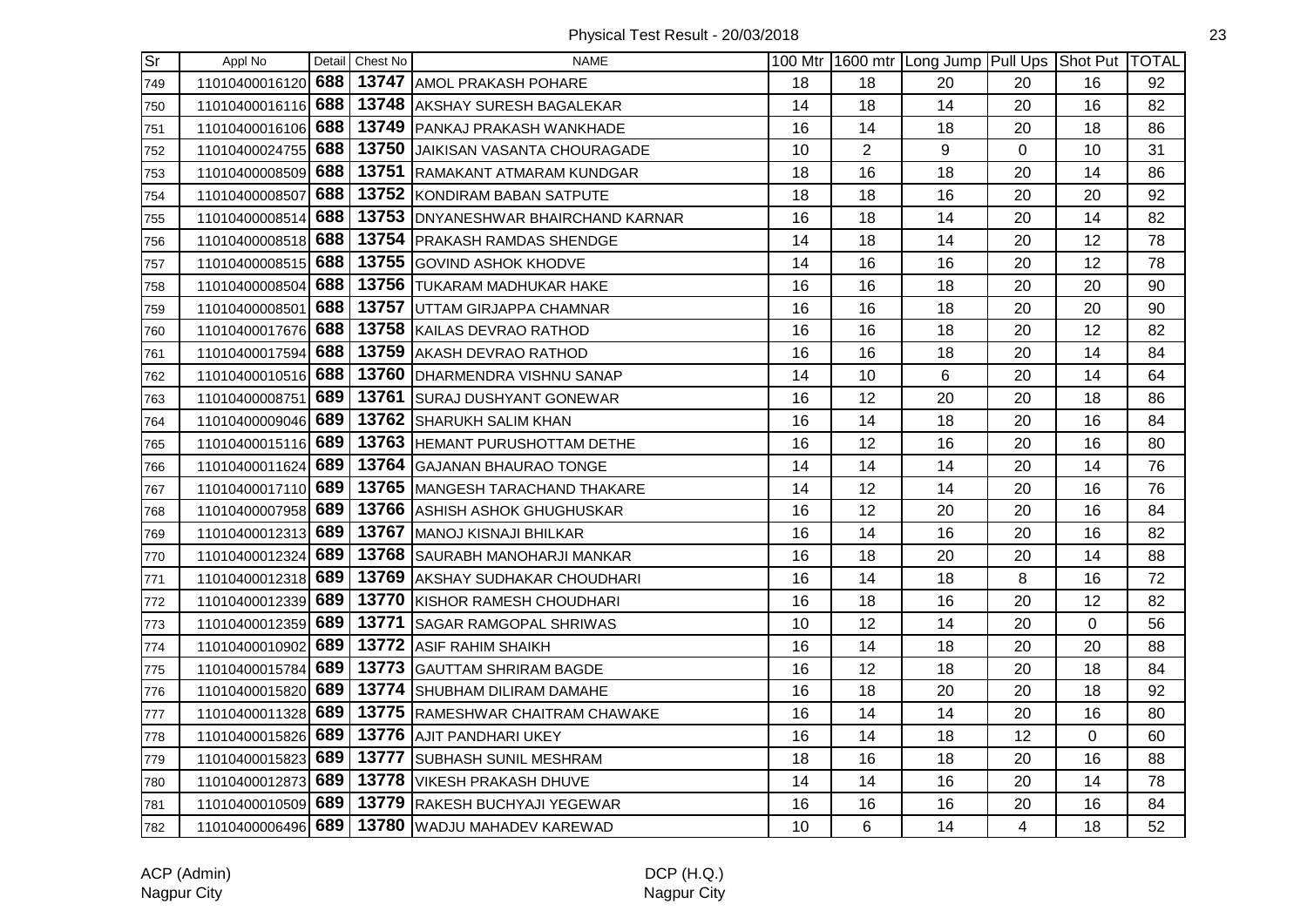| Sr  | Appl No            |     | Detail Chest No | <b>NAME</b>                          |    |    | 100 Mtr 1600 mtr Long Jump Pull Ups Shot Put TOTAL |                |    |    |
|-----|--------------------|-----|-----------------|--------------------------------------|----|----|----------------------------------------------------|----------------|----|----|
| 783 | 11010400016945     | 690 |                 | 13781 PANKAJ GANESH RATHOD           | 16 | 14 | 16                                                 | 16             | 18 | 80 |
| 784 | 11010400016939 690 |     |                 | 13782 ASHISH DNYANESHWAR OMBASE      | 16 | 16 | 14                                                 | 20             | 18 | 84 |
| 785 | 11010400016955     | 690 |                 | 13783 ATUL VITTHALRAO RAUT           | 10 | 10 | 9                                                  | 16             | 18 | 63 |
| 786 | 11010400007777     | 690 |                 | 13784 PRADIP PRAKASH DOIFODE         | 16 | 16 | 16                                                 | 20             | 14 | 82 |
| 787 | 11010400015241     | 690 |                 | 13785 AMOL SAMPAT MUNDHE             | 16 | 14 | 16                                                 | 20             | 18 | 84 |
| 788 | 11010400016741 690 |     |                 | 13786 ASHISH SHAMRAO GEDEKAR         | 16 | 12 | 18                                                 | 20             | 16 | 82 |
| 789 | 11010400013339 690 |     |                 | 13787 ADITYA DAULATSINGH THAKUR      | 16 | 16 | 20                                                 | 20             | 20 | 92 |
| 790 | 11010400017766 690 |     |                 | 13788 SHUBHAM RAJENDRAPANT BAMBALKAR | 16 | 16 | 20                                                 | 20             | 16 | 88 |
| 791 | 11010400014002     | 690 |                 | 13789 ABDUL.MUJEEB ABDUL.HABEEB.     | 18 | 18 | 20                                                 | 20             | 16 | 92 |
| 792 | 11010400014009 690 |     |                 | 13790 SACHIN ASHOKRAO PARISE         | 16 | 16 | 12                                                 | 20             | 18 | 82 |
| 793 | 11010400010543     | 690 |                 | 13791 MUNNA JUMMA JANIWALE           | 16 | 14 | 14                                                 | 20             | 18 | 82 |
| 794 | 11010400010577     | 690 |                 | 13792 ASHISH NATTHUJI INGALE         | 16 | 14 | 14                                                 | 20             | 14 | 78 |
| 795 | 11010400011378 690 |     |                 | 13793 PRAJWAL GANGADHAR MANKAR       | 16 | 18 | 0                                                  | 20             | 12 | 66 |
| 796 | 11010400010207 690 |     |                 | 13794 VIJU LALURAM BHALAWA           | 14 | 12 | 6                                                  | 20             | 14 | 66 |
| 797 | 11010400010123 690 |     |                 | 13795 VIKKI HEMRAJ WAGHADE           | 14 | 16 | 16                                                 | 20             | 14 | 80 |
| 798 | 11010400013719 690 |     |                 | 13796 SAHIL ARUN SAYAM               | 16 | 12 | 14                                                 | 20             | 12 | 74 |
| 799 | 11010400011363 690 |     |                 | 13797 MAYUR MEGHSHYAM NAVGHARE       | 18 | 18 | 14                                                 | 20             | 20 | 90 |
| 800 | 11010400013971     | 690 |                 | 13798 ABHIJIT VIJAYSINGH BAIS        | 18 | 16 | 18                                                 | 20             | 18 | 90 |
| 801 | 11010400013275     | 690 |                 | 13799 SHRIKANT DNYANESHWAR SONTAKKE  | 16 | 10 | 16                                                 | $\overline{0}$ | 16 | 58 |
| 802 | 11010400011793 690 |     |                 | 13800 NIKESH MURLIDHAR SATHE         | 14 | 14 | 16                                                 | 20             | 14 | 78 |
| 803 | 11010400011627 691 |     |                 | 13801 MANISH JAGAN TULE              | 10 | 14 | 14                                                 | 16             | 14 | 68 |
| 804 | 11010400009126 691 |     |                 | 13802 SWAPNIL WAMAN ZADE             | 14 | 16 | 14                                                 | 20             | 10 | 74 |
| 805 | 11010400009080 691 |     |                 | 13803 KRUSHNA MANOHAR YEWALE         | 14 | 12 | 12                                                 | 20             | 12 | 70 |
| 806 | 11010400017377     | 691 |                 | 13804 YOGESHWAR ANTARAM BRAMHANKAR   | 16 | 14 | 14                                                 | 20             | 18 | 82 |
| 807 | 11010400011775     | 691 |                 | 13805 RAHUL SUDHAKAR JINNAWAR        | 14 | 14 | 14                                                 | 20             | 16 | 78 |
| 808 | 11010400013426 691 |     |                 | 13806 SHIVSHANKAR DHONDIRAM MEKALE   | 16 | 18 | 18                                                 | 20             | 18 | 90 |
| 809 | 11010400010453     | 691 |                 | 13807 JAGDISH DIGAMBAR GHOSALE       | 16 | 14 | 16                                                 | 20             | 18 | 84 |
| 810 | 11010400006671     | 691 |                 | 13808 ROSHAN BHIMRAO SALVE           | 16 | 16 | 20                                                 | 20             | 18 | 90 |
| 811 | 11010400016205 691 |     |                 | 13809 DATTA NAGNATH SURNAR           | 16 | 18 | 20                                                 | 20             | 20 | 94 |
| 812 | 11010400009853 691 |     |                 | 13810 MAROTI KHUSHAL PUDAKE          | 16 | 16 | 12                                                 | 20             | 14 | 78 |
| 813 | 11010400017440 691 |     |                 | 13811 AKASH SUBHASHSINGH THAKUR      | 16 | 10 | 18                                                 | 20             | 18 | 82 |
| 814 | 11010400017381     | 691 |                 | 13812 SOURABH RAJESH CHOUDHARY       | 16 | 16 | $\mathbf 0$                                        | 20             | 14 | 66 |
| 815 | 11010400013533 691 |     |                 | 13813 SWAPNIL GANESH TAYADE          | 16 | 16 | 20                                                 | $\overline{2}$ | 18 | 72 |
| 816 | 11010400012439 691 |     |                 | 13814   VISHAL LAXMAN SAPAKALE       | 10 | 14 | 12                                                 | 20             | 12 | 68 |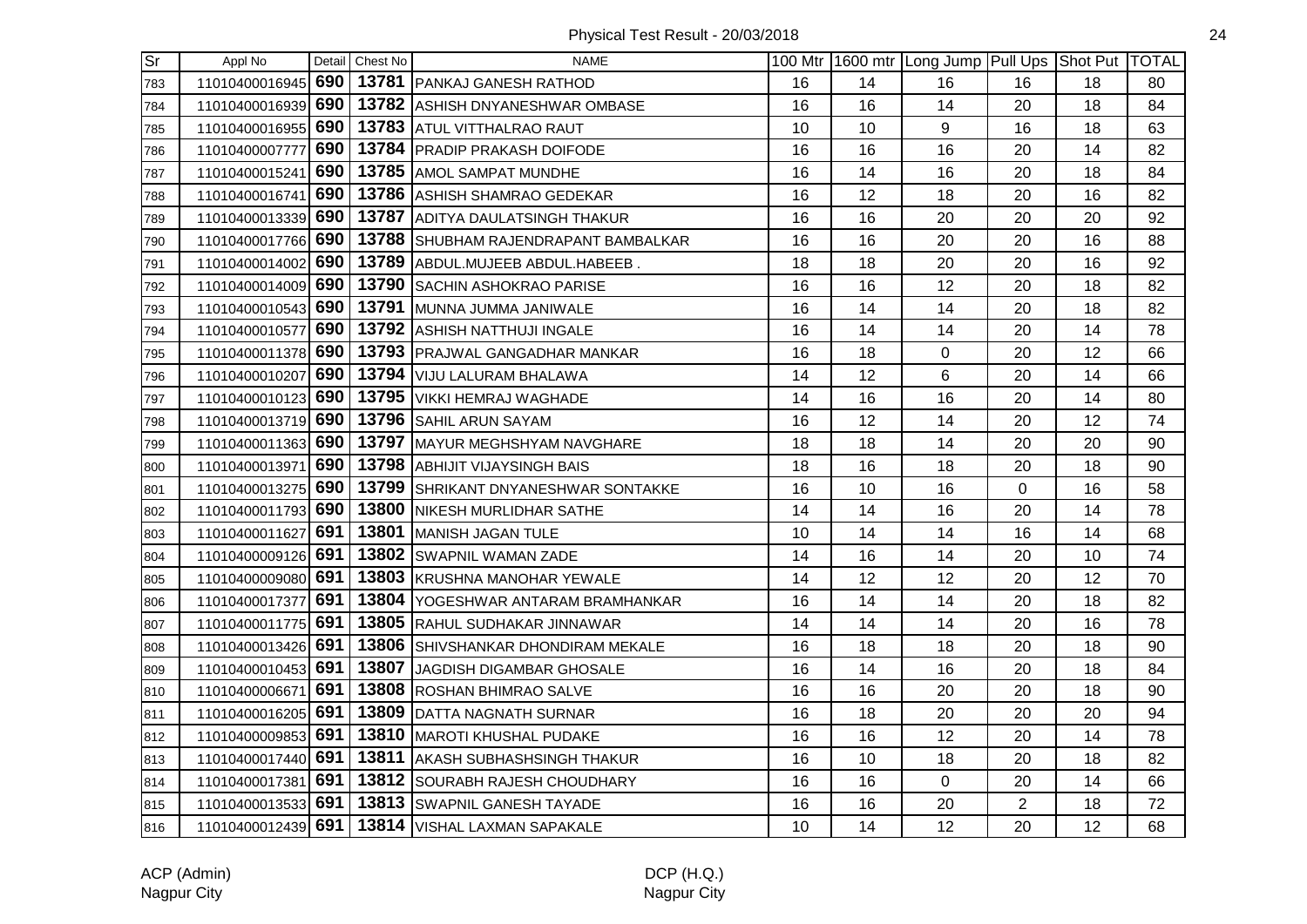| $\overline{\text{Sr}}$ | Appl No            |     | Detail Chest No | <b>NAME</b>                                      |                |    | 100 Mtr   1600 mtr   Long Jump   Pull Ups   Shot Put   TOTAL |    |    |    |
|------------------------|--------------------|-----|-----------------|--------------------------------------------------|----------------|----|--------------------------------------------------------------|----|----|----|
| 817                    | 11010400012737     | 691 |                 | 13815 SURAJ PREM JADHAO                          | 10             | 12 | 3                                                            | 20 | 10 | 55 |
| 818                    | 11010400012987     | 691 |                 | 13816 YOGESH DILIP MORE                          | 14             | 14 | 12                                                           | 20 | 14 | 74 |
| 819                    | 11010400007636 691 |     |                 | 13817 SHIVAM VINAYAKRAO TAROLE                   | 10             | 12 | 12                                                           | 12 | 16 | 62 |
| 820                    | 11010400016009 691 |     |                 | 13818 KIRAN RAVINDRA ANDHALE                     | 16             | 12 | 16                                                           | 20 | 14 | 78 |
| 821                    | 11010400006124 691 |     |                 | 13819 KIRAN KISAN GONDE                          | 14             | 12 | 12                                                           | 20 | 12 | 70 |
| 822                    | 11010400009472 691 |     |                 | 13820 AKASH RAMESH FULEKAR                       | 16             | 16 | 18                                                           | 20 | 14 | 84 |
| 823                    | 11010400009439 692 |     |                 | 13821 SKAYAZ SK NISAR                            | 16             | 20 | 20                                                           | 20 | 16 | 92 |
| 824                    | 11010400015684 692 |     |                 | 13822 TAJUL GIRDHAR KAMBALE                      | 16             | 18 | 18                                                           | 12 | 16 | 80 |
| 825                    | 11010400015668 692 |     |                 | 13823 KAILASH ASHOK KORE                         | 18             | 18 | 20                                                           | 20 | 16 | 92 |
| 826                    | 11010400015670 692 |     |                 | 13824 NILESH DURYODHAN JANBANDHU                 | 14             | 12 | 12                                                           | 16 | 16 | 70 |
| 827                    | 11010400015446 692 |     |                 | 13825 ASHISH RAMESH BAWANE                       | 16             | 18 | 20                                                           | 20 | 18 | 92 |
| 828                    | 11010400015424 692 |     |                 | 13826 DHIRAJ SITARAM GABHANE                     | 16             | 16 | 18                                                           | 20 | 14 | 84 |
| 829                    | 11010400009777 692 |     |                 | 13827 PANDURANG EKNATH KHODE                     | 14             | 16 | 18                                                           | 20 | 20 | 88 |
| 830                    | 11010400009428 692 |     |                 | 13828 SARFARAJKHAN RAHEMATKHAN PATHAN            | 16             | 18 | 20                                                           | 20 | 18 | 92 |
| 831                    | 11010400009435 692 |     |                 | 13829 MOHMMADGAUS MUSTAFA SHEKH                  | 16             | 20 | 20                                                           | 20 | 20 | 96 |
| 832                    | 11010400011878 692 |     |                 | 13830 MANOJ NILKANTH SHIWANKAR                   | 16             | 16 | 20                                                           | 20 | 18 | 90 |
| 833                    | 11010400015108 692 |     |                 | 13831 SHRIKANT VASANTRAO SONONE                  | 16             | 14 | 20                                                           | 20 | 16 | 86 |
| 834                    | 11010400010856 692 |     |                 | 13832 MUKUL NARESH BHIDE                         | 16             | 14 | 14                                                           | 20 | 16 | 80 |
| 835                    | 11010400009359 692 |     |                 | 13833 ABHISHEK PRAMOD SELOKAR                    | 16             | 16 | 20                                                           | 20 | 14 | 86 |
| 836                    | 11010400009726 692 |     |                 | 13834 YOGESH MADHUKAR PURI                       | 16             | 16 | 18                                                           | 20 | 18 | 88 |
| 837                    | 11010400009728 692 |     |                 | 13835 NARAYAN PRALHAD HEDE                       | 16             | 18 | 20                                                           | 20 | 20 | 94 |
| 838                    | 11010400009725 692 |     |                 | 13836 RAVI SHIVAJI LOHI                          | 16             | 18 | 16                                                           | 20 | 18 | 88 |
| 839                    | 11010400009727     | 692 |                 | 13837 SANDIP GORAKH SANAP                        | 14             | 16 | 16                                                           | 20 | 14 | 80 |
| 840                    | 11010400014010 692 |     |                 | 13838 AJAY GANESHRAO KAKADE                      | 14             | 16 | 12                                                           | 20 | 14 | 76 |
| 841                    | 11010400015888 692 |     |                 | 13839 VILAS KISHOR CHACHERE                      | 16             | 14 | 18                                                           | 20 | 16 | 84 |
| 842                    | 11010400015892     | 692 |                 | 13840 AMOL DALIRAMJI FENDAR                      | 16             | 14 | 16                                                           | 20 | 18 | 84 |
| 843                    | 11010400016135 693 |     |                 | 13841 VASIM BASHID SHAIKH                        | 16             | 16 | 16                                                           | 20 | 14 | 82 |
| 844                    | 11010400010694 693 |     |                 | 13842 SWAPNIL SHRIKANT SARANGPURE                | 16             | 10 | 20                                                           | 20 | 20 | 86 |
| 845                    | 11010400010703 693 |     |                 | 13843 AJAY NILKANTH AGARE                        | 16             | 12 | 14                                                           | 16 | 16 | 74 |
| 846                    | 11010400010654 693 |     |                 | 13844 GIRISH VIJAY GHONMODE                      | 16             | 16 | 16                                                           | 16 | 18 | 82 |
| 847                    | 11010400010674 693 |     |                 | 13845 SATISH WASUDEO BALBUDDHE                   | 16             | 16 | 16                                                           | 20 | 12 | 80 |
| 848                    | 11010400010771     | 693 |                 | 13846 GAURISHANKAR PANDURANG SAYAM               | 16             | 16 | 18                                                           | 20 | 16 | 86 |
| 849                    | 11010400010746 693 |     |                 | 13847 CHETAN TEJRAM MADAVI                       | 16             | 16 | 14                                                           | 20 | 20 | 86 |
| 850                    |                    |     |                 | 11010400011634 693 13848 NAKUL SHAMRAO CHANDEKAR | $\overline{2}$ | 12 | 9                                                            | 12 | 8  | 43 |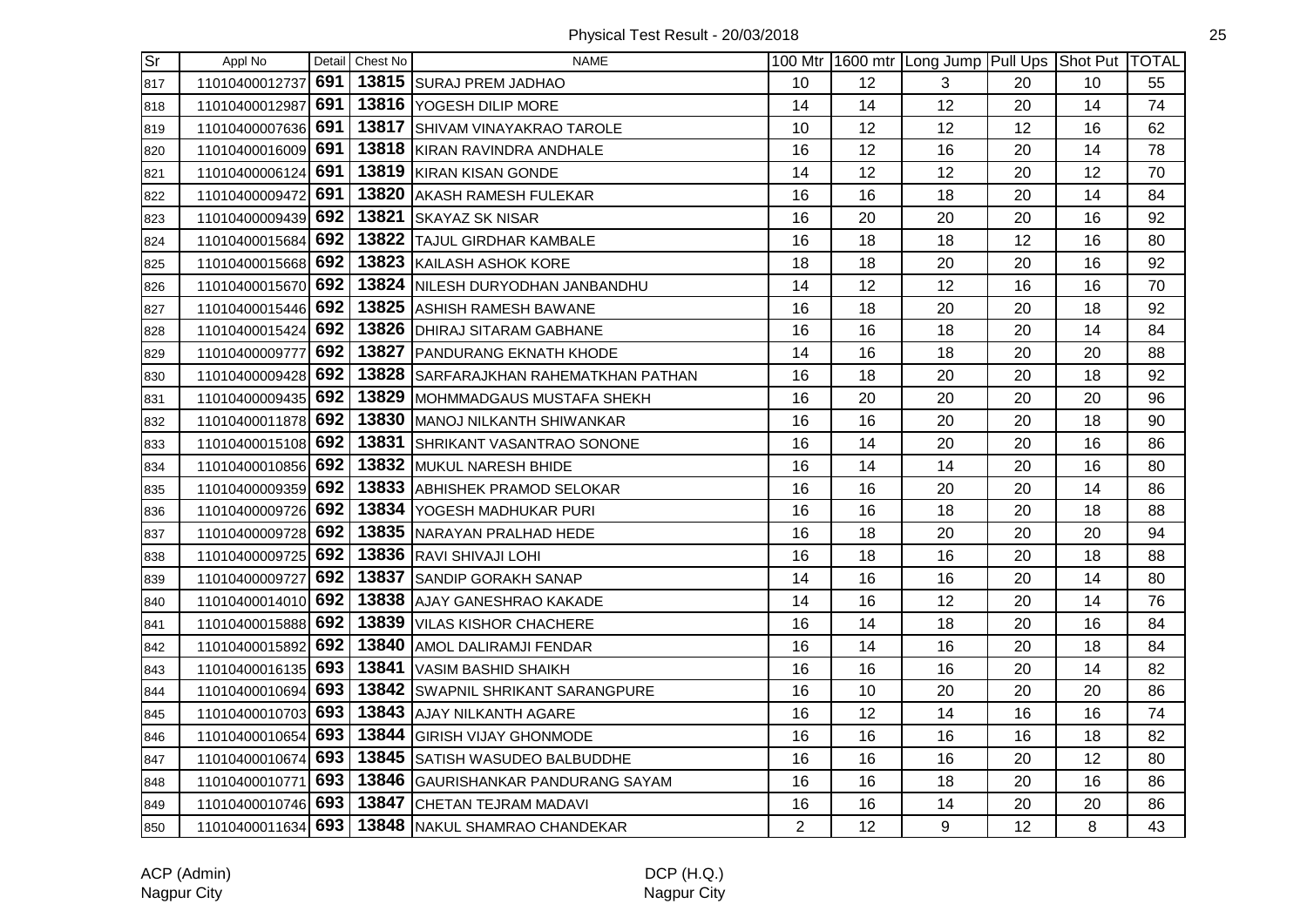| Sr. | Appl No            |     | Detail Chest No | <b>NAME</b>                                               |                |                | 100 Mtr 1600 mtr Long Jump Pull Ups Shot Put TOTAL |                |    |    |
|-----|--------------------|-----|-----------------|-----------------------------------------------------------|----------------|----------------|----------------------------------------------------|----------------|----|----|
| 851 | 11010400008577     | 693 |                 | 13849 ARJUN UTTAM RATHOD                                  | 14             | 14             | 9                                                  | 20             | 14 | 71 |
| 852 | 11010400009672     | 693 |                 | 13850 GAURAV GOPAL SONEE                                  | 16             | 16             | 18                                                 | 20             | 14 | 84 |
| 853 | 11010400010868 693 |     |                 | 13851 KISHOR ANNA TIDKE                                   | 16             | 18             | 16                                                 | 20             | 0  | 70 |
| 854 | 11010400017358 693 |     |                 | 13852 GULAB CHHAGAN BORKAR                                | 16             | 14             | 16                                                 | 20             | 20 | 86 |
| 855 | 11010400017419 693 |     |                 | 13853 CHUNNILAL DEVIDAS MESHRAM                           | 16             | 16             | 14                                                 | 16             | 18 | 80 |
| 856 | 11010400017315 693 |     |                 | 13854 RAKESH RAJU MESHRAM                                 | 16             | 18             | 18                                                 | 20             | 18 | 90 |
| 857 | 11010400009885 693 |     |                 | 13855 SAGAR GANESH SHIMPI                                 | 18             | 16             | 20                                                 | 20             | 16 | 90 |
| 858 | 11010400009890 693 |     |                 | 13856 SHAHAJI RAMESH BHOSALE                              | 16             | 16             | 14                                                 | 20             | 20 | 86 |
| 859 | 11010400009884     | 693 |                 | 13857 PRAVIN SUBHASH TELI                                 | 14             | 16             | 12                                                 | 20             | 14 | 76 |
| 860 | 11010400012937     | 693 |                 | 13858 VIKAS ATMARAM KANDE                                 | 16             | 12             | 16                                                 | 20             | 16 | 80 |
| 861 | 11010400009454     | 693 |                 | 13859 MAHESH BHIMRAO JADHAV                               | 10             | 6              | 9                                                  | 12             | 10 | 47 |
| 862 | 11010400009932     | 693 |                 | 13860 VIRENDRA PANJABRAO RAHATE                           | $\overline{2}$ | 0              | 6                                                  | 20             | 12 | 40 |
| 863 | 11010400006347 694 |     |                 | 13861 RAKESH GAJANAN SAPATE                               | 16             | 18             | 18                                                 | 20             | 12 | 84 |
| 864 | 11010400014477 694 |     |                 | 13862 UMESH INDRACHAND KAWARE                             | 16             | 16             | 16                                                 | 20             | 16 | 84 |
| 865 | 11010400014489 694 |     |                 | 13863 MAHESH MANOHARRAO DADHE                             | 16             | 16             | 16                                                 | 20             | 12 | 80 |
| 866 | 11010400013038 694 |     |                 | 13864 ANURODH RAJENDRA MESHRAM                            | 16             | 14             | 14                                                 | 20             | 16 | 80 |
| 867 | 11010400013045 694 |     |                 | 13865 RANJEET RAMESH DHOKE                                | 16             | 16             | $\mathbf 0$                                        | 20             | 12 | 64 |
| 868 | 11010400006565 694 |     |                 | 13866 PRASHANT GAJANAN RAUT                               | 14             | 12             | $\mathbf 0$                                        | 20             | 14 | 60 |
| 869 | 11010400012030 694 |     |                 | 13867 AVINASH ASHOK PAKKIDE                               | 14             | 16             | 14                                                 | 16             | 10 | 70 |
| 870 | 11010400015842 694 |     |                 | 13868 VINOD ASHOK GHUGE                                   | 18             | 10             | 18                                                 | 20             | 18 | 84 |
| 871 | 11010400015844 694 |     |                 | 13869 GAJANAN KASHIRAM SABALE                             | 18             | 18             | 20                                                 | 20             | 18 | 94 |
| 872 | 11010400010950 694 |     |                 | 13870 EKNATH GANGADHAR GHUGE                              | 16             | 18             | 18                                                 | 20             | 20 | 92 |
| 873 | 11010400017645 694 |     |                 | 13871 ANKUR JANARDAN MOHITE                               | 14             | 10             | 12                                                 | 8              | 8  | 52 |
| 874 | 11010400006055 694 |     |                 | 13872 PRAVIN BADRI RATHOD                                 | 18             | 14             | 20                                                 | 20             | 20 | 92 |
| 875 | 11010400016927     | 694 |                 | 13873 RISHIKUMAR SANJAY THAKUR                            | 16             | 12             | 14                                                 | 20             | 18 | 80 |
| 876 | 11010400024790 694 |     |                 | 13874 AKROSH SAGAR LANJEWAR                               | $\overline{2}$ | $\overline{2}$ | 3                                                  | $\overline{0}$ | 10 | 17 |
| 877 | 11010400015800 694 |     |                 | 13875 SURAJ JADHORAO MESHRAM                              | 16             | 14             | 18                                                 | 20             | 16 | 84 |
| 878 | 11010400024764 694 |     |                 | 13876 ATUL RAJU VAIDYA                                    | 14             | 14             | 14                                                 | 12             | 18 | 72 |
| 879 | 11010400024781 694 |     |                 | 13877 HARSHAL WASUDEO NAGPURE                             | 16             | 16             | 20                                                 | 20             | 16 | 88 |
| 880 | 11010400010770 694 |     |                 | 13878   MOHAMMADASHFAQUE MOHAMMADABBAS KHAN               | 16             | 18             | 16                                                 | 12             | 14 | 76 |
| 881 | 11010400014447     | 694 |                 | 13879 LAKHAN TARACHAND RATHOD                             | 16             | 14             | 16                                                 | 20             | 18 | 84 |
| 882 | 11010400014439 694 |     |                 | 13880 DIPAK DHANRAJ BHASME                                | 14             | 16             | 12                                                 | 20             | 16 | 78 |
| 883 |                    |     |                 | 11010400016478 695 13881 SACHIN LALCHAND BHANDARKAR       | 14             | 16             | 12                                                 | 16             | 14 | 72 |
| 884 |                    |     |                 | 11010400009199 695   13882 AVINASH CHANDRABHAN CHANDANKAR | 14             | 16             | $\mathbf 0$                                        | 20             | 12 | 62 |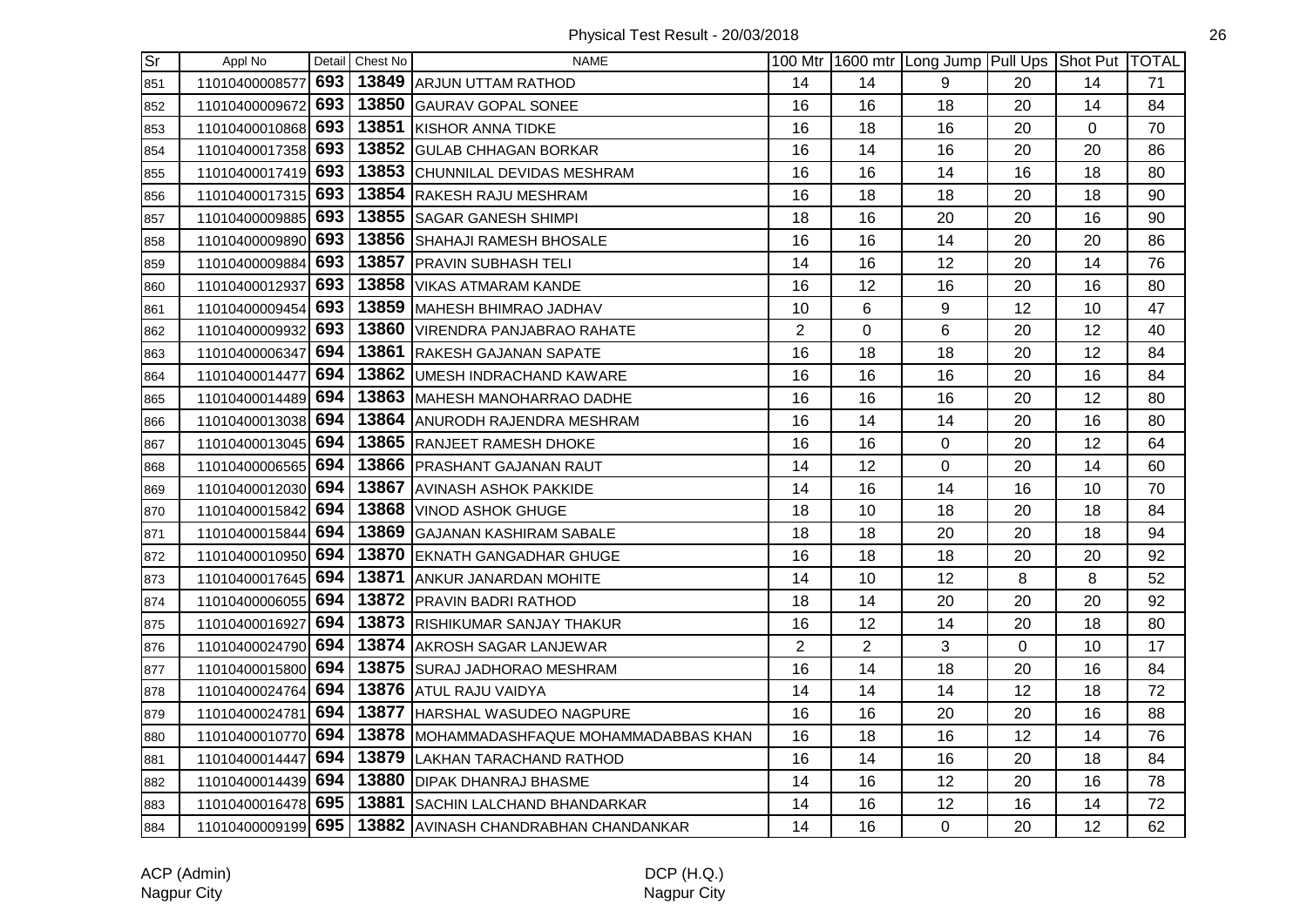| $\overline{\text{Sr}}$ | Appl No            |     | Detail Chest No | <b>NAME</b>                                     |    |    | 100 Mtr   1600 mtr   Long Jump   Pull Ups   Shot Put   TOTAL |                |    |    |
|------------------------|--------------------|-----|-----------------|-------------------------------------------------|----|----|--------------------------------------------------------------|----------------|----|----|
| 885                    | 11010400009201     | 695 |                 | 13883 ASHISH CHANDRASHEKHAR BAWANE              | 16 | 18 | 18                                                           | 20             | 18 | 90 |
| 886                    | 11010400009177     | 695 |                 | 13884 MILAN MANOHAR DHURVE                      | 16 | 18 | 20                                                           | 20             | 12 | 86 |
| 887                    | 11010400009181     | 695 |                 | 13885 PRADIP DNYANESHWAR GHATOLE                | 16 | 18 | 16                                                           | 20             | 14 | 84 |
| 888                    | 11010400011459 695 |     |                 | 13886 VIKAS VASANTA YEWALE                      | 16 | 18 | 16                                                           | 20             | 14 | 84 |
| 889                    | 11010400006099 695 |     |                 | 13887 AMIT SUNDARLAL MADAVI                     | 16 | 14 | 18                                                           | 20             | 18 | 86 |
| 890                    | 11010400006094 695 |     |                 | 13888 ASHUTOSH HARISHRAO DHONGADE               | 16 | 6  | 16                                                           | 20             | 18 | 76 |
| 891                    | 11010400012720 695 |     |                 | 13889 ANKUSH GAJANAN JAYBHAYE                   | 16 | 18 | 18                                                           | 20             | 20 | 92 |
| 892                    | 11010400006721     | 695 |                 | 13890 PANKAJ SUDHAKAR RAURALE                   | 14 | 14 | 14                                                           | 20             | 16 | 78 |
| 893                    | 11010400006792 695 |     |                 | 13891 HARESH NATTHU BAWANKAR                    | 16 | 18 | 12                                                           | 20             | 12 | 78 |
| 894                    | 11010400006770 695 |     |                 | 13892 PRASHANT ASHOK RAHATE                     | 16 | 16 | 14                                                           | 20             | 14 | 80 |
| 895                    | 11010400006765 695 |     |                 | 13893 SURAJ CHANDRASHEKHAR DHANDE               | 16 | 18 | 14                                                           | 20             | 12 | 80 |
| 896                    | 11010400006791 695 |     |                 | 13894 MANOJ DEVIDAS SHIWARKAR                   | 16 | 16 | 16                                                           | 20             | 16 | 84 |
| 897                    | 11010400008182 695 |     |                 | 13895 SURAJ DADARAO BAGDE                       | 16 | 14 | 16                                                           | 20             | 14 | 80 |
| 898                    | 11010400008356 695 |     |                 | 13896   VIJA DOLU WELADI                        | 18 | 18 | 20                                                           | 20             | 18 | 94 |
| 899                    | 11010400012207 695 |     |                 | 13897 SHUBHAM DEVAJI ZADE                       | 16 | 14 | 18                                                           | 20             | 18 | 86 |
| 900                    | 11010400010578 695 |     |                 | 13898 AKASH SURESH KACHHWAH                     | 18 | 16 | 18                                                           | 20             | 12 | 84 |
| 901                    | 11010400010564     | 695 |                 | 13899 ASHISH RAMESH DHAPKE                      | 14 | 12 | 18                                                           | 20             | 14 | 78 |
| 902                    | 11010400010585 695 |     |                 | 13900 LEKHARAJ RAMESH MOUJE                     | 14 | 16 | 18                                                           | 20             | 18 | 86 |
| 903                    | 11010400014547     |     |                 | 696   13901 GOPICHAND GORELAL MADAVI            | 16 | 14 | 18                                                           | 20             | 16 | 84 |
| 904                    | 11010400011601 696 |     |                 | 13902 PRAVIN VISHNU INGOLE                      | 14 | 12 | 9                                                            | 8              | 14 | 57 |
| 905                    | 11010400008220 696 |     |                 | 13903 ADARSH PRAKASH BAMNET                     | 14 | 14 | $\mathbf 0$                                                  | 20             | 12 | 60 |
| 906                    | 11010400016328 696 |     |                 | 13904 DNYANESHWAR KISAN MANTE                   | 16 | 18 | 20                                                           | 20             | 16 | 90 |
| 907                    | 11010400016292 696 |     |                 | 13905 DNYANESHWAR LAXMAN SHELKE                 | 16 | 14 | 18                                                           | 16             | 20 | 84 |
| 908                    | 11010400016294     | 696 |                 | 13906 GAJANAN VAIJEENATH BANSODE                | 16 | 14 | 14                                                           | 16             | 0  | 60 |
| 909                    | 11010400012242 696 |     |                 | 13907 RIYAJ NOUSHAD SAYYAD                      | 6  | 10 | 9                                                            | 12             | 8  | 45 |
| 910                    | 11010400007078 696 |     |                 | 13908 SHUBHAM RAMESH INGLE                      | 6  | 12 | 3                                                            | $\overline{4}$ | 4  | 29 |
| 911                    | 11010400015931 696 |     |                 | 13909 DHANRAJ DIGAMBAR SHINDE                   | 14 | 16 | 9                                                            | 20             | 16 | 75 |
| 912                    | 11010400011784 696 |     |                 | 13910 PRAFUL DATTATRAY CHINTALWAR               | 16 | 12 | 14                                                           | 16             | 16 | 74 |
| 913                    | 11010400014178 696 |     |                 | 13911 PURUSHOTTAM SHRAWAN MALWAR                | 10 | 6  | 3                                                            | $\Omega$       | 14 | 33 |
| 914                    | 11010400006235 696 |     |                 | 13912 ROHIT SURESH GOSWAMI                      | 18 | 14 | 20                                                           | 20             | 20 | 92 |
| 915                    | 11010400009466 696 |     |                 | 13913 SUKHADEO YELLAJI AMMAWAR                  | 14 | 12 | 16                                                           | 20             | 18 | 80 |
| 916                    | 11010400015912 696 |     |                 | 13914 LOKESH MILIND SHAHARE                     | 16 | 16 | 18                                                           | 20             | 20 | 90 |
| 917                    |                    |     |                 | 11010400015914 696 13915 ASHISH SHIVRAM WALDE   | 16 | 16 | 20                                                           | 20             | 18 | 90 |
| 918                    |                    |     |                 | 11010400015911 696 13916 AVINASH WASUDEO PATHAK | 14 | 14 | 9                                                            | 16             | 12 | 65 |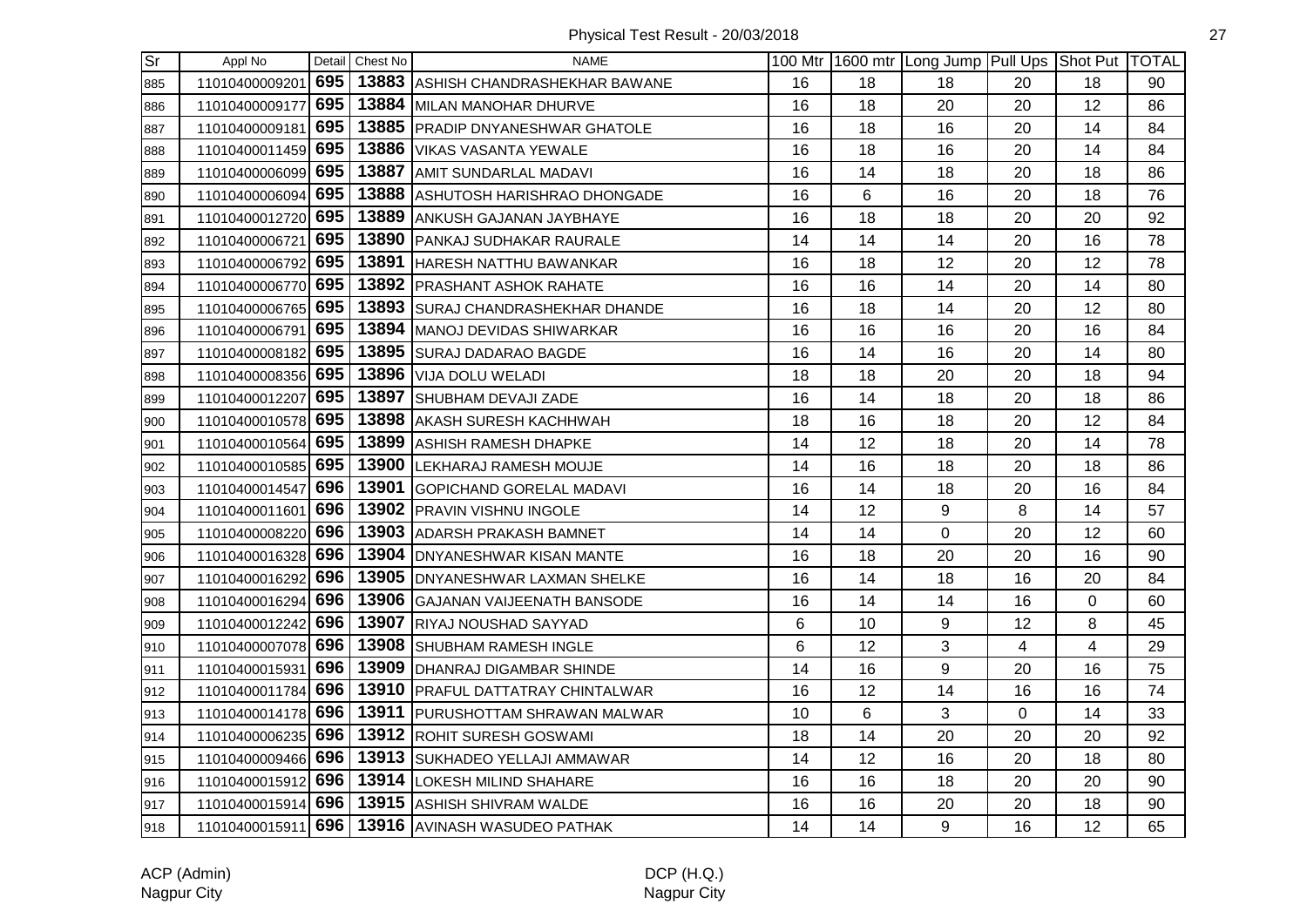| Sr  | Appl No            |     | Detail Chest No | <b>NAME</b>                         |    |                | 100 Mtr 1600 mtr Long Jump Pull Ups Shot Put TOTAL |                |             |    |
|-----|--------------------|-----|-----------------|-------------------------------------|----|----------------|----------------------------------------------------|----------------|-------------|----|
| 919 | 11010400015704 696 |     |                 | 13917 VISHNU LEKHRAM HATTIMARE      | 18 | 14             | 20                                                 | 20             | 18          | 90 |
| 920 | 11010400015733 696 |     |                 | 13918 ROSHAN BABURAO SAROSALE       | 16 | 16             | 16                                                 | 20             | 18          | 86 |
| 921 | 11010400015701     | 696 |                 | 13919 VIJAY BABURAO NANHE           | 16 | 14             | 18                                                 | 20             | 16          | 84 |
| 922 | 11010400011151     | 696 |                 | 13920 KARANKUMAR BHOJRAM GIRHEPUNJE | 14 | 16             | 16                                                 | 20             | 12          | 78 |
| 923 | 11010400013155 697 |     | 13921           | AMOL MANIKRAO SHIRSAT               | 18 | 18             | 16                                                 | 20             | 16          | 88 |
| 924 | 11010400017549 697 |     |                 | 13922 UMESH SUNIL INGULKAR          | 16 | 16             | 16                                                 | 20             | 16          | 84 |
| 925 | 11010400024761     | 697 |                 | 13923 PRAFULL NIDHANRAO TAYADE      | 14 | 14             | 16                                                 | 20             | 14          | 78 |
| 926 | 11010400009499 697 |     |                 | 13924 DIPAK BALAJI KHEDKAR          | 16 | 18             | 16                                                 | 20             | 16          | 86 |
| 927 | 11010400009496     | 697 |                 | 13925 SWAPNIL BALAJI KHEDKAR        | 16 | 16             | 20                                                 | 20             | 20          | 92 |
| 928 | 11010400009489 697 |     |                 | 13926 MANMATH LAXMAN EKLARE         | 16 | 16             | 20                                                 | 20             | 20          | 92 |
| 929 | 11010400009230     | 697 |                 | 13927 BHAGAVAT SHANKARRAO BANSAWADE | 16 | 16             | 20                                                 | 20             | 20          | 92 |
| 930 | 11010400010082     | 697 |                 | 13928 SWAPNIL VIJAY CHAVAN          | 14 | 14             | 3                                                  | 8              | 14          | 53 |
| 931 | 11010400013756 697 |     |                 | 13929 SANDESH TATERAO NAMPALLE      | 14 | 18             | 18                                                 | 20             | $\Omega$    | 70 |
| 932 | 11010400016564 697 |     |                 | 13930 VAIBHAV VIJAYRAO AHIRRAO      | 18 | 14             | 20                                                 | 20             | 16          | 88 |
| 933 | 11010400015896 697 |     |                 | 13931 PAWAN GOPINATH WANAVE         | 16 | 14             | 18                                                 | 20             | 14          | 82 |
| 934 | 11010400015716 697 |     |                 | 13932 PANKAJ VASANT BORIKAR         | 16 | 14             | 16                                                 | 20             | 18          | 84 |
| 935 | 11010400017771     | 697 |                 | 13933 ASHISH GAJANAN CHAWALE        | 16 | 16             | 16                                                 | 20             | 18          | 86 |
| 936 | 11010400017734     | 697 |                 | 13934 ANIL SURESH GIRADKAR          | 16 | 10             | 18                                                 | 8              | 20          | 72 |
| 937 | 11010400014252     | 697 |                 | 13935 MITHUN SUDHAKAR RATHOD        | 18 | 16             | 20                                                 | 20             | $\mathbf 0$ | 74 |
| 938 | 11010400006853 697 |     |                 | 13936 DADARAO BHAURAO CHAURE        | 18 | 18             | 20                                                 | 20             | 20          | 96 |
| 939 | 11010400018020 697 |     |                 | 13937 RAHUL ARJUN CHORMALE          | 16 | 18             | 20                                                 | 20             | 18          | 92 |
| 940 | 11010400018019 697 |     |                 | 13938 ARJUN ASHRUBA KUDKE           | 16 | 16             | 18                                                 | 20             | 18          | 88 |
| 941 | 11010400015706 697 |     |                 | 13939 KRISHNA BHAGVAT MUNDE         | 16 | 18             | 20                                                 | 20             | 18          | 92 |
| 942 | 11010400015699 697 |     |                 | 13940 VIJAY AMBADAS KARAD           | 16 | 18             | 18                                                 | 20             | 18          | 90 |
| 943 | 11010400011506 698 |     | 13941           | <b>ATUL JANARDHAN PATIL</b>         | 18 | 20             | 20                                                 | 20             | 18          | 96 |
| 944 | 11010400011510 698 |     |                 | 13942 SHAMKANT JAGANNATH PATIL      | 16 | 16             | 16                                                 | 20             | 18          | 86 |
| 945 | 11010400014305 698 |     |                 | 13943 RATAN KIRESH BHALAVI          | 14 | 18             | 9                                                  | 20             | 16          | 77 |
| 946 | 11010400010278 698 |     |                 | 13944 PAVAN UTTAM KAMBLE            | 14 | $\overline{2}$ | $6\phantom{1}$                                     | 12             | 16          | 50 |
| 947 | 11010400007601 698 |     |                 | 13945   PRAMOD KAKASAHEB BADE       | 16 | 18             | 20                                                 | 20             | 0           | 74 |
| 948 | 11010400008142 698 |     |                 | 13946 SACHIN EKNATH DANGE           | 14 | 18             | 18                                                 | $\overline{2}$ | 0           | 52 |
| 949 | 11010400007599 698 |     |                 | 13947 SOMNATH TRIMBAK BADE          | 14 | 18             | 18                                                 | 20             | 14          | 84 |
| 950 | 11010400008867     | 698 |                 | 13948 SANDIP PRABHAKAR AVHAD        | 16 | 20             | 20                                                 | 20             | 16          | 92 |
| 951 | 11010400015335 698 |     |                 | 13949 VIPIN KESHAORAO BHOSKAR       | 14 | $\overline{c}$ | 16                                                 | 8              | 10          | 50 |
| 952 | 11010400006469 698 |     |                 | 13950 UMASHANKAR RAMDAS PANCHBUDHE  | 16 | 18             | 18                                                 | 20             | 14          | 86 |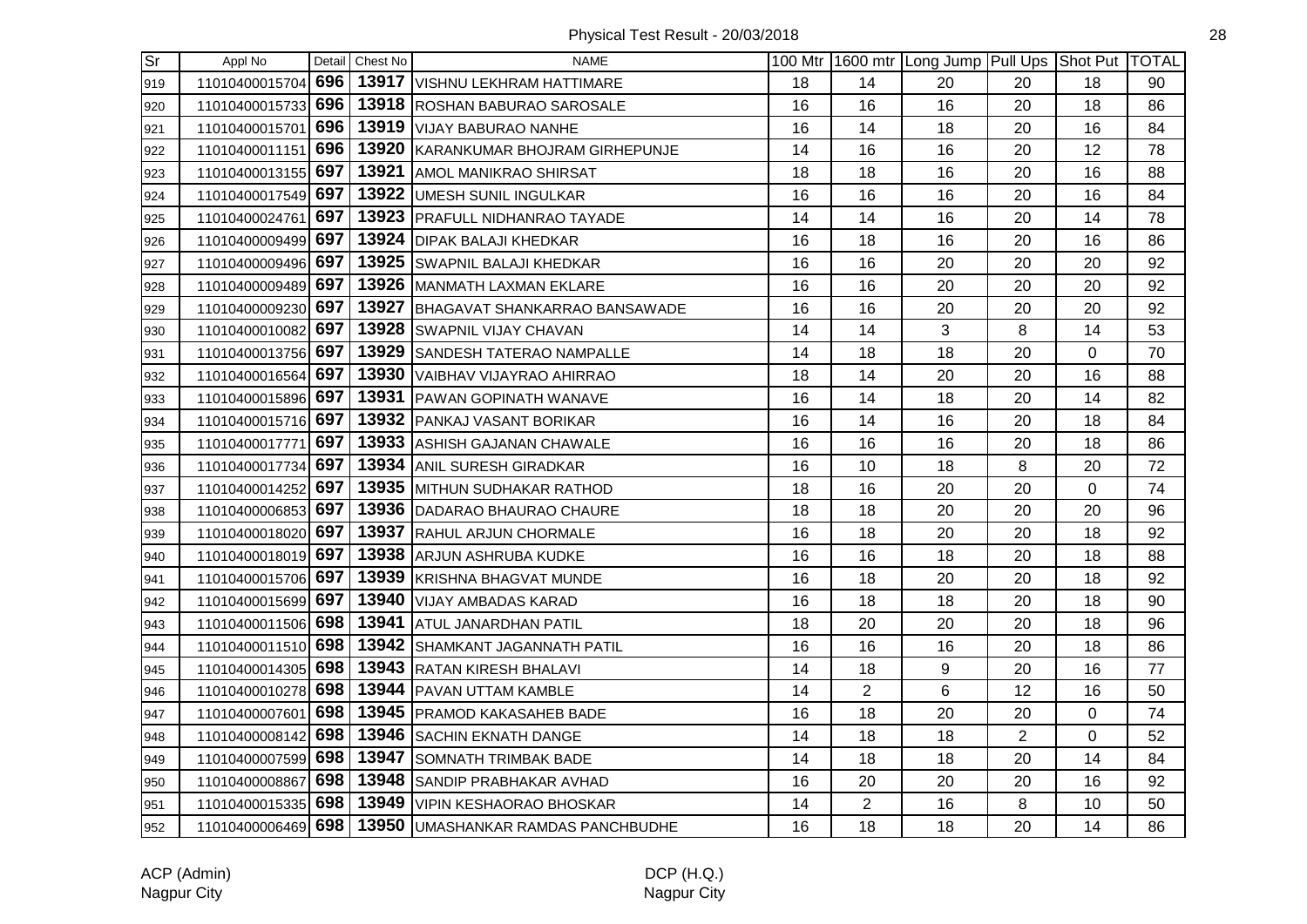Physical Test Result - 20/03/2018 29

| $\overline{\text{Sr}}$ | Appl No            |     | Detail Chest No | NAME                                |    |    | 100 Mtr 1600 mtr Long Jump Pull Ups Shot Put TOTAL |                |    |    |
|------------------------|--------------------|-----|-----------------|-------------------------------------|----|----|----------------------------------------------------|----------------|----|----|
| 953                    | 11010400009886     | 698 |                 | 13951 BHARAT SAMADHAN KOLI          | 16 | 20 | 16                                                 | 20             | 16 | 88 |
| 954                    | 11010400010064     | 698 |                 | 13952 NIHAL NILKANTH BHOYAR         | 14 | 14 | 6                                                  | 20             | 12 | 66 |
| 955                    | 11010400010882     | 698 |                 | 13953 AMOL PANDIT DERE              | 16 | 18 | 20                                                 | 20             | 14 | 88 |
| 956                    | 11010400010884     | 698 |                 | 13954 VILAS SABJI CHAVAN            | 16 | 16 | 16                                                 | 20             | 20 | 88 |
| 957                    | 11010400010883 698 |     |                 | 13955 SANDIP MADHUKAR AMBILKE       | 16 | 20 | 20                                                 | 20             | 20 | 96 |
| 958                    | 11010400010911     | 698 |                 | 13956 ATISH KADUBA GAIKWAD          | 14 | 16 | 16                                                 | 20             | 16 | 82 |
| 959                    | 11010400015548 698 |     |                 | 13957 SHUBHAM SUDHAKAR ZADE         | 14 | 16 | 12                                                 | 12             | 12 | 66 |
| 960                    | 11010400005704     | 698 |                 | 13958 SANTOSH PRABHU TIDKE          | 16 | 16 | 20                                                 | 20             | 14 | 86 |
| 961                    | 11010400012518     | 698 |                 | 13959 CHITANYA KAILAS PILAWAN       | 14 | 14 | 14                                                 | 20             | 12 | 74 |
| 962                    | 11010400012521     | 698 |                 | 13960 SURAJ ARUN GAJBHIYE           | 0  | 14 | 0                                                  | $\overline{2}$ | 0  | 16 |
| 963                    | 11010400007541     | 699 |                 | 13961 RAHUL ATUL MASRAM             | 14 | 16 | 14                                                 | 20             | 16 | 80 |
| 964                    | 11010400018070 699 |     |                 | 13962 NITIN BALIRAM JIVTODE         | 16 | 12 | 20                                                 | 20             | 16 | 84 |
| 965                    | 11010400018073 699 |     |                 | 13963 RAHUL ASHOKRAO NAGDEOTE       | 16 | 16 | 16                                                 | 20             | 16 | 84 |
| 966                    | 11010400018071 699 |     |                 | 13964 CHANDRAKANT ASHOK NIKULE      | 16 | 12 | 14                                                 | 20             | 16 | 78 |
| 967                    | 11010400013451     | 699 |                 | 13965 MUKESH AMBADAS KANNAKE        | 16 | 16 | 20                                                 | 20             | 14 | 86 |
| 968                    | 11010400013453 699 |     |                 | 13966 RAMCHANDRA DADAJI ADKINE      | 16 | 16 | 16                                                 | 20             | 16 | 84 |
| 969                    | 11010400010731     | 699 |                 | 13967 HARISHCHANDRA DHANRAJ DHODARE | 16 | 16 | 20                                                 | 20             | 14 | 86 |
| 970                    | 11010400010590 699 |     |                 | 13968 AMAR DILIP GIRADKAR           | 14 | 18 | 16                                                 | 20             | 14 | 82 |
| 971                    | 11010400012593     | 699 |                 | 13969 ATUL GAJANANRAO DAKHANE       | 16 | 16 | 18                                                 | 20             | 12 | 82 |
| 972                    | 11010400012574 699 |     |                 | 13970 MANISH RAMESHWAR SURJUSE      | 18 | 16 | 20                                                 | 20             | 18 | 92 |
| 973                    | 11010400024763 699 |     |                 | 13971 SAGAR DURYODHAN GAWAI         | 14 | 12 | 9                                                  | 20             | 14 | 69 |
| 974                    | 11010400013051     | 699 |                 | 13972 SHANKAR MOHAN SATPUTE         | 14 | 14 | 12                                                 | 20             | 10 | 70 |
| 975                    | 11010400013107     | 699 |                 | 13973 SHUBHAM HARICHANDRA BUCCHE    | 14 | 16 | 18                                                 | 20             | 12 | 80 |
| 976                    | 11010400015427     | 699 |                 | 13974 SHUBHAM SURESHRAO GAWANDE     | 16 | 14 | 16                                                 | 20             | 14 | 80 |
| 977                    | 11010400007944     | 699 |                 | 13975   PRATIK EKNATH PARATE        | 10 | 10 | 14                                                 | 16             | 12 | 62 |
| 978                    | 11010400024798     | 699 |                 | 13976 SAGAR MANOHAR PARATE          | 14 | 14 | 16                                                 | 20             | 12 | 76 |
| 979                    | 11010400016902     | 699 |                 | 13977 PRATIK MANOHAR MESHRAM        | 16 | 14 | 16                                                 | 20             | 10 | 76 |
| 980                    | 11010400015585 699 |     |                 | 13978 RAHUL HARIRAM BAWANE          | 14 | 14 | 16                                                 | 20             | 16 | 80 |
| 981                    | 11010400012842 699 |     |                 | 13979   NIKHIL SHISHUPAL NANWATE    | 14 | 12 | 18                                                 | 20             | 12 | 76 |
| 982                    | 11010400016171     | 699 |                 | 13980 DEWANAND TEKCHAND NAIK        | 16 | 18 | 18                                                 | 20             | 18 | 90 |
| 983                    | 11010400014034 700 |     |                 | 13981 SHUBHAM PRABHUDAS KALE        | 18 | 16 | 20                                                 | 20             | 16 | 90 |
| 984                    | 11010400014271     | 700 |                 | 13982 MANISH MAHADEVRAO JOSHI       | 16 | 18 | 16                                                 | 20             | 16 | 86 |
| 985                    | 11010400013648 700 |     |                 | 13983 PRASHANT MAHENDRA LAVHALE     | 16 | 14 | 16                                                 | 20             | 14 | 80 |
| 986                    | 11010400014266 700 |     |                 | 13984 KISHAN BHARAT MESHRAM         | 16 | 16 | 14                                                 | 20             | 18 | 84 |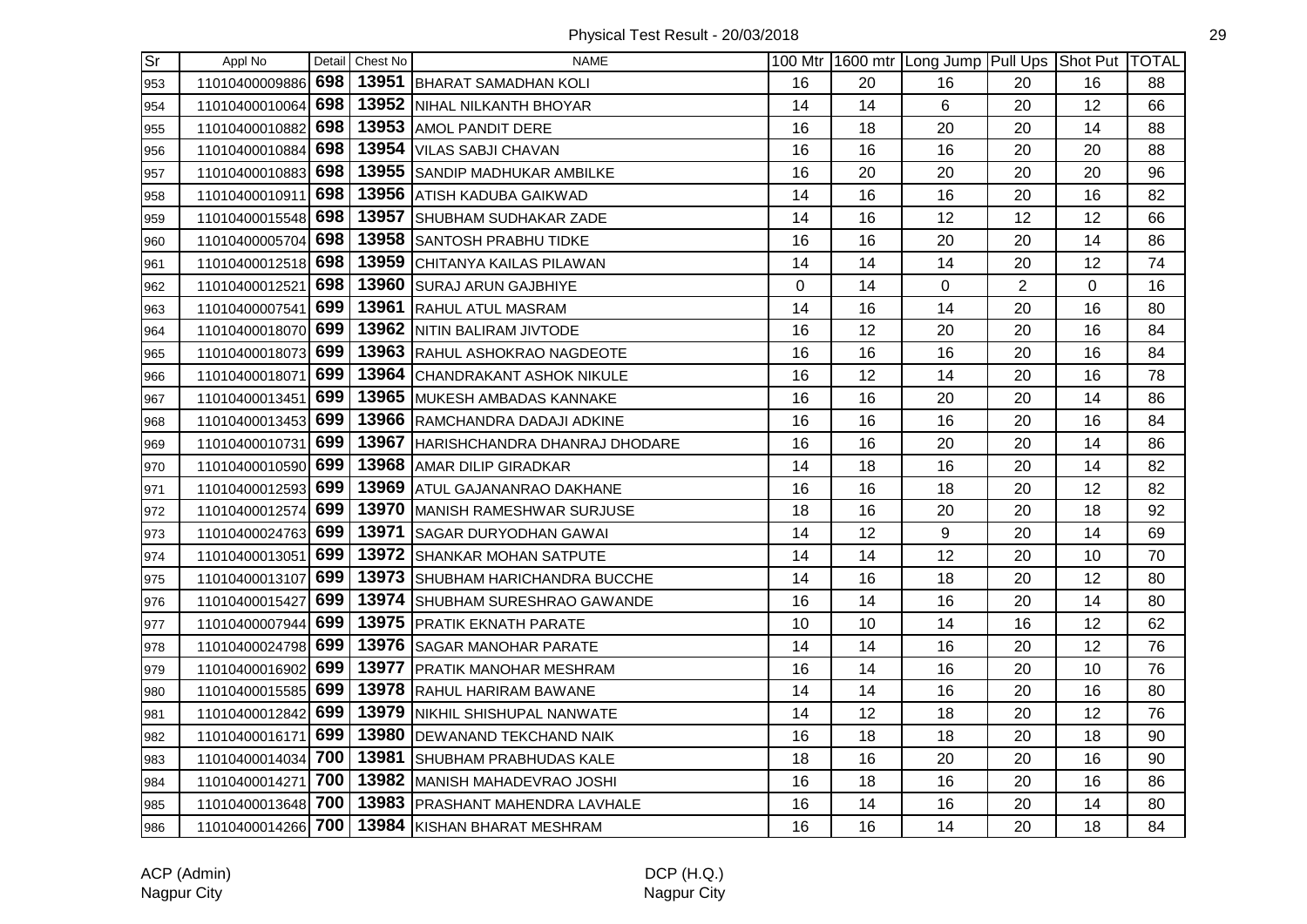| lSr  | Appl No            |     | Detail Chest No | <b>NAME</b>                           |    |                | 100 Mtr 1600 mtr Long Jump Pull Ups Shot Put TOTAL |                |    |    |
|------|--------------------|-----|-----------------|---------------------------------------|----|----------------|----------------------------------------------------|----------------|----|----|
| 987  | 11010400007830 700 |     |                 | 13985 RAJESH HARIDAS BANGDE           | 6  | 14             | 9                                                  | 20             | 10 | 59 |
| 988  | 11010400013370     | 700 |                 | 13986 VAIBHAV ARUNRAO BHUYAR          | 14 | 14             | 12                                                 | 20             | 18 | 78 |
| 989  | 11010400011356     | 700 |                 | 13987 PRAVIN AMBADAS NEWARE           | 18 | 16             | 20                                                 | 20             | 18 | 92 |
| 990  | 11010400011374     | 700 |                 | 13988 VIVEK SURESH KAWADO             | 16 | 14             | 18                                                 | 20             | 20 | 88 |
| 991  | 11010400006509     | 700 |                 | 13989 PRAVIN DADARAO DURUGWAR         | 10 | 10             | 6                                                  | 20             | 10 | 56 |
| 992  | 11010400007072 700 |     |                 | 13990 AUDUMBAR SUKHDEV KAMBLE         | 14 | 10             | 9                                                  | 20             | 16 | 69 |
| 993  | 11010400005952     | 700 |                 | 13991 SUBHASH YUVRAJ MURKE            | 16 | 18             | 16                                                 | 20             | 12 | 82 |
| 994  | 11010400005994 700 |     |                 | 13992 AKSHAY TULSIDAS BORKAR          | 16 | 16             | 20                                                 | 20             | 18 | 90 |
| 995  | 11010400015118     | 700 |                 | 13993 RITESH NAMDEORAO JUMBALKAR      | 16 | 16             | 18                                                 | 20             | 16 | 86 |
| 996  | 11010400015053     | 700 |                 | 13994 GURUDEV NATTHUJI UKEY           | 14 | 14             | 14                                                 | 12             | 16 | 70 |
| 997  | 11010400015047     | 700 |                 | 13995 MANISH NARESH CHAHANDE          | 14 | 14             | 14                                                 | 20             | 14 | 76 |
| 998  | 11010400015677     | 700 |                 | 13996 RAVINDRA GUNAJI MOHANKAR        | 16 | 16             | 18                                                 | 20             | 18 | 88 |
| 999  | 11010400015675 700 |     |                 | 13997 ANIKET SHEKHAR MERKHED          | 16 | 18             | $\mathbf 0$                                        | 20             | 12 | 66 |
| 1000 | 11010400015678 700 |     |                 | 13998 MOHAN DHANRAJ WANJARI           | 16 | 18             | 12                                                 | 20             | 14 | 80 |
| 1001 | 22010400000208     | 700 |                 | 13999 AKASH SHIVLAL DHUMANKHEDE       | 16 | 18             | 20                                                 | 20             | 14 | 88 |
| 1002 | 11010400014375 700 |     |                 | 14000 SWAPNIL RAMESH ZUNJARKAR        | 14 | 16             | 9                                                  | $\overline{0}$ | 16 | 55 |
| 1003 | 11010400014520     | 701 |                 | 14001 RAKESH VILASH GADHAVE           | 16 | 18             | 16                                                 | 20             | 16 | 86 |
| 1004 | 11010400015802     | 701 |                 | 14002 RAMRATAN PANDHARI ILPATE        | 16 | 16             | 18                                                 | 20             | 18 | 88 |
| 1005 | 11010400015789 701 |     |                 | 14003 SAGAR SUDAM DHAWLE              | 16 | 16             | 16                                                 | $\overline{4}$ | 16 | 68 |
| 1006 | 11010400017624 701 |     |                 | 14004 AKASH LAXMAN DESHMUKH           | 16 | 0              | 20                                                 | 20             | 20 | 76 |
| 1007 | 11010400017619 701 |     |                 | 14005 HEMANT VIJAY PANGARE            | 18 | 18             | 20                                                 | 20             | 14 | 90 |
| 1008 | 11010400017627     | 701 |                 | 14006 VISHAL RAJESHRAO PATEKAR        | 18 | 16             | 20                                                 | 20             | 14 | 88 |
| 1009 | 11010400017622     | 701 |                 | 14007 SACHIN PRAKASHRAO BANKAR        | 16 | 14             | 20                                                 | 20             | 18 | 88 |
| 1010 | 11010400011868     | 701 |                 | 14008 PRAVIN KASHINATH WANKHADE       | 14 | 12             | 20                                                 | 20             | 18 | 84 |
| 1011 | 11010400011867     | 701 |                 | 14009 PANKAJ TEJRAO INGLE             | 14 | $\overline{2}$ | 16                                                 | 20             | 18 | 70 |
| 1012 | 11010400011866 701 |     |                 | <b>14010 SANDIP BHIMRAO TELGOTE</b>   | 16 | 12             | 18                                                 | 20             | 16 | 82 |
| 1013 | 11010400006014 701 |     |                 | 14011 SAJAN PATIRAM DHANDEKAR         | 10 | 12             | 16                                                 | 20             | 12 | 70 |
| 1014 | 11010400012780 701 |     |                 | 14012 SANTOSH DAMU GIRHEPUNJE         | 16 | 18             | 20                                                 | 20             | 18 | 92 |
| 1015 | 11010400009295 701 |     |                 | 14013 JJITENDRA RAJU LUTE             | 14 | 16             | 16                                                 | 20             | 16 | 82 |
| 1016 | 11010400012218 701 |     |                 | 14014 RAVI DHANRAJ UKEY               | 14 | 16             | 12                                                 | 0              | 0  | 42 |
| 1017 | 11010400008766     | 701 |                 | 14015 RAHUL BABURAO DANGE             | 14 | $\overline{2}$ | 16                                                 | 12             | 10 | 54 |
| 1018 | 11010400008959     | 701 |                 | 14016 SAGAR RAMESHRAO THAKARE         | 14 | 16             | 20                                                 | 20             | 18 | 88 |
| 1019 | 11010400010939 701 |     |                 | <b>14017 RAMESHWAR DATTRAO KITALE</b> | 14 | 16             | 16                                                 | 20             | 18 | 84 |
| 1020 | 11010400014819 701 |     |                 | 14018 SANGHARATAN VASUDEO DESHBHRATAR | 14 | 10             | 9                                                  | 20             | 14 | 67 |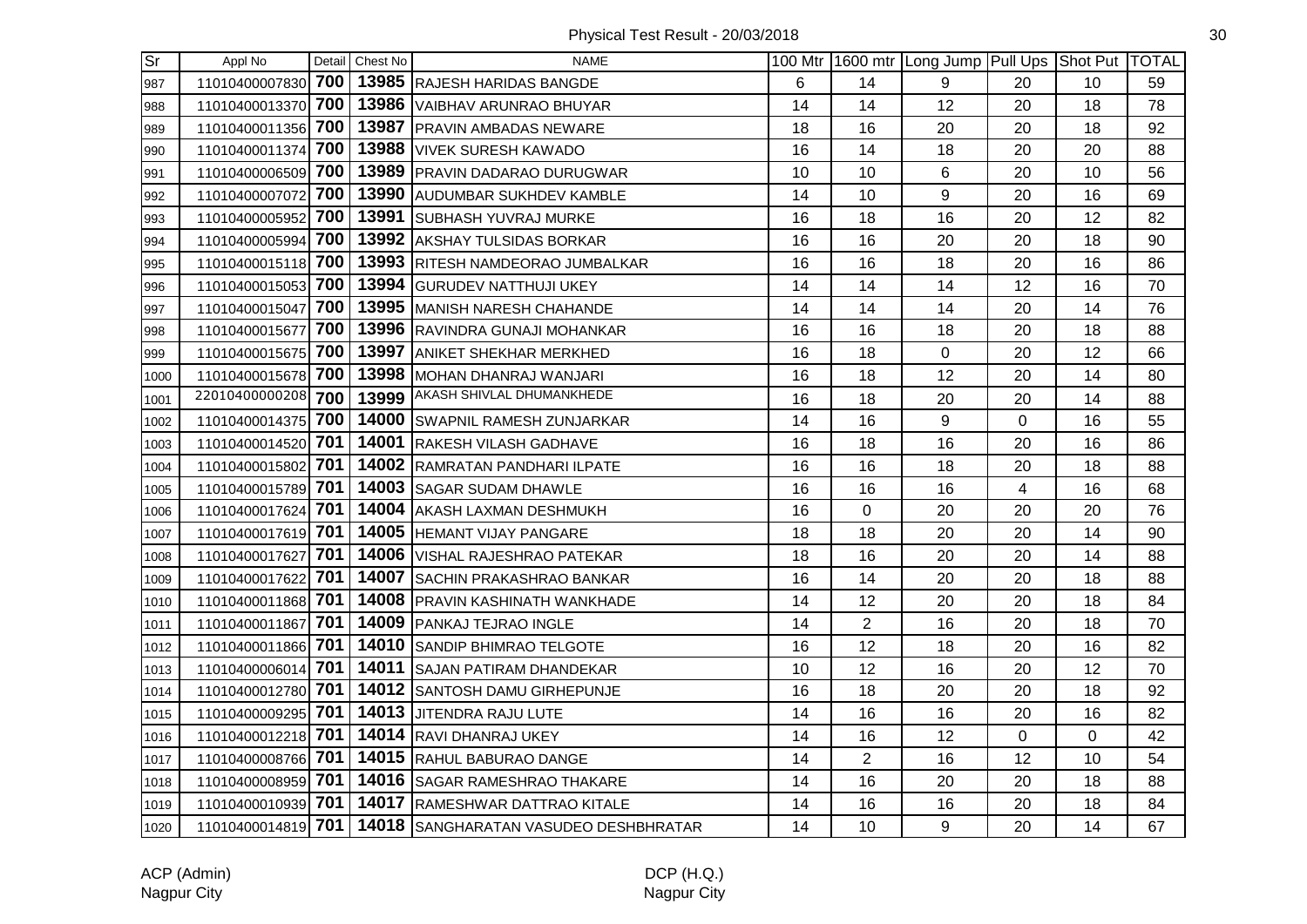| $\overline{\text{Sr}}$ | Appl No            |     | Detail Chest No | <b>NAME</b>                                       |    |    | 100 Mtr   1600 mtr   Long Jump   Pull Ups   Shot Put   TOTAL |    |    |    |
|------------------------|--------------------|-----|-----------------|---------------------------------------------------|----|----|--------------------------------------------------------------|----|----|----|
| 1021                   | 11010400017993 701 |     |                 | 14019 MAYUR SHRIKRUSHN ASOLE                      | 16 | 14 | 18                                                           | 20 | 18 | 86 |
| 1022                   | 11010400014739 701 |     |                 | 14020 SANDIP PRUTHVIRAJ KADBE                     | 14 | 16 | 14                                                           | 20 | 10 | 74 |
| 1023                   | 11010400012119 702 |     |                 | 14021 SOURABH TILAKCHAND BANKAR                   | 16 | 10 | 16                                                           | 20 | 16 | 78 |
| 1024                   | 11010400010536 702 |     |                 | 14022 MAHESH GAJANAN IRATKAR                      | 16 | 14 | 14                                                           | 20 | 16 | 80 |
| 1025                   | 11010400016165 702 |     |                 | 14023 JAYPAL BADDU CHAVHAN                        | 14 | 14 | 16                                                           | 20 | 14 | 78 |
| 1026                   | 11010400006371 702 |     |                 | 14024 BHUPESH UTTAM BHALERAO                      | 14 | 20 | 18                                                           | 20 | 14 | 86 |
| 1027                   | 11010400009582 702 |     |                 | 14025 GOKUL ASHOK JORWAR                          | 14 | 20 | 16                                                           | 20 | 16 | 86 |
| 1028                   | 11010400011324 702 |     |                 | 14026 SHIVSHANKAR RADHESHYAM BHAJBHUJE            | 16 | 16 | 20                                                           | 20 | 14 | 86 |
| 1029                   | 11010400015925     | 702 |                 | 14027 SAGAR MAHENDRA KSHIRSAGAR                   | 16 | 18 | 16                                                           | 20 | 16 | 86 |
| 1030                   | 11010400015362     | 702 |                 | 14028 NIKHIL DIPAKRAO WALSE                       | 14 | 14 | 16                                                           | 20 | 14 | 78 |
| 1031                   | 11010400010504     | 702 |                 | 14029 AMOL SURESH KSHIRSAGAR                      | 16 | 20 | 20                                                           | 20 | 12 | 88 |
| 1032                   | 11010400014523 702 |     |                 | 14030 RAVI LAXMAN GEDAM                           | 0  | 0  | $\mathbf 0$                                                  | 0  | 0  | 0  |
| 1033                   | 11010400013527 702 |     |                 | 14031 PAWANKUMAR RAMKUMAR TIWARI                  | 16 | 14 | 18                                                           | 20 | 18 | 86 |
| 1034                   | 11010400013504 702 |     |                 | 14032 RUPESH RAMLAL YADAV                         | 16 | 14 | 16                                                           | 20 | 16 | 82 |
| 1035                   | 11010400011385 702 |     |                 | 14033 CHETAN ARUN GHARAT                          | 16 | 6  | 16                                                           | 20 | 14 | 72 |
| 1036                   | 11010400005730 702 |     |                 | 14034 VISHNU GOVINDRAO KARRE                      | 14 | 14 | 16                                                           | 20 | 12 | 76 |
| 1037                   | 11010400005729 702 |     |                 | 14035 ARVIND JODBARAO MASKE                       | 14 | 16 | 0                                                            | 20 | 18 | 68 |
| 1038                   | 11010400005728 702 |     |                 | 14036 DINESH DEVRAO KASHIDE                       | 18 | 18 | 20                                                           | 20 | 16 | 92 |
| 1039                   | 11010400017422     | 702 |                 | 14037 NILESH BHAGWAT DHENGE                       | 16 | 12 | 18                                                           | 20 | 16 | 82 |
| 1040                   | 11010400017636 702 |     |                 | 14038 AKASH BANDUJI TATTE                         | 14 | 16 | 16                                                           | 20 | 18 | 84 |
| 1041                   | 11010400010871     | 702 |                 | 14039 VISHAL KISHOR WAGHMARE                      | 14 | 14 | 12                                                           | 20 | 10 | 70 |
| 1042                   | 11010400010869 702 |     |                 | 14040 GOPAL SANJAYRAO BHAKARE                     | 16 | 12 | 20                                                           | 20 | 20 | 88 |
| 1043                   | 11010400015644 703 |     |                 | 14041 RAHUL OMPRAKASH KAPSE                       | 16 | 16 | 18                                                           | 20 | 18 | 88 |
| 1044                   | 11010400015328     | 703 |                 | 14042 ANIL RAJARAM YADAV                          | 16 | 16 | 14                                                           | 20 | 18 | 84 |
| 1045                   | 11010400015332     | 703 |                 | 14043 PRASHANT NANDKISHOR FUNDE                   | 16 | 14 | 16                                                           | 20 | 14 | 80 |
| 1046                   | 11010400015334     | 703 |                 | 14044 BHIMRAO BABURAO BHOYAR                      | 18 | 20 | 20                                                           | 20 | 16 | 94 |
| 1047                   | 11010400015325 703 |     |                 | 14045 VAIBHAV KAILAS PAWAR                        | 10 | 16 | 14                                                           | 20 | 18 | 78 |
| 1048                   | 11010400010456 703 |     |                 | 14046 VILAS VIJAY SHENDRE                         | 16 | 14 | 18                                                           | 20 | 20 | 88 |
| 1049                   | 11010400015584 703 |     |                 | 14047 DIPAK MADAN IDHOLE                          | 14 | 16 | 14                                                           | 4  | 16 | 64 |
| 1050                   | 11010400010606 703 |     |                 | 14048 SAMADHAN TRIMBAK TATHE                      | 16 | 18 | 18                                                           | 20 | 20 | 92 |
| 1051                   | 11010400010612 703 |     |                 | 14049 GOPINATH SUKHDEV MUNDHE                     | 16 | 16 | 18                                                           | 20 | 20 | 90 |
| 1052                   | 11010400015346     | 703 |                 | 14050 GORAKH BABRUWAN GHODKE                      | 14 | 16 | 12                                                           | 20 | 14 | 76 |
| 1053                   | 11010400016048 703 |     |                 | 14051 DNYANESHWAR EKNATH INGOLE                   | 14 | 12 | 14                                                           | 20 | 10 | 70 |
| 1054                   |                    |     |                 | 11010400011464 703 14052 HITESH SHALIKRAM LENGULE | 18 | 16 | 20                                                           | 20 | 16 | 90 |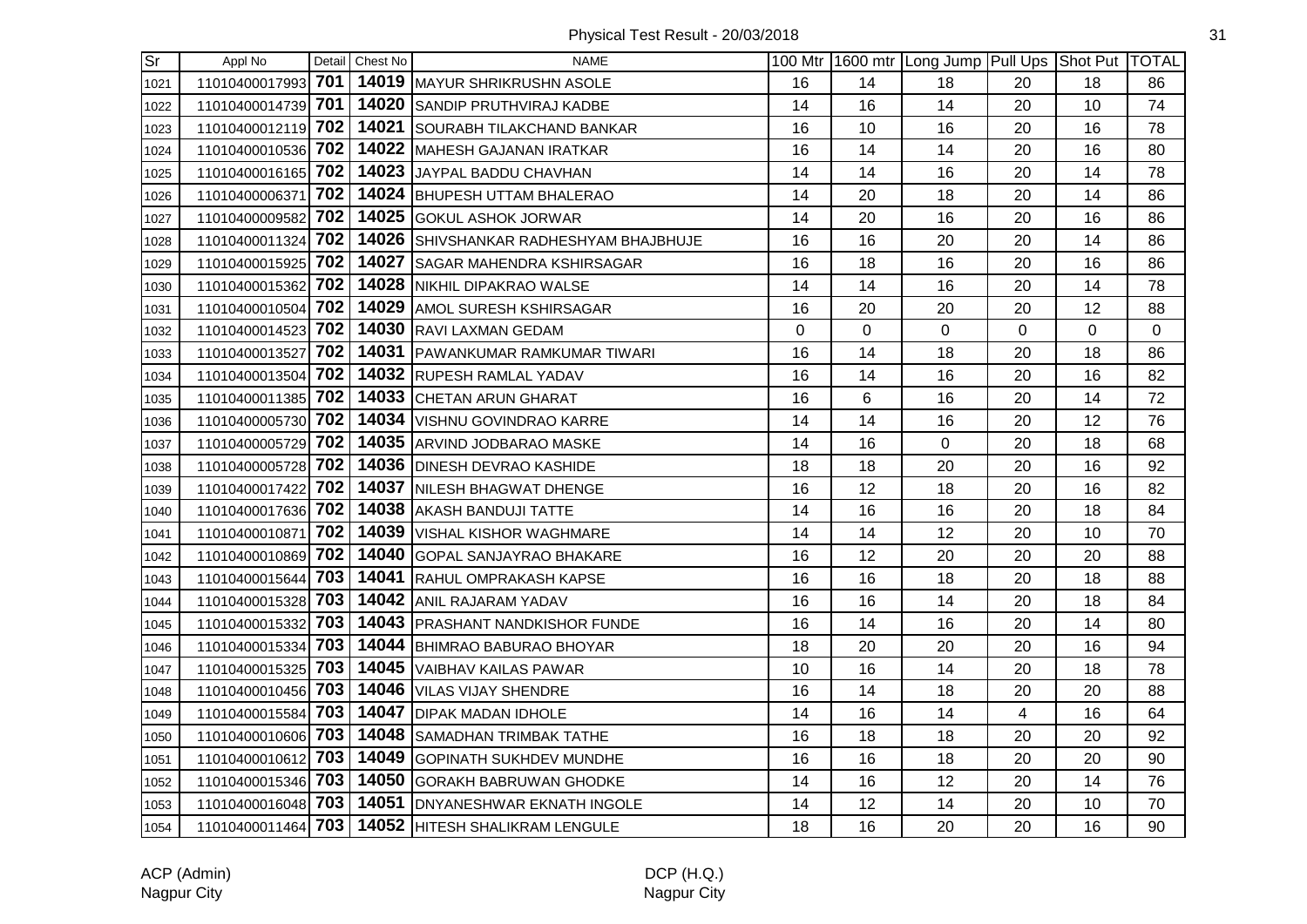| $\overline{\text{Sr}}$ | Appl No            |     | Detail Chest No | <b>NAME</b>                            |             |                | 100 Mtr 1600 mtr Long Jump Pull Ups Shot Put TOTAL |                |    |              |
|------------------------|--------------------|-----|-----------------|----------------------------------------|-------------|----------------|----------------------------------------------------|----------------|----|--------------|
| 1055                   | 11010400011387     | 703 |                 | 14053 SUMIT SURESH KELWATKER           | 16          | 14             | 18                                                 | 16             | 18 | 82           |
| 1056                   | 11010400016065     | 703 |                 | 14054 NISHANT RAJESH RATHOR            | 0           | 0              | 0                                                  | $\overline{0}$ | 0  | $\mathbf{0}$ |
| 1057                   | 11010400006110     | 703 |                 | 14055 RITIK NAGENDRA UPADHYAY          | 14          | 14             | 9                                                  | 20             | 12 | 69           |
| 1058                   | 11010400006599 703 |     |                 | 14056 NILESH ARUNRAO NAGRIKAR          | 16          | 14             | 18                                                 | 8              | 14 | 70           |
| 1059                   | 11010400016570 703 |     |                 | 14057 VICKY MADHORAO UGALE             | 14          | 14             | 0                                                  | 20             | 14 | 62           |
| 1060                   | 11010400008125 703 |     |                 | 14058 SANJAYKUMAR ANJANIPRASAD DWIVEDI | 16          | 10             | 18                                                 | 12             | 18 | 74           |
| 1061                   | 11010400014614 703 |     |                 | 14059 NITIN JAGANNATH RATHOD           | 16          | 16             | 16                                                 | 20             | 16 | 84           |
| 1062                   | 11010400014618 703 |     |                 | 14060 RAJESH PRAKASH RATHOD            | $\mathbf 0$ | 16             | $\mathbf 0$                                        | $\mathbf 0$    | 0  | 16           |
| 1063                   | 11010400017121     | 704 |                 | 14061 SANDIP KARU WADHIVE              | 14          | 14             | 18                                                 | 20             | 16 | 82           |
| 1064                   | 11010400017391     | 704 |                 | 14062 ROSHAN DAMODHAR BHAGADKAR        | 18          | 16             | 20                                                 | 20             | 20 | 94           |
| 1065                   | 11010400016858     | 704 |                 | 14063   PRAMOD DADARAO MALI            | 16          | 12             | 20                                                 | 20             | 18 | 86           |
| 1066                   | 11010400017271     | 704 |                 | 14064 GOVIND BHIKLAL PARIHAR           | 16          | 20             | 16                                                 | 20             | 14 | 86           |
| 1067                   | 11010400017192 704 |     |                 | 14065 JJAY TARACHAND CHAVAN            | 16          | 12             | 14                                                 | 20             | 18 | 80           |
| 1068                   | 11010400017434 704 |     |                 | 14066 RIJWAN SHARIF SHEIKH             | 16          | 14             | 18                                                 | 20             | 18 | 86           |
| 1069                   | 11010400014196 704 |     |                 | 14067 VINIT MORESHWAR PATIL            | 16          | 16             | 20                                                 | 20             | 16 | 88           |
| 1070                   | 11010400008613 704 |     |                 | 14068 ATISH DILIP MORE                 | 10          | 12             | 6                                                  | 16             | 14 | 58           |
| 1071                   | 11010400008614     | 704 |                 | 14069 EKNATH SHANKAR TARE              | 16          | 14             | 20                                                 | 20             | 18 | 88           |
| 1072                   | 11010400008621     | 704 |                 | 14070 GANESH TRYAMBAK TARE             | 16          | 14             | 20                                                 | 20             | 16 | 86           |
| 1073                   | 11010400008157     | 704 |                 | 14071 LAKHAN ASHOK DEKHANE             | 14          | 12             | 14                                                 | 20             | 16 | 76           |
| 1074                   | 11010400008159 704 |     |                 | 14072 ASHOK MACHINDRA TANDLE           | 14          | 18             | $\mathbf 0$                                        | 20             | 16 | 68           |
| 1075                   | 11010400015497 704 |     |                 | 14073 VINAYAK RAMNATH GHODKE           | 18          | 18             | 20                                                 | 20             | 20 | 96           |
| 1076                   | 11010400015505 704 |     |                 | 14074 SHARAD MANIK KIRTANE             | 18          | 18             | 20                                                 | 20             | 18 | 94           |
| 1077                   | 11010400016502 704 |     |                 | 14075 RISHIKESH ARUNJI WANKHADE        | 18          | 16             | 20                                                 | 20             | 18 | 92           |
| 1078                   | 11010400015457     | 704 |                 | 14076 KHUSHRANG FAKIRCHAND DARDEMAL    | 16          | 16             | 18                                                 | 20             | 18 | 88           |
| 1079                   | 11010400016547     | 704 |                 | 14077 BHUSHAN RAJENDRA KADU            | 18          | 14             | 20                                                 | 20             | 18 | 90           |
| 1080                   | 11010400016550     | 704 |                 | 14078 ROHAN GANESH SONASKAR            | 18          | 12             | 20                                                 | 20             | 18 | 88           |
| 1081                   | 11010400016545 704 |     |                 | 14079   VIKKI SUDAM GAIKWAD            | 16          | 16             | 20                                                 | 20             | 18 | 90           |
| 1082                   | 11010400016623 704 |     |                 | 14080 GANESH RAM RANSHUR               | 14          | $\overline{2}$ | 12                                                 | 16             | 18 | 62           |
| 1083                   | 11010400006035 705 |     |                 | 14081 RAHUL SHRIDHAR MESHRAM           | 16          | 14             | 18                                                 | 20             | 14 | 82           |
| 1084                   | 11010400017175 705 |     |                 | 14082 MOHIT MAROTI NEMADE              | 16          | 16             | 20                                                 | 20             | 16 | 88           |
| 1085                   | 11010400016656 705 |     |                 | 14083 MANGESH ASHOK DUDHPACHARE        | 16          | 16             | 12                                                 | 20             | 18 | 82           |
| 1086                   | 11010400016538     | 705 |                 | 14084 KAMLESH PRADIP TUMSARE           | 16          | 16             | 18                                                 | 20             | 20 | 90           |
| 1087                   | 11010400016543 705 |     |                 | 14085 SWAPNIL RAMDAS MAHULE            | 18          | 16             | 20                                                 | 20             | 20 | 94           |
| 1088                   | 11010400010735 705 |     |                 | 14086 RAJESH LATARU PUDKE              | 16          | 18             | 20                                                 | 20             | 18 | 92           |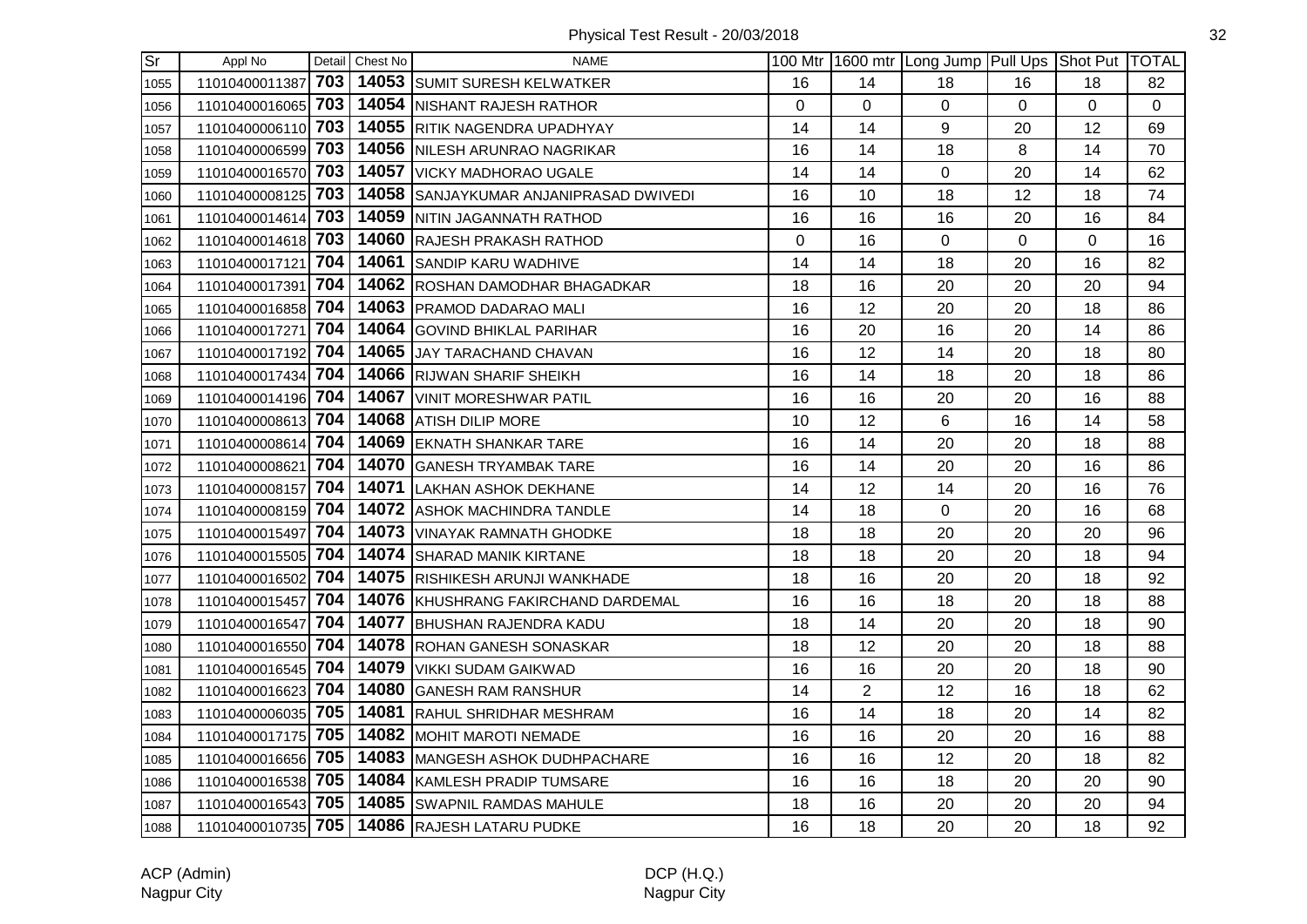| $\overline{\text{Sr}}$ | Appl No            |     | Detail Chest No | <b>NAME</b>                                    |          |                | 100 Mtr 1600 mtr Long Jump Pull Ups Shot Put TOTAL |                |             |    |
|------------------------|--------------------|-----|-----------------|------------------------------------------------|----------|----------------|----------------------------------------------------|----------------|-------------|----|
| 1089                   | 11010400010715 705 |     |                 | 14087 SACHIN SHIVCHARAN CHANDANBAWANE          | 16       | 18             | 14                                                 | 20             | 18          | 86 |
| 1090                   | 11010400010719 705 |     |                 | 14088 HANSARAJ ANKUSH YELNE                    | 16       | 16             | 18                                                 | 20             | 0           | 70 |
| 1091                   | 11010400010723 705 |     |                 | 14089 SHRIKANT RAMCHANDRA POWALE               | 16       | 18             | 20                                                 | 20             | 14          | 88 |
| 1092                   | 11010400011990 705 |     |                 | 14090 SACHIN GANGADHAR WAGHMARE                | 14       | 14             | 18                                                 | 16             | 14          | 76 |
| 1093                   | 11010400012416 705 |     |                 | 14091 AKSHAY LILADHAR GAJBHIYE                 | 16       | 18             | 18                                                 | 20             | 16          | 88 |
| 1094                   | 11010400012398 705 |     |                 | 14092 VISHAL CHANDRABHAN NAKHALE               | 16       | 18             | 20                                                 | 20             | 16          | 90 |
| 1095                   | 11010400012386 705 |     |                 | 14093 SANDIP RAMESH SUKE                       | 16       | 18             | 16                                                 | 20             | 14          | 84 |
| 1096                   | 11010400012344 705 |     |                 | 14094 AMOL VISHNUJI IWANATE                    | 16       | 16             | 9                                                  | 20             | 14          | 75 |
| 1097                   | 11010400012475     | 705 |                 | 14095 NITIN DEOCHAND BHAGWAT                   | 14       | 14             | 16                                                 | 20             | 18          | 82 |
| 1098                   | 11010400012424     | 705 |                 | 14096 TAPESH ISHWARJI MURSHETWAR               | 16       | 18             | 18                                                 | 20             | 16          | 88 |
| 1099                   | 11010400012441 705 |     |                 | 14097 MANGESH SURYABHAN KAMBLE                 | 14       | 12             | 14                                                 | 20             | 16          | 76 |
| 1100                   | 11010400012463 705 |     |                 | 14098 ASHISH GULAB KUMRE                       | 16       | 12             | 20                                                 | 20             | 18          | 86 |
| 1101                   | 11010400017958 705 |     |                 | 14099 PRATIKESH SUBHASH AGARKAR                | 14       | $\overline{2}$ | 14                                                 | $\overline{4}$ | 8           | 42 |
| 1102                   | 11010400015226 705 |     |                 | 14100 RACHIT VISHNU SHAHU                      | 16       | 14             | 12                                                 | 20             | 12          | 74 |
| 1103                   | 11010400007860 706 |     |                 | 14101 YOGESH DEVIDAS CHIMKAR                   | 14       | 12             | 12                                                 | 12             | $\mathbf 0$ | 50 |
| 1104                   | 11010400006880     | 706 |                 | 14102 YOGESH VIJAY MORE                        | 18       | 14             | 18                                                 | 20             | 18          | 88 |
| 1105                   | 11010400007824     | 706 |                 | 14103 VAIBHAV RAMKRUSHNA JUMLE                 | 14       | 14             | 12                                                 | 16             | 14          | 70 |
| 1106                   | 11010400017898 706 |     |                 | 14104 NISHAR LAHU BONDRE                       | 16       | 18             | 18                                                 | 20             | 20          | 92 |
| 1107                   | 11010400017901     | 706 |                 | 14105 ASHWIN LAKHARAM SIHORE                   | 16       | 20             | 14                                                 | 20             | 12          | 82 |
| 1108                   | 11010400015664 706 |     |                 | 14106 ANIL KASHINATH PAWAR                     | $\Omega$ | 18             | 0                                                  | 12             | $\Omega$    | 30 |
| 1109                   | 11010400016488 706 |     |                 | 14107 DEVENDRA SURESH SONAWANE                 | 14       | 14             | 9                                                  | 20             | 18          | 75 |
| 1110                   | 11010400016486 706 |     |                 | 14108 RAJENDRA SURESH PATIL                    | 10       | $\Omega$       | 9                                                  | $\overline{4}$ | 16          | 39 |
| 1111                   | 11010400008761     | 706 |                 | 14109 LOKESH HANA BODELE                       | 10       | 12             | 6                                                  | 12             | 4           | 44 |
| 1112                   | 11010400014580     | 706 |                 | 14110 SHUBHAM VISHNU CHAPKE                    | 16       | 16             | 12                                                 | 20             | 16          | 80 |
| 1113                   | 11010400017396     | 706 |                 | 14111 SURAJ ANKOSH DONGARE                     | 14       | 16             | 18                                                 | 20             | 16          | 84 |
| 1114                   | 11010400011013 706 |     |                 | 14112 VAIBHAV VINOD KAMBLE                     | 14       | 14             | 16                                                 | $\overline{2}$ | 20          | 66 |
| 1115                   | 11010400016763 706 |     |                 | 14113 ROSHAN DNYANESHWAR PAWAR                 | 16       | 16             | 18                                                 | 20             | 20          | 90 |
| 1116                   | 11010400016762 706 |     |                 | 14114 NIKESH KESHAVRAO GADBAIL                 | 16       | 14             | 20                                                 | 20             | 18          | 88 |
| 1117                   | 11010400013104 706 |     |                 | 14115 GAJANAN SHRIKRUSHNA KHADE                | 16       | 14             | 9                                                  | 20             | 14          | 73 |
| 1118                   | 11010400012169 706 |     |                 | 14116 KISAN RAMJI WANKHADE                     | 16       | 12             | 18                                                 | 20             | 18          | 84 |
| 1119                   | 11010400017460 706 |     |                 | 14117 DHONDIRAM RESHMAJI MUNDE                 | 14       | 18             | 18                                                 | 20             | 16          | 86 |
| 1120                   | 11010400014801     | 706 |                 | 14118 NITESH ASHOK MANKAR                      | 14       | 12             | 14                                                 | 20             | 18          | 78 |
| 1121                   | 11010400016866 706 |     |                 | 14119 DARSHAN BANDU KULMETHE                   | 16       | 6              | 9                                                  | 16             | 20          | 67 |
| 1122                   |                    |     |                 | 11010400014871 706 14120 MAYUR MANOJ NITNAWARE | 16       | 14             | 20                                                 | 20             | 16          | 86 |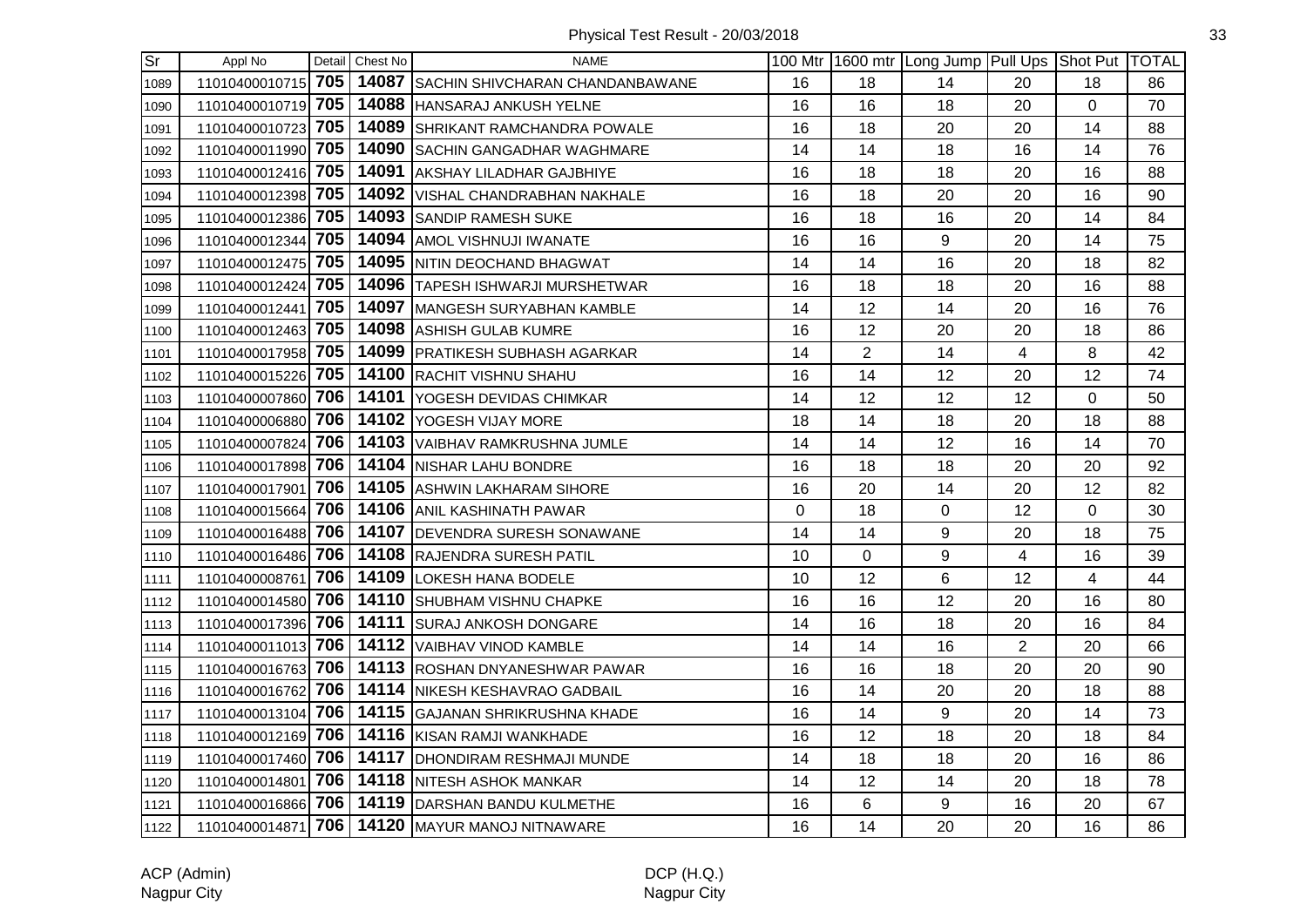| $\overline{\text{Sr}}$ | Appl No            |     | Detail Chest No | <b>NAME</b>                                        |    |                | 100 Mtr   1600 mtr   Long Jump   Pull Ups   Shot Put   TOTAL |                |    |    |
|------------------------|--------------------|-----|-----------------|----------------------------------------------------|----|----------------|--------------------------------------------------------------|----------------|----|----|
| 1123                   |                    |     |                 | 11010400014766 707 14121 AMARDIP ANANDRAO GEDAM    | 16 | 16             | 14                                                           | 20             | 18 | 84 |
| 1124                   | 11010400016059     | 707 |                 | 14122 SUNIL BAPURAO AVAGHADE                       | 18 | 18             | 18                                                           | 20             | 16 | 90 |
| 1125                   | 11010400017365 707 |     |                 | 14123 SUNNYRAJ BAPURAO JADHAV                      | 16 | 16             | 16                                                           | 20             | 14 | 82 |
| 1126                   | 11010400015512     |     |                 | 707   14124 GAUTAM KONDIBA BHADRGE                 | 14 | 18             | 16                                                           | 20             | 16 | 84 |
| 1127                   | 11010400015504 707 |     |                 | 14125 DIGAMBAR CHANDU SURYABHAN                    | 16 | 16             | 16                                                           | 20             | 16 | 84 |
| 1128                   | 11010400014401 707 |     |                 | 14126 MANOHAR MOTIRAM HEMANE                       | 18 | 16             | 20                                                           | 20             | 16 | 90 |
| 1129                   | 11010400008635 707 |     |                 | 14127 RAKESH RAMRAO GURNULE                        | 14 | 18             | 18                                                           | 20             | 12 | 82 |
| 1130                   | 11010400008625 707 |     |                 | 14128 AKSHAY ANIL SONARE                           | 16 | 12             | 16                                                           | 20             | 14 | 78 |
| 1131                   | 11010400007321     | 707 |                 | 14129 VITTHAL VISHWANATHRAO PAWADE                 | 18 | 16             | 20                                                           | 20             | 20 | 94 |
| 1132                   | 11010400008624     | 707 |                 | 14130 SACHIN SURYAKANT CHOUDHARY                   | 14 | 12             | 16                                                           | 20             | 12 | 74 |
| 1133                   | 11010400011538     | 707 |                 | 14131 FAKIRA SHANKAR PATIL                         | 16 | 14             | 20                                                           | 20             | 20 | 90 |
| 1134                   | 11010400011531 707 |     |                 | 14132 KRUSHNA GANGADHAR MAHAJAN                    | 14 | 18             | 20                                                           | 20             | 16 | 88 |
| 1135                   | 11010400017370 707 |     |                 | 14133 TUSHAR SHIVCHARAN DHARMIK                    | 18 | 14             | 20                                                           | 20             | 16 | 88 |
| 1136                   | 11010400017368 707 |     |                 | 14134 ANAND TARACHAND DHABALE                      | 18 | 16             | 20                                                           | 20             | 16 | 90 |
| 1137                   | 11010400017364 707 |     |                 | 14135 JAYRAJ HUKUMCHAND ZADE                       | 16 | 12             | 18                                                           | 20             | 16 | 82 |
| 1138                   | 11010400009719 707 |     |                 | 14136 AKANT VIJAY SALAME                           | 16 | 0              | 20                                                           | $\overline{0}$ | 20 | 56 |
| 1139                   | 11010400009724     | 707 |                 | 14137 GURUNATH YUWRAJ SIRSAM                       | 16 | 14             | 20                                                           | 20             | 20 | 90 |
| 1140                   | 11010400009716 707 |     |                 | 14138 RAJESH VIJAY THULKAR                         | 14 | 16             | 18                                                           | 20             | 16 | 84 |
| 1141                   | 11010400009711 707 |     |                 | 14139 RAHUL SANJAY SATHAWANE                       | 14 | 12             | 20                                                           | 20             | 20 | 86 |
| 1142                   | 11010400009720 707 |     |                 | 14140 CHAITRAM CHAMRU SAKHARKAR                    | 10 | 12             | 12                                                           | 8              | 14 | 56 |
| 1143                   | 11010400013265 708 |     |                 | 14141 DIPAK PRABHAKAR LADSE                        | 14 | 16             | 16                                                           | 20             | 20 | 86 |
| 1144                   | 11010400013272 708 |     |                 | 14142 SWAPNIL PURUSHOTTAM RANDIVE                  | 14 | 14             | $\mathbf 0$                                                  | 8              | 16 | 52 |
| 1145                   | 11010400009706 708 |     |                 | 14143 KIRAN GOVINDRAO KHARAT                       | 14 | 14             | 16                                                           | 8              | 16 | 68 |
| 1146                   | 11010400014131     | 708 |                 | 14144 AMAN RAMESH WANI                             | 16 | 18             | 12                                                           | 20             | 14 | 80 |
| 1147                   | 11010400009243     | 708 |                 | 14145 KHUSHAL PURANLALJI GAJBHIYE                  | 16 | 12             | 16                                                           | 20             | 10 | 74 |
| 1148                   | 11010400009301     | 708 |                 | 14146 ANAND RAMESH PANEKAR                         | 18 | 14             | 18                                                           | 20             | 14 | 84 |
| 1149                   | 11010400009249 708 |     |                 | 14147 MONU KISHOR KSHIRSAGAR                       | 10 | 0              | 9                                                            | $\overline{2}$ | 12 | 33 |
| 1150                   | 11010400011753 708 |     |                 | 14148 MANOJ OMPRAKASH KOKAN                        | 10 | $\overline{2}$ | $\boldsymbol{9}$                                             | 8              | 14 | 43 |
| 1151                   | 11010400011761 708 |     |                 | 14149 PRASHANT OMPRAKASH KOKAN                     | 10 | 10             | 6                                                            | 20             | 10 | 56 |
| 1152                   | 11010400006934 708 |     |                 | 14150 MANISH KISHOR CHAVHAN                        | 16 | 18             | 20                                                           | 20             | 18 | 92 |
| 1153                   | 11010400016384 708 |     |                 | 14151 BALAJI PRAKASH PHAD                          | 16 | 18             | 18                                                           | 20             | 14 | 86 |
| 1154                   | 11010400016338     | 708 |                 | 14152 NAGNATH PRABHAKAR KENDRE                     | 14 | 18             | 16                                                           | 20             | 18 | 86 |
| 1155                   | 11010400017651 708 |     |                 | 14153 VIRENDRASINH DHARMENDRASINH CHAUVHAN         | 14 | 12             | 18                                                           | 20             | 12 | 76 |
| 1156                   |                    |     |                 | 11010400012935 708 14154 PANKAJ PRAKASHRAO DIGRASE | 14 | 14             | 16                                                           | 20             | 14 | 78 |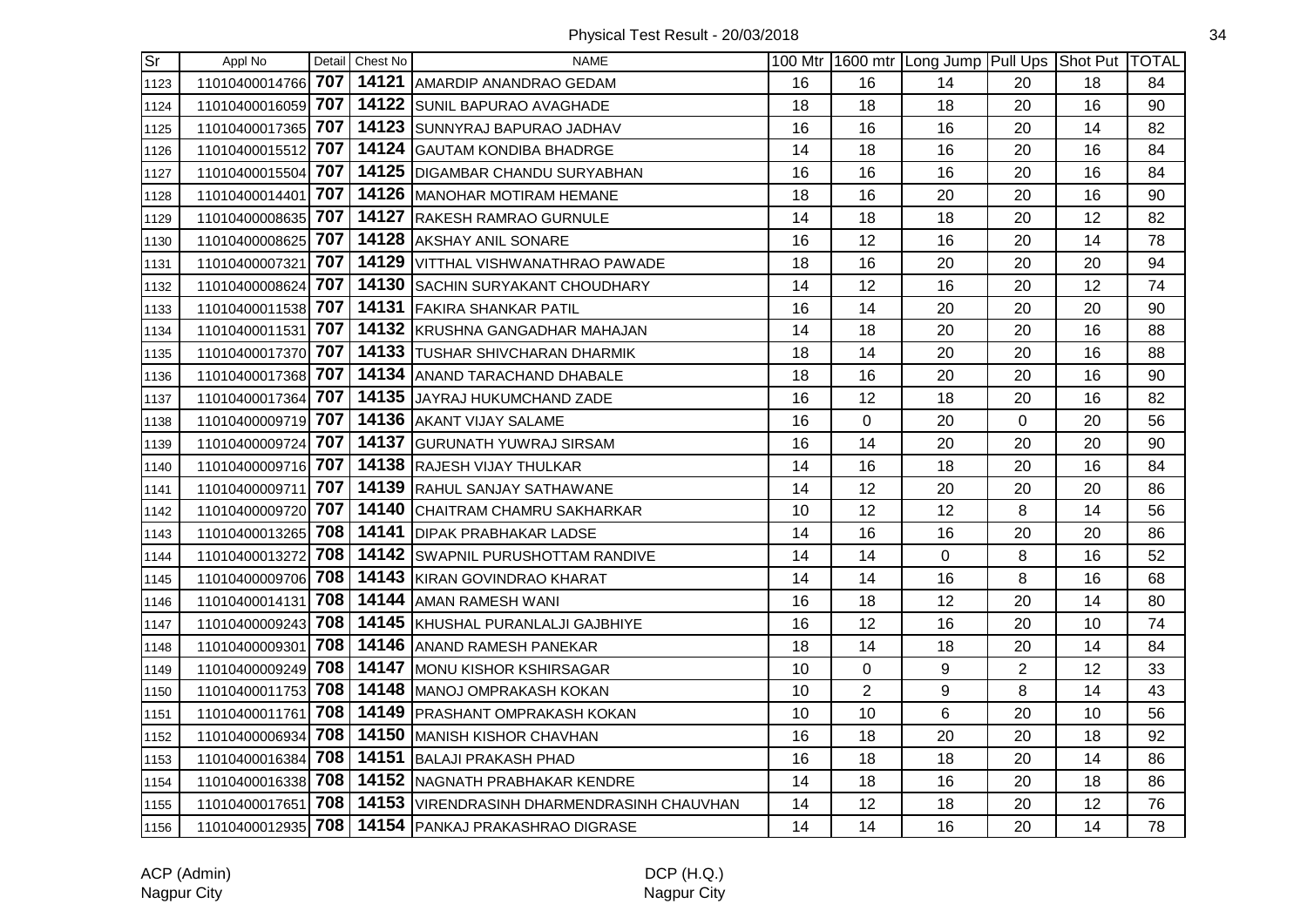| $\overline{\text{Sr}}$ | Appl No            |     | Detail Chest No | <b>NAME</b>                                          |    |                 | 100 Mtr   1600 mtr   Long Jump   Pull Ups   Shot Put   TOTAL |                |              |    |
|------------------------|--------------------|-----|-----------------|------------------------------------------------------|----|-----------------|--------------------------------------------------------------|----------------|--------------|----|
| 1157                   |                    |     |                 | 11010400017366 708 14155 SACHIN BHAGWAN KHARDE       | 18 | 20              | 18                                                           | 20             | 18           | 94 |
| 1158                   | 11010400017098     | 708 |                 | 14156 GANESH DATTU KHARDE                            | 18 | 18              | 18                                                           | 20             | 16           | 90 |
| 1159                   | 11010400009487     | 708 |                 | 14157 SAMADHAN VITHOBA KHARDE                        | 16 | 18              | 20                                                           | 20             | 20           | 94 |
| 1160                   |                    |     |                 | 11010400017412 708 14158 DEVANAND VISHNU KHARDE      | 14 | 16              | 16                                                           | 20             | 14           | 80 |
| 1161                   | 11010400016129 708 |     |                 | 14159 AMOL GAHUDAS GADGE                             | 14 | 14              | 14                                                           | 20             | 18           | 80 |
| 1162                   | 11010400006959 708 |     |                 | 14160 PURUSHOTTAM GAJANAN ZILE                       | 14 | 12              | 12                                                           | $\overline{2}$ | 16           | 56 |
| 1163                   | 11010400006830 709 |     |                 | 14161 LAXMAN RAGHUNATH PAWAR                         | 16 | 16              | 18                                                           | 20             | 16           | 86 |
| 1164                   | 11010400008057 709 |     |                 | 14162 NITESH SHANKAR JADHAV                          | 16 | 20              | 18                                                           | 20             | 0            | 74 |
| 1165                   | 11010400008056 709 |     |                 | 14163 PANKAJ MOHAN ADE                               | 18 | 16              | 20                                                           | 20             | 20           | 94 |
| 1166                   | 11010400006832     | 709 |                 | 14164 RAM RAGHUNATH PAWAR                            | 14 | 12              | 16                                                           | 20             | 16           | 78 |
| 1167                   |                    |     |                 | 11010400012226 709   14165 SANDESH SHIVSHANKAR GEDAM | 16 | 14              | 18                                                           | 20             | 16           | 84 |
| 1168                   |                    |     |                 | 11010400012410 709 14166 AMAN KAILASH MANDHRE        | 14 | 16              | 16                                                           | 20             | 14           | 80 |
| 1169                   | 11010400012264 709 |     |                 | 14167 PRANAL SHALIKRAM BILSE                         | 16 | 16              | 18                                                           | 20             | 14           | 84 |
| 1170                   |                    |     |                 | 11010400012253 709 14168 NAGSEN SHALIKRAM RAMTEKE    | 16 | 16              | 16                                                           | 20             | 14           | 82 |
| 1171                   | 11010400012247 709 |     |                 | 14169 SACHIN MAHESH DEOKULE                          | 16 | 14              | $\mathbf 0$                                                  | 20             | 16           | 66 |
| 1172                   | 11010400015175 709 |     |                 | 14170 PRANIT KAMLESH PATIL                           | 16 | 14              | 16                                                           | 20             | 16           | 82 |
| 1173                   | 11010400015922     | 709 |                 | 14171 PAWAN DETKA PAWARA                             | 16 | 18              | 18                                                           | 20             | 16           | 88 |
| 1174                   | 11010400006086 709 |     |                 | 14172 RAHUL DURYODHAN BANTE                          | 18 | 20              | 20                                                           | 20             | 16           | 94 |
| 1175                   |                    |     |                 | 11010400006079 709 14173 VIJAY LAXMAN KANIRE         | 16 | 16              | 20                                                           | 20             | 18           | 90 |
| 1176                   | 11010400006072 709 |     |                 | 14174 PANKAJ KISHOR CHAVHAN                          | 18 | 18              | 18                                                           | 20             | 16           | 90 |
| 1177                   | 11010400006064 709 |     |                 | 14175 MANOHAR SHAMRAO CHAVHAN                        | 16 | 16              | 14                                                           | 20             | 18           | 84 |
| 1178                   | 11010400013301 709 |     |                 | 14176   PRAFUL BHASKAR BHOWATE                       | 14 | 12              | 12                                                           | 16             | 16           | 70 |
| 1179                   | 11010400008278 709 |     |                 | 14177 AKSHAY KANTIK KURVE                            | 16 | 14              | 16                                                           | 20             | 16           | 82 |
| 1180                   | 11010400006021     | 709 |                 | 14178   MACHCHINDRANATH KAWADUJI JADHAV              | 14 | 12 <sup>°</sup> | 6                                                            | 16             | $\mathbf{0}$ | 48 |
| 1181                   | 11010400013371     | 709 |                 | 14179 ROHAN SHREERAM JADHAO                          | 18 | 14              | 16                                                           | 20             | 20           | 88 |
| 1182                   | 11010400013368 709 |     |                 | 14180 KRUNAL MAHESH YADAV                            | 18 | 16              | 20                                                           | 20             | 14           | 88 |
| 1183                   |                    |     |                 | 11010400012239 710 14181 RAJESH RAMESH NIMJE         | 16 | 16              | 18                                                           | 20             | 14           | 84 |
| 1184                   | 11010400012222 710 |     |                 | 14182 CHHATRAPATI SUKHACHAND KHAIRE                  | 16 | 16              | 18                                                           | 20             | 20           | 90 |
| 1185                   |                    |     |                 | 11010400012250 710 14183 AKSHAY MOTILAL SHINDMORE    | 18 | 16              | 20                                                           | 20             | 18           | 92 |
| 1186                   |                    |     |                 | 11010400012217 710 14184 RAHUL MADHUKAR RAHATE       | 16 | 16              | 18                                                           | 20             | 16           | 86 |
| 1187                   |                    |     |                 | 11010400012413 710 14185 YOGESH ASHOK KUDE           | 14 | 14              | 14                                                           | 20             | 10           | 72 |
| 1188                   | 11010400014860 710 |     |                 | 14186 SAMYAK ARVIND TEMBHURNE                        | 14 | 16              | 20                                                           | 20             | 14           | 84 |
| 1189                   |                    |     |                 | 11010400010474 710 14187 MANOJ ASHOK KHAROLE         | 14 | 14              | 9                                                            | 12             | 16           | 65 |
| 1190                   |                    |     |                 | 11010400010670 710 14188 GOVINDA NANDULAL DARAPE     | 16 | 16              | 20                                                           | 20             | 18           | 90 |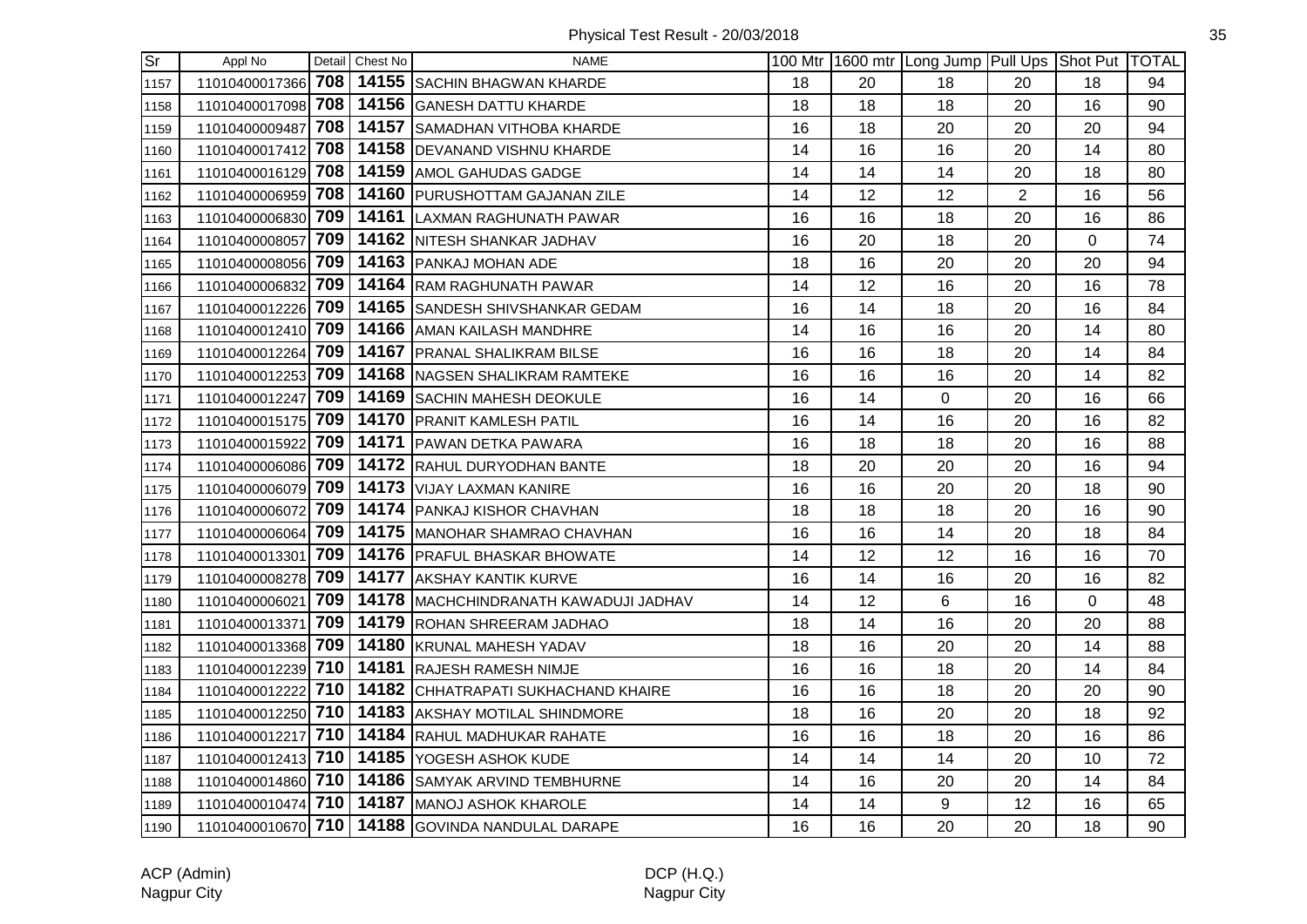| $\overline{\text{Sr}}$ | Appl No            |     | Detail Chest No | <b>NAME</b>                                 |    |                | 100 Mtr   1600 mtr   Long Jump   Pull Ups   Shot Put   TOTAL |    |          |    |
|------------------------|--------------------|-----|-----------------|---------------------------------------------|----|----------------|--------------------------------------------------------------|----|----------|----|
| 1191                   | 11010400011519 710 |     |                 | 14189 PRAVIN RAVAN SONAWANE                 | 14 | 18             | 16                                                           | 20 | 16       | 84 |
| 1192                   | 11010400011723 710 |     |                 | 14190 AMOL SHIVDAS KOLI                     | 18 | 20             | 20                                                           | 20 | 18       | 96 |
| 1193                   | 11010400007959 710 |     |                 | 14191 GAURAV GANPATRAO BHOYAR               | 16 | 14             | 16                                                           | 12 | 12       | 70 |
| 1194                   | 11010400007521 710 |     |                 | 14192 GHANSHYAM PUNDLIK GAIKWAD             | 6  | $\overline{2}$ | 9                                                            | 20 | 10       | 47 |
| 1195                   | 11010400007359 710 |     |                 | 14193 AKASH PANDURANG SHIVANKAR             | 16 | 14             | 16                                                           | 8  | 16       | 70 |
| 1196                   | 11010400013650 710 |     |                 | 14194 LOMESH VINOD PARKHI                   | 16 | 18             | 20                                                           | 20 | 18       | 92 |
| 1197                   | 11010400013286 710 |     |                 | 14195 SAKHARAM NAGNATH SALGAR               | 16 | 18             | 20                                                           | 20 | 14       | 88 |
| 1198                   | 11010400017837 710 |     |                 | 14196 ABHISHEK NATTHUJI PALEKAR             | 16 | 18             | 20                                                           | 20 | 14       | 88 |
| 1199                   | 11010400018096 710 |     |                 | 14197 ROSHAN MOHANRAO KUNDELWAR             | 14 | 16             | 18                                                           | 20 | 16       | 84 |
| 1200                   | 11010400017432 710 |     |                 | 14198 RAKESH RAJUJI THAKRE                  | 16 | 16             | 16                                                           | 20 | 0        | 68 |
| 1201                   | 11010400009163 710 |     |                 | 14199 RAJESH DHARMA INGALE                  | 16 | 12             | 20                                                           | 20 | 16       | 84 |
| 1202                   | 11010400015321 710 |     |                 | 14200 RAVI KASHINATH ADMASE                 | 14 | 10             | 12                                                           | 20 | 12       | 68 |
| 1203                   | 11010400010814 711 |     |                 | 14201 MADHAV NAGNATH MUSALE                 | 16 | 18             | 20                                                           | 20 | 20       | 94 |
| 1204                   | 11010400010819 711 |     |                 | 14202 NAVNATH MAROTI GITTE                  | 16 | 18             | 18                                                           | 20 | 16       | 88 |
| 1205                   | 11010400010817 711 |     |                 | 14203 VIKAS UTTAM MUSALE                    | 14 | 16             | 14                                                           | 20 | 16       | 80 |
| 1206                   | 11010400014861 711 |     |                 | 14204 MOHIT RAJHANS SAHARE                  | 16 | 14             | 16                                                           | 20 | 14       | 80 |
| 1207                   | 11010400017527     | 711 |                 | 14205 YOGESH BHARATRAO GAHANE               | 16 | 16             | 16                                                           | 20 | 16       | 84 |
| 1208                   | 11010400007372     | 711 |                 | 14206 RAKESH LAXMANRAO MESHRAM              | 10 | 12             | 9                                                            | 4  | 14       | 49 |
| 1209                   | 11010400010600 711 |     |                 | 14207 PAWAN SHANKAR SIDDHAMSHETTIWAR        | 18 | 16             | 20                                                           | 20 | 18       | 92 |
| 1210                   | 11010400007401 711 |     |                 | 14208 MUKESH RUSHI MESHRAM                  | 16 | 16             | 18                                                           | 20 | 14       | 84 |
| 1211                   | 11010400008610 711 |     |                 | 14209 AMAN RAVINDRA INKANE                  | 14 | 10             | 3                                                            | 12 | 8        | 47 |
| 1212                   | 11010400005663 711 |     |                 | 14210 ATUL RAMNATH KOKODE                   | 18 | 18             | 20                                                           | 20 | 14       | 90 |
| 1213                   | 11010400016480 711 |     |                 | 14211 AMIT NARAYAN KODURWAR                 | 20 | 16             | 20                                                           | 20 | 20       | 96 |
| 1214                   | 11010400016529 711 |     |                 | 14212 MANGESH GAJANAN NAGARKAR              | 16 | 16             | 20                                                           | 20 | 16       | 88 |
| 1215                   | 11010400006009 711 |     |                 | 14213 HARSHAL GANESH BARHATE                | 16 | 12             | 16                                                           | 20 | 14       | 78 |
| 1216                   | 11010400006010 711 |     |                 | 14214 KRUSHNA SUDAM RAJGIRE                 | 14 | 14             | 9                                                            | 20 | 16       | 73 |
| 1217                   | 11010400010028 711 |     |                 | 14215 RUSHIKESH RAJABHAU KALE               | 16 | 10             | 16                                                           | 20 | $\Omega$ | 62 |
| 1218                   | 11010400015554 711 |     |                 | 14216 SUDHIR WASUDEORAO BAGADE              | 14 | 16             | 14                                                           | 20 | 14       | 78 |
| 1219                   | 11010400014940 711 |     |                 | 14217 HARISH KESHAVRAO DHOTE                | 14 | 10             | 12                                                           | 20 | 14       | 70 |
| 1220                   | 11010400014312 711 |     |                 | 14218 DINESH RAMESH MARBATE                 | 16 | 14             | $\mathbf 0$                                                  | 20 | 14       | 64 |
| 1221                   | 11010400016531 711 |     |                 | 14219 RAHUL RATAN INGOLE                    | 18 | 14             | 16                                                           | 20 | 14       | 82 |
| 1222                   | 11010400014152 711 |     |                 | 14220 VIPIN ASHOKRAO ISAL                   | 16 | 14             | 18                                                           | 12 | 16       | 76 |
| 1223                   | 11010400018054 712 |     |                 | 14221 ASHISH SURESHRAO TANDEKAR             | 16 | 16             | 0                                                            | 20 | 16       | 68 |
| 1224                   |                    |     |                 | 11010400018012 712 14222 SAGAR GOPAL GERWAL | 18 | 18             | 20                                                           | 20 | 14       | 90 |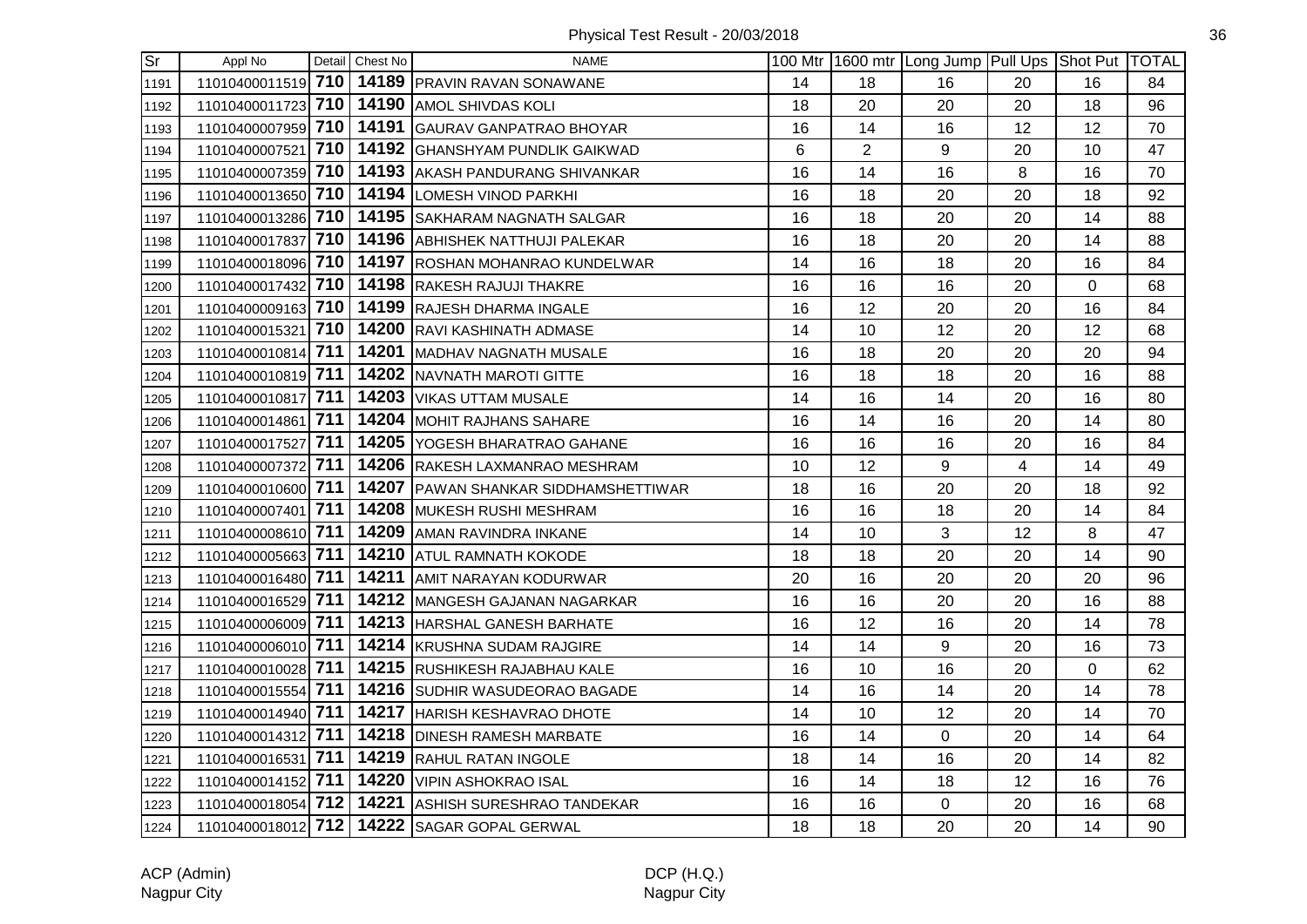| $\overline{\text{Sr}}$ | Appl No            |     | Detail Chest No | <b>NAME</b>                                         |    |                | 100 Mtr 1600 mtr Long Jump Pull Ups Shot Put TOTAL |                |    |    |
|------------------------|--------------------|-----|-----------------|-----------------------------------------------------|----|----------------|----------------------------------------------------|----------------|----|----|
| 1225                   | 11010400016913 712 |     |                 | 14223 NILESH MORESHWAR THAKRE                       | 18 | 16             | 20                                                 | 20             | 18 | 92 |
| 1226                   | 11010400017703 712 |     |                 | 14224 AKASH ASHOK TANDEKAR                          | 18 | 18             | 20                                                 | 20             | 20 | 96 |
| 1227                   | 11010400007053 712 |     |                 | 14225 VISHWAS JAGU APTURKAR                         | 14 | 10             | 14                                                 | 16             | 20 | 74 |
| 1228                   | 11010400025027     | 712 |                 | 14226 GAJANAN YADOVRAO MANGHATE                     | 10 | 14             | 12                                                 | 16             | 14 | 66 |
| 1229                   | 11010400015905 712 |     |                 | 14227 ASHUTOSH RAJUJI DHARGAVE                      | 14 | 14             | 16                                                 | 20             | 16 | 80 |
| 1230                   | 11010400005716 712 |     |                 | 14228 ANUP VIJAY JAWAJI                             | 18 | 16             | 20                                                 | 20             | 16 | 90 |
| 1231                   | 11010400005718 712 |     |                 | 14229 AMAN VIJAY JAWAJI                             | 16 | 16             | 18                                                 | 20             | 14 | 84 |
| 1232                   | 11010400005719 712 |     |                 | 14230 SACHIN YOGINATH SOMKUWAR                      | 18 | 16             | 20                                                 | 20             | 18 | 92 |
| 1233                   | 11010400011322 712 |     |                 | 14231 CHANDRASHEKHAR NANAJI GATE                    | 14 | 14             | 9                                                  | 12             | 18 | 67 |
| 1234                   | 11010400024753     | 712 |                 | 14232 SWEEKAR ARUN DESHMUKH                         | 16 | 10             | 20                                                 | 20             | 16 | 82 |
| 1235                   | 22010400006658 712 |     |                 | 14233 HEMANT PURUSHOTTAM UPASE                      | 16 | 14             | 18                                                 | 20             | 16 | 84 |
| 1236                   | 11010400006561 712 |     |                 | 14234 SHRIKANT NARSINGRAO MASAN                     | 14 | 12             | 12                                                 | 16             | 10 | 64 |
| 1237                   | 11010400016532 712 |     |                 | 14235 IIMRAN RAHEMAN SHEIKH                         | 14 | 0              | 16                                                 | $\overline{4}$ | 18 | 52 |
| 1238                   | 11010400016546 712 |     |                 | 14236 SACHIN VIJAY REWASKAR                         | 16 | 18             | 14                                                 | 20             | 12 | 80 |
| 1239                   | 11010400008128 712 |     |                 | 14237 SWAPNIL RAMRAO PUNDKAR                        | 16 | 16             | 18                                                 | 20             | 16 | 86 |
| 1240                   | 11010400008129 712 |     |                 | 14238 SHRIKANT PRAKASHRAO THAKARE                   | 18 | 16             | 18                                                 | 20             | 18 | 90 |
| 1241                   | 11010400008130 712 |     |                 | 14239 ABHIJIT JAGMOHAN WADATKAR                     | 16 | 16             | 18                                                 | 20             | 14 | 84 |
| 1242                   | 11010400007032 712 |     |                 | 14240 ROHIT YUVRAJ TIRPUDE                          | 10 | $\overline{2}$ | 9                                                  | $\Omega$       | 10 | 31 |
| 1243                   |                    |     |                 | 11010400017494 713 14241 PAPPU RAMAJI CHAPLE        | 16 | 16             | 16                                                 | 20             | 16 | 84 |
| 1244                   |                    |     |                 | 11010400017736 713 14242 NITESH MADHORAO KUMBHALKAR | 16 | 14             | 14                                                 | $\overline{2}$ | 16 | 62 |
| 1245                   | 11010400006153 713 |     |                 | 14243 ANKUSH RAMESHWAR BELSARE                      | 14 | 18             | 14                                                 | 20             | 14 | 80 |
| 1246                   | 11010400007714 713 |     |                 | 14244 NARESH WAMANRAO BASALE                        | 14 | 12             | 12                                                 | 20             | 14 | 72 |
| 1247                   | 11010400008258 713 |     |                 | 14245 SOHANLAL RAJARAM GUPTA                        | 16 | 18             | 18                                                 | 20             | 18 | 90 |
| 1248                   | 11010400014141 713 |     |                 | 14246 AVINASH RAJU RAJNEKAR                         | 16 | 18             | 20                                                 | 20             | 16 | 90 |
| 1249                   | 11010400014184     | 713 |                 | 14247 KIRAN MAHADEORAO CHAVHALE                     | 16 | 14             | $\mathbf 0$                                        | 20             | 16 | 66 |
| 1250                   | 11010400016298 713 |     |                 | 14248 KRANTISH BABANRAO DHOBLE                      | 14 | $\overline{2}$ | 9                                                  | 12             | 20 | 57 |
| 1251                   | 11010400008487 713 |     |                 | 14249 ROSHAN KISANRAO THAKUR                        | 18 | 16             | 20                                                 | 20             | 18 | 92 |
| 1252                   | 11010400007400 713 |     |                 | 14250 RUPESH SUSHIL RANGARI                         | 18 | 14             | 16                                                 | 20             | 16 | 84 |
| 1253                   | 11010400015758 713 |     |                 | 14251 SAGAR DULICHAND BHOYAR                        | 18 | 16             | 20                                                 | 20             | 20 | 94 |
| 1254                   | 11010400015744 713 |     |                 | 14252 SHUBHAM ASHOKSINGH PAWAR                      | 16 | 16             | 18                                                 | 20             | 20 | 90 |
| 1255                   | 11010400015727 713 |     |                 | 14253 SACHIN NILKANTH BAHEKAR                       | 16 | 16             | 18                                                 | 20             | 18 | 88 |
| 1256                   | 11010400015725 713 |     |                 | 14254 SACHIN DILIP URKUDE                           | 18 | 14             | 18                                                 | 20             | 18 | 88 |
| 1257                   | 11010400015740 713 |     |                 | 14255 ARVINDKUMAR NILKANTH TAWADE                   | 18 | 18             | 20                                                 | 20             | 16 | 92 |
| 1258                   |                    |     |                 | 11010400012300 713 14256 BHUSHAN RAMESH DULBULE     | 16 | 16             | 20                                                 | 20             | 14 | 86 |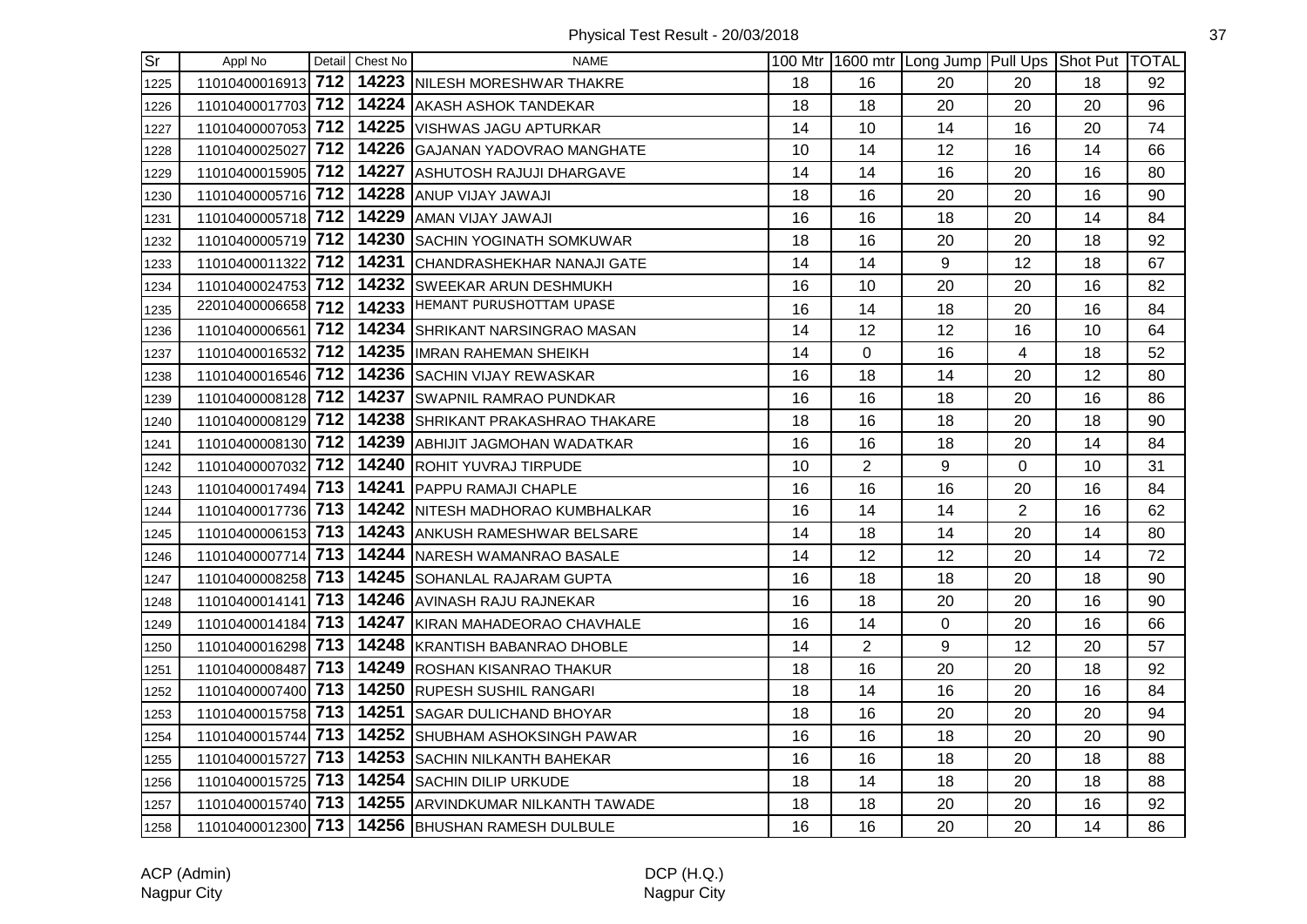| $\overline{\mathsf{Sr}}$ | Appl No            |     | Detail Chest No | <b>NAME</b>                                     |    |    | 100 Mtr   1600 mtr   Long Jump   Pull Ups   Shot Put   TOTAL |    |    |    |
|--------------------------|--------------------|-----|-----------------|-------------------------------------------------|----|----|--------------------------------------------------------------|----|----|----|
| 1259                     | 11010400009845 713 |     |                 | 14257 KARNAL SHRIPATIRAO PHAD                   | 16 | 16 | 9                                                            | 20 | 16 | 77 |
| 1260                     | 11010400010988 713 |     |                 | 14258 SHILANAND SHIVAJI CHATSE                  | 14 | 16 | 18                                                           | 20 | 16 | 84 |
| 1261                     | 11010400009702     | 713 |                 | 14259 CHANDRAMANI UTTAMRAO NARWADE              | 14 | 16 | 14                                                           | 20 | 16 | 80 |
| 1262                     | 11010400009700 713 |     |                 | 14260 ATISH SANJAY LONKAR                       | 16 | 14 | 18                                                           | 20 | 18 | 86 |
| 1263                     | 11010400009920 714 |     |                 | 14261   DNYANESHWAR GHANSHYAM THENGADE          | 14 | 16 | 20                                                           | 20 | 16 | 86 |
| 1264                     | 11010400009697 714 |     |                 | 14262 PRAVIN DIGAMBAR NANWATE                   | 16 | 16 | 18                                                           | 20 | 18 | 88 |
| 1265                     | 11010400009695 714 |     |                 | 14263 JAGAN BABAN CHATSE                        | 16 | 14 | 18                                                           | 20 | 20 | 88 |
| 1266                     | 11010400005674 714 |     |                 | 14264 PRANJAN BAPURAO FULZELE                   | 14 | 6  | 14                                                           | 12 | 14 | 60 |
| 1267                     | 11010400014337     | 714 |                 | 14265 AKASH GANESH AMBULKAR                     | 16 | 12 | 14                                                           | 20 | 16 | 78 |
| 1268                     | 11010400014462 714 |     |                 | 14266 SANDIP RAKHAN SURJUSE                     | 14 | 14 | 14                                                           | 20 | 14 | 76 |
| 1269                     | 11010400014230 714 |     |                 | 14267 MANGESH MALHARI NIMBARTE                  | 14 | 6  | 14                                                           | 20 | 16 | 70 |
| 1270                     | 11010400014262 714 |     |                 | 14268 RAHUL BHIMRAO JADHAO                      | 14 | 14 | 20                                                           | 0  | 14 | 62 |
| 1271                     | 11010400014290 714 |     |                 | 14269 ROSHAN NARAYAN TANDEKAR                   | 16 | 12 | 16                                                           | 20 | 20 | 84 |
| 1272                     | 11010400017496 714 |     |                 | 14270 PRASHANT RAGHUNATH GAJBHIYE               | 18 | 16 | 18                                                           | 20 | 16 | 88 |
| 1273                     | 11010400011930 714 |     |                 | 14271 ANIL MAHADU BAVISKAR                      | 16 | 14 | 18                                                           | 20 | 18 | 86 |
| 1274                     | 11010400014255 714 |     |                 | 14272 HARSHAL MORESHWAR TIJARE                  | 16 | 12 | 16                                                           | 12 | 10 | 66 |
| 1275                     | 11010400012710 714 |     |                 | 14273 SAI BALAJI KENDRE                         | 16 | 16 | 0                                                            | 20 | 14 | 66 |
| 1276                     | 11010400012711 714 |     |                 | 14274 KUSHAN KUMBHARU ATRAHE                    | 18 | 18 | 20                                                           | 20 | 0  | 76 |
| 1277                     | 11010400012712 714 |     |                 | 14275 SHANKAR DEVIDAS KENDRE                    | 18 | 18 | 20                                                           | 20 | 20 | 96 |
| 1278                     | 11010400012719 714 |     |                 | 14276 YUVRAJ ARUN GANTHALE                      | 16 | 14 | 12                                                           | 12 | 20 | 74 |
| 1279                     | 11010400010463 714 |     |                 | 14277 AMOL HARIBHAU KAMBLE                      | 16 | 16 | 18                                                           | 20 | 14 | 84 |
| 1280                     | 11010400012726 714 |     |                 | 14278 AMOL SHIVSHANKAR NAGOSE                   | 16 | 16 | 20                                                           | 20 | 20 | 92 |
| 1281                     | 11010400012707 714 |     |                 | 14279 LAXMAN BALIRAM KENDRE                     | 16 | 18 | 18                                                           | 20 | 16 | 88 |
| 1282                     | 11010400012701     | 714 |                 | 14280 SHIVAM DHIRAJ GAUTAM                      | 16 | 14 | 20                                                           | 20 | 16 | 86 |
| 1283                     | 11010400012703 715 |     |                 | 14281 SHIVAJI BABURAO KAGNE                     | 16 | 14 | 14                                                           | 20 | 0  | 64 |
| 1284                     | 11010400012749 715 |     |                 | 14282 SURAJ SUBHASH GABHANE                     | 16 | 16 | 20                                                           | 20 | 20 | 92 |
| 1285                     | 11010400012684 715 |     |                 | 14283 MAHESH MAHADEV WADIBHASME                 | 16 | 16 | 16                                                           | 20 | 20 | 88 |
| 1286                     | 11010400012733 715 |     |                 | 14284 AMIT CHHANNULAL SATKE                     | 16 | 18 | 16                                                           | 20 | 16 | 86 |
| 1287                     | 11010400012739 715 |     |                 | 14285 RAKESH NAMDEO DAHALE                      | 14 | 18 | 18                                                           | 20 | 16 | 86 |
| 1288                     | 11010400012715 715 |     |                 | 14286 GURUDEO RAMESHWAR LANJEWAR                | 14 | 16 | 16                                                           | 20 | 16 | 82 |
| 1289                     | 11010400012722 715 |     |                 | 14287 NILESH SUDHAKAR PIKALMUNDE                | 16 | 18 | 18                                                           | 20 | 14 | 86 |
| 1290                     | 11010400012692     | 715 |                 | 14288 SATISH MURLIDHAR BHONGADE                 | 16 | 16 | 16                                                           | 20 | 16 | 84 |
| 1291                     | 11010400012632 715 |     |                 | 14289 ATUL ANANDRAO KADAV                       | 16 | 14 | 18                                                           | 20 | 12 | 80 |
| 1292                     |                    |     |                 | 11010400012723 715 14290 KOMAL RAJKUMAR LICHADE | 16 | 18 | 20                                                           | 20 | 14 | 88 |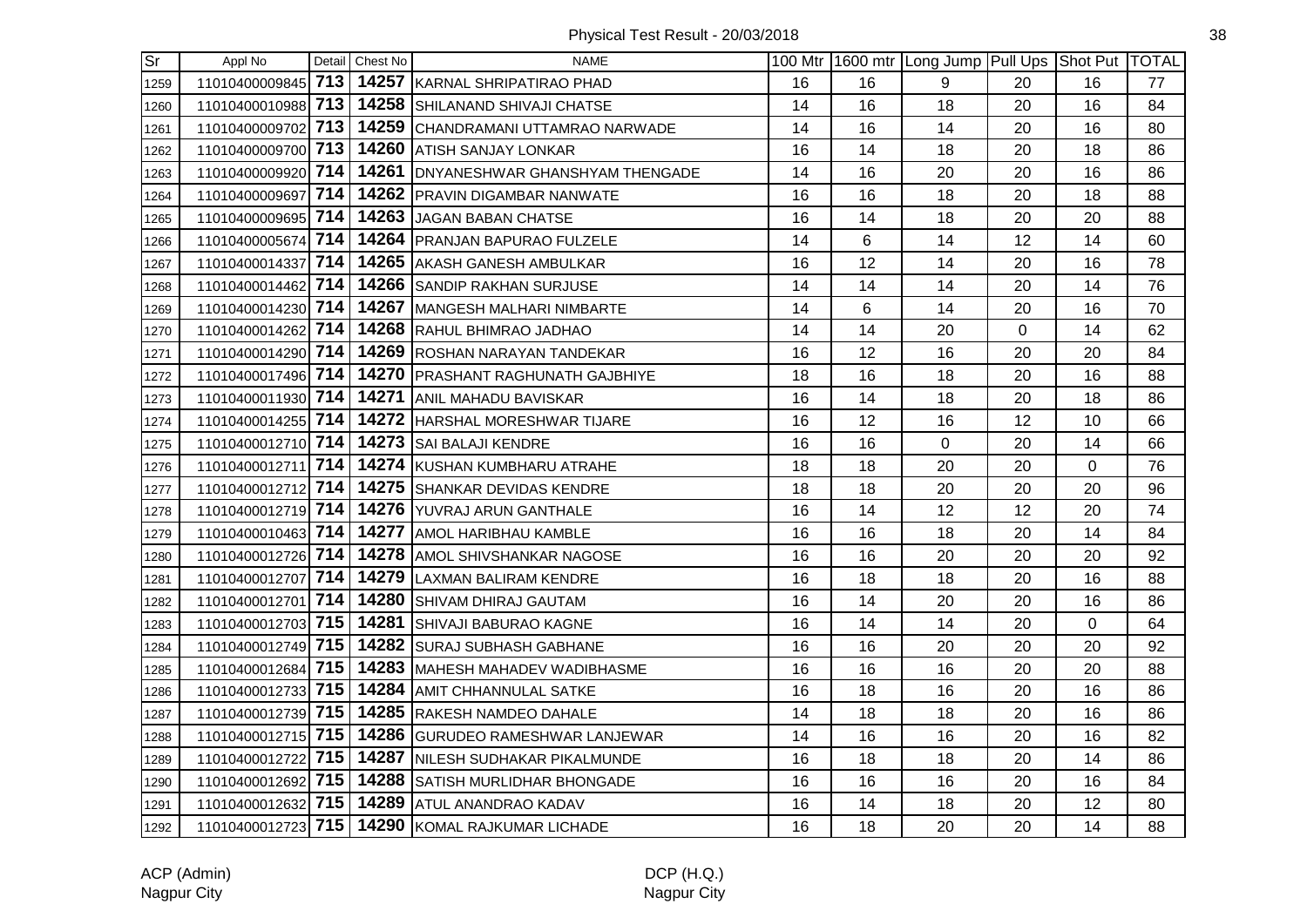| $\overline{\text{Sr}}$ | Appl No            |     | Detail Chest No | <b>NAME</b>                                     |    |    | 100 Mtr 1600 mtr Long Jump Pull Ups Shot Put TOTAL |                |    |    |
|------------------------|--------------------|-----|-----------------|-------------------------------------------------|----|----|----------------------------------------------------|----------------|----|----|
| 1293                   | 11010400012738 715 |     |                 | 14291 SAHIL SUBHASH THAWKAR                     | 18 | 16 | 20                                                 | 20             | 14 | 88 |
| 1294                   | 11010400008469 715 |     |                 | 14292 ASHISH MORESHWAR BORKAR                   | 16 | 14 | 18                                                 | 20             | 18 | 86 |
| 1295                   | 11010400008270 715 |     |                 | 14293 AKASH VISHNUJI NAGPURE                    | 16 | 16 | 20                                                 | 20             | 10 | 82 |
| 1296                   | 11010400008273 715 |     |                 | 14294 CHETAN PANDURANG NAGPURE                  | 16 | 18 | 18                                                 | 20             | 18 | 90 |
| 1297                   | 11010400008860 715 |     |                 | 14295 BADAL SURESH NARATE                       | 14 | 12 | 12                                                 | 16             | 16 | 70 |
| 1298                   | 11010400014139 715 |     |                 | 14296 NANDKISHOR HARIBHAU TEKADE                | 14 | 14 | 12                                                 | $\overline{0}$ | 16 | 56 |
| 1299                   | 11010400009581 715 |     |                 | 14297 AKASH GANESH KOTHAR                       | 14 | 14 | 18                                                 | 20             | 16 | 82 |
| 1300                   | 11010400009583 715 |     |                 | 14298 ROSHAN SAHEBRAO TULE                      | 18 | 14 | 16                                                 | 20             | 18 | 86 |
| 1301                   | 11010400009578 715 |     |                 | 14299 MANGESH DILIPRAO MANKAR                   | 14 | 12 | 14                                                 | 20             | 14 | 74 |
| 1302                   | 11010400014811     | 715 |                 | 14300 NILESH PRAKASH MOHOD                      | 16 | 0  | 14                                                 | 20             | 16 | 66 |
| 1303                   | 11010400008099 716 |     |                 | 14301 AYLESH SAMBHAJI WARE                      | 16 | 18 | 18                                                 | 20             | 14 | 86 |
| 1304                   | 11010400008110 716 |     |                 | 14302 LAHU GOPAL KASLE                          | 16 | 16 | 20                                                 | 20             | 20 | 92 |
| 1305                   | 11010400009446 716 |     |                 | 14303 NIKHIL BHAURAO DHUMNE                     | 16 | 10 | 16                                                 | 20             | 16 | 78 |
| 1306                   | 11010400009453 716 |     |                 | 14304 DIPAK ARUN ADE                            | 16 | 16 | 18                                                 | 20             | 18 | 88 |
| 1307                   | 11010400017566 716 |     |                 | 14305 RAJKUMAR GAJANAN AHIRKAR                  | 16 | 16 | 16                                                 | 20             | 16 | 84 |
| 1308                   | 11010400007051 716 |     |                 | 14306 SAGAR SUBHASH BULBULE                     | 16 | 18 | 20                                                 | 20             | 16 | 90 |
| 1309                   | 11010400007038 716 |     |                 | 14307 CHETAN GULAB WANJARI                      | 16 | 18 | 18                                                 | 20             | 16 | 88 |
| 1310                   | 11010400007046 716 |     |                 | 14308 SATYAWAN WASUDEO MANKAR                   | 16 | 16 | 18                                                 | 20             | 18 | 88 |
| 1311                   | 11010400007044 716 |     |                 | 14309 MAHESH BHOLARAM BHONGADE                  | 16 | 18 | 16                                                 | 20             | 14 | 84 |
| 1312                   | 11010400012516 716 |     |                 | 14310 SAURABH ASHOK NARNAWARE                   | 16 | 16 | 16                                                 | 20             | 14 | 82 |
| 1313                   | 11010400016242 716 |     |                 | 14311 MUKESH RUKA SHENDE                        | 16 | 18 | 20                                                 | 20             | 14 | 88 |
| 1314                   | 11010400015025 716 |     |                 | 14312 PRASHANT RAJENDRA LOKHANDE                | 16 | 18 | 18                                                 | 20             | 18 | 90 |
| 1315                   | 11010400007039 716 |     |                 | 14313 VILAS SHRIKRUSHNA RAUT                    | 16 | 18 | 20                                                 | 20             | 18 | 92 |
| 1316                   | 11010400007047 716 |     |                 | 14314 DHANANJAY MURLIDHAR BHURE                 | 16 | 20 | 14                                                 | 20             | 14 | 84 |
| 1317                   | 11010400016073 716 |     |                 | 14315 SACHIN GANGADHAR KUMBHARE                 | 14 | 14 | 9                                                  | 20             | 14 | 71 |
| 1318                   | 11010400008329 716 |     |                 | 14316 PREMDAS LAXMAN RATHOD                     | 16 | 16 | 18                                                 | 20             | 18 | 88 |
| 1319                   |                    |     |                 | 11010400008105 716 14317 UMESH DATTA PIDURKAR   | 18 | 14 | 20                                                 | 20             | 20 | 92 |
| 1320                   | 11010400008318 716 |     |                 | 14318 RAKESH ARJUN DAHARWAL                     | 10 | 14 | $9\,$                                              | 20             | 12 | 65 |
| 1321                   | 11010400008085 716 |     |                 | 14319 VINOD KARNU GURNULE                       | 16 | 16 | 20                                                 | 20             | 20 | 92 |
| 1322                   | 11010400008104 716 |     |                 | 14320 MANOJ SHANKAR ZELE                        | 16 | 16 | 20                                                 | 20             | 18 | 90 |
| 1323                   | 11010400009456 717 |     |                 | 14321 PRAFUL RAMDAS PIMPALKAR                   | 16 | 12 | 18                                                 | 20             | 16 | 82 |
| 1324                   | 11010400014259     | 717 |                 | 14322 NYAHAL GOPICHAND BHURE                    | 16 | 14 | 16                                                 | 20             | 14 | 80 |
| 1325                   | 11010400010985 717 |     |                 | 14323 RANJIT NANA SIRSAT                        | 10 | 10 | 9                                                  | 0              | 12 | 41 |
| 1326                   |                    |     |                 | 11010400010594 717 14324 ROHIT SUBHASHRAO INGLE | 14 | 12 | 12                                                 | 20             | 18 | 76 |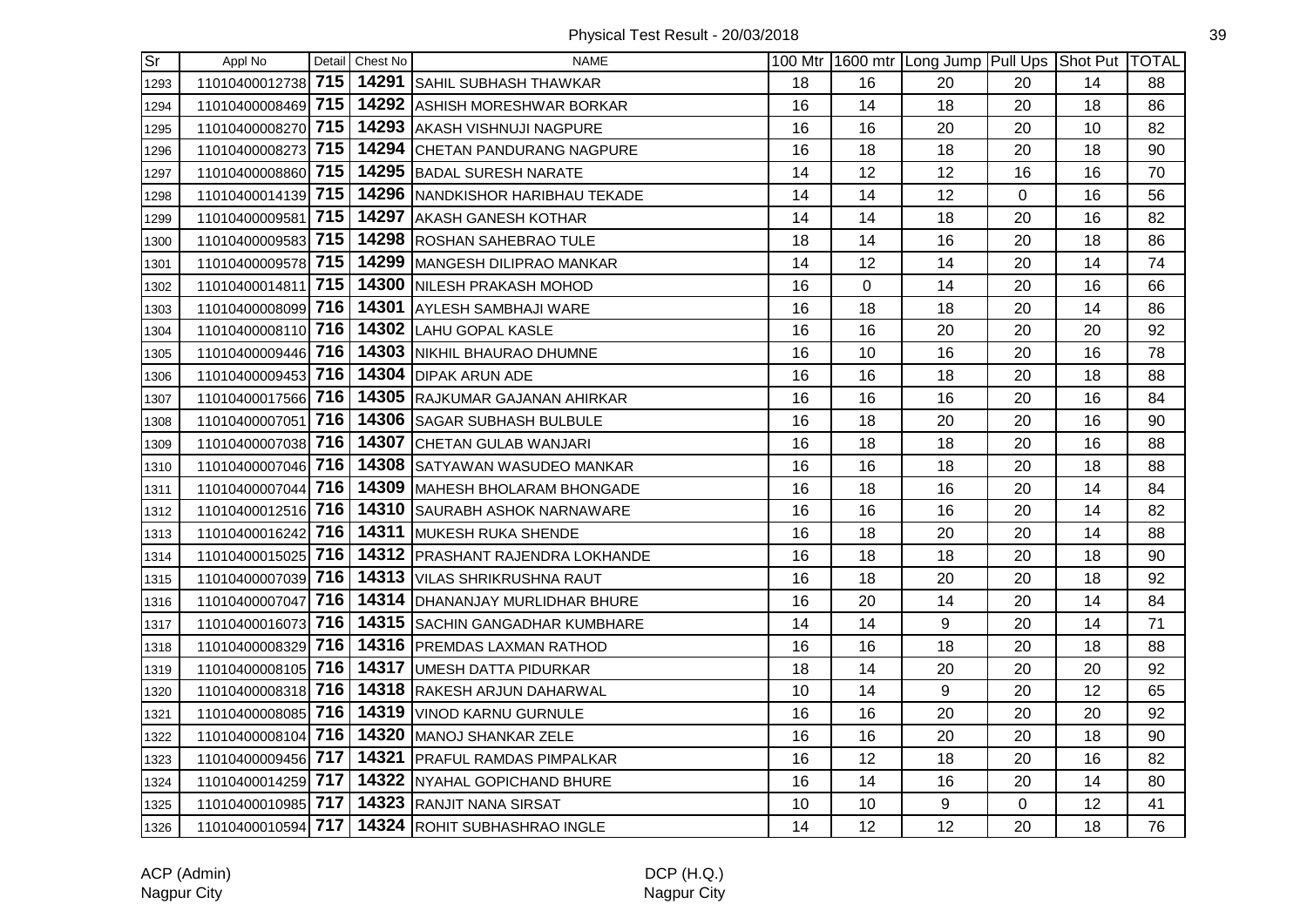| $\overline{\text{Sr}}$ | Appl No            |     | Detail Chest No | <b>NAME</b>                                     |    |    | 100 Mtr   1600 mtr   Long Jump   Pull Ups   Shot Put   TOTAL |                |    |    |
|------------------------|--------------------|-----|-----------------|-------------------------------------------------|----|----|--------------------------------------------------------------|----------------|----|----|
| 1327                   | 11010400010967     | 717 |                 | 14325 RAHUL ARUNRAO KAPDE                       | 16 | 16 | 18                                                           | 20             | 18 | 88 |
| 1328                   | 11010400010974     | 717 |                 | 14326 ANIL MADHAVRAO NAGARE                     | 18 | 16 | 20                                                           | 20             | 18 | 92 |
| 1329                   | 11010400017474     | 717 |                 | 14327 SHUBHAM PRADEEP CHOUDHARY                 | 0  | 14 | 14                                                           | 0              | 20 | 48 |
| 1330                   | 11010400012605 717 |     |                 | 14328 SWAPNIL PARASRAM HODGIR                   | 16 | 16 | 16                                                           | 20             | 20 | 88 |
| 1331                   | 11010400009068 717 |     |                 | 14329 MUKESH RATAN BANTE                        | 0  | 14 | 14                                                           | 20             | 18 | 66 |
| 1332                   | 11010400024750 717 |     |                 | 14330 SWAPNIL VINAYAK NAGPURKAR                 | 0  | 6  | $\mathbf 0$                                                  | $\Omega$       | 4  | 10 |
| 1333                   | 11010400015692 717 |     |                 | 14331 MUNESHWAR TUKDU SHAHARE                   | 16 | 16 | 20                                                           | 20             | 16 | 88 |
| 1334                   | 11010400024741 717 |     |                 | 14332 SAGAR PRALHAD PAWAR                       | 16 | 18 | 18                                                           | 20             | 16 | 88 |
| 1335                   | 11010400013921     | 717 |                 | 14333 PREMKUMAR PRABHAKAR KOSARE                | 16 | 16 | 20                                                           | 20             | 18 | 90 |
| 1336                   | 11010400016754     | 717 |                 | 14334 RAJHANS ARUN WADHAEE                      | 14 | 16 | 14                                                           | 20             | 16 | 80 |
| 1337                   | 11010400014469 717 |     |                 | 14335 SHANU SUNIL DASAR                         | 16 | 18 | 20                                                           | 20             | 18 | 92 |
| 1338                   | 11010400014256 717 |     |                 | 14336 YASHWANT KISHOR SARAK                     | 16 | 16 | 18                                                           | 20             | 20 | 90 |
| 1339                   | 11010400008757 717 |     |                 | <b>14337 ROHIT MUNNA SINGH</b>                  | 16 | 16 | 16                                                           | 20             | 16 | 84 |
| 1340                   | 11010400008762 717 |     |                 | 14338 AKASH SOHANLAL VISHWAKARMA                | 0  | 14 | 18                                                           | 20             | 18 | 70 |
| 1341                   | 11010400008791 717 |     |                 | 14339 UMASHANKAR HARIRAM UPRIKAR                | 16 | 20 | 18                                                           | 20             | 16 | 90 |
| 1342                   | 11010400008784 717 |     |                 | 14340 ASHISH PARMESHWAR LOKHANDE                | 14 | 18 | 16                                                           | 20             | 16 | 84 |
| 1343                   | 11010400010097     | 718 |                 | 14341 PRAVIN ABRAHAM NIKALJE                    | 14 | 0  | 14                                                           | $\overline{4}$ | 16 | 48 |
| 1344                   | 11010400005832     | 718 |                 | 14342 SACHIN RAJARAM HUKRE                      | 16 | 18 | 16                                                           | 20             | 16 | 86 |
| 1345                   | 11010400009227 718 |     |                 | 14343 RAJEEV RAMESH SULTAN                      | 18 | 14 | 20                                                           | 20             | 20 | 92 |
| 1346                   | 11010400005963 718 |     |                 | 14344 GANPAT NAMDEO PUNEKAR                     | 18 | 16 | 20                                                           | 20             | 20 | 94 |
| 1347                   | 11010400016463 718 |     |                 | 14345 SWAPNIL TUKARAM PARATE                    | 16 | 16 | 18                                                           | 20             | 16 | 86 |
| 1348                   | 11010400016512 718 |     |                 | 14346 ASHISH DHARMDAS KAMBLE                    | 14 | 10 | $\mathbf 0$                                                  | $\overline{2}$ | 14 | 40 |
| 1349                   | 11010400017328 718 |     |                 | 14347 GOPAL RAJENDRA WAKALE                     | 10 | 12 | 14                                                           | 12             | 16 | 64 |
| 1350                   | 11010400014911     | 718 |                 | 14348 ROHIT DILIP DHOKE                         | 16 | 14 | 14                                                           | 20             | 12 | 76 |
| 1351                   | 11010400018060 718 |     |                 | 14349 SUNIL UDARAM MARBADE                      | 16 | 16 | 18                                                           | 20             | 16 | 86 |
| 1352                   | 11010400017078 718 |     |                 | 14350 MADHAV SAHEBRAO AMBATWAD                  | 16 | 20 | 20                                                           | 20             | 14 | 90 |
| 1353                   | 11010400011849 718 |     |                 | 14351 RAVINDRA RAJKUMAR THATKAR                 | 16 | 16 | 20                                                           | 20             | 16 | 88 |
| 1354                   | 11010400011841 718 |     |                 | 14352 CHETAN MANGALDAS CHAWARE                  | 14 | 16 | 20                                                           | 20             | 14 | 84 |
| 1355                   | 11010400011840 718 |     |                 | 14353 SHAILESH MANOHAR KAWALE                   | 16 | 16 | 16                                                           | 16             | 18 | 82 |
| 1356                   | 11010400006834 718 |     |                 | 14354 MADHAV AMBADAS FOKMARE                    | 14 | 14 | 12                                                           | 8              | 16 | 64 |
| 1357                   | 11010400006837     | 718 |                 | 14355 DNYANESHWAR BALKRUSHNA FOKMARE            | 16 | 16 | 20                                                           | 20             | 16 | 88 |
| 1358                   | 11010400006835     | 718 |                 | 14356 DNYANESHWAR SUDHAKAR FOKMARE              | 14 | 10 | 16                                                           | 20             | 16 | 76 |
| 1359                   | 11010400012206 718 |     |                 | 14357 AJAY KRUSHNAJI BAGADE                     | 14 | 14 | 20                                                           | 16             | 12 | 76 |
| 1360                   |                    |     |                 | 11010400012149 718 14358 SURAJ LAXMANRAO MADAVI | 14 | 16 | 20                                                           | 20             | 16 | 86 |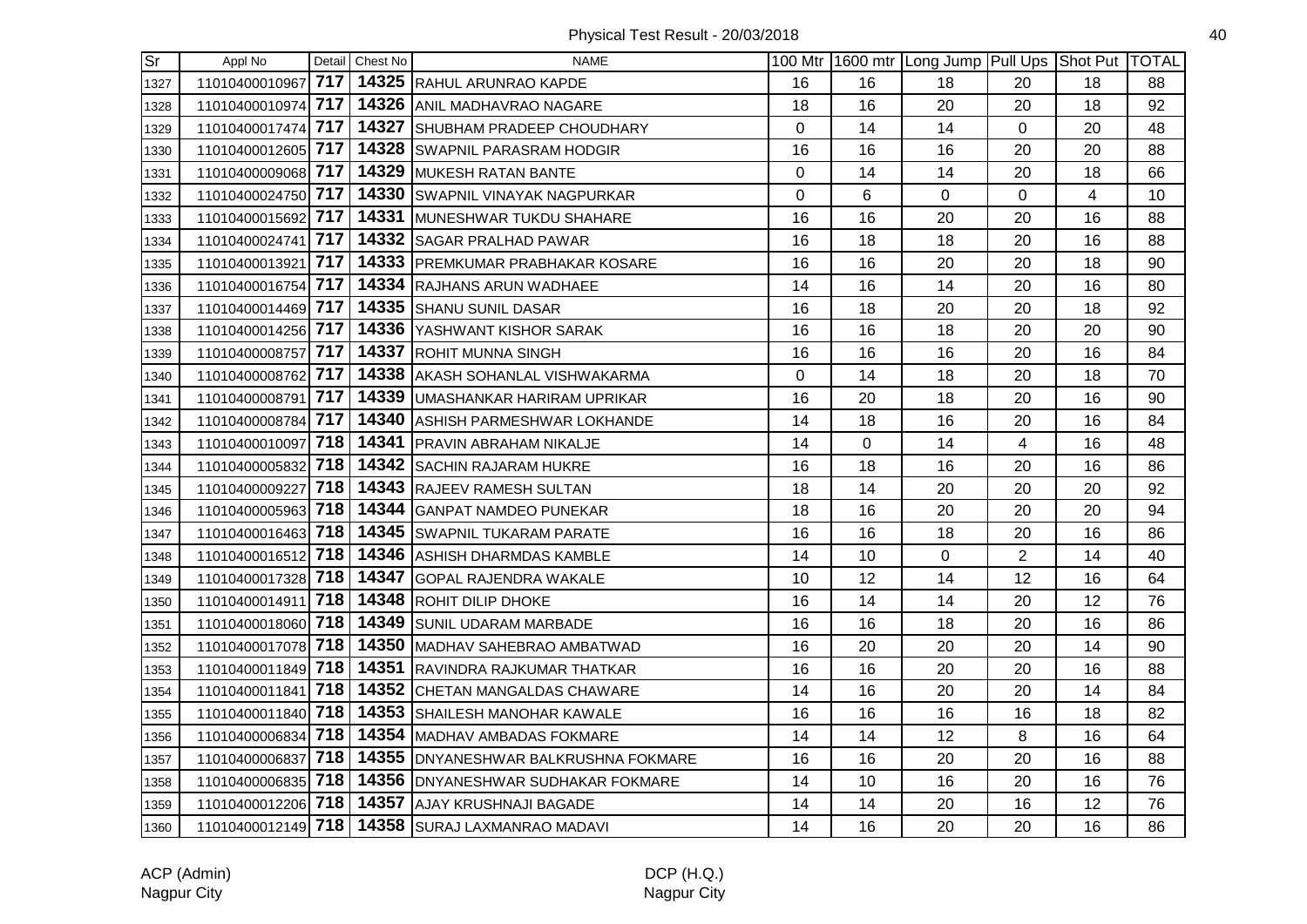| $\overline{\text{Sr}}$ | Appl No            |     | Detail Chest No | <b>NAME</b>                        |    |    | 100 Mtr 1600 mtr Long Jump Pull Ups Shot Put TOTAL |                |    |    |
|------------------------|--------------------|-----|-----------------|------------------------------------|----|----|----------------------------------------------------|----------------|----|----|
| 1361                   | 11010400006568 718 |     |                 | 14359 SANJAY SHAMLAL GAJAM         | 16 | 14 | 18                                                 | 20             | 14 | 82 |
| 1362                   | 11010400011526 718 |     |                 | 14360   VISHNU SAKHARAM RATHOD     | 14 | 10 | 14                                                 | 16             | 14 | 68 |
| 1363                   | 11010400012636     | 719 |                 | 14361 SACHIN FULCHAND MESHRAM      | 6  | 14 | 9                                                  | 16             | 10 | 55 |
| 1364                   | 11010400006924 719 |     |                 | 14362 NITIN RAMKISAN SABLE         | 16 | 16 | 14                                                 | 20             | 20 | 86 |
| 1365                   | 11010400008606 719 |     |                 | 14363 SHANU BALRAM BATHO           | 16 | 16 | 18                                                 | 20             | 14 | 84 |
| 1366                   | 11010400024788 719 |     |                 | 14364 SHUBHAM DEORAO TELGOTE       | 6  | 12 | $\mathbf 0$                                        | 20             | 4  | 42 |
| 1367                   | 11010400024670 719 |     |                 | 14365 SANDIP ARJUN TAYADE          | 14 | 14 | 18                                                 | 20             | 12 | 78 |
| 1368                   | 11010400006860 719 |     |                 | 14366 RAJU DEVRAS UIKEY            | 16 | 14 | 12                                                 | 20             | 10 | 72 |
| 1369                   | 11010400009247     | 719 |                 | 14367 VIKAS ASHOK DESHBHRATAR      | 16 | 12 | 12                                                 | 20             | 18 | 78 |
| 1370                   | 11010400009089 719 |     |                 | 14368 RAKESH VITTHAL BARVE         | 16 | 16 | 20                                                 | 20             | 20 | 92 |
| 1371                   | 11010400009122     | 719 |                 | 14369 RAHUL ARUN KAMDI             | 18 | 10 | 20                                                 | 20             | 16 | 84 |
| 1372                   | 11010400006380 719 |     |                 | 14370 PURUSHOTTAM MANOHAR GONDALE  | 16 | 16 | 14                                                 | 20             | 16 | 82 |
| 1373                   | 11010400009132 719 |     |                 | 14371 RAHUL RAMESH MESHRAM         | 16 | 14 | 16                                                 | 20             | 18 | 84 |
| 1374                   | 11010400009136 719 |     |                 | 14372 AJAY PURANLAL BHALAVI        | 14 | 10 | 16                                                 | 20             | 16 | 76 |
| 1375                   | 11010400009183 719 |     |                 | 14373 MANOJ RAMESH DHOLE           | 14 | 6  | 9                                                  | 16             | 18 | 63 |
| 1376                   | 11010400011073 719 |     |                 | 14374 PRAVIN RAJU KOLI             | 16 | 18 | 20                                                 | 20             | 18 | 92 |
| 1377                   | 11010400015702 719 |     |                 | 14375 SADASHIV BALAJI MALLE        | 16 | 18 | 18                                                 | 20             | 18 | 90 |
| 1378                   | 11010400015696 719 |     |                 | 14376 EKNATH VINAYAK KENDRE        | 16 | 18 | 14                                                 | 20             | 16 | 84 |
| 1379                   | 11010400015695 719 |     |                 | 14377 SHIVHARI VINAYAK KENDRE      | 16 | 16 | 16                                                 | 20             | 20 | 88 |
| 1380                   | 11010400015700 719 |     |                 | 14378 PRADIP MADHAV KENDRE         | 18 | 16 | 20                                                 | 20             | 18 | 92 |
| 1381                   | 11010400006824 719 |     |                 | 14379 PRAVIN MADHUKAR KAMBLE       | 14 | 16 | 12                                                 | 20             | 16 | 78 |
| 1382                   | 11010400006822 719 |     |                 | 14380 ASHISH RAJU NIKULE           | 14 | 16 | 14                                                 | 20             | 16 | 80 |
| 1383                   | 11010400013230 720 |     |                 | 14381 UMAKANT RAMKRUSHNA NANNAWARE | 16 | 14 | 18                                                 | 20             | 16 | 84 |
| 1384                   | 11010400013236     | 720 |                 | 14382 ROHIT VIJAY ATRAM            | 14 | 12 | 12                                                 | 0              | 0  | 38 |
| 1385                   | 11010400013232     | 720 |                 | 14383 DURWAS SHAMRAO NEWARE        | 18 | 12 | 20                                                 | 20             | 20 | 90 |
| 1386                   | 11010400013699 720 |     |                 | 14384 MAHESH NANDKISHOR NEWARE     | 14 | 12 | 16                                                 | 20             | 14 | 76 |
| 1387                   | 11010400016697     | 720 |                 | 14385 RUPESH BHARAT BALBUDDHE      | 18 | 18 | 18                                                 | 20             | 18 | 92 |
| 1388                   | 11010400006319 720 |     |                 | 14386 VAIBHAO SUDHAKAR SHIWANKAR   | 14 | 10 | 12                                                 | $\mathbf 0$    | 16 | 52 |
| 1389                   | 11010400016750 720 |     |                 | 14387 NANDKISHOR SHAMSINGH BAYAS   | 14 | 6  | 12                                                 | 20             | 16 | 68 |
| 1390                   | 11010400016757 720 |     |                 | 14388 JANARDHAN RAMRAO RATHOD      | 16 | 12 | 12                                                 | 20             | 14 | 74 |
| 1391                   | 11010400006164 720 |     |                 | 14389 PANDURANG RAMESH RATHOD      | 16 | 14 | 14                                                 | 20             | 16 | 80 |
| 1392                   | 11010400011087     | 720 |                 | 14390   MRUNAL KISHOR WANMALI      | 16 | 18 | 18                                                 | 20             | 12 | 84 |
| 1393                   | 11010400011084 720 |     |                 | 14391 AKSHAY ASHOK YERPUDE         | 14 | 12 | 9                                                  | $\overline{0}$ | 12 | 47 |
| 1394                   | 11010400007056 720 |     |                 | 14392 NIRANJAN RAMSING RATHOD      | 14 | 16 | 16                                                 | 20             | 14 | 80 |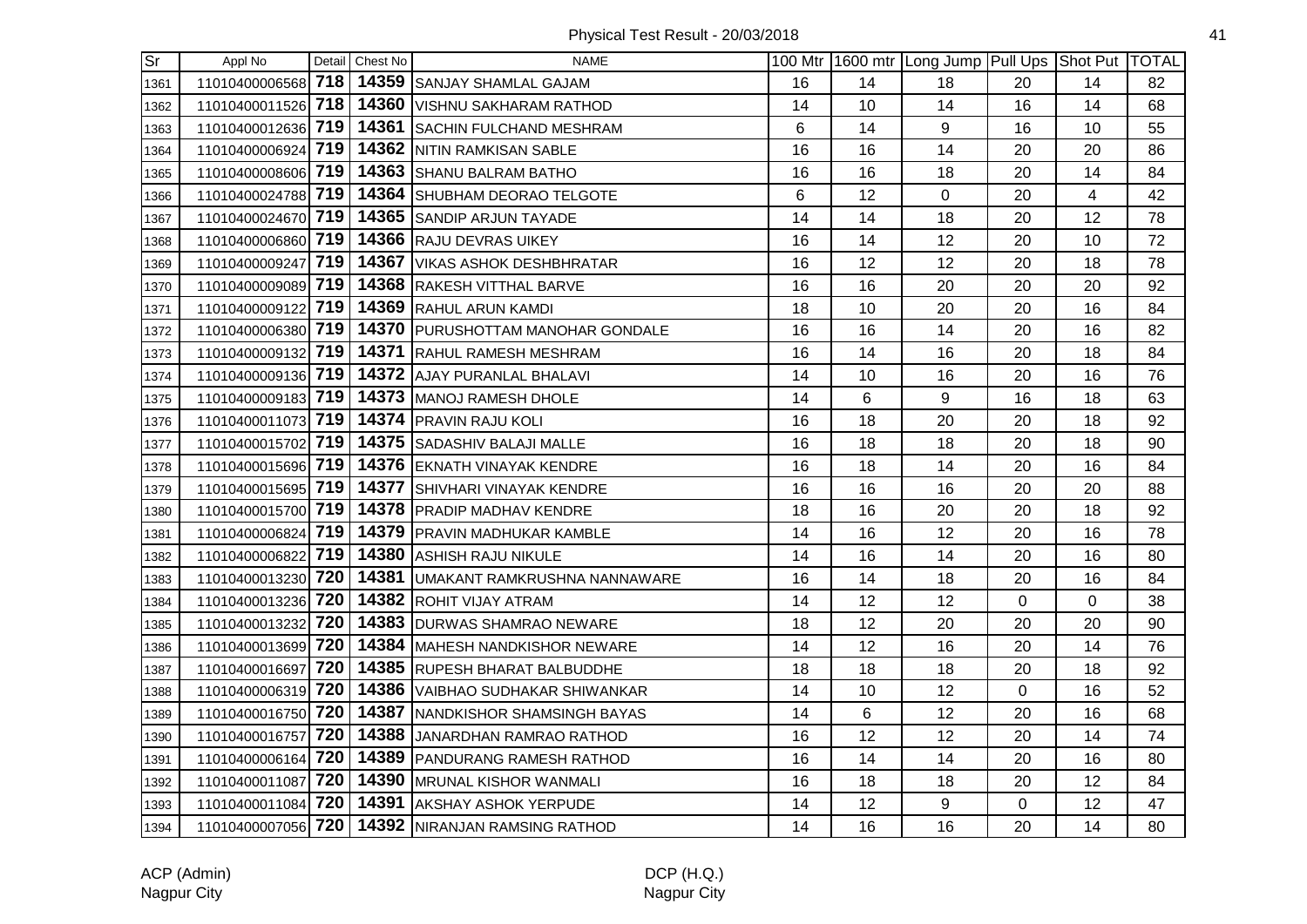| $\overline{\text{Sr}}$ | Appl No            |     | Detail Chest No | <b>NAME</b>                                           |    |    | 100 Mtr   1600 mtr   Long Jump   Pull Ups   Shot Put   TOTAL |    |          |    |
|------------------------|--------------------|-----|-----------------|-------------------------------------------------------|----|----|--------------------------------------------------------------|----|----------|----|
| 1395                   | 11010400007063     | 720 |                 | 14393 KIRAN RAMCHANDRA RATHOD                         | 16 | 18 | 14                                                           | 20 | 0        | 68 |
| 1396                   | 11010400007061     | 720 |                 | 14394 MAYUR NEMICHAND RATHOD                          | 16 | 16 | 12                                                           | 20 | 14       | 78 |
| 1397                   | 11010400012249 720 |     |                 | 14395 VIJAY CHHATRAPATI MANGATE                       | 14 | 12 | 14                                                           | 20 | 18       | 78 |
| 1398                   | 11010400012596 720 |     |                 | 14396 BHARAT SAMBHAJI BONDARE                         | 18 | 16 | 18                                                           | 20 | 18       | 90 |
| 1399                   | 11010400016295 720 |     |                 | 14397 SUNIL RAMESHWAR TEKALE                          | 18 | 18 | 20                                                           | 20 | 20       | 96 |
| 1400                   | 11010400015943 720 |     |                 | 14398 SAMADHAN SHRIRAM LAMBE                          | 16 | 18 | 20                                                           | 20 | 20       | 94 |
| 1401                   | 11010400015942 720 |     |                 | 14399 PRAVIN HARIDAS TEKALE                           | 18 | 18 | 18                                                           | 20 | 20       | 94 |
| 1402                   | 11010400011444 720 |     |                 | 14400 LOKESH PRABHAKAR NIKURE                         | 14 | 16 | $\boldsymbol{9}$                                             | 20 | 14       | 73 |
| 1403                   | 11010400015391     | 721 |                 | 14401 RAJU VASANT GUDEWAR                             | 16 | 20 | 20                                                           | 20 | 18       | 94 |
| 1404                   | 11010400015370     | 721 |                 | 14402 NITINKUMAR ADELU PAILWAR                        | 18 | 16 | 18                                                           | 20 | 18       | 90 |
| 1405                   | 11010400015395     | 721 |                 | 14403 SAGAR PRABHAKAR TONGALWAR                       | 18 | 18 | 20                                                           | 20 | 18       | 94 |
| 1406                   | 11010400015345 721 |     |                 | 14404 PANKAJ BHAURAO RATHOD                           | 18 | 16 | 20                                                           | 20 | 20       | 94 |
| 1407                   | 11010400015404 721 |     |                 | 14405 DEVANNA RAMLU MYAKALWAR                         | 16 | 18 | 18                                                           | 20 | 14       | 86 |
| 1408                   | 11010400011835 721 |     |                 | 14406 VITTHAL MAROTI CHAKRADHARE                      | 14 | 18 | 20                                                           | 20 | 12       | 84 |
| 1409                   | 11010400011449 721 |     |                 | 14407 AJAY BHAGWAN MOHARE                             | 16 | 14 | 16                                                           | 20 | 10       | 76 |
| 1410                   | 11010400018003 721 |     |                 | 14408 PRANAY PRAKASH THAWKAR                          | 16 | 14 | 14                                                           | 20 | 8        | 72 |
| 1411                   | 11010400011470     | 721 |                 | 14409 AKASH JIWAN YADAV                               | 16 | 16 | 16                                                           | 20 | 10       | 78 |
| 1412                   | 11010400007041     | 721 |                 | 14410 SWAPNIL NUGRAJ MATE                             | 18 | 20 | 18                                                           | 20 | 14       | 90 |
| 1413                   | 11010400012171     | 721 |                 | 14411 AKSHAY RAJENDRA NIMBHORKAR                      | 10 | 14 | 16                                                           | 16 | 12       | 68 |
| 1414                   | 11010400015402 721 |     |                 | 14412 CHETAN PRAKASH DHAGE                            | 16 | 16 | 20                                                           | 20 | 20       | 92 |
| 1415                   | 11010400015411 721 |     |                 | 14413 MANGESH GAJANAN THAKARE                         | 18 | 14 | 20                                                           | 20 | 16       | 88 |
| 1416                   | 11010400015412 721 |     |                 | 14414 JAGDISH OMPRAKASH CHANDANKHEDE                  | 16 | 16 | 14                                                           | 20 | 14       | 80 |
| 1417                   | 11010400012126 721 |     |                 | 14415 LALITKUMAR SAVALRAM BAHEKAR                     | 16 | 16 | 20                                                           | 20 | $\Omega$ | 72 |
| 1418                   | 11010400012120 721 |     |                 | 14416 PURUSHOTTAM HANSRAJ NAGPURE                     | 16 | 18 | 20                                                           | 20 | 14       | 88 |
| 1419                   | 11010400012986 721 |     |                 | 14417 VINOD RAJARAM AMBHORE                           | 16 | 10 | 14                                                           | 20 | 20       | 80 |
| 1420                   | 11010400024783 721 |     |                 | <b>14418 MAHESH SHIVSHANKAR GATE</b>                  | 16 | 14 | 18                                                           | 20 | 14       | 82 |
| 1421                   | 11010400013601     | 721 |                 | 14419 SWAPNIL SUDAM AMBILDUKE                         | 18 | 18 | 18                                                           | 20 | 16       | 90 |
| 1422                   | 11010400016434 721 |     |                 | 14420 AMAR GHANSHYAM PANDYA                           | 14 | 12 | 14                                                           | 20 | 14       | 74 |
| 1423                   | 11010400013298 722 |     |                 | 14421 ROSHAN RAJESH DHENUSEWAK                        | 16 | 16 | 16                                                           | 20 | 20       | 88 |
| 1424                   | 11010400006420 722 |     |                 | 14422 NAGESHWAR BADRI SONGENDE                        | 16 | 14 | 18                                                           | 20 | 16       | 84 |
| 1425                   | 11010400007739 722 |     |                 | 14423 ASHOK GANGADHARRAO GHURDE                       | 16 | 14 | 20                                                           | 20 | 18       | 88 |
| 1426                   | 11010400016629     | 722 |                 | 14424 NILESH KRUSHNARAO KOKATE                        | 16 | 10 | 14                                                           | 20 | 12       | 72 |
| 1427                   | 11010400016781 722 |     |                 | 14425 VIKAS KAILASRAO DHAKADE                         | 14 | 16 | 14                                                           | 20 | 12       | 76 |
| 1428                   |                    |     |                 | 11010400016648 722 14426 PRAFULLA RAMESHWAR JUGNAYAKE | 14 | 14 | 16                                                           | 12 | 12       | 68 |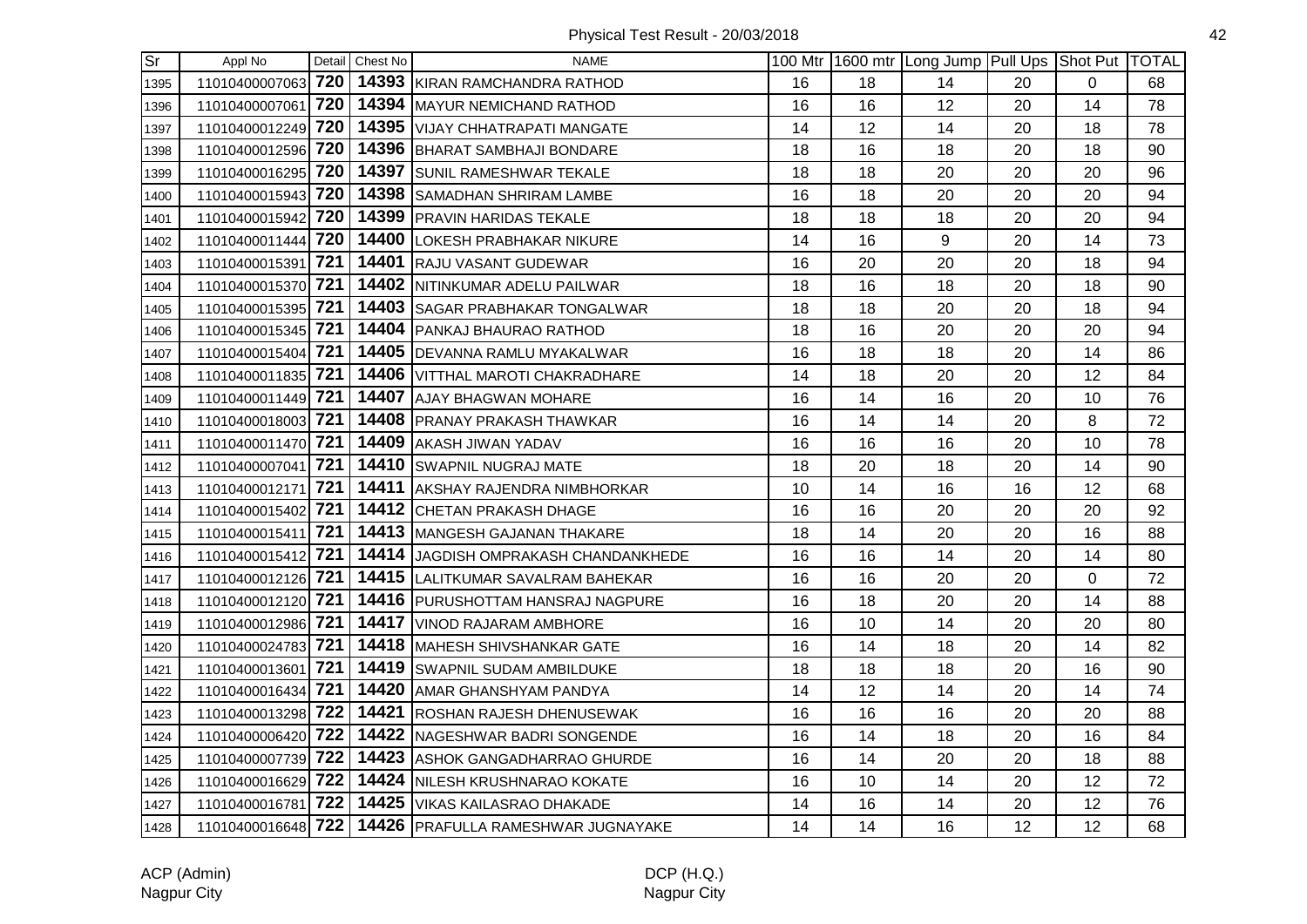| $\overline{\text{Sr}}$ | Appl No            |     | Detail Chest No | <b>NAME</b>                                        |    |    | 100 Mtr   1600 mtr   Long Jump   Pull Ups   Shot Put   TOTAL |                |    |    |
|------------------------|--------------------|-----|-----------------|----------------------------------------------------|----|----|--------------------------------------------------------------|----------------|----|----|
| 1429                   | 11010400016394 722 |     |                 | 14427 AMISH PRABHAKARRAO TAYADE                    | 16 | 14 | 18                                                           | 20             | 16 | 84 |
| 1430                   | 11010400017658 722 |     |                 | 14428 AMAR DILIP NAGRE                             | 16 | 10 | 14                                                           | 12             | 18 | 70 |
| 1431                   | 11010400012195     | 722 |                 | 14429 TUSHAR WASUDEO MESHRAM                       | 14 | 6  | 12                                                           | $\overline{0}$ | 18 | 50 |
| 1432                   | 11010400011662 722 |     |                 | 14430 GAJANAN SITARAM RAUT                         | 18 | 18 | 20                                                           | 20             | 14 | 90 |
| 1433                   | 11010400010279 722 |     |                 | 14431 ANIS HABIB SHAIKH                            | 16 | 18 | 20                                                           | 20             | 20 | 94 |
| 1434                   | 11010400010282 722 |     |                 | 14432 VISHAL VASANTRAO GHUGE                       | 16 | 16 | 18                                                           | 20             | 18 | 88 |
| 1435                   | 11010400010285 722 |     |                 | 14433 PAVAN SHRIRAM GHUGE                          | 16 | 10 | 20                                                           | 20             | 20 | 86 |
| 1436                   | 11010400012610 722 |     |                 | 14434 PRITISH SHANKAR KARWADE                      | 14 | 10 | 14                                                           | 20             | 14 | 72 |
| 1437                   | 11010400012612     | 722 |                 | 14435 NIKHIL JAGATBAHADURSINGH PARIHAR             | 16 | 14 | 14                                                           | $\mathbf{0}$   | 18 | 62 |
| 1438                   | 11010400012609 722 |     |                 | 14436 RAHUL RAMKHILAVAN YADAV                      | 16 | 16 | 16                                                           | 20             | 18 | 86 |
| 1439                   | 11010400013786 722 |     |                 | 14437 GANESH FULSING JADHAO                        | 18 | 14 | 20                                                           | 20             | 20 | 92 |
| 1440                   | 11010400013791 722 |     |                 | 14438 BHAGERATH VINOD RATHOD                       | 16 | 14 | 20                                                           | 20             | 20 | 90 |
| 1441                   | 11010400007616 722 |     |                 | 14439 SHEKHAKIL SHEKHMOHAMMAD SHEKH                | 18 | 16 | 20                                                           | 20             | 16 | 90 |
| 1442                   | 11010400007633 722 |     |                 | 14440 PARMESHWAR SAHEBRAO PAWAR                    | 18 | 16 | 18                                                           | 20             | 16 | 88 |
| 1443                   | 11010400009483 723 |     |                 | 14441 AKHIL MAROTRAO EMADAWAR                      | 0  | 10 | $\mathbf 0$                                                  | 20             | 18 | 48 |
| 1444                   | 11010400013592 723 |     |                 | 14442 VIJAY VASANTRAO DHOTE                        | 16 | 18 | 20                                                           | 20             | 20 | 94 |
| 1445                   | 11010400013170 723 |     |                 | 14443 MANISH VIJAY LANDE                           | 16 | 12 | 16                                                           | 20             | 20 | 84 |
| 1446                   | 11010400011798 723 |     |                 | 14444 RAHUL RAVINDRA NAIK                          | 10 | 10 | 16                                                           | 20             | 16 | 72 |
| 1447                   | 11010400017015 723 |     |                 | 14445 NARESH NILAMCHAND KATRE                      | 14 | 16 | 16                                                           | 20             | 16 | 82 |
| 1448                   | 11010400013978     | 723 |                 | 14446 RAVI RAMESH PAIKRAO                          | 16 | 16 | 20                                                           | 20             | 16 | 88 |
| 1449                   | 22010400000008     | 723 |                 | <b>14447 AMIT SURESH BADOLE</b>                    | 10 | 14 | 12                                                           | 20             | 16 | 72 |
| 1450                   | 11010400011988 723 |     |                 | 14448 MUKESH SHANKAR DOYE                          | 16 | 18 | 20                                                           | 20             | 20 | 94 |
| 1451                   | 11010400018084 723 |     |                 | 14449 RITESH RAMKRISHNA GODBOLE                    | 16 | 16 | 20                                                           | 20             | 16 | 88 |
| 1452                   | 11010400018069 723 |     |                 | 14450 SWAPNIL SUDHIR SHIVANKAR                     | 16 | 16 | 18                                                           | 20             | 16 | 86 |
| 1453                   | 11010400018057     | 723 |                 | 14451 SANKET SHEKHAR GODSHELWAR                    | 16 | 16 | 18                                                           | 20             | 20 | 90 |
| 1454                   | 11010400018058 723 |     |                 | 14452   DHAMMADIP HIVRAJ MESHRAM                   | 14 | 16 | 14                                                           | 20             | 16 | 80 |
| 1455                   | 11010400018032 723 |     |                 | 14453 KUNAL ASHOK LINGAYAT                         | 16 | 12 | 16                                                           | 16             | 18 | 78 |
| 1456                   | 11010400012489 723 |     |                 | 14454 PANKESH MADHUKAR UIKEY                       | 16 | 16 | 18                                                           | 20             | 18 | 88 |
| 1457                   | 11010400012473 723 |     |                 | 14455   PANKAJ DHANRAJ KATARE                      | 10 | 12 | 14                                                           | 20             | 14 | 70 |
| 1458                   | 11010400012464 723 |     |                 | 14456 MANOJKUMAR BHUJANGRAOJI MOHATURE             | 16 | 12 | 18                                                           | 20             | 20 | 86 |
| 1459                   | 11010400010663 723 |     |                 | 14457 KISHOR ANGADEO BANKAR                        | 14 | 18 | 6                                                            | 20             | 12 | 70 |
| 1460                   | 11010400024789 723 |     |                 | 14458 DNYANESHWAR LAXMANJI BANTE                   | 16 | 18 | 20                                                           | 12             | 14 | 80 |
| 1461                   | 11010400024784 723 |     |                 | 14459 AMOL WASUDEVRAO BANTE                        | 16 | 18 | 16                                                           | 20             | 16 | 86 |
| 1462                   |                    |     |                 | 11010400016724 723 14460 OMPRAKASH JASWANT KAPGATE | 16 | 14 | 20                                                           | 20             | 20 | 90 |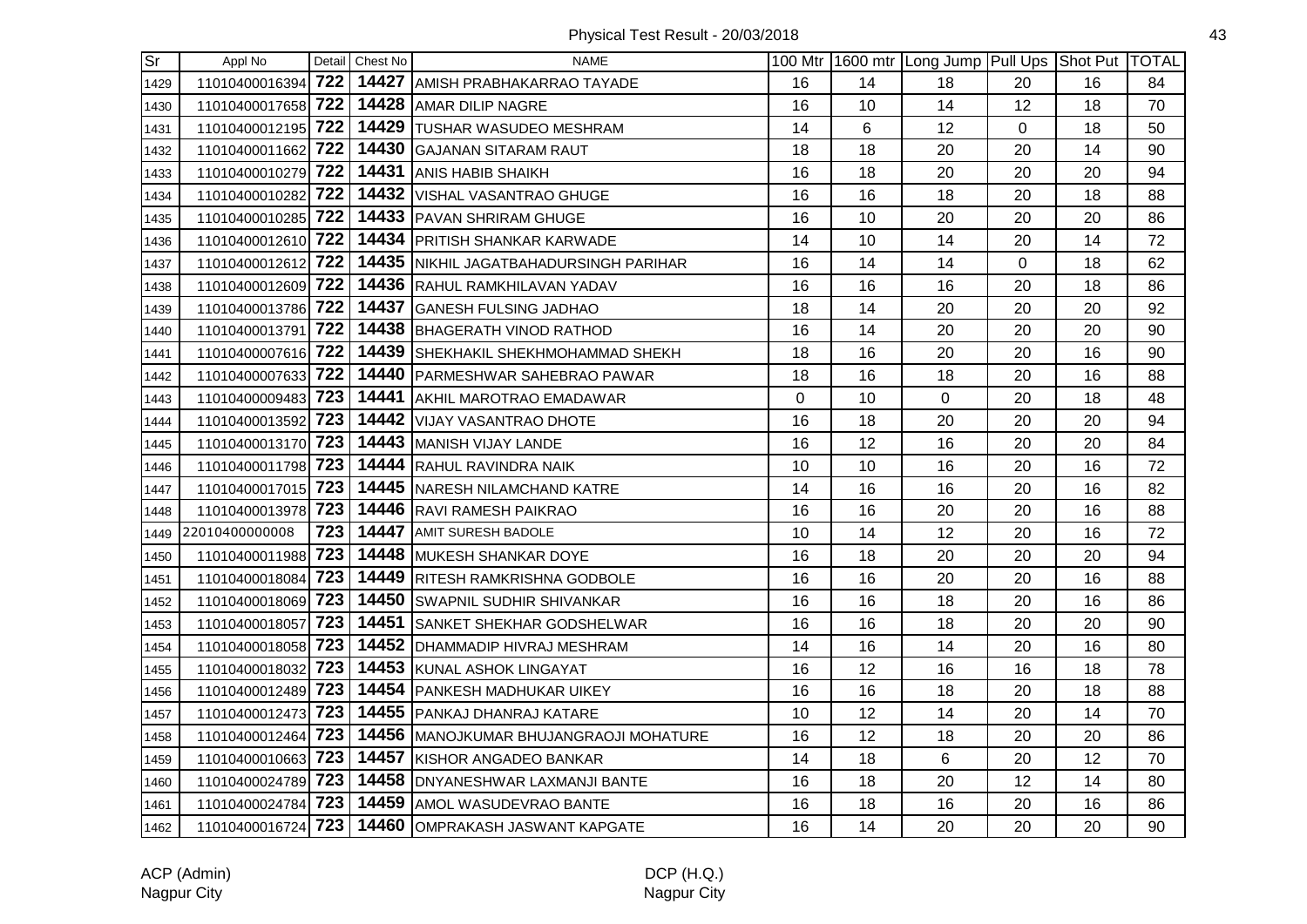| $\overline{\text{Sr}}$ | Appl No            |     | Detail Chest No | <b>NAME</b>                                 |    |    | 100 Mtr 1600 mtr Long Jump Pull Ups Shot Put TOTAL |                |    |    |
|------------------------|--------------------|-----|-----------------|---------------------------------------------|----|----|----------------------------------------------------|----------------|----|----|
| 1463                   | 11010400013316 724 |     |                 | 14461 GAURAV VIJAYRAO MEHARE                | 16 | 14 | 16                                                 | 16             | 16 | 78 |
| 1464                   | 11010400012425     | 724 |                 | 14462 SOPAN MANOHAR GITTE                   | 16 | 14 | 16                                                 | 20             | 18 | 84 |
| 1465                   | 11010400013390     | 724 |                 | 14463 BALKRUSHNA SHRIRAM UKE                | 14 | 10 | 14                                                 | $\overline{2}$ | 14 | 54 |
| 1466                   | 11010400012079 724 |     |                 | 14464   MOHAMMADSHAHRUKH ABDULGAFFAR SHEIKH | 14 | 6  | 18                                                 | $\overline{2}$ | 20 | 60 |
| 1467                   | 11010400016712 724 |     |                 | 14465 GIRISH UMAKANT RAJURKAR               | 16 | 14 | 12                                                 | $\overline{4}$ | 12 | 58 |
| 1468                   | 11010400013237 724 |     |                 | 14466 SHUBHAM MORESHWAR KURREWAR            | 18 | 18 | 20                                                 | 20             | 18 | 94 |
| 1469                   | 11010400012896 724 |     |                 | 14467 MOAJAJ MOAKIL SAIYYAD                 | 16 | 16 | 20                                                 | 20             | 20 | 92 |
| 1470                   | 11010400012860 724 |     |                 | 14468 HARSHAD RADHESHYAM SINGANJUDE         | 18 | 16 | 18                                                 | 20             | 16 | 88 |
| 1471                   | 11010400006820 724 |     |                 | 14469 PRAKASH BHARAT GURNULE                | 16 | 16 | 16                                                 | 20             | 16 | 84 |
| 1472                   | 11010400016461     | 724 |                 | 14470 DATTA APPASAHEB BIRAJDAR              | 16 | 16 | 20                                                 | 20             | 18 | 90 |
| 1473                   | 11010400012629 724 |     |                 | 14471 AMOL SHIVDAS PATLE                    | 16 | 18 | 20                                                 | 20             | 18 | 92 |
| 1474                   | 11010400012695 724 |     |                 | 14472 AVINASH SUDHAKAR NIMBARTE             | 14 | 14 | 20                                                 | 20             | 16 | 84 |
| 1475                   | 11010400012623 724 |     |                 | 14473 NITIN GURUDAS BAGHELE                 | 16 | 18 | 20                                                 | 20             | 14 | 88 |
| 1476                   | 11010400012625 724 |     |                 | 14474 SACHIN GURUDAS BAGHELE                | 16 | 18 | 18                                                 | 20             | 16 | 88 |
| 1477                   | 11010400012627 724 |     |                 | 14475 ROHIT RAVINDRA KUTHE                  | 14 | 16 | 16                                                 | 20             | 16 | 82 |
| 1478                   | 11010400013573 724 |     |                 | 14476 EKNATH MUKUNDRAO LASUNTE              | 14 | 10 | 14                                                 | 20             | 16 | 74 |
| 1479                   | 11010400013562 724 |     |                 | 14477 SAGAR DNYANESHWAR RAUT                | 16 | 14 | 20                                                 | 20             | 18 | 88 |
| 1480                   | 11010400013514 724 |     |                 | 14478 LAXMAN PRAKASH KOLI                   | 16 | 14 | 20                                                 | 20             | 18 | 88 |
| 1481                   | 11010400009250 724 |     |                 | 14479 KISHOR LALDAS WANJARI                 | 16 | 14 | 20                                                 | 20             | 12 | 82 |
| 1482                   | 11010400010997 724 |     |                 | 14480 KARIM HAIDARSAB SHAIKH                | 16 | 16 | 18                                                 | 20             | 20 | 90 |
| 1483                   | 11010400008842 725 |     |                 | 14481 AMOL MANOHAR KANAWADE                 | 14 | 16 | 16                                                 | 20             | 16 | 82 |
| 1484                   | 11010400008844 725 |     |                 | 14482 SANDIP DADASAHEB MORE                 | 16 | 16 | $\mathbf 0$                                        | 20             | 16 | 68 |
| 1485                   | 11010400008841 725 |     |                 | 14483 RAMDAS RAOSAHEB NEHE                  | 14 | 12 | 16                                                 | 8              | 18 | 68 |
| 1486                   | 11010400005867     | 725 | 14484           | <b>AKSHAY DATTAJI PANDHARMISE</b>           | 16 | 14 | 20                                                 | 20             | 16 | 86 |
| 1487                   | 11010400009688 725 |     |                 | 14485 CHETAN RAJU KAMBLE                    | 14 | 16 | 14                                                 | 8              | 20 | 72 |
| 1488                   | 11010400009681 725 |     |                 | 14486 SURENDRA ASHOK KUHAD                  | 16 | 16 | 20                                                 | 20             | 18 | 90 |
| 1489                   | 11010400015918 725 |     |                 | 14487 PRANAY RAJENDRA KHOBRAGADE            | 14 | 18 | 18                                                 | 20             | 12 | 82 |
| 1490                   | 11010400009684 725 |     |                 | 14488 LAVKUSH KASHINATH BARAPATRE           | 14 | 18 | 16                                                 | 20             | 12 | 80 |
| 1491                   | 11010400014571     | 725 |                 | 14489 SWAPNIL NANDKISHOR SHENDE             | 16 | 18 | 20                                                 | 20             | 18 | 92 |
| 1492                   | 11010400007687 725 |     |                 | 14490 KARAN KISHOR MOHITE                   | 16 | 14 | 18                                                 | 20             | 20 | 88 |
| 1493                   | 11010400016008 725 |     |                 | 14491   MAHENDRA BHIMRAO GHONGADE           | 14 | 14 | 16                                                 | 20             | 18 | 82 |
| 1494                   | 11010400006691     | 725 |                 | 14492 SACHIN BHAUSING RATHOD                | 14 | 16 | 14                                                 | 20             | 16 | 80 |
| 1495                   | 11010400012970 725 |     |                 | 14493 GAURAV HARIBHAU PACHANGE              | 16 | 6  | 18                                                 | 20             | 18 | 78 |
| 1496                   | 11010400012968 725 |     |                 | 14494 SAGAR RUPRAOJI WANKHADE               | 16 | 12 | 16                                                 | 20             | 16 | 80 |